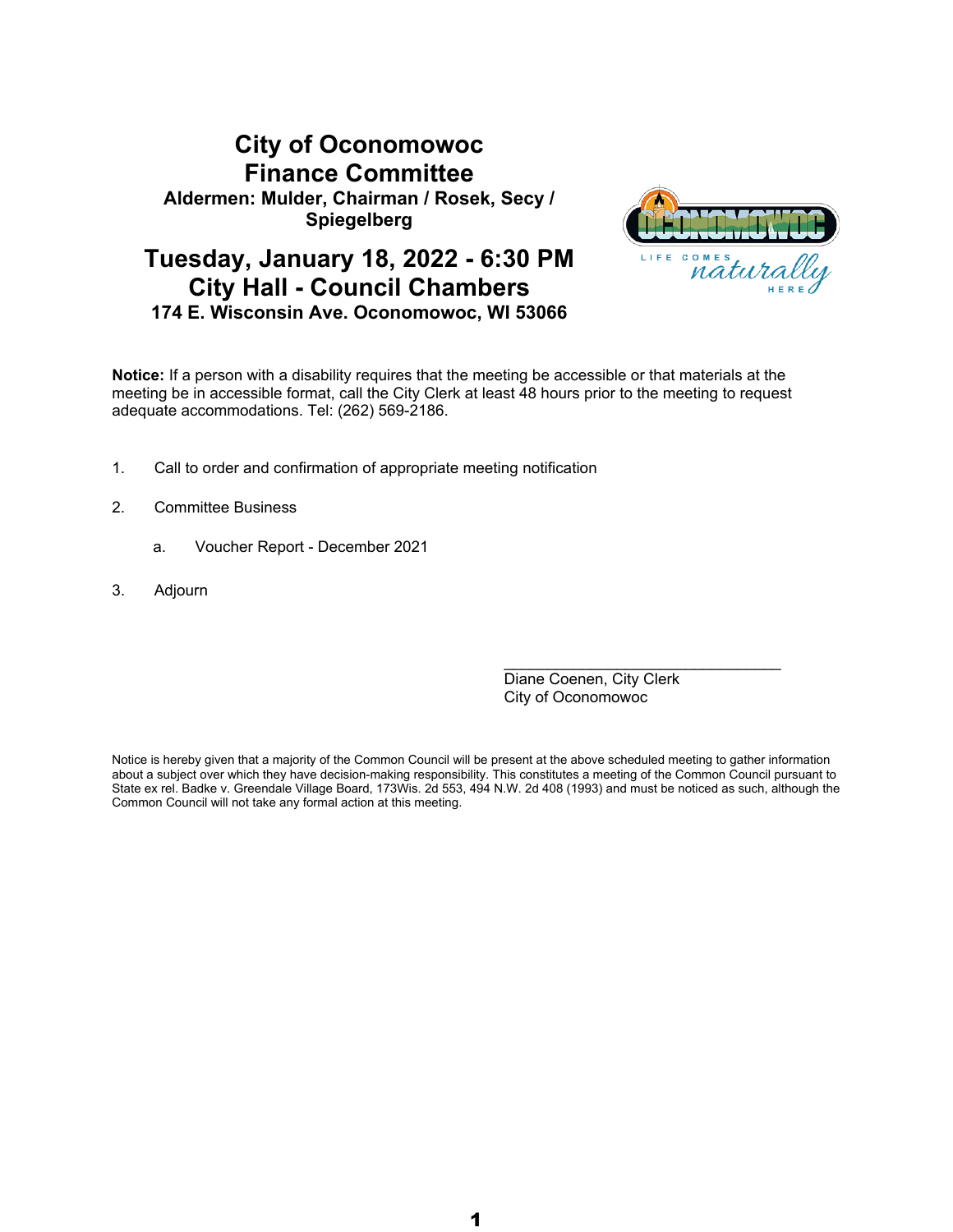**Voucher Report - Comptroller**<br>By Vendor Name



City of Oconomowoc, WI

Date Range: 12/01/2021 - 12/31/2021

| 10005<br>12/15/2021<br>0.00<br>AT&T<br>Regular                                                                | 6.00 119304   |
|---------------------------------------------------------------------------------------------------------------|---------------|
| Discount Amount Payable Amount<br>Payable #<br>Payable Type<br><b>Post Date</b><br><b>Payable Description</b> |               |
| <b>Account Number</b><br><b>Distribution Amount</b><br><b>Account Name</b><br><b>Item Description</b>         |               |
| 12/15/2021<br>ACCT 414 Z69-0270 900 5 11/25-12/24/2<br>0.00<br>6.00<br>414Z69027011-2<br>Invoice              |               |
| 603-518-9921-326<br>OFFICE EXP PUBLICITY<br>ACCT 414 Z69-0270 900 5 11/25<br>6.00                             |               |
|                                                                                                               |               |
| 0.00<br>10019<br>12/08/2021<br>Regular<br><b>ACCURATE GRAPHICS INC</b>                                        | 653.80 119251 |
| Payable #<br><b>Payable Description</b><br>Discount Amount Payable Amount<br>Payable Type<br><b>Post Date</b> |               |
| <b>Distribution Amount</b><br><b>Account Number</b><br><b>Account Name</b><br><b>Item Description</b>         |               |
| 12/08/2021<br>#10 WINDOW ENVELOPES - DATED MATE<br>0.00<br>336.00<br>41304<br>Invoice                         |               |
| 112.00<br>602-516-9903-313<br><b>CUST REC/COLL PRINTING</b><br>#10 WINDOW ENVELOPES - DAT                     |               |
| 603-516-9903-313<br><b>CUST REC/COLL PRINTING</b><br>#10 WINDOW ENVELOPES - DAT<br>224.00                     |               |
|                                                                                                               |               |
| 12/08/2021<br>0.00<br>317.80<br>413223<br>INSPECTIONS REPORTS/LABELS/ORANGE<br>Invoice                        |               |
| 317.80<br>100-505-5520-313<br><b>INSPECTIONS PRINTING</b><br>INSPECTIONS REPORTS/LABELS/                      |               |
|                                                                                                               |               |
| 0.00<br>10021<br>ACE HARDWARE OF OCONOMOWOC<br>12/08/2021<br>Regular                                          | 288.68 119252 |
| <b>Payable Description</b><br>Discount Amount Payable Amount<br>Payable #<br>Payable Type<br><b>Post Date</b> |               |
| <b>Item Description</b><br><b>Distribution Amount</b><br><b>Account Number</b><br><b>Account Name</b>         |               |
| 12/08/2021<br>ACCT 3220 NOVEMBER 2021 DISCOUNT T<br>0.00<br>120.83<br>113021 CH<br>Invoice                    |               |
| 84.05<br>100-503-3100-400<br>POLICE ADMIN RPR/MAI<br>ACCT 3220 NOVEMBER 2021 DI                               |               |
| <b>CITY BLDGS RPR/MAINT B</b><br>100-505-5510-400<br>ACCT 3220 NOVEMBER 2021 DI<br>29.95                      |               |
| LIBRARY RPR/MAINT BLD<br>ACCT 3220 NOVEMBER 2021 DI<br>6.83<br>100-506-6100-400                               |               |
| 0.00<br>12/08/2021<br>ACCT 3230 NOVEMBER PURCHASES DISC<br>39.82<br>113021 DPW<br>Invoice                     |               |
| 100-505-5210-340<br><b>MUNI GARAGE OPER SUP</b><br>ACCT 3230 NOVEMBER PURCHA<br>11.41                         |               |
| <b>CURB/GUTTER OPER SUP</b><br>12.58<br>100-505-5315-340<br>ACCT 3230 NOVEMBER PURCHA                         |               |
| 15.83<br>100-505-5800-400<br>ANIMAL POUND RPR/MA<br>ACCT 3230 NOVEMBER PURCHA                                 |               |
|                                                                                                               |               |
| 0.00<br>38.83<br><b>113021 LIBRARY</b><br>12/08/2021<br>ACCT 3260 NOVEMBER PURCHASES DISC<br>Invoice          |               |
| 100-506-6100-212<br>26.61<br><b>LIBRARY PROGRAMS</b><br>ACCT 3260 NOVEMBER PURCHA                             |               |
| LIBRARY RPR/MAINT BLD<br>7.73<br>100-506-6100-400<br>ACCT 3260 NOVEMBER PURCHA                                |               |
| 100-506-6100-435<br><b>LIBRARY RPR/MNT EQUIP</b><br>4.49<br>ACCT 3260 NOVEMBER PURCHA                         |               |
| 12/08/2021<br>0.00<br>49.99<br>113021 PARKS<br>Invoice<br>ACCT 3240 NOVEMBER PURCHASES - DISC                 |               |
| 100-505-5210-435<br>MUNI GARAGE RPR/MNT<br>6.82<br>ACCT 3240 NOVEMBER PURCHA                                  |               |
| 100-507-7610-340<br>TREE&BRUSH OPER SUP/<br>43.17<br>ACCT 3240 NOVEMBER PURCHA                                |               |
| 113021 WW<br>12/08/2021<br>0.00<br>39.21<br>Invoice<br>ACCT 3280 NOVEMBER PURCHASES - DISC                    |               |
| 601-575-3002-340<br>PUMP STA O&M OPER SU<br>4.13<br>ACCT 3280 NOVEMBER PURCHA                                 |               |
| PUMP STA O&M RPR/MN<br>ACCT 3280 NOVEMBER PURCHA<br>17.99<br>601-575-3002-435                                 |               |
| 601-576-3703-343<br>17.09<br><b>GEN PLANT MAINT JANIT</b><br>ACCT 3280 NOVEMBER PURCHA                        |               |
|                                                                                                               |               |
| 10021<br>12/15/2021<br>0.00<br>ACE HARDWARE OF OCONOMOWOC<br>Regular                                          | 76.59 119305  |
| Payable #<br><b>Payable Description</b><br>Discount Amount Payable Amount<br>Payable Type<br><b>Post Date</b> |               |
| <b>Distribution Amount</b><br><b>Account Number</b><br><b>Account Name</b><br><b>Item Description</b>         |               |
| ACCT 3270 NOVEMBER 2021 PURCHASES<br>0.00<br>113021 UITLITIES<br>12/15/2021<br>76.59<br>Invoice               |               |
| 603-573-6594-340<br>UNDRGD LN MAINT OPER<br>ACCT 3270 NOVEMBER 2021 PU<br>24.99                               |               |
| 603-573-7000-340<br>CAPITAL PROJECT OPER S<br>ACCT 3270 NOVEMBER 2021 PU<br>29.28                             |               |
| 603-574-9932-340<br>22.32<br><b>GEN PLNT MAINT OPER S</b><br>ACCT 3270 NOVEMBER 2021 PU                       |               |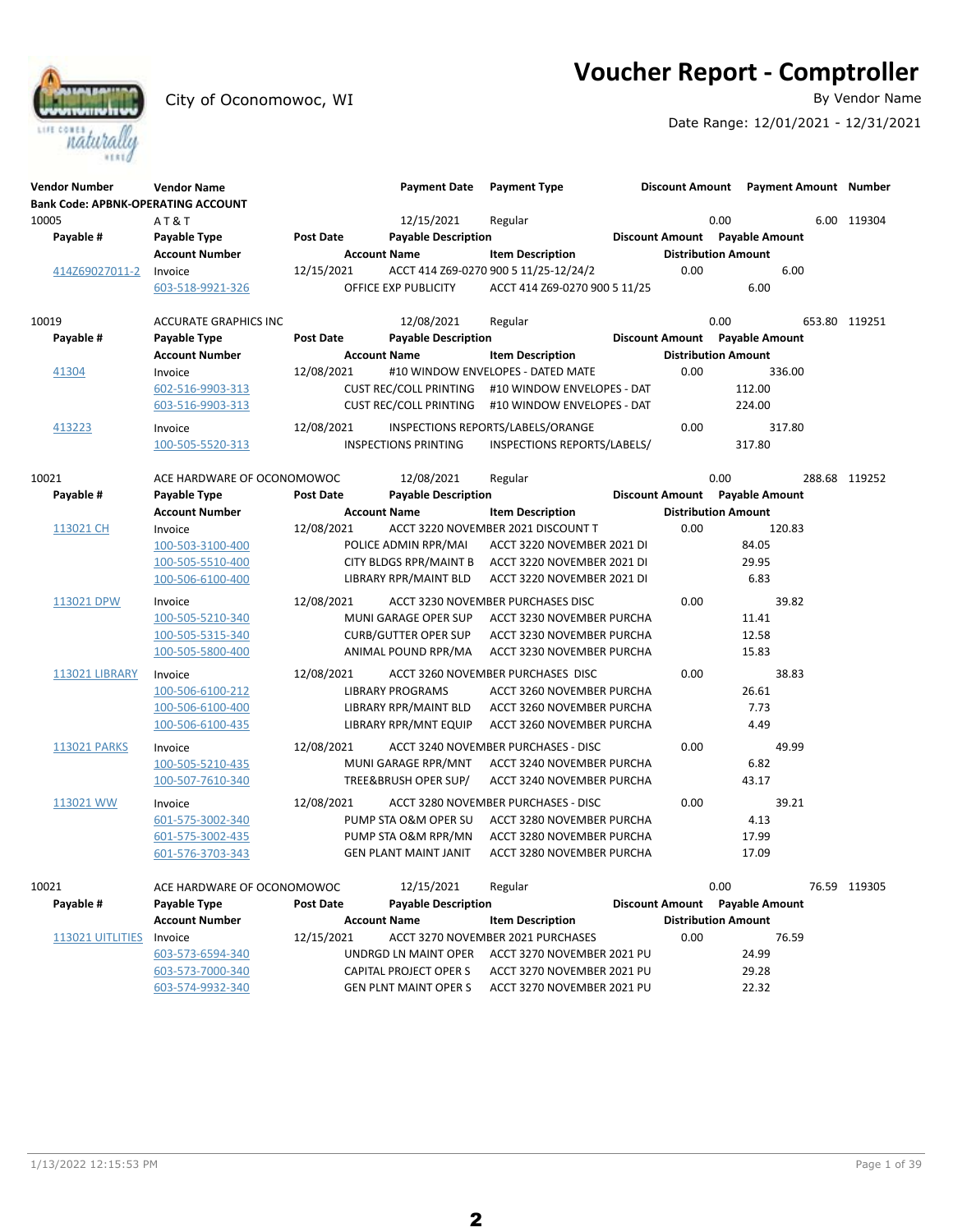| <b>Vendor Number</b> | <b>Vendor Name</b>         |                  | <b>Payment Date</b>                                 | <b>Payment Type</b>                |      | Discount Amount  Payment Amount  Number |                 |               |
|----------------------|----------------------------|------------------|-----------------------------------------------------|------------------------------------|------|-----------------------------------------|-----------------|---------------|
| 13726                | ADRIANA MARINEZ            |                  | 12/15/2021                                          | Regular                            |      | 0.00                                    |                 | 438.38 119341 |
| Payable #            | Payable Type               | <b>Post Date</b> | <b>Payable Description</b>                          |                                    |      | Discount Amount Payable Amount          |                 |               |
|                      | Account Number             |                  | <b>Account Name</b>                                 | <b>Item Description</b>            |      | <b>Distribution Amount</b>              |                 |               |
| 120721               | Invoice                    | 12/15/2021       |                                                     | OCC RENTAL REFUND LESS ADMIN FEE   | 0.00 | 438.38                                  |                 |               |
|                      | 100-22111                  |                  | UNEARNED REVENUE - PA                               | OCC RENTAL REFUND LESS ADM         |      | 855.00                                  |                 |               |
|                      | 100-24210                  |                  | SALES TAX DUE TO STATE                              | OCC RENTAL REFUND LESS ADM         |      | 20.88                                   |                 |               |
|                      | 100-406-6110-507           |                  | <b>ADMINISTRATION REVEN</b>                         | OCC RENTAL REFUND LESS ADM         |      | $-10.00$                                |                 |               |
|                      | 100-406-6720-507           |                  | <b>COMMUNITY CENTER RE</b>                          | OCC RENTAL REFUND LESS ADM         |      | $-427.50$                               |                 |               |
| 10038                | AFLAC                      |                  | 12/22/2021                                          | Regular                            |      | 0.00                                    |                 | 223.14 119348 |
| Payable #            | Payable Type               | <b>Post Date</b> | <b>Payable Description</b>                          |                                    |      | Discount Amount Payable Amount          |                 |               |
|                      | Account Number             |                  | <b>Account Name</b>                                 | <b>Item Description</b>            |      | <b>Distribution Amount</b>              |                 |               |
| 268666               | Invoice                    | 12/22/2021       | ACCT FN105 NOVEMBER 2021                            |                                    | 0.00 | 223.14                                  |                 |               |
|                      | 100-21531                  |                  | LONG TERM DISABILITY P                              | ACCT FN105 NOVEMBER 2021           |      | 223.14                                  |                 |               |
|                      |                            |                  |                                                     |                                    |      |                                         |                 |               |
| 13787                | ALBERT HEMPLER             |                  | 12/22/2021                                          | Regular                            |      | 0.00                                    |                 | 162.81 119457 |
| Payable #            | Payable Type               | <b>Post Date</b> | <b>Payable Description</b>                          |                                    |      | Discount Amount Payable Amount          |                 |               |
|                      | Account Number             |                  | <b>Account Name</b>                                 | <b>Item Description</b>            |      | <b>Distribution Amount</b>              |                 |               |
| 121721               | Invoice                    | 12/22/2021       | 0587.130 REFUND OVERPAYMENT                         |                                    | 0.00 | 162.81                                  |                 |               |
|                      | 100-21200                  |                  | PROPERTY TAX REFUNDS                                | 0587.130 REFUND OVERPAYME          |      | 162.81                                  |                 |               |
| 12532                | <b>ALEXIS S MALINOWSKI</b> |                  | 12/22/2021                                          | Regular                            |      | 0.00                                    |                 | 28.22 119392  |
| Payable #            | Payable Type               | Post Date        | <b>Payable Description</b>                          |                                    |      | Discount Amount Payable Amount          |                 |               |
|                      | <b>Account Number</b>      |                  | <b>Account Name</b>                                 | <b>Item Description</b>            |      | <b>Distribution Amount</b>              |                 |               |
| 120921               | Invoice                    | 12/22/2021       | 0590.229 REFUND OVERPAYMENT                         |                                    | 0.00 |                                         | 28.22           |               |
|                      | 100-21200                  |                  | PROPERTY TAX REFUNDS                                | 0590.229 REFUND OVERPAYME          |      | 28.22                                   |                 |               |
| 10047                |                            |                  | 12/01/2021                                          |                                    |      | 0.00                                    |                 | 462.50 119211 |
|                      | ALL-WAYS CONTRACTORS INC   |                  |                                                     | Regular                            |      | Discount Amount Payable Amount          |                 |               |
| Payable #            | Payable Type               | <b>Post Date</b> | <b>Payable Description</b>                          |                                    |      |                                         |                 |               |
|                      | <b>Account Number</b>      |                  | <b>Account Name</b>                                 | <b>Item Description</b>            |      | <b>Distribution Amount</b>              |                 |               |
| 50973                | Invoice                    | 12/01/2021       |                                                     | 10-26 SCREEENED DEL WORTHINGTON    | 0.00 | 462.50                                  |                 |               |
|                      | 100-505-5305-410           |                  | STREET MAINT RPR/MAI                                | 10-26 SCREEENED DEL WORTHI         |      | 231.25                                  |                 |               |
|                      | 100-507-7610-410           |                  | TREE&BRUSH RPR/MAIN                                 | 10-26 SCREEENED DEL WORTHI         |      | 231.25                                  |                 |               |
| 10727                | AMY STAMMEN/PETTY CASH     |                  | 12/02/2021                                          | Regular                            |      | 0.00                                    | 3.000.00 119247 |               |
| Payable #            | Payable Type               | Post Date        | <b>Payable Description</b>                          |                                    |      | Discount Amount Payable Amount          |                 |               |
|                      | Account Number             |                  | <b>Account Name</b>                                 | <b>Item Description</b>            |      | <b>Distribution Amount</b>              |                 |               |
| 120121               | Invoice                    | 12/02/2021       | CASH FOR TAX DRAWERS                                |                                    | 0.00 | 3,000.00                                |                 |               |
|                      | 100-11808                  |                  | CASH ADVANCE - TAX DR                               | <b>CASH FOR TAX DRAWERS</b>        |      | 3,000.00                                |                 |               |
| 13734                | ANDREW ANDERSON            |                  | 12/22/2021                                          | Regular                            |      | 0.00                                    |                 | 151.18 119404 |
| Payable #            | Payable Type               | Post Date        | <b>Payable Description</b>                          |                                    |      | Discount Amount Payable Amount          |                 |               |
|                      | Account Number             |                  | <b>Account Name</b>                                 | <b>Item Description</b>            |      | <b>Distribution Amount</b>              |                 |               |
| 12072                | Invoice                    | 12/22/2021       | 0594.031 REFUND OVERPAYMENT                         |                                    | 0.00 | 151.18                                  |                 |               |
|                      | 100-21200                  |                  | PROPERTY TAX REFUNDS                                | 0594.031 REFUND OVERPAYME          |      | 151.18                                  |                 |               |
| 13759                |                            |                  | 12/22/2021                                          |                                    |      | 0.00                                    |                 | 407.95 119429 |
|                      | ANTHONY LODUCA             |                  |                                                     | Regular                            |      |                                         |                 |               |
| Payable #            | Payable Type               | <b>Post Date</b> | <b>Payable Description</b>                          |                                    |      | Discount Amount Payable Amount          |                 |               |
|                      | Account Number             |                  | <b>Account Name</b>                                 | <b>Item Description</b>            |      | <b>Distribution Amount</b>              |                 |               |
| 121421               | Invoice<br>100-21200       | 12/22/2021       | 0559.212 REFUND OVERPAYMENT<br>PROPERTY TAX REFUNDS | 0559.212 REFUND OVERPAYME          | 0.00 | 407.95<br>407.95                        |                 |               |
|                      |                            |                  |                                                     |                                    |      |                                         |                 |               |
| 12608                | APPLIED TECHNOLOGIES INC   |                  | 12/15/2021                                          | Regular                            |      | 0.00                                    | 2,035.50 119337 |               |
| Payable #            | Payable Type               | <b>Post Date</b> | <b>Payable Description</b>                          |                                    |      | Discount Amount Payable Amount          |                 |               |
|                      | <b>Account Number</b>      |                  | <b>Account Name</b>                                 | <b>Item Description</b>            |      | <b>Distribution Amount</b>              |                 |               |
| 35631                | Invoice                    | 12/13/2021       | <b>Engineering Design Services</b>                  |                                    | 0.00 | 2,035.50                                |                 |               |
|                      | 601-573-7000-210           |                  | CAPITAL PROJECT OUTSD                               | <b>Engineering Design Services</b> |      | 2,035.50                                |                 |               |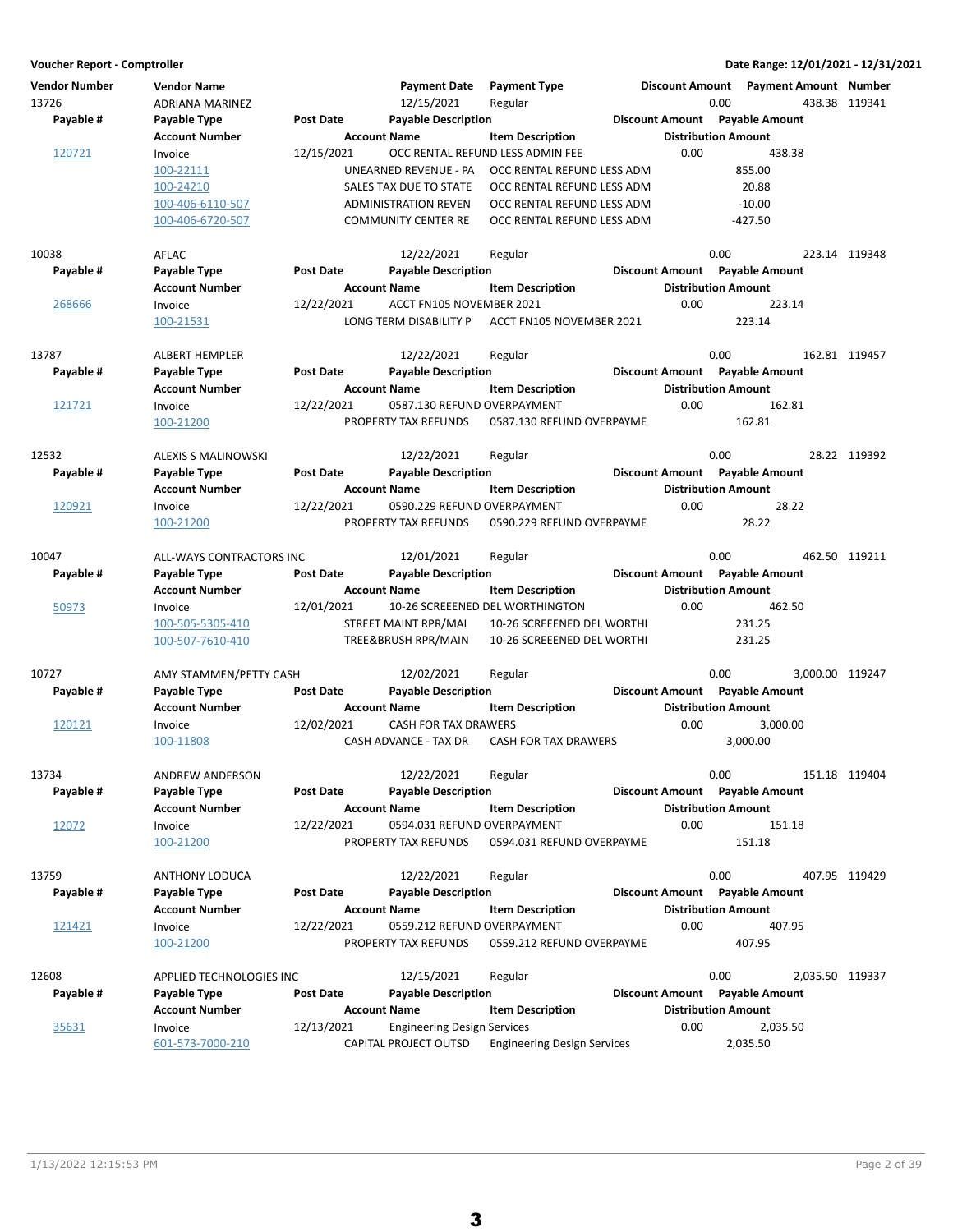**Voucher Report - Comptroller Date Range: 12/01/2021 - 12/31/2021 Vendor Number Vendor Name Payment Date Discount Amount Payment Type Payment Amount Number** 13729 AUTOMATION SYSTEMS INTERNATIONAL CORP 12/15/2021 Regular 13729 0.00 3,630.00 119344 **Account Number 1.1 Account Name 1.2 Account Distribution Amount** Amount Payable # Payable Type **Post Date Payable Description Payable Amount** Payable Amount 120721 Invoice 12/15/2021 2021 CUSTOM EFFICIENCY IMPROVEMEN 0.00 3,630.00<br>603-11430 603-11430 OTHER ACCOUNTS RECEI 2021 CUSTOM EFFICIENCY IMPR 2021 CUSTOM EFFICIENCY IMPR 10422 BANK FIVE NINE 1988 12/02/2021 Regular 10422 0.00 120.00 119246 **Account Number 1.0 Account Name 1.0 Account Distribution Amount** Amount Payable # Payable Type **Post Date Payable Description Payable Amount** Payable Amount INV0000360 Invoice 12/03/2021 OPPA Police Fund 120.00 0.00 100-21600 OPPA PAYABLE 120.00 OPPA Police Fund 12778 BAXTER & WOODMAN 12/08/2021 Regular 1 0.00 1,500.00 119293 **Account Number Account Name Item Description Distribution Amount Payable # Post Date Payable Description Payable Amount Payable Type Discount Amount** 0229067 Invoice 12/08/2021 RISK & RESILIENCE ASSESSMENT AND ERP 0.00 1,500.00 602-572-6665-210 MISC.T&D OP OUTSD SVC 1,500.00 RISK & RESILIENCE ASSESSMENT 10107 BB&T CO - CPS OPERATIONS 12/15/2021 Regular 10107 0.00 155.70 119306 **Account Number 19 Account Name 12 Account Distribution Amount** Payable # Payable Type Post Date Payable Description **Payable Description** Discount Amount Payable Amount OCON0101 Invoice 12/15/2021 ARBOX 11/1-11/30/2021 0.00 155.70 002-516-9903-211 CUST REC/COLL PROF SVC ARBOX 11/1-11/30/2021 51.90<br>
603-516-9903-211 CUST REC/COLL PROF SVC ARBOX 11/1-11/30/2021 103.80 603-516-9903-211 CUST REC/COLL PROF SVC ARBOX 11/1-11/30/2021 10143 BORDER STATES ELECTRIC SUPPLY 12/08/2021 Regular 10143 0.00 13,088.49 119253 **Account Number Account Name Item Description Distribution Amount** Payable # Payable Type **Post Date Payable Description Payable Amount** Payable Amount  $\frac{923120743}{203120743}$  Invoice 12/08/2021 Electric Inventory 2,913.60 0.00 2,913.60<br>MATERIALS AND SUPPLIE 25kV loadbreak bushing insert 2.913.60 603-11541 MATERIALS AND SUPPLIE 2,913.60 25kV loadbreak bushing insert 923179588 Invoice 12/08/2021 CUST # 216331 METER TESTING 0.00 1,350.00 603-572-6586-210 METER OP OUTSD SVCS N 1,350.00 CUST # 216331 METER TESTING 923224994 Invoice 12/08/2021 Electric Inventory 1994.91 0.00 7,094.91 603-11542 EXEMPT MATERIALS 7,094.91 Bare stranded coppoer 923234134 Invoice 12/08/2021 Electric Inventory 1,729.98 0.00 1,729.98 603-11541 MATERIALS AND SUPPLIE Core flow Core flow 1.729.98 10143 BORDER STATES ELECTRIC SUPPLY 12/15/2021 Regular 10143 0.00 8.414.96 119307 **Account Number 1.0 Account Name 1.0 Account Distribution Amount** Amount Payable # Payable Type **Post Date** Payable Description **Payable Description Payable Amount** Payable Amount  $\frac{923293254}{923293254}$  Invoice 12/15/2021 Electric Inventory 10.00 8,414.96 603-11541 MATERIALS AND SUPPLIE 8,414.96 4/0 AL Wire - Sweetbriar 10143 BORDER STATES ELECTRIC SUPPLY 12/22/2021 Regular 10143 0.00 53,367.94 119349 **Account Number 1.1 Account Name 1.2 Account Distribution Amount** Amount **Payable # Post Date Payable Description Payable Amount Payable Type Discount Amount** 923389023 Invoice 12/22/2021 3 phase transformers - inventory 6.00 53,367.94 603-573-7000-810 CAPITAL PROJECT CAPITA 3ph transformer 500kVa 277/48 16,716.33 603-573-7000-810 CAPITAL PROJECT CAPITA 3ph transformer 75kVa 277/480 10,584.89 603-573-7000-810 CAPITAL PROJECT CAPITA 3ph transformer 225kVa 277/48 26,066.72 13745 BOURGET TRUST 12/22/2021 119415 Regular 0.00 285.93 **Account Number 19 Account Name 19 Account Distribution Amount** Payable # Payable Type **Post Date Payable Description Payable Discount Amount** Payable Amount  $\frac{121321}{100}$  Invoice  $\frac{12}{22}$  12/22/2021 0593.143 REFUND OVERPAYMENT 0.00 285.93<br> $\frac{100-21200}{285.93}$  PROPERTY TAX REFUNDS 0593.143 REFUND OVERPAYME 100-21200 **PROPERTY TAX REFUNDS** 0593.143 REFUND OVERPAYME 285.93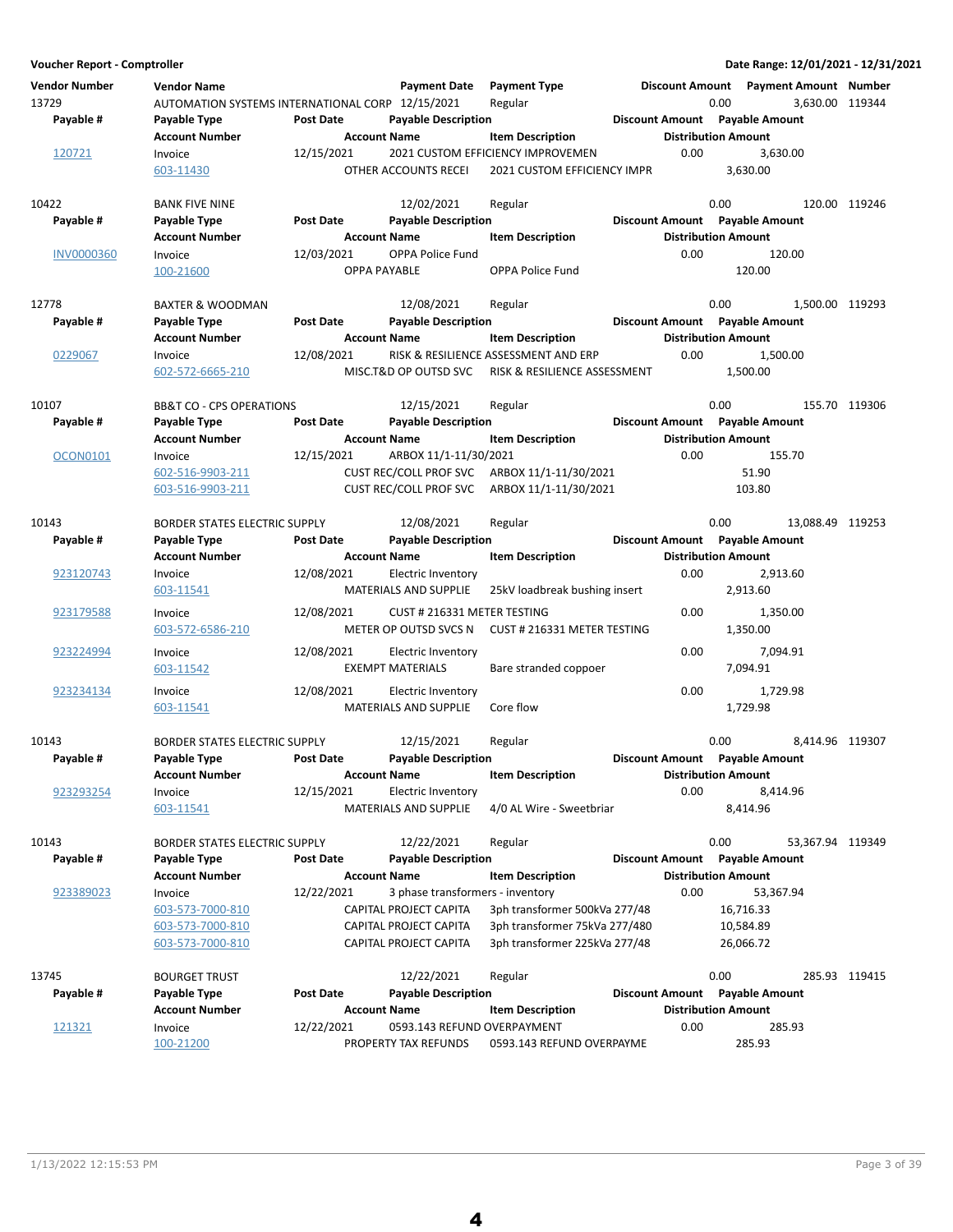| Voucher Report - Comptroller  |                                                  |                     |                                   |                                              |                                       | Date Range: 12/01/2021 - 12/31/2021                                |               |
|-------------------------------|--------------------------------------------------|---------------------|-----------------------------------|----------------------------------------------|---------------------------------------|--------------------------------------------------------------------|---------------|
| <b>Vendor Number</b><br>10147 | <b>Vendor Name</b><br><b>BREEZY HILL NURSERY</b> |                     | <b>Payment Date</b><br>12/22/2021 | <b>Payment Type</b><br>Regular               |                                       | Discount Amount  Payment Amount  Number<br>0.00<br>4.650.00 119350 |               |
| Payable #                     | Payable Type                                     | <b>Post Date</b>    | <b>Payable Description</b>        |                                              | Discount Amount Payable Amount        |                                                                    |               |
|                               | <b>Account Number</b>                            | <b>Account Name</b> |                                   | <b>Item Description</b>                      | <b>Distribution Amount</b>            |                                                                    |               |
| $I-251745$                    | Invoice                                          | 12/22/2021          | <b>TREES</b>                      |                                              | 0.00                                  | 4.650.00                                                           |               |
|                               | 100-507-7610-410                                 |                     | TREE&BRUSH RPR/MAIN               | <b>TREES</b>                                 |                                       | 4,115.00                                                           |               |
|                               | 100-507-7610-411                                 |                     | TREE&BRUSH RPR/MAIN               | <b>TREES</b>                                 |                                       | 535.00                                                             |               |
| 10790                         |                                                  |                     | 12/22/2021                        |                                              |                                       | 0.00<br>13,297.28 119366                                           |               |
| Payable #                     | <b>BRIAN D LENGLING</b><br>Payable Type          | <b>Post Date</b>    | <b>Payable Description</b>        | Regular                                      | Discount Amount Payable Amount        |                                                                    |               |
|                               | <b>Account Number</b>                            | <b>Account Name</b> |                                   | <b>Item Description</b>                      | <b>Distribution Amount</b>            |                                                                    |               |
| 120921                        | Invoice                                          | 12/22/2021          |                                   | ANNUAL RENT PAYMENT 5 OF 10 OWPP P           | 0.00                                  | 13,297.28                                                          |               |
|                               | 213-576-3724-730                                 |                     | RIVER EQUIP GRANTS                | ANNUAL RENT PAYMENT 5 OF 1                   |                                       | 13,297.28                                                          |               |
|                               |                                                  |                     |                                   |                                              |                                       |                                                                    |               |
| 13693                         | BRIAN OR ALICIA SCHMITT                          |                     | 12/01/2021                        | Regular                                      |                                       | 0.00                                                               | 60.68 119233  |
| Payable #                     | Payable Type                                     | <b>Post Date</b>    | <b>Payable Description</b>        |                                              | Discount Amount Payable Amount        |                                                                    |               |
|                               | <b>Account Number</b>                            | <b>Account Name</b> |                                   | <b>Item Description</b>                      | <b>Distribution Amount</b>            |                                                                    |               |
| 112321                        | Invoice                                          | 12/01/2021          | 349408-5 UTILITY ACCOUNT REFUND   |                                              | 0.00                                  | 60.68                                                              |               |
|                               | 999-11102                                        |                     | CASH CLEARING - UTILITY           | 349408-5 UTILITY ACCOUNT REF                 |                                       | 60.68                                                              |               |
| 13699                         | <b>BRIAN OR TRACIE ZIMMER</b>                    |                     | 12/01/2021                        | Regular                                      |                                       | 0.00                                                               | 198.55 119239 |
| Payable #                     | Payable Type                                     | <b>Post Date</b>    | <b>Payable Description</b>        |                                              | Discount Amount Payable Amount        |                                                                    |               |
|                               | <b>Account Number</b>                            | <b>Account Name</b> |                                   | <b>Item Description</b>                      | <b>Distribution Amount</b>            |                                                                    |               |
| 112321                        | Invoice                                          | 12/01/2021          | 310446-1 UTILITY ACCOUNT REFUND   |                                              | 0.00                                  | 198.55                                                             |               |
|                               | 999-11102                                        |                     | <b>CASH CLEARING - UTILITY</b>    | 310446-1 UTILITY ACCOUNT REF                 |                                       | 198.55                                                             |               |
|                               |                                                  |                     |                                   |                                              |                                       |                                                                    |               |
| 10156                         | <b>BRIDGES LIBRARY SYSTEM</b>                    |                     | 12/15/2021                        | Regular                                      |                                       | 0.00                                                               | 37.50 119308  |
| Payable #                     | Payable Type                                     | <b>Post Date</b>    | <b>Payable Description</b>        |                                              | Discount Amount Payable Amount        |                                                                    |               |
|                               | <b>Account Number</b>                            | <b>Account Name</b> |                                   | <b>Item Description</b>                      | <b>Distribution Amount</b>            |                                                                    |               |
| 2021-13010299                 | Invoice                                          | 12/15/2021          |                                   | CUST #123149/22 TROUBLESHOOT LABE            | 0.00                                  | 37.50                                                              |               |
|                               | 100-506-6100-211                                 |                     | LIBRARY PROF SVCS IT              | <b>CUST #123149/22 TROUBLESH</b>             |                                       | 37.50                                                              |               |
| 13777                         | CAREN ELIZABETH JASINSKI                         |                     | 12/22/2021                        | Regular                                      |                                       | 0.00                                                               | 215.22 119447 |
| Payable #                     | Payable Type                                     | <b>Post Date</b>    | <b>Payable Description</b>        |                                              | <b>Discount Amount</b> Payable Amount |                                                                    |               |
|                               | <b>Account Number</b>                            | <b>Account Name</b> |                                   | <b>Item Description</b>                      | <b>Distribution Amount</b>            |                                                                    |               |
| 121621                        | Invoice                                          | 12/22/2021          |                                   | 0590.942.012 REFUND OVERPAYMENT              | 0.00                                  | 215.22                                                             |               |
|                               | 100-21200                                        |                     | PROPERTY TAX REFUNDS              | 0590.942.012 REFUND OVERPAY                  |                                       | 215.22                                                             |               |
|                               |                                                  |                     |                                   |                                              |                                       |                                                                    |               |
| 13255                         | <b>CASEY GRISSOM</b>                             |                     | 12/08/2021                        | EFT                                          |                                       | 0.00<br>150.00 265                                                 |               |
| Payable #                     | Payable Type                                     | <b>Post Date</b>    | <b>Payable Description</b>        |                                              | Discount Amount Payable Amount        |                                                                    |               |
|                               | <b>Account Number</b>                            | <b>Account Name</b> |                                   | <b>Item Description</b>                      | <b>Distribution Amount</b>            |                                                                    |               |
| 112421                        | Invoice                                          | 12/08/2021          | REIM SAFETY SHOES 2021            |                                              | 0.00                                  | 150.00                                                             |               |
|                               | 100-507-7410-346                                 |                     |                                   | PARKS/PLAYGR CLOTHING REIM SAFETY SHOES 2021 |                                       | 150.00                                                             |               |
| 13695                         | <b>CHENG OR FIONA ZHENG</b>                      |                     | 12/01/2021                        | Regular                                      |                                       | 0.00                                                               | 83.69 119235  |
| Payable #                     | Payable Type                                     | Post Date           | <b>Payable Description</b>        |                                              | Discount Amount Payable Amount        |                                                                    |               |
|                               | <b>Account Number</b>                            | <b>Account Name</b> |                                   | <b>Item Description</b>                      | <b>Distribution Amount</b>            |                                                                    |               |
| 112321                        | Invoice                                          | 12/01/2021          | 349719-1 UTILITY ACCOUNT REFUND   |                                              | 0.00                                  | 83.69                                                              |               |
|                               | 999-11102                                        |                     | <b>CASH CLEARING - UTILITY</b>    | 349719-1 UTILITY ACCOUNT REF                 |                                       | 83.69                                                              |               |
|                               |                                                  |                     |                                   |                                              |                                       |                                                                    |               |
| 13735                         | <b>CHRISTOPHER M STANLEY</b>                     |                     | 12/22/2021                        | Regular                                      |                                       | 0.00                                                               | 333.52 119405 |
| Payable #                     | Payable Type                                     | Post Date           | <b>Payable Description</b>        |                                              | Discount Amount Payable Amount        |                                                                    |               |
|                               | <b>Account Number</b>                            | <b>Account Name</b> |                                   | <b>Item Description</b>                      | <b>Distribution Amount</b>            |                                                                    |               |
| 120821                        | Invoice                                          | 12/22/2021          | 0544.319 REFUND OVERPAYMENT       |                                              | 0.00                                  | 333.52                                                             |               |
|                               | 100-21200                                        |                     | PROPERTY TAX REFUNDS              | 0544.319 REFUND OVERPAYME                    |                                       | 333.52                                                             |               |
| 10235                         | <b>CITY OF WAUKESHA</b>                          |                     | 12/08/2021                        | Regular                                      |                                       | 0.00<br>6,610.00 119254                                            |               |
| Payable #                     | Payable Type                                     | Post Date           | <b>Payable Description</b>        |                                              | Discount Amount Payable Amount        |                                                                    |               |
|                               | <b>Account Number</b>                            | <b>Account Name</b> |                                   | <b>Item Description</b>                      | <b>Distribution Amount</b>            |                                                                    |               |
| 2221031                       | Invoice                                          | 12/08/2021          |                                   | CUST # 26577 2022 TECHNICAL RESCUE           | 0.00                                  | 6,610.00                                                           |               |
|                               | 100-16143                                        | PREPAID ITEMS       |                                   | CUST # 26577 2022 TECHNICAL                  |                                       | 6,610.00                                                           |               |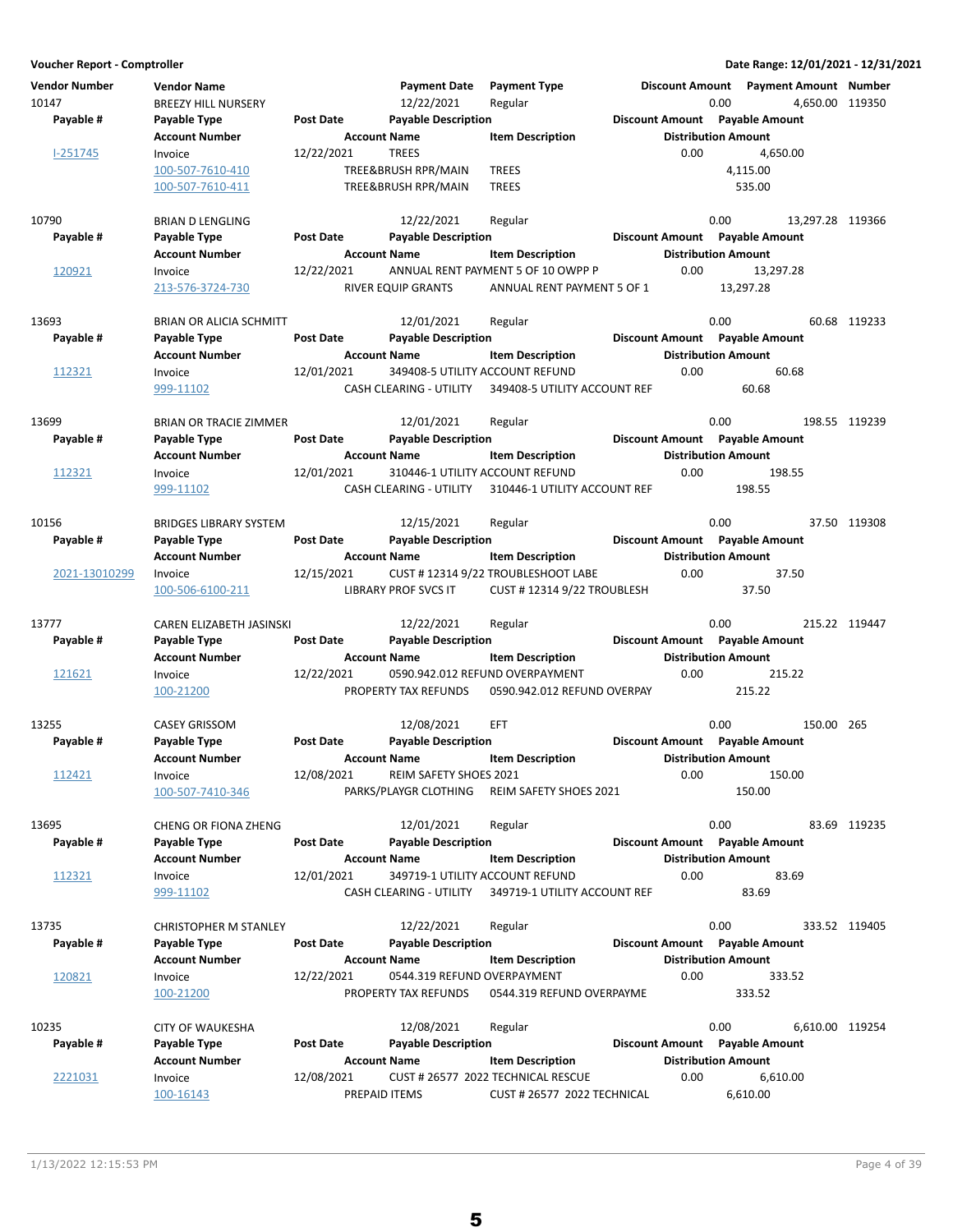| <b>Vendor Number</b><br>12440<br>Payable # | <b>Vendor Name</b><br>CLAUDIA L SCHUHMACHER<br>Payable Type<br><b>Account Number</b> | <b>Post Date</b> | <b>Payment Date</b><br>12/22/2021<br><b>Payable Description</b><br><b>Account Name</b>  | <b>Payment Type</b><br>Regular<br><b>Item Description</b>            | <b>Discount Amount</b> | <b>Payment Amount Number</b><br>0.00<br>Discount Amount Payable Amount<br><b>Distribution Amount</b> | 255.46 119390    |
|--------------------------------------------|--------------------------------------------------------------------------------------|------------------|-----------------------------------------------------------------------------------------|----------------------------------------------------------------------|------------------------|------------------------------------------------------------------------------------------------------|------------------|
| 120821                                     | Invoice<br>100-21200                                                                 | 12/22/2021       | 0590.243 REFUND OVERPAYMENT<br>PROPERTY TAX REFUNDS                                     | 0590.243 REFUND OVERPAYME                                            | 0.00                   | 255.46<br>255.46                                                                                     |                  |
| 13711<br>Payable #                         | COMMERCIAL CONDOS LLC<br>Payable Type<br><b>Account Number</b>                       | Post Date        | 12/08/2021<br><b>Payable Description</b><br><b>Account Name</b>                         | Regular<br><b>Item Description</b>                                   |                        | 0.00<br>Discount Amount Payable Amount<br><b>Distribution Amount</b>                                 | 4,520.00 119301  |
| 113021                                     | Invoice<br>603-414-4211-000                                                          | 12/08/2021       | DEVELOPER EMBEDDED C                                                                    | EMBEDDED CREDIT REFUND COMMERCIA<br><b>EMBEDDED CREDIT REFUND CO</b> | 0.00                   | 4,520.00<br>4,520.00                                                                                 |                  |
| 10268<br>Payable #                         | COREY OIL LTD.<br>Payable Type<br><b>Account Number</b>                              | <b>Post Date</b> | 12/08/2021<br><b>Payable Description</b><br><b>Account Name</b>                         | Regular<br><b>Item Description</b>                                   |                        | 0.00<br>Discount Amount Payable Amount<br><b>Distribution Amount</b>                                 | 17,963.52 119255 |
| 235493                                     | Invoice<br>100-505-5230-351<br>100-505-5230-351                                      | 12/08/2021       | 2021 Gasoline Purchases<br><b>GAS PURCHASES GAS/DIE</b><br><b>GAS PURCHASES GAS/DIE</b> | Unleaded (approx 34,061 gal $@$<br>Diesel (approx 16,970 gal $@$ 2.1 | 0.00                   | 17,963.52<br>9,114.06<br>8,849.46                                                                    |                  |
| 10243<br>Payable #                         | <b>CRAIG CLEMMENSEN</b><br>Payable Type<br><b>Account Number</b>                     | <b>Post Date</b> | 12/15/2021<br><b>Payable Description</b><br><b>Account Name</b>                         | <b>EFT</b><br><b>Item Description</b>                                |                        | 0.00<br>Discount Amount Payable Amount<br><b>Distribution Amount</b>                                 | 150.00 267       |
| 120321                                     | Invoice<br>603-573-6594-346                                                          | 12/15/2021       | 2021 WORK BOOT REIMBURSEMENT<br>UNDRGD LN MAINT CLOT                                    | 2021 WORK BOOT REIMBURSE                                             | 0.00                   | 150.00<br>150.00                                                                                     |                  |
| 10222<br>Payable #                         | CRAIG D CHILDS PHD S.C.<br>Payable Type<br><b>Account Number</b>                     | Post Date        | 12/15/2021<br><b>Payable Description</b><br><b>Account Name</b>                         | Regular<br><b>Item Description</b>                                   |                        | 0.00<br>Discount Amount Payable Amount<br><b>Distribution Amount</b>                                 | 500.00 119309    |
| 3006                                       | Invoice<br>100-503-3300-210                                                          | 12/15/2021       | NEW HIRE EVALUATION KONKEL<br>POLICE OPS OUTSD SVCS                                     | NEW HIRE EVALUATION KONKEL                                           | 0.00                   | 500.00<br>500.00                                                                                     |                  |
| 10282<br>Payable #                         | <b>CTW CORPORATION</b><br>Payable Type<br><b>Account Number</b>                      | Post Date        | 12/08/2021<br><b>Payable Description</b><br><b>Account Name</b>                         | Regular<br><b>Item Description</b>                                   |                        | 0.00<br>Discount Amount Payable Amount<br><b>Distribution Amount</b>                                 | 2,536.00 119256  |
| 40276                                      | Invoice<br>602-534-6642-340                                                          | 12/08/2021       | WTR TREAT OP OPER SUP                                                                   | 3035 GAS SENSOR FOR REGAL EQUIPMEN<br>3035 GAS SENSOR FOR REGAL E    | 0.00                   | 2,536.00<br>2,536.00                                                                                 |                  |
| 11057<br>Payable #                         | <b>DALE R KRUEGER</b><br>Payable Type<br><b>Account Number</b>                       | Post Date        | 12/01/2021<br><b>Payable Description</b><br><b>Account Name</b>                         | Regular<br><b>Item Description</b>                                   |                        | 0.00<br>Discount Amount Payable Amount<br><b>Distribution Amount</b>                                 | 1,689.00 119218  |
| 111621                                     | Invoice<br>730-579-9933-430                                                          | 12/01/2021       | SHRINKWRAP WEED EQUIPMENT<br>FLEET RPR/MAINT EQUIP                                      | SHRINKWRAP WEED EQUIPMEN                                             | 0.00                   | 1,689.00<br>1,689.00                                                                                 |                  |
| 12162<br>Payable #                         | DALE V HESSELINK<br>Payable Type<br><b>Account Number</b>                            | <b>Post Date</b> | 12/15/2021<br><b>Payable Description</b><br><b>Account Name</b>                         | Regular<br><b>Item Description</b>                                   |                        | 0.00<br>Discount Amount Payable Amount<br><b>Distribution Amount</b>                                 | 2,986.80 119335  |
| 120321                                     | Invoice<br>213-576-3724-730                                                          | 12/15/2021       | RIVER EQUIP GRANTS                                                                      | OWPP PROJECT NO. 88, 2021 COVER CRO<br>OWPP PROJECT NO. 88, 2021 C   | 0.00                   | 1,990.80<br>1,990.80                                                                                 |                  |
| 120621                                     | Invoice<br>213-576-3724-730                                                          | 12/15/2021       | ANNUAL RENT PAYMENT NO 3 OF 10<br><b>RIVER EQUIP GRANTS</b>                             | ANNUAL RENT PAYMENT NO 3                                             | 0.00                   | 996.00<br>996.00                                                                                     |                  |
| 13742<br>Payable #                         | DANA J GREEN<br>Payable Type                                                         | Post Date        | 12/22/2021<br><b>Payable Description</b>                                                | Regular                                                              |                        | 0.00<br>Discount Amount Payable Amount                                                               | 418.20 119412    |
| 121321                                     | <b>Account Number</b><br>Invoice<br>100-21200                                        | 12/22/2021       | <b>Account Name</b><br>0560.292 REFUND OVERPAYMENT<br>PROPERTY TAX REFUNDS              | <b>Item Description</b><br>0560.292 REFUND OVERPAYME                 | 0.00                   | <b>Distribution Amount</b><br>418.20<br>418.20                                                       |                  |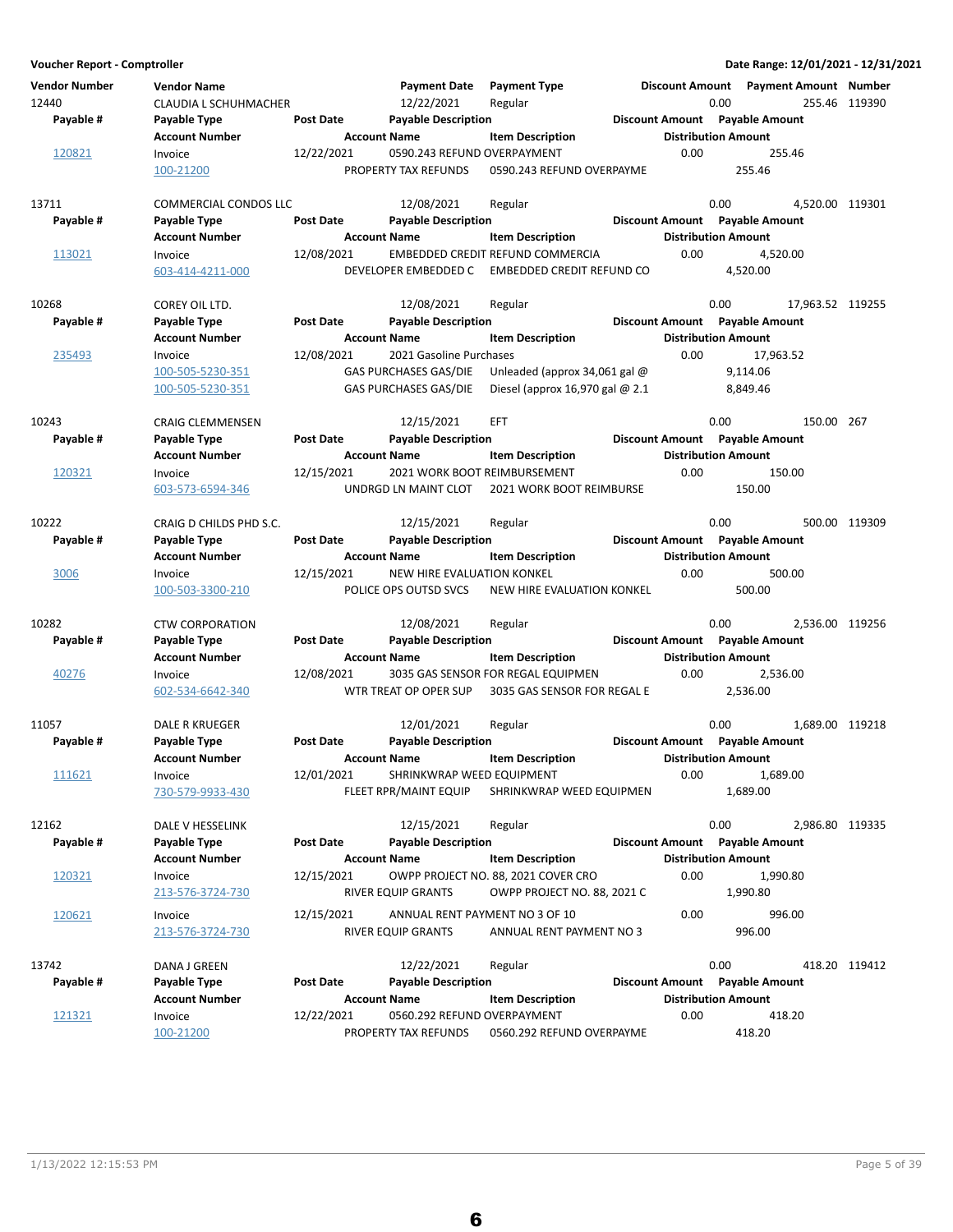| Vendor Number | <b>Vendor Name</b>        |                  | <b>Payment Date</b>         | <b>Payment Type</b>                                              | <b>Discount Amount</b>     | Payment Amount Number          |               |
|---------------|---------------------------|------------------|-----------------------------|------------------------------------------------------------------|----------------------------|--------------------------------|---------------|
| 13058         | <b>DANIELLE FEIGE</b>     |                  | 12/22/2021                  | Regular                                                          | 0.00                       |                                | 848.79 119397 |
| Payable #     | Payable Type              | <b>Post Date</b> | <b>Payable Description</b>  |                                                                  |                            | Discount Amount Payable Amount |               |
|               | <b>Account Number</b>     |                  | <b>Account Name</b>         | <b>Item Description</b>                                          | <b>Distribution Amount</b> |                                |               |
| 120821        | Invoice                   | 12/22/2021       | 0560.194 REFUND OVERPAYMENT |                                                                  | 0.00                       | 848.79                         |               |
|               | 100-21200                 |                  | PROPERTY TAX REFUNDS        | 0560.194 REFUND OVERPAYME                                        |                            | 848.79                         |               |
| 13773         | DANIELLE KUDIS            |                  | 12/22/2021                  | Regular                                                          | 0.00                       |                                | 456.75 119443 |
| Payable #     | Payable Type              | Post Date        | <b>Payable Description</b>  |                                                                  |                            | Discount Amount Payable Amount |               |
|               | <b>Account Number</b>     |                  | <b>Account Name</b>         | <b>Item Description</b>                                          | <b>Distribution Amount</b> |                                |               |
| 121621        | Invoice                   | 12/22/2021       | 0564.047 REFUND OVERPAYMENT |                                                                  | 0.00                       | 456.75                         |               |
|               | 100-21200                 |                  | PROPERTY TAX REFUNDS        | 0564.047 REFUND OVERPAYME                                        |                            | 456.75                         |               |
| 13763         | DARIN J WITTNEBEL         |                  | 12/22/2021                  | Regular                                                          | 0.00                       |                                | 128.27 119433 |
| Payable #     | Payable Type              | <b>Post Date</b> | <b>Payable Description</b>  |                                                                  |                            | Discount Amount Payable Amount |               |
|               | <b>Account Number</b>     |                  | <b>Account Name</b>         | <b>Item Description</b>                                          | <b>Distribution Amount</b> |                                |               |
| 121521        | Invoice                   | 12/22/2021       | 0561.295 REFUND OVERPAYMENT |                                                                  | 0.00                       | 128.27                         |               |
|               | 100-21200                 |                  | PROPERTY TAX REFUNDS        | 0561.295 REFUND OVERPAYME                                        |                            | 128.27                         |               |
| 12402         | DARTMOOR INVESTMENTS      |                  | 12/08/2021                  | Regular                                                          | 0.00                       | 6.200.00 119289                |               |
| Payable #     | Payable Type              | <b>Post Date</b> | <b>Payable Description</b>  |                                                                  |                            | Discount Amount Payable Amount |               |
|               | <b>Account Number</b>     |                  | <b>Account Name</b>         | <b>Item Description</b>                                          | <b>Distribution Amount</b> |                                |               |
| 113021        | Invoice                   | 12/08/2021       |                             | <b>EMBEDDED CREDIT REFUND VILLAGE CRO</b>                        | 0.00                       | 6,200.00                       |               |
|               | 603-414-4211-000          |                  | DEVELOPER EMBEDDED C        | EMBEDDED CREDIT REFUND VIL                                       |                            | 6,200.00                       |               |
| 13778         | DAVID ALEXANDER           |                  | 12/22/2021                  | Regular                                                          | 0.00                       |                                | 782.88 119448 |
| Payable #     | Payable Type              | Post Date        | <b>Payable Description</b>  |                                                                  |                            | Discount Amount Payable Amount |               |
|               | <b>Account Number</b>     |                  | <b>Account Name</b>         | <b>Item Description</b>                                          | <b>Distribution Amount</b> |                                |               |
| 121621        | Invoice                   | 12/22/2021       |                             | 0594.975.004 REFUND OVERPAYMENT                                  | 0.00                       | 782.88                         |               |
|               | 100-21200                 |                  | PROPERTY TAX REFUNDS        | 0594.975.004 REFUND OVERPAY                                      |                            | 782.88                         |               |
| 10303         | DAVID M BUSCHKE           |                  | 12/22/2021                  | Regular                                                          | 0.00                       |                                | 838.96 119351 |
| Payable #     | Payable Type              | Post Date        | <b>Payable Description</b>  |                                                                  |                            | Discount Amount Payable Amount |               |
|               | <b>Account Number</b>     |                  | <b>Account Name</b>         | <b>Item Description</b>                                          | <b>Distribution Amount</b> |                                |               |
| 121321        | Invoice                   | 12/22/2021       | 0630.100 REFUND OVERPAYMENT |                                                                  | 0.00                       | 838.96                         |               |
|               | 100-21200                 |                  | PROPERTY TAX REFUNDS        | 0630.100 REFUND OVERPAYME                                        |                            | 838.96                         |               |
| 10316         | DELTA DENTAL OF WISCONSIN |                  | 12/01/2021                  | Regular                                                          | 0.00                       | 5,531.54 119212                |               |
| Payable #     | Payable Type              | Post Date        | <b>Payable Description</b>  |                                                                  |                            | Discount Amount Payable Amount |               |
|               | <b>Account Number</b>     |                  | <b>Account Name</b>         | <b>Item Description</b>                                          | <b>Distribution Amount</b> |                                |               |
| 1692871       | Invoice<br>100-13111      | 12/01/2021       | DENTAL INSURANCE            | GROUP 50520 SUPPLEMENTAL SELECT DE<br>GROUP 50520 SUPPLEMENTAL S | 0.00                       | 142.92<br>142.92               |               |
| 1692968       | Invoice                   | 12/01/2021       |                             | GROUP 50720 SUPPLEMENTAL SELECT PL                               | 0.00                       | 1,402.78                       |               |
|               | 100-13111                 |                  | DENTAL INSURANCE            | <b>GROUP 50720 SUPPLEMENTAL S</b>                                |                            | 1,402.78                       |               |
| 1693089       | Invoice                   | 12/01/2021       |                             | GROUP 50320 PREVENTIVE PLAN DEC 202                              | 0.00                       | 3,820.30                       |               |
|               | 100-13111                 |                  | DENTAL INSURANCE            | GROUP 50320 PREVENTIVE PLA                                       |                            | 3,820.30                       |               |
| 1695479       | Invoice                   | 12/01/2021       |                             | GROUP 43768 DELTAVISION - DEC 2021                               | 0.00                       | 165.54                         |               |
|               | 100-21527                 |                  |                             | VISION INS PREMIUM PAY GROUP 43768 DELTAVISION - DE              |                            | 165.54                         |               |
| 10319         | DENNIS K STUETTGEN        |                  | 12/22/2021                  | Regular                                                          | 0.00                       | 7,390.00 119352                |               |
| Payable #     | Payable Type              | Post Date        | <b>Payable Description</b>  |                                                                  |                            | Discount Amount Payable Amount |               |
|               | <b>Account Number</b>     |                  | <b>Account Name</b>         | <b>Item Description</b>                                          | <b>Distribution Amount</b> |                                |               |
| 121421        | Invoice                   | 12/22/2021       | <b>OWPP PROJECTS</b>        |                                                                  | 0.00                       | 7,390.00                       |               |
|               | 213-576-3724-730          |                  | RIVER EQUIP GRANTS          | PLANTING GREEN PROJECT #87                                       |                            | 4,050.00                       |               |
|               | 213-576-3724-730          |                  | RIVER EQUIP GRANTS          | <b>FROST SEEDING #89</b>                                         |                            | 1,950.00                       |               |
|               | 213-576-3724-730          |                  | RIVER EQUIP GRANTS          | <b>BIN RUN RYE SEED</b>                                          |                            | 4,265.00                       |               |
|               | 213-576-3724-730          |                  | RIVER EQUIP GRANTS          | AERIAL APPLICATION PD TO REC                                     |                            | $-2,875.00$                    |               |

7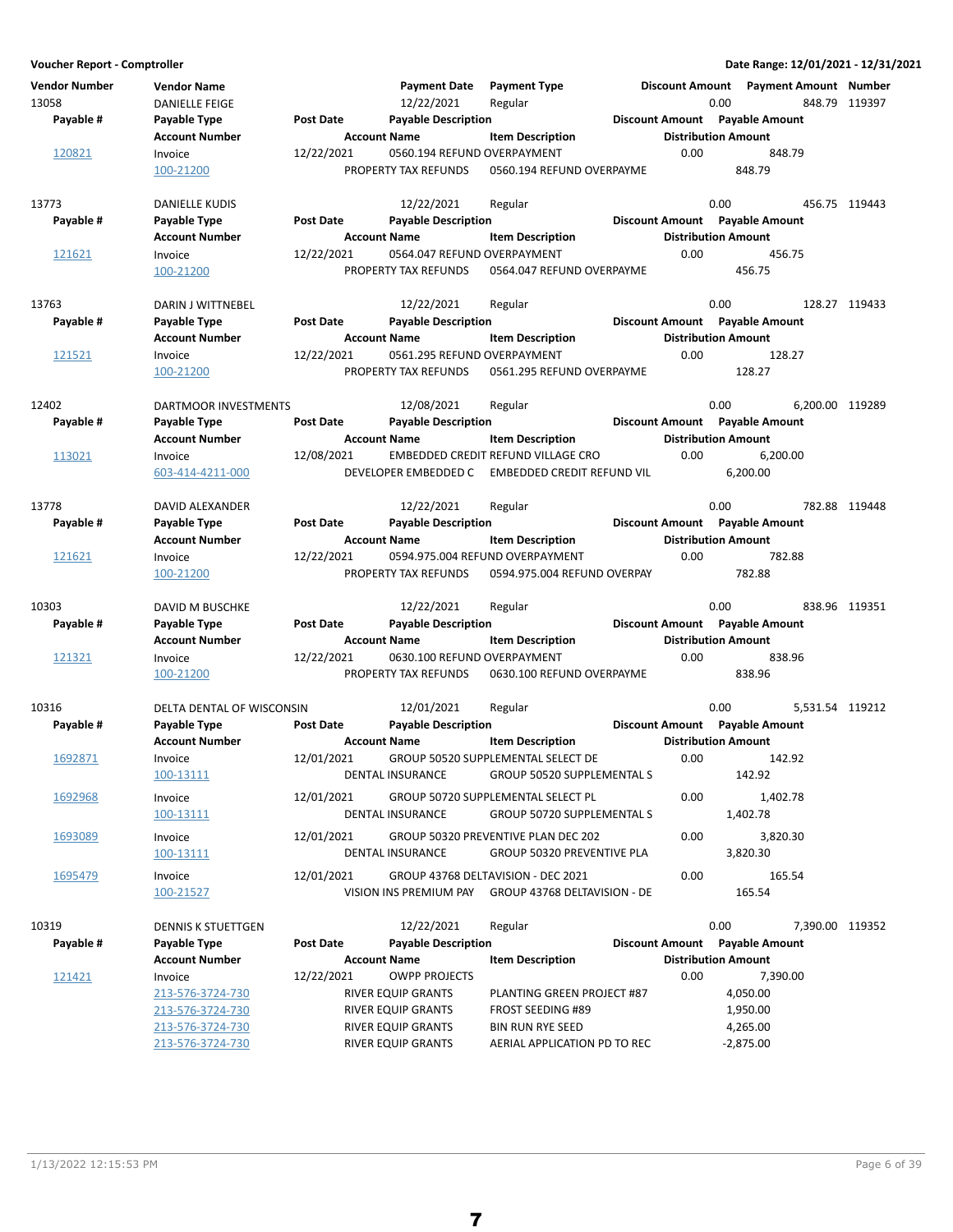**Voucher Report - Comptroller Date Range: 12/01/2021 - 12/31/2021 Vendor Number Vendor Name Payment Date Discount Amount Payment Type Payment Amount Number** 10322 DIANNE L LUCZAK 12/22/2021 119353 Regular 0.00 216.95 **Account Number Account Name Item Description Distribution Amount** Payable # Payable Type **Post Date Payable Description Payable Amount** Payable Amount 121621 Invoice 12/22/2021 0614.960.023 REFUND OVERPAYMENT 0.00 216.95<br>100-21200 100-21200 PROPERTY TAX REFUNDS 0614.960.023 REFUND OVERPAY 216.95 0614.960.023 REFUND OVERPAY 10325 DIGGERS HOTLINE INC. 12/15/2021 Regular 100325 0.00 1,094.50 119311 **Account Number 1.0 Account Name 1.0 Account Distribution Amount** 1.0 Account Name 1.0 Account Name Payable # Payable Type **Post Date Payable Description Payable Amount** Payable Amount 211 1 25401 Invoice 12/15/2021 NOVEMBER 2021 TICKETS 0.00 1,094.50 100-505-5350-210 STORM SEWERS OUTSD S 126.10 NOVEMBER 2021 TICKETS 601-575-3601-210 COLL SYS OP OUTSD SVCS NOVEMBER 2021 TICKETS 126.10 602-572-6662-210 T&D LINES OP OUTSD SV NOVEMBER 2021 TICKETS 277.96 603-573-6594-210 UNDRGD LN MNT OUTSD NOVEMBER 2021 TICKETS 564.34 10327 DIVERSIFIED BENEFIT SVCS INC 12/01/2021 Regular 10327 0.00 83.71 119213 Account Number **Account Name** Item Description **Distribution Amount** Payable # Payable Type **Post Date Payable Description Payable Best Bayable Amount** Payable Amount 341467 Invoice 12/01/2021 125-FSA NOVEMBER 2021 83.71 0.00 100-501-1200-210 PAYROLL/HR OUTSD SVCS 83.71 125-FSA NOVEMBER 2021/PLAN 10327 DIVERSIFIED BENEFIT SVCS INC 12/22/2021 Regular 10327 0.00 80.00 80.00 119354 **Account Number 6 Account Name 12 Account Distribution Amount** Payable # Payable Type **Post Date Payable Description Payable Besount Amount** Payable Amount 343225 Invoice 12/22/2021 125-FSA DECEMBER 2021 0.00 80.00 100-501-1200-210 PAYROLL/HR OUTSD SVCS 80.00 125-FSA DECEMBER 2021 10327 DIVERSIFIED BENEFIT SVCS INC 12/08/2021 Bank Draft 0.00 779.35 DFT0000542 **Account Number**  Account Name **Item Description** Distribution Amount Payable # Payable Type **Post Date Payable Description Payable Biscount Amount** Payable Amount 120821 Invoice 12/08/2021 125-FSA REIMBURSEMENT 779.35 0.00 100-21565 FSA - DEPEND CARE DED 779.35 125-FSA REIMBURSEMENT 10327 DIVERSIFIED BENEFIT SVCS INC 12/15/2021 Bank Draft 0.00 9,488.92 DFT0000544 **Account Number Account Name Item Description Distribution Amount** Payable # Payable Type **Past Date Payable Description Payable Amount** Payable Amount 121521 Invoice 12/15/2021 125-FSA REIMBURSEMENT 9,488.92 0.00 100-21565 FSA - DEPEND CARE DED 9,488.92 125-FSA REIMBURSEMENT 10327 DIVERSIFIED BENEFIT SVCS INC 12/22/2021 Bank Draft 0.00 1,234.81 DFT0000546 **Account Number Account Name Item Description Amount Distribution Amount** Payable # Payable Type Post Date Payable Description **Payable Discount Amount** Payable Amount 122221 Invoice 12/22/2021 125-FSA REIMBURSEMENT 0.00 1,234.81 100-21565 FSA - DEPEND CARE DED 1,234.81 125-FSA REIMBURSEMENT 10327 DIVERSIFIED BENEFIT SVCS INC 12/29/2021 Bank Draft 0.00 1,803.00 DFT0000551 **Account Number 6 Account Name 12 Account Name Item Description 6 Distribution Amount** Payable # Payable Type **Post Date Payable Description Payable Amount** Payable Amount  $\frac{122921}{12021}$  Invoice  $\frac{12}{29/2021}$  125-FSA 1,803.00 0.00 1,803.00 100-21565 FSA - DEPEND CARE DED 1,803.00 125-FSA 13157 **DONALD L HANSON** 12/22/2021 Regular 10.00 0.00 195.61 119398 **Account Number 19 Account Name 12 Account Distribution Amount** Payable # Payable Type **Post Date Payable Description Payable Amount** Payable Amount 121421 Invoice 12/22/2021 0559.990 REFUND OVERPAYMENT 0.00 195.61 100-21200 PROPERTY TAX REFUNDS 195.61 0559.990 REFUND OVERPAYME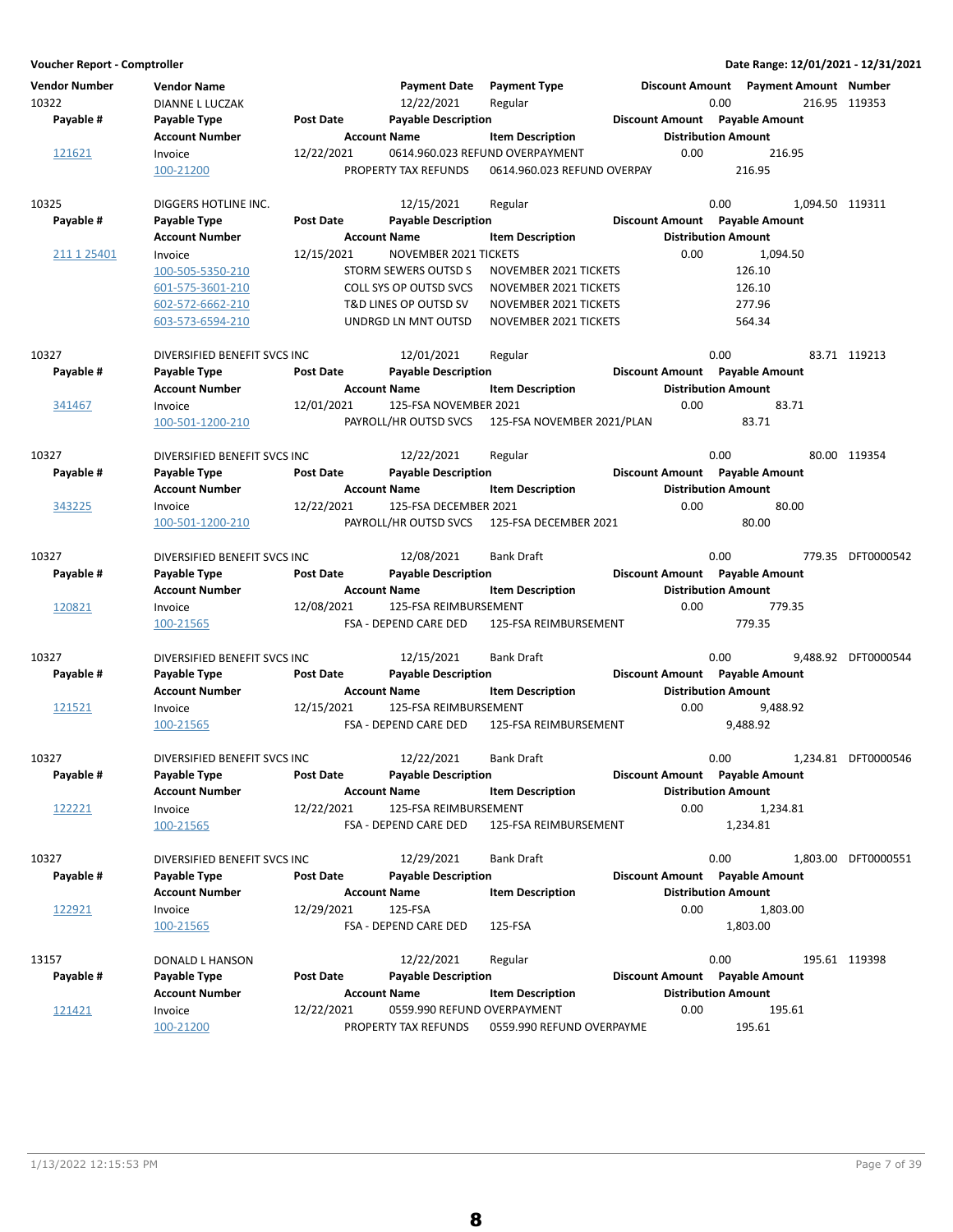| <b>Vendor Number</b><br>12635 | <b>Vendor Name</b><br>DOUGLAS L LUNDE |                  | <b>Payment Date</b><br>12/22/2021                 | <b>Payment Type</b><br>Regular                                   |      | Discount Amount Payment Amount Number<br>0.00 |            | 1,796.15 119393       |
|-------------------------------|---------------------------------------|------------------|---------------------------------------------------|------------------------------------------------------------------|------|-----------------------------------------------|------------|-----------------------|
| Payable #                     | Payable Type                          | Post Date        | <b>Payable Description</b>                        |                                                                  |      | Discount Amount Payable Amount                |            |                       |
|                               | <b>Account Number</b>                 |                  | <b>Account Name</b>                               | <b>Item Description</b>                                          |      | <b>Distribution Amount</b>                    |            |                       |
| 120921                        | Invoice                               | 12/22/2021       |                                                   | ANNUAL RENT PAYMENT 3 OF 10 OWPP P                               | 0.00 | 580.00                                        |            |                       |
|                               | 213-576-3724-730                      |                  | <b>RIVER EQUIP GRANTS</b>                         | ANNUAL RENT PAYMENT 3 OF 1                                       |      | 580.00                                        |            |                       |
| 120921-1                      | Invoice                               | 12/22/2021       |                                                   | ANNUAL RENT PAYMENT 3 OF 10 OWPP P                               | 0.00 | 1,216.15                                      |            |                       |
|                               | 213-576-3724-730                      |                  | RIVER EQUIP GRANTS                                | ANNUAL RENT PAYMENT 3 OF 1                                       |      | 1,216.15                                      |            |                       |
|                               |                                       |                  |                                                   |                                                                  |      |                                               |            |                       |
| 12815                         | <b>DWIGHT D MAYER</b>                 |                  | 12/22/2021                                        | Regular                                                          |      | 0.00                                          |            | 2,208.00 119394       |
| Payable #                     | Payable Type                          | Post Date        | <b>Payable Description</b><br><b>Account Name</b> |                                                                  |      | Discount Amount Payable Amount                |            |                       |
|                               | <b>Account Number</b>                 | 12/22/2021       |                                                   | <b>Item Description</b><br>ANNUAL RENT PAYMENT 2 OF 5 OWPP PR    | 0.00 | <b>Distribution Amount</b>                    |            |                       |
| 120921                        | Invoice<br>213-576-3724-730           |                  | RIVER EQUIP GRANTS                                | ANNUAL RENT PAYMENT 2 OF 5                                       |      | 2,208.00<br>2,208.00                          |            |                       |
|                               |                                       |                  |                                                   |                                                                  |      |                                               |            |                       |
| 12061                         | <b>EFTPS</b>                          |                  | 12/20/2021                                        | <b>Bank Draft</b>                                                |      | 0.00                                          |            | 102,142.99 DFT0000548 |
| Payable #                     | Payable Type                          | Post Date        | <b>Payable Description</b>                        |                                                                  |      | Discount Amount Payable Amount                |            |                       |
|                               | <b>Account Number</b>                 |                  | <b>Account Name</b>                               | <b>Item Description</b>                                          |      | <b>Distribution Amount</b>                    |            |                       |
| 122021                        | Invoice                               | 12/20/2021       |                                                   | FICE/MED AND FEDERAL WITHHOLDINGS                                | 0.00 | 102,142.99                                    |            |                       |
|                               | 100-21511                             |                  | FICA TAXES PAYABLE                                | FICA/MED WITHHOLDINGS                                            |      | 59,495.16                                     |            |                       |
|                               | 100-21512                             |                  | FEDERAL W/H TAXES PAY                             | FEDERAL WITHHOLDINGS                                             |      | 42,647.83                                     |            |                       |
|                               |                                       |                  |                                                   |                                                                  |      |                                               |            |                       |
| 12061                         | <b>EFTPS</b>                          |                  | 12/31/2021                                        | <b>Bank Draft</b>                                                |      | 0.00                                          |            | 96,629.74 DFT0000556  |
| Payable #                     | Payable Type                          | <b>Post Date</b> | <b>Payable Description</b>                        |                                                                  |      | Discount Amount Payable Amount                |            |                       |
|                               | <b>Account Number</b>                 |                  | <b>Account Name</b>                               | <b>Item Description</b>                                          |      | <b>Distribution Amount</b>                    |            |                       |
| 123121                        | Invoice                               | 12/31/2021       |                                                   | FICA/MED & FEDERAL WITHHOLDINGS                                  | 0.00 | 96,629.74                                     |            |                       |
|                               | 100-21511                             |                  | <b>FICA TAXES PAYABLE</b>                         | FICA/MED WITHHOLDINGS                                            |      | 56,946.82                                     |            |                       |
|                               | 100-21512                             |                  | FEDERAL W/H TAXES PAY                             | FEDERAL WITHHOLDINGS                                             |      | 39,682.92                                     |            |                       |
|                               |                                       |                  |                                                   |                                                                  |      |                                               |            |                       |
| 10131                         | <b>ELIZABETH BLECK</b>                |                  | 12/08/2021                                        | <b>EFT</b>                                                       |      | 0.00                                          | 168.88 260 |                       |
| Payable #                     | Payable Type                          | Post Date        | <b>Payable Description</b>                        |                                                                  |      | Discount Amount Payable Amount                |            |                       |
|                               | <b>Account Number</b>                 |                  | <b>Account Name</b>                               | <b>Item Description</b>                                          |      | <b>Distribution Amount</b>                    |            |                       |
| 111821                        | Invoice                               | 12/08/2021       |                                                   | MILEAGE/PER DIEM WLA CONF 11/16-18/<br>MILEAGE/PER DIEM WLA CONF | 0.00 | 168.88<br>168.88                              |            |                       |
|                               | 100-506-6100-330                      |                  | LIBRARY TRAIN/TRAVEL                              |                                                                  |      |                                               |            |                       |
| 13728                         | <b>EWALD AUTOMOTIVE GROUP</b>         |                  | 12/15/2021                                        | Regular                                                          |      | 0.00                                          |            | 5,048.00 119343       |
| Payable #                     | Payable Type                          | Post Date        | <b>Payable Description</b>                        |                                                                  |      | Discount Amount Payable Amount                |            |                       |
|                               | <b>Account Number</b>                 |                  | <b>Account Name</b>                               | <b>Item Description</b>                                          |      | <b>Distribution Amount</b>                    |            |                       |
| 120721                        | Invoice                               | 12/15/2021       |                                                   | 2021 CUSTOM EFFICIENCY IMPROVEMEN                                | 0.00 | 5,048.00                                      |            |                       |
|                               | 603-11430                             |                  | OTHER ACCOUNTS RECEI                              | <b>2021 CUSTOM EFFICIENCY IMPR</b>                               |      | 5,048.00                                      |            |                       |
|                               |                                       |                  |                                                   |                                                                  |      |                                               |            |                       |
| 13768                         | <b>GALE L ZASTROW</b>                 |                  | 12/22/2021                                        | Regular                                                          |      | 0.00                                          |            | 191.36 119438         |
| Payable #                     | Payable Type                          | Post Date        | <b>Payable Description</b>                        |                                                                  |      | Discount Amount Payable Amount                |            |                       |
|                               | <b>Account Number</b>                 |                  | <b>Account Name</b>                               | <b>Item Description</b>                                          |      | <b>Distribution Amount</b>                    |            |                       |
| 121521                        | Invoice                               | 12/22/2021       | 0559.085 REFUND OVERPAYMENT                       |                                                                  | 0.00 | 191.36                                        |            |                       |
|                               | 100-21200                             |                  | PROPERTY TAX REFUNDS                              | 0559.085 REFUND OVERPAYME                                        |      | 191.36                                        |            |                       |
|                               |                                       |                  |                                                   |                                                                  |      |                                               |            |                       |
| 13750                         | <b>GANNON P SULLIVAN</b>              |                  | 12/22/2021                                        | Regular                                                          |      | 0.00                                          |            | 25.15 119420          |
| Payable #                     | Payable Type                          | Post Date        | <b>Payable Description</b>                        |                                                                  |      | Discount Amount Payable Amount                |            |                       |
|                               | <b>Account Number</b>                 |                  | <b>Account Name</b>                               | <b>Item Description</b>                                          |      | <b>Distribution Amount</b>                    |            |                       |
| 121321                        | Invoice                               | 12/22/2021       | 0600.065 REFUND OVERPAYMENT                       |                                                                  | 0.00 | 25.15                                         |            |                       |
|                               | 100-21200                             |                  | PROPERTY TAX REFUNDS                              | 0600.065 REFUND OVERPAYME                                        |      | 25.15                                         |            |                       |
|                               |                                       |                  |                                                   |                                                                  |      |                                               |            |                       |
| 13749                         | <b>GLENN E SHONG</b>                  |                  | 12/22/2021                                        | Regular                                                          |      | 0.00                                          |            | 163.16 119419         |
| Payable #                     | Payable Type                          | Post Date        | <b>Payable Description</b>                        |                                                                  |      | Discount Amount Payable Amount                |            |                       |
|                               | <b>Account Number</b>                 |                  | <b>Account Name</b>                               | <b>Item Description</b>                                          |      | <b>Distribution Amount</b><br>163.16          |            |                       |
| <u> 121321</u>                | Invoice<br>100-21200                  | 12/22/2021       | PROPERTY TAX REFUNDS                              | 0593.995.001 REFUND OVERPAYMENT<br>0593.995.001 REFUND OVERPAY   | 0.00 | 163.16                                        |            |                       |
|                               |                                       |                  |                                                   |                                                                  |      |                                               |            |                       |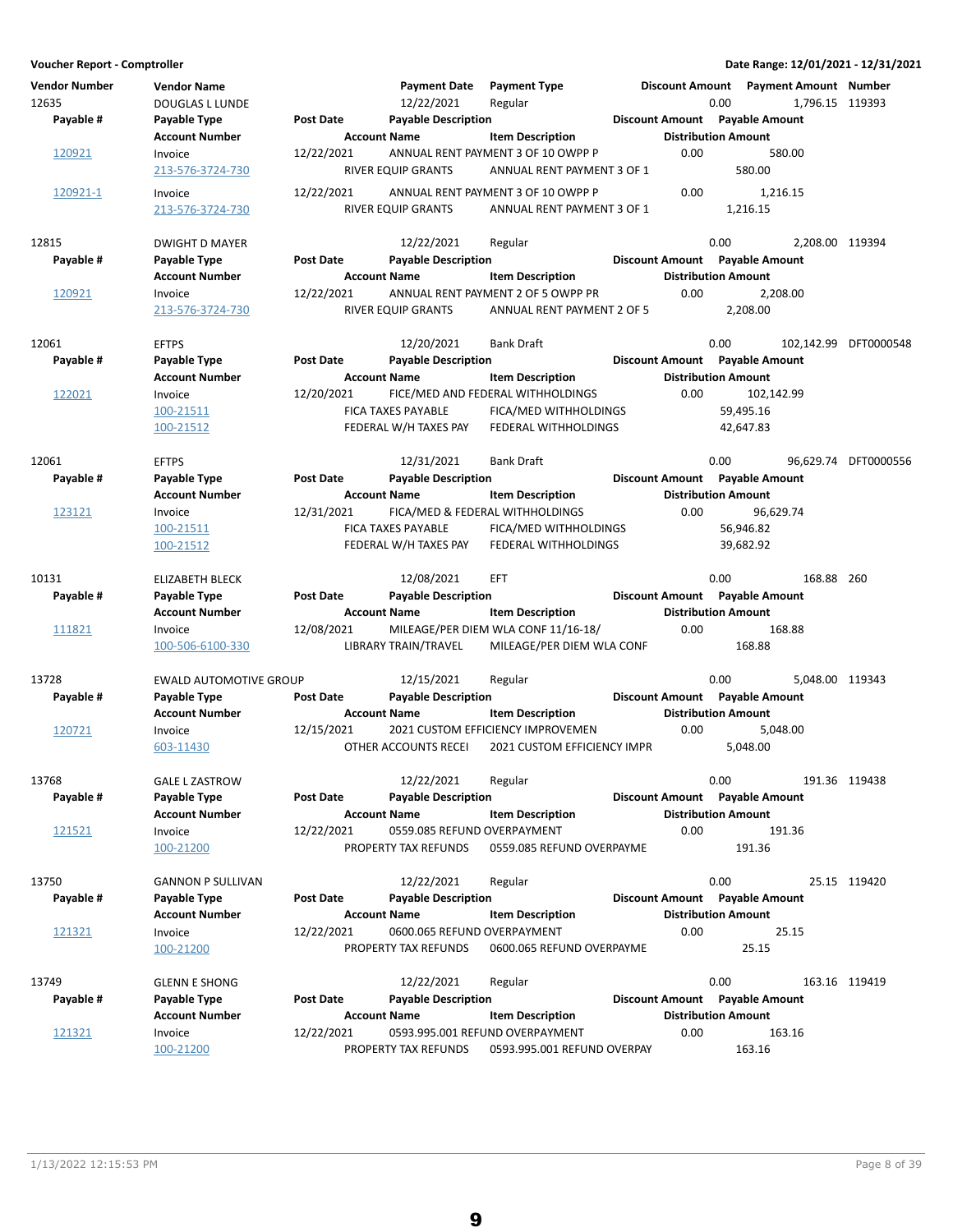| <b>Vendor Number</b><br>13765<br>Payable # | <b>Vendor Name</b><br><b>GREGORY H WILINSKI</b><br>Payable Type<br><b>Account Number</b> | <b>Post Date</b> | <b>Payment Date</b><br>12/22/2021<br><b>Payable Description</b><br><b>Account Name</b> | <b>Payment Type</b><br>Regular<br><b>Item Description</b> |      | Discount Amount  Payment Amount  Number<br>0.00<br>Discount Amount Payable Amount<br><b>Distribution Amount</b> |            | 116.93 119435   |
|--------------------------------------------|------------------------------------------------------------------------------------------|------------------|----------------------------------------------------------------------------------------|-----------------------------------------------------------|------|-----------------------------------------------------------------------------------------------------------------|------------|-----------------|
| 121521                                     | Invoice                                                                                  | 12/22/2021       | 0560.004 REFUND OVERPAYMENT                                                            |                                                           | 0.00 | 116.93                                                                                                          |            |                 |
|                                            | 100-21200                                                                                |                  | PROPERTY TAX REFUNDS                                                                   | 0560.004 REFUND OVERPAYME                                 |      | 116.93                                                                                                          |            |                 |
| 11664                                      | <b>GREGORY ZWIEG</b>                                                                     |                  | 12/08/2021                                                                             | EFT                                                       |      | 0.00                                                                                                            | 150.00 264 |                 |
| Payable #                                  | Payable Type                                                                             | <b>Post Date</b> | <b>Payable Description</b>                                                             |                                                           |      | Discount Amount Payable Amount                                                                                  |            |                 |
|                                            | <b>Account Number</b>                                                                    |                  | <b>Account Name</b>                                                                    | <b>Item Description</b>                                   |      | <b>Distribution Amount</b>                                                                                      |            |                 |
| 112921                                     | Invoice<br>100-505-5210-346                                                              | 12/08/2021       | 2021 WORK BOOT REIMBURSEMENT<br>MUNI GARAGE CLOTHING                                   | 2021 WORK BOOT REIMBURSE                                  | 0.00 | 150.00<br>150.00                                                                                                |            |                 |
| 12317                                      | <b>GREMAR LLC</b>                                                                        |                  | 12/08/2021                                                                             | Regular                                                   |      | 0.00                                                                                                            |            | 7,750.00 119288 |
| Payable #                                  | Payable Type                                                                             | <b>Post Date</b> | <b>Payable Description</b>                                                             |                                                           |      | Discount Amount Payable Amount                                                                                  |            |                 |
|                                            | <b>Account Number</b>                                                                    |                  | <b>Account Name</b>                                                                    | <b>Item Description</b>                                   |      | <b>Distribution Amount</b>                                                                                      |            |                 |
| 113021                                     | Invoice                                                                                  | 12/08/2021       |                                                                                        | EMBEDDED CREDIT REFUND SILVER LAKE                        | 0.00 | 7,750.00                                                                                                        |            |                 |
|                                            | 603-414-4211-000                                                                         |                  | DEVELOPER EMBEDDED C                                                                   | EMBEDDED CREDIT REFUND SIL                                |      | 7,750.00                                                                                                        |            |                 |
| 10540                                      | <b>HARBOR HOMES</b>                                                                      |                  | 12/01/2021                                                                             | Regular                                                   |      | 0.00                                                                                                            |            | 93.08 119214    |
| Payable #                                  | Payable Type                                                                             | Post Date        | <b>Payable Description</b>                                                             |                                                           |      | Discount Amount Payable Amount                                                                                  |            |                 |
|                                            | <b>Account Number</b>                                                                    |                  | <b>Account Name</b>                                                                    | <b>Item Description</b>                                   |      | <b>Distribution Amount</b>                                                                                      |            |                 |
| 112321                                     | Invoice                                                                                  | 12/01/2021       | 371136-0 UTILITY ACCOUNT REFUND                                                        |                                                           | 0.00 | 70.63                                                                                                           |            |                 |
|                                            | 999-11102                                                                                |                  | CASH CLEARING - UTILITY                                                                | 371136-0 UTILITY ACCOUNT REF                              |      | 70.63                                                                                                           |            |                 |
| 112321-1                                   | Invoice                                                                                  | 12/01/2021       | 480225-0 UTILITY ACCOUNT REFUND                                                        |                                                           | 0.00 | 22.45                                                                                                           |            |                 |
|                                            | 999-11102                                                                                |                  | <b>CASH CLEARING - UTILITY</b>                                                         | 480225-0 UTILITY ACCOUNT REF                              |      | 22.45                                                                                                           |            |                 |
| 13769                                      | HEAVENLY TOUCH LLC                                                                       |                  | 12/22/2021                                                                             | Regular                                                   |      | 0.00                                                                                                            |            | 251.53 119439   |
| Payable #                                  | Payable Type                                                                             | Post Date        | <b>Payable Description</b>                                                             |                                                           |      | Discount Amount Payable Amount                                                                                  |            |                 |
|                                            | <b>Account Number</b>                                                                    |                  | <b>Account Name</b>                                                                    | <b>Item Description</b>                                   |      | <b>Distribution Amount</b>                                                                                      |            |                 |
| 121521                                     | Invoice                                                                                  | 12/22/2021       | 0563.275 REFUND OVERPAYMENT                                                            |                                                           | 0.00 | 251.53                                                                                                          |            |                 |
|                                            | 100-21200                                                                                |                  | PROPERTY TAX REFUNDS                                                                   | 0563.275 REFUND OVERPAYME                                 |      | 251.53                                                                                                          |            |                 |
| 13701                                      | HILLSIDE JEFFERSON LLC                                                                   |                  | 12/01/2021                                                                             | Regular                                                   |      | 0.00                                                                                                            |            | 224.54 119241   |
| Payable #                                  | Payable Type                                                                             | <b>Post Date</b> | <b>Payable Description</b>                                                             |                                                           |      | Discount Amount Payable Amount                                                                                  |            |                 |
|                                            | <b>Account Number</b>                                                                    |                  | <b>Account Name</b>                                                                    | <b>Item Description</b>                                   |      | <b>Distribution Amount</b>                                                                                      |            |                 |
| 112321                                     | Invoice                                                                                  | 12/01/2021       | 22444-20 UTILITY ACCOUNT REFUND                                                        |                                                           | 0.00 | 19.61                                                                                                           |            |                 |
|                                            | 999-11102                                                                                |                  | CASH CLEARING - UTILITY                                                                | 22444-20 UTILITY ACCOUNT REF                              |      | 19.61                                                                                                           |            |                 |
| 112321-1                                   | Invoice                                                                                  | 12/01/2021       | 22590-3 UTILITY ACCOUNT REFUND                                                         |                                                           | 0.00 | 204.93                                                                                                          |            |                 |
|                                            | 999-11102                                                                                |                  | CASH CLEARING - UTILITY                                                                | 22590-3 UTILITY ACCOUNT REF                               |      | 204.93                                                                                                          |            |                 |
| 10572                                      | HOME PATH FINANCIAL                                                                      |                  | 12/01/2021                                                                             | Regular                                                   |      | 0.00                                                                                                            |            | 62.40 119215    |
| Payable #                                  | Payable Type                                                                             | <b>Post Date</b> | <b>Payable Description</b>                                                             |                                                           |      | Discount Amount Payable Amount                                                                                  |            |                 |
|                                            | <b>Account Number</b>                                                                    |                  | <b>Account Name</b>                                                                    | <b>Item Description</b>                                   |      | <b>Distribution Amount</b>                                                                                      |            |                 |
| 112321                                     | Invoice                                                                                  | 12/01/2021       | 323092-0 UTILITY ACCOUNT REFUND                                                        |                                                           | 0.00 | 62.40                                                                                                           |            |                 |
|                                            | 999-11102                                                                                |                  | CASH CLEARING - UTILITY                                                                | 323092-0 UTILITY ACCOUNT REF                              |      | 62.40                                                                                                           |            |                 |
| 10728                                      | <b>HOPE KRAMER</b>                                                                       |                  | 12/08/2021                                                                             | EFT                                                       |      | 0.00                                                                                                            | 235.60 262 |                 |
| Payable #                                  | Payable Type                                                                             | <b>Post Date</b> | <b>Payable Description</b>                                                             |                                                           |      | Discount Amount Payable Amount                                                                                  |            |                 |
|                                            | <b>Account Number</b>                                                                    |                  | <b>Account Name</b>                                                                    | <b>Item Description</b>                                   |      | <b>Distribution Amount</b>                                                                                      |            |                 |
| 111921                                     | Invoice                                                                                  | 12/08/2021       |                                                                                        | MILEAGE/PER DIEM WLA CONFERENCE                           | 0.00 | 235.60                                                                                                          |            |                 |
|                                            | 100-506-6100-330                                                                         |                  | LIBRARY TRAIN/TRAVEL                                                                   | MILEAGE/PER DIEM WLA CONF                                 |      | 235.60                                                                                                          |            |                 |
| 10728                                      | <b>HOPE KRAMER</b>                                                                       |                  | 12/22/2021                                                                             | EFT                                                       |      | 0.00                                                                                                            | 17.92 273  |                 |
| Payable #                                  | Payable Type                                                                             | <b>Post Date</b> | <b>Payable Description</b>                                                             |                                                           |      | Discount Amount Payable Amount                                                                                  |            |                 |
|                                            | <b>Account Number</b>                                                                    |                  | <b>Account Name</b>                                                                    | <b>Item Description</b>                                   |      | <b>Distribution Amount</b>                                                                                      |            |                 |
| 121521                                     | Invoice                                                                                  | 12/22/2021       | MILEAGE DECEMBER 2021                                                                  |                                                           | 0.00 | 17.92                                                                                                           |            |                 |
|                                            | 100-506-6100-330                                                                         |                  | LIBRARY TRAIN/TRAVEL                                                                   | MILEAGE DECEMBER 2021                                     |      | 17.92                                                                                                           |            |                 |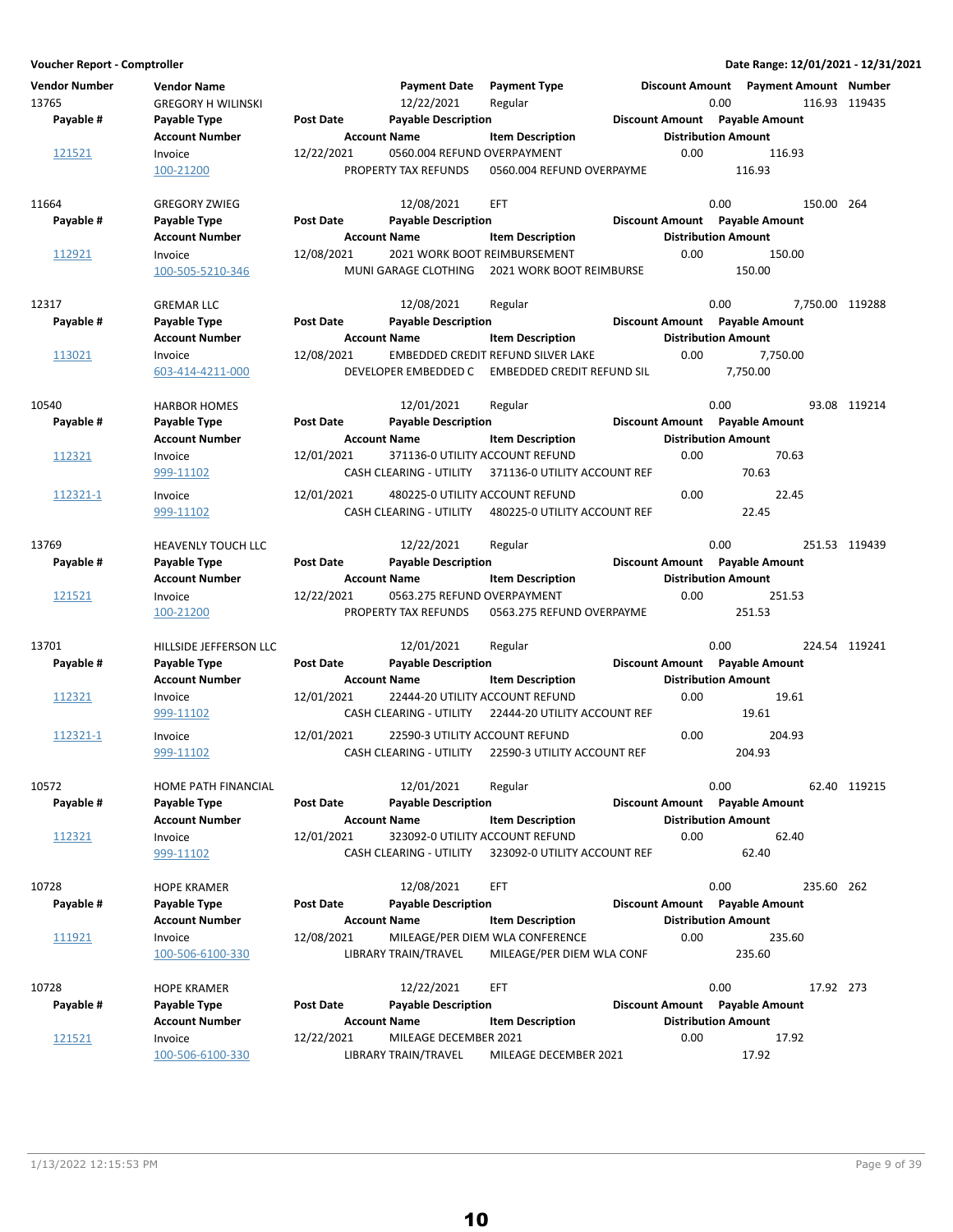| Voucher Report - Comptroller  |                                             |                  |                                   |                                                                        |                        |                                |                              | Date Range: 12/01/2021 - 12/31/2021 |
|-------------------------------|---------------------------------------------|------------------|-----------------------------------|------------------------------------------------------------------------|------------------------|--------------------------------|------------------------------|-------------------------------------|
| <b>Vendor Number</b><br>10573 | <b>Vendor Name</b><br><b>HOPSON OIL LLC</b> |                  | <b>Payment Date</b><br>12/15/2021 | <b>Payment Type</b><br>Regular                                         | <b>Discount Amount</b> | 0.00                           | <b>Payment Amount Number</b> | 724.57 119313                       |
| Payable #                     | Payable Type                                | <b>Post Date</b> | <b>Payable Description</b>        |                                                                        |                        | Discount Amount Payable Amount |                              |                                     |
|                               | <b>Account Number</b>                       |                  | <b>Account Name</b>               | <b>Item Description</b>                                                |                        | <b>Distribution Amount</b>     |                              |                                     |
| 912351                        | Invoice                                     | 12/15/2021       |                                   | ACCT 33481 #2 LS DIES FOR OCON CEMET                                   | 0.00                   |                                | 90.68                        |                                     |
|                               | 100-505-5700-720                            |                  | <b>CEMETERY DONATIONS</b>         | ACCT 33481 #2 LS DIES FOR OC                                           |                        | 90.68                          |                              |                                     |
| 913301                        | Invoice                                     | 12/15/2021       |                                   | ACCT 33481 NO-LEAD REFOR OCON CEME                                     | 0.00                   |                                | 633.89                       |                                     |
|                               | 100-505-5700-720                            |                  | <b>CEMETERY DONATIONS</b>         | ACCT 33481 NO-LEAD REFOR O                                             |                        | 633.89                         |                              |                                     |
| 10581                         | <b>HYDRO DESIGNS INC</b>                    |                  | 12/08/2021                        | Regular                                                                |                        | 0.00                           | 1,660.00 119259              |                                     |
| Payable #                     | Payable Type                                | <b>Post Date</b> | <b>Payable Description</b>        |                                                                        |                        | Discount Amount Payable Amount |                              |                                     |
|                               | <b>Account Number</b>                       |                  | <b>Account Name</b>               | <b>Item Description</b>                                                |                        | <b>Distribution Amount</b>     |                              |                                     |
| 0064717-IN                    | Invoice                                     | 12/08/2021       |                                   | <b>CROSS CONNECTION NOVEMBER 2021</b>                                  | 0.00                   | 1,660.00                       |                              |                                     |
|                               | 602-572-6664-210                            |                  | <b>CUST INSTALL OUTSD SVC</b>     | <b>CROSS CONNECTION NOVEMBE</b>                                        |                        | 1,660.00                       |                              |                                     |
| 10589                         | <b>INFOSEND INC</b>                         |                  | 12/08/2021                        | Regular                                                                |                        | 0.00                           | 5,185.15 119260              |                                     |
| Payable #                     | Payable Type                                | <b>Post Date</b> | <b>Payable Description</b>        |                                                                        |                        | Discount Amount Payable Amount |                              |                                     |
|                               | <b>Account Number</b>                       |                  | <b>Account Name</b>               | <b>Item Description</b>                                                |                        | <b>Distribution Amount</b>     |                              |                                     |
| 201469                        | Invoice                                     | 12/08/2021       |                                   | OCTOBER 2021 SERVICES & POSTAGE                                        | 0.00                   | 5,185.15                       |                              |                                     |
|                               | 602-516-9903-211                            |                  | <b>CUST REC/COLL PROF SVC</b>     | OCTOBER 2021 SERVICES & POS                                            |                        | 508.63                         |                              |                                     |
|                               | 602-516-9903-311                            |                  | <b>CUST REC/COLL POSTAGE</b>      | OCTOBER 2021 SERVICES & POS                                            |                        | 1,525.96                       |                              |                                     |
|                               | 603-516-9903-211                            |                  | <b>CUST REC/COLL PROF SVC</b>     | OCTOBER 2021 SERVICES & POS                                            |                        | 787.61                         |                              |                                     |
|                               | 603-516-9903-311                            |                  | <b>CUST REC/COLL POSTAGE</b>      | OCTOBER 2021 SERVICES & POS                                            |                        | 2,362.95                       |                              |                                     |
| 10589                         | <b>INFOSEND INC</b>                         |                  | 12/22/2021                        | Regular                                                                |                        | 0.00                           | 6,064.98 119358              |                                     |
| Payable #                     | Payable Type                                | <b>Post Date</b> | <b>Payable Description</b>        |                                                                        |                        | Discount Amount Payable Amount |                              |                                     |
|                               | <b>Account Number</b>                       |                  | <b>Account Name</b>               | <b>Item Description</b>                                                |                        | <b>Distribution Amount</b>     |                              |                                     |
| 203240                        | Invoice                                     | 12/22/2021       | NOVEMBER 2021                     |                                                                        | 0.00                   | 6,064.98                       |                              |                                     |
|                               | 602-516-9903-211                            |                  | <b>CUST REC/COLL PROF SVC</b>     | NOVEMBER 2021                                                          |                        | 500.81                         |                              |                                     |
|                               | 602-516-9903-311                            |                  | <b>CUST REC/COLL POSTAGE</b>      | NOVEMBER 2021                                                          |                        | 1,515.41                       |                              |                                     |
|                               | 602-516-9903-313                            |                  | <b>CUST REC/COLL PRINTING</b>     | NOVEMBER 2021                                                          |                        | 365.16                         |                              |                                     |
|                               | 603-516-9903-211                            |                  | <b>CUST REC/COLL PROF SVC</b>     | NOVEMBER 2021                                                          |                        | 774.68                         |                              |                                     |
|                               | 603-516-9903-311                            |                  | <b>CUST REC/COLL POSTAGE</b>      | NOVEMBER 2021                                                          |                        | 2,344.08                       |                              |                                     |
|                               | 603-516-9903-313                            |                  | <b>CUST REC/COLL PRINTING</b>     | NOVEMBER 2021                                                          |                        | 564.84                         |                              |                                     |
|                               |                                             |                  |                                   |                                                                        |                        |                                |                              |                                     |
| 10591                         | INGERSOLL STEVENSON LLP                     |                  | 12/22/2021                        | Regular                                                                |                        | 0.00                           |                              | 700.00 119359                       |
| Payable #                     | Payable Type                                | Post Date        | <b>Payable Description</b>        |                                                                        |                        | Discount Amount Payable Amount |                              |                                     |
|                               | <b>Account Number</b>                       |                  | <b>Account Name</b>               | <b>Item Description</b>                                                |                        | <b>Distribution Amount</b>     |                              |                                     |
| 120921                        | Invoice                                     | 12/22/2021       |                                   | PAYMENT NO 6 OF 10 OWPP PROJ #9                                        | 0.00                   |                                | 700.00                       |                                     |
|                               | 213-576-3724-730                            |                  | RIVER EQUIP GRANTS                | PAYMENT NO 6 OF 10 OWPP PR                                             |                        | 700.00                         |                              |                                     |
| 10594                         | <b>INSIGHT FS</b>                           |                  | 12/22/2021                        | Regular                                                                |                        | 0.00                           |                              | 600.00 119360                       |
| Payable #                     | Payable Type                                | <b>Post Date</b> | <b>Payable Description</b>        |                                                                        |                        | Discount Amount Payable Amount |                              |                                     |
|                               | <b>Account Number</b>                       |                  | <b>Account Name</b>               | <b>Item Description</b>                                                |                        | <b>Distribution Amount</b>     |                              |                                     |
| 57028922                      | Invoice                                     | 12/22/2021       |                                   | CUST ID 2683903 RENTAL LIQUID TANK                                     | 0.00                   |                                | 600.00                       |                                     |
|                               | 100-507-7610-530                            |                  | <b>TREE&amp;BRUSH RENT</b>        | CUST ID 2683903 RENTAL LIQUI                                           |                        | 600.00                         |                              |                                     |
| 10598                         | <b>INTREN INC</b>                           |                  | 12/15/2021                        | Regular                                                                |                        | 0.00                           | 142,087.95 119314            |                                     |
| Payable #                     | Payable Type                                | <b>Post Date</b> | <b>Payable Description</b>        |                                                                        |                        | Discount Amount Payable Amount |                              |                                     |
|                               | <b>Account Number</b>                       |                  | <b>Account Name</b>               | <b>Item Description</b>                                                |                        | <b>Distribution Amount</b>     |                              |                                     |
| 229500                        | Invoice                                     | 12/15/2021       | INTREN JOB 1621310004 LAKE RD     |                                                                        | 0.00                   | 17,860.42                      |                              |                                     |
|                               | 602-573-7000-810                            |                  | CAPITAL PROJECT CAPITA            | <b>INTREN JOB 1621310004 LAKE R</b>                                    |                        | 215.00                         |                              |                                     |
|                               | 603-573-7000-810                            |                  | CAPITAL PROJECT CAPITA            | <b>INTREN JOB 1621310004 LAKE R</b>                                    |                        | 17,645.42                      |                              |                                     |
|                               |                                             |                  |                                   |                                                                        |                        |                                |                              |                                     |
| 229828                        | Invoice<br>603-573-7000-810                 | 12/15/2021       | CAPITAL PROJECT CAPITA            | <b>INTREN JOB 16213100001 LAPHAM ST</b><br>INTREN JOB 16213100001 LAPH | 0.00                   | 124,227.53<br>124,227.53       |                              |                                     |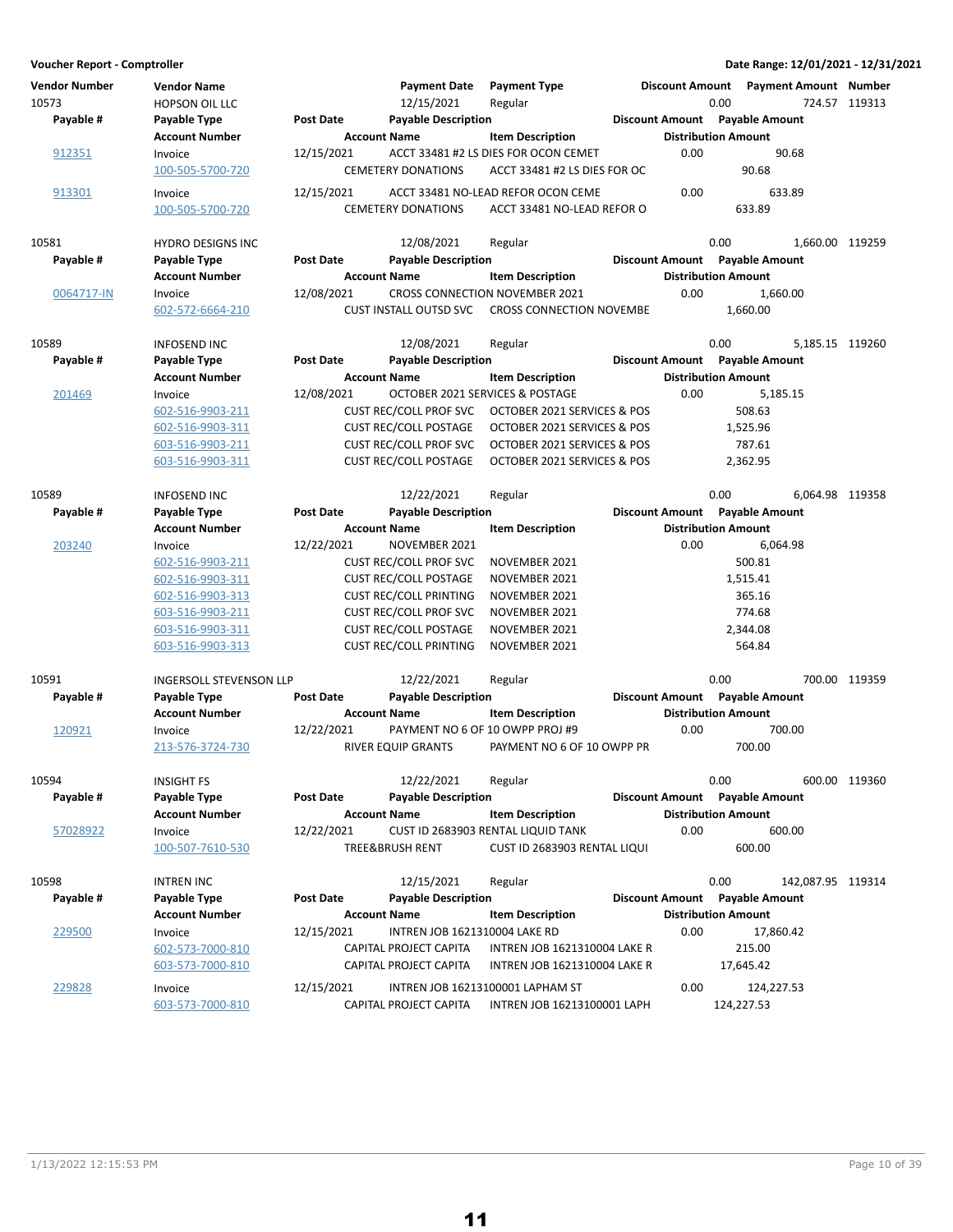**Voucher Report - Comptroller Date Range: 12/01/2021 - 12/31/2021 Vendor Number Vendor Name Payment Date Discount Amount Payment Type Payment Amount Number** 13786 JAMES A LAPP 12/22/2021 Regular 120 8871.31 119456 871.31 119456 **Account Number Account Name Item Description Distribution Amount** Payable # Payable Type **Post Date Payable Description Payable Amount** Payable Amount  $\frac{121721}{100\cdot 21200}$  Invoice  $\frac{12}{22/22}$   $\frac{12}{22/2021}$   $\frac{0.589.196}{0.0589.196}$  REFUND OVERPAYME  $\frac{871.31}{0.00}$  871.31 0589.196 REFUND OVERPAYME 11133 JAMES B REDFORD 12/15/2021 Regular 1998 10.00 2,931.25 119323 **Account Number 19 Account Name 12 Account Distribution Amount** Payable # Payable Type **Post Date Payable Description Payable Amount** Payable Amount 306 Invoice 12/15/2021 REMOTE SVC, TROUBLESHOOT HACH WI 2,931.25 0.00 601-573-7000-210 CAPITAL PROJECT OUTSD 2,931.25 REMOTE SVC, TROUBLESHOOT 13756 JEFFREY D MCCARTHY AND 12/22/2021 Regular 13756 0.00 187.46 119426 **Account Number Account Name Item Description Distribution Amount Payable # Post Date Payable Description Payable Amount Payable Type Discount Amount** 121421 Invoice 12/22/2021 0539.159 REFUND OVERPAYMENT 0.00 187.46 100-21200 PROPERTY TAX REFUNDS 187.46 0539.159 REFUND OVERPAYME 13739 JEFFREY T WEGENER 12/22/2021 Regular 120 0.00 552.25 119409 **Account Number 19 Account Name 12 Account Distribution Amount** Payable # Payable Type Post Date Payable Description **Payable Description** Discount Amount Payable Amount  $\frac{121021}{100}$  Invoice  $\frac{12}{22}$ /22/2021 0544.300 REFUND OVERPAYMENT 0.00 552.25 0.00 552.25 PROPERTY TAX REFUNDS 0544.300 REFUND OVERPAYME 100-21200 PROPERTY TAX REFUNDS 552.25 0544.300 REFUND OVERPAYME 10415 10115 JENNIFER FIDLER 12/08/2021 EFT 10.00 0.00 60.00 261 **Account Number Account Name Item Description Distribution Amount Payable # Payable Type Post Date Payable Description Discount Amount Payable Amount** 111821 Invoice 12/08/2021 PER DIEM WLA CONF 11/16-18/2021 0.00 60.00 100-506-6100-330 LIBRARY TRAIN/TRAVEL 60.00 PER DIEM WLA CONF 11/16-18/ 13779 JERRICA L MALLOW 12/22/2021 Regular 1997 10.00 202.50 119449 **Account Number 6 Account Name 12 Account Name** Item Description 1995 Distribution Amount Payable # Payable Type **Post Date Payable Description Payable Amount** Payable Amount 121721 Invoice 12/22/2021 0590.313 REFUND OVERPAYMENT 202.50 0.00 100-21200 PROPERTY TAX REFUNDS 202.50 0590.313 REFUND OVERPAYME 10652 JIM FORESTER INC 119261 12/08/2021 Regular 10652 0.00 8,525.00 119261 **Account Number 19 Account Name 12 Account Distribution Amount** Payable # Payable Type **Post Date Payable Description Payable Besount Amount** Payable Amount 113021 Invoice 12/08/2021 EMBEDDED COST REFUND HICKORYWOO 0.00 8,525.00 603-414-4211-000 DEVELOPER EMBEDDED C 8,525.00 EMBEDDED COST REFUND HICK 10653 JNI PROMOTIONS INC 12/01/2021 Regular 100653 0.00 957.60 119216 **Account Number Account Name Item Description Distribution Amount** Payable # Payable Type Post Date Payable Description **Payable Discount Amount** Payable Amount 21-20165 Invoice 12/01/2021 IMPRINT WATER BOTTLES/SETUP/SHIPPIN 957.60 0.00 602-517-9910-340 SALES EXPENSE OPER SUP 957.60 IMPRINT WATER BOTTLES/SETU 13767 10.16 JOEL JACOBSON 12/22/2021 Regular 119437 10.00 710.16 119437 **Account Number Account Name Item Description Construction Amount Amount Number** Account Name Payable # Payable Type **Post Date Payable Description Payable Amount** Payable Amount 121521 Invoice 12/22/2021 0612.060 REFUND OVERPAYMENT 710.16 0.00 100-21200 PROPERTY TAX REFUNDS 710.16 0612.060 REFUND OVERPAYME 13744 13744 JOHN RIEDERER 12/22/2021 Regular 119414 12/22/2021 Regular 10.00 1,084.42 119414 **Account Number 6 Account Name 12 Account Distribution Amount** Payable # Payable Type **Post Date Payable Description Payable Amount** Payable Amount 121321 Invoice 12/22/2021 0559.207 REFUND OVERPAYMENT 0.00 1,084.42 100-21200 PROPERTY TAX REFUNDS 1,084.42 0559.207 REFUND OVERPAYME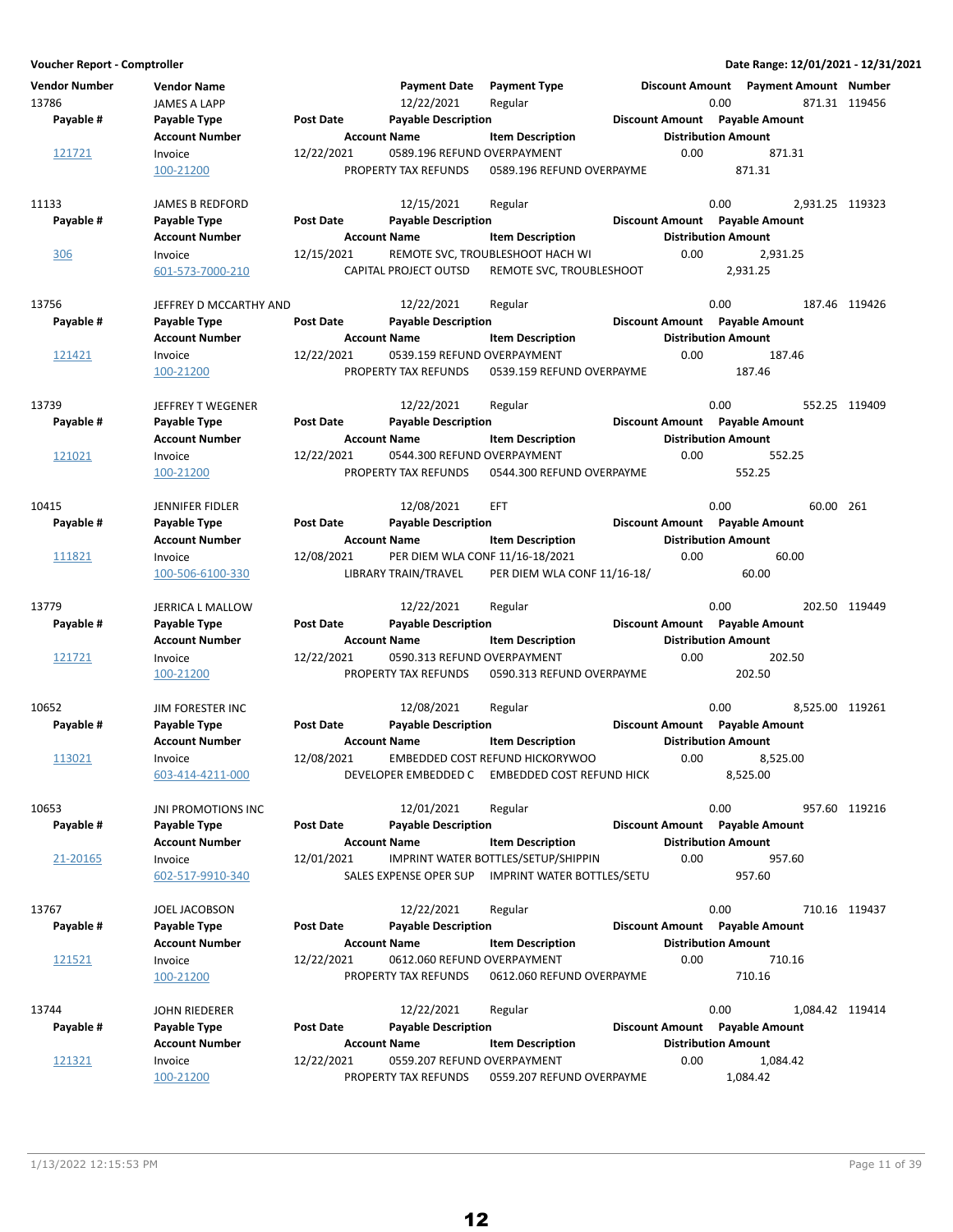**Voucher Report - Comptroller Date Range: 12/01/2021 - 12/31/2021 Vendor Number Vendor Name Payment Date Discount Amount Payment Type Payment Amount Number** 10661 JOHNS DISPOSAL SERVICE INC 12/08/2021 Regular 1000 0.00 65,679.43 119262 **Account Number 19 Account Name** Item Description 1995 Distribution Amount Payable # Payable Type **Post Date Payable Description Payable Amount** Payable Amount 763327 Invoice 12/08/2021 ACCT 01-7571 2 NOVEMBER 2021 0.00 65,679.43<br>205-505-5900-297 GARBAGE REFUSE COLL ACCT 01-7571 2 NOVEMBER 20 65.679.43 205-505-5900-297 GARBAGE REFUSE COLL 65,679.43 ACCT 01-7571 2 NOVEMBER 20 10661 JOHNS DISPOSAL SERVICE INC 12/22/2021 Regular 10661 0.00 19,811.08 119361 **Account Number 19 Account Name 12 Account Distribution Amount** Payable # Payable Type **Post Date Payable Description Payable Amount** Payable Amount 772051 Invoice 12/22/2021 ACCT # 01-7571 2 NOVEMBER LANDFILL C 0.00 19,811.08 205-505-5900-297 GARBAGE REFUSE COLL ACCT # 01-7571 2 NOVEMBER L 19,811.08 13770 JONATHAN R BAIRD 12/22/2021 119440 Regular 0.00 715.54 **Account Number Account Name Item Description Distribution Amount** Payable # Payable Type Post Date Payable Description **Payable Description** Discount Amount Payable Amount 121521 Invoice 12/22/2021 0544.249 REFUND OVERPAYMENT 0.00 715.54 100-21200 PROPERTY TAX REFUNDS 715.54 0544.249 REFUND OVERPAYME 13784 13784 JOSE M PEREZ 119454 12/22/2021 Regular 13784 1200 0.00 293.79 119454 **Account Number 19 Account Name 12 Account Distribution Amount** Payable # Payable Type Post Date Payable Description **Payable Description** Discount Amount Payable Amount 121721 Invoice 12/22/2021 0590.162 REFUND OVERPAYMENT 0.00 293.79 100-21200 PROPERTY TAX REFUNDS 293.79 0590.162 REFUND OVERPAYME 13691 JOSEPH A HERTEL 12/01/2021 119231 Regular 0.00 216.00 **Account Number 6 Account Name 19 Account Distribution Amount** Payable # Payable Type **Post Date Payable Description Payable Amount** Payable Amount 110421 Invoice 12/01/2021 OWPP PROJ # 88, 2021 COVER CROP PLA 0.00 216.00 213-576-3724-730 RIVER EQUIP GRANTS 216.00 OWPP PROJ # 88, 2021 COVER C 10321 103EPH F DI MARIO JR 102/15/2021 Regular 12/15/2021 120310 10321 119310 **Account Number 6 Account Name 12 Account Distribution Amount** Payable # Payable Type **Post Date Payable Description Payable Amount** Payable Amount 161135-291 Invoice 12/15/2021 COMPUTER & NETWORK MAINTENANCE 0.00 1,324.40<br>100-506-6100-211 UBRARY PROF SVCS IT IT SUPPORT 1,285.00 LIBRARY PROF SVCS IT IT SUPPORT 1.285.00 100-506-6100-345 LIBRARY COMP/TECH EQ COMPUTER EQUIPMENT 39.40 10575 JOSHUA HOTTINGER 12/15/2021 EFT 0.00 150.00 268 **Account Number**  Account Name Item Description **Internal Distribution Amount** Payable # Payable Type Post Date Payable Description **Payable Discount Amount** Payable Amount 12/15/2021 12/15/2021 12021 SAFETY TOE WORK BOOT 10.00 150.00 100-505-5210-346 MUNI GARAGE CLOTHING 150.00 2021 SAFETY TOE WORK BOOT 13751 13751 JOSHUA P CAINE 19421 12/22/2021 Regular 13751 10.00 1,368.24 119421 **Account Number 19 Account Name 19 Account Name Item Description 19 Account Name Item Distribution Amount** Payable # Payable Type **Past Date Payable Description Payable Amount** Payable Amount 121421 Invoice 12/22/2021 0612.042 REFUND OVERPAYMENT 0.00 1,368.24 100-21200 PROPERTY TAX REFUNDS 0612.042 REFUND OVERPAYME 1,368.24 10371 10371 JUDITH G JASON 19258 12/08/2021 Regular 10371 10371 0.00 165.00 119258 **Account Number Account Name Item Description Construction Amount Amount Number** Account Name Payable # Payable Type **Post Date Payable Description Payable Amount** Payable Amount 111621 101 FORE Invoice **12/08/2021** 226431957 DEC-FEB 101 FOREST ST **82.50** 0.00 82.50 100-505-5510-210 CITY BLDGS OUTSD SVCS 82.50 226431957 DEC-FEB 101 FORES 111621 DPW/PA Invoice 12/08/2021 226431949 DEC-FEB 630 S WORTHINGTO 82.50 0.00 100-505-5210-210 MUNI GARAGE OUTSD SV 41.25 226431949 DEC-FEB 630 S WOR 100-507-7210-210 COM CENTER OUTSD SVC 226431949 DEC-FEB 630 S WOR 41.25 10371 10371 JUDITH G JASON 19312 Regular Regular Regular 10371 0.00 247.50 119312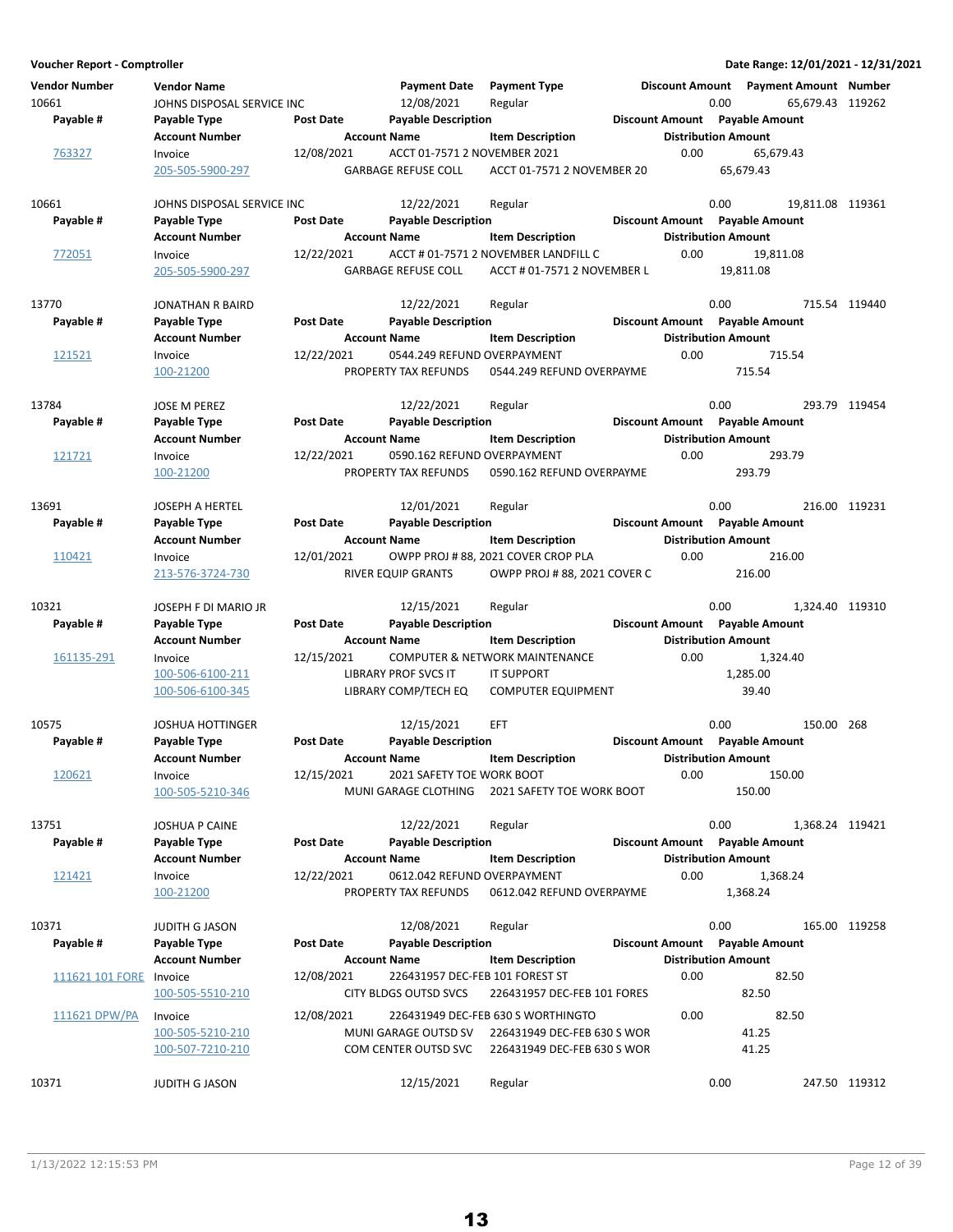| Voucher Report - Comptroller      |                                                                             |                                                       |                                                                               |                                                                                                    |                                            | Date Range: 12/01/2021 - 12/31/2021                                       |            |               |
|-----------------------------------|-----------------------------------------------------------------------------|-------------------------------------------------------|-------------------------------------------------------------------------------|----------------------------------------------------------------------------------------------------|--------------------------------------------|---------------------------------------------------------------------------|------------|---------------|
| <b>Vendor Number</b><br>Payable # | <b>Vendor Name</b><br>Payable Type<br><b>Account Number</b>                 | <b>Post Date</b><br><b>Account Name</b>               | <b>Payment Date</b><br><b>Payable Description</b>                             | <b>Payment Type</b><br><b>Item Description</b>                                                     | <b>Distribution Amount</b>                 | Discount Amount  Payment Amount  Number<br>Discount Amount Payable Amount |            |               |
| 111621 HWY 16                     | Invoice<br>100-503-3200-210                                                 | 12/15/2021                                            | DISPATCH OUTSD SVCS N                                                         | 226431945 DEC 2021-FEB 2022 HWY 16 B<br>226431945 DEC 2021-FEB 2022                                | 0.00                                       | 82.50<br>82.50                                                            |            |               |
| <b>111621 LIBRARY</b>             | Invoice<br>100-506-6100-210                                                 | 12/15/2021                                            | LIBRARY OUTSD SVCS NO                                                         | 226431959 DEC 2021-FEB 2022 200 SOUT<br>226431959 DEC 2021-FEB 2022                                | 0.00                                       | 82.50<br>82.50                                                            |            |               |
| 111621 WW                         | Invoice<br>601-518-3850-210                                                 | 12/15/2021                                            | ADMIN & GEN OUTSD SV                                                          | 226432085 DEC 2021-FEB 2022 900 WOR<br>226432085 DEC 2021-FEB 2022                                 | 0.00                                       | 82.50<br>82.50                                                            |            |               |
| 10371<br>Payable #                | <b>JUDITH G JASON</b><br>Payable Type<br><b>Account Number</b>              | <b>Post Date</b><br><b>Account Name</b>               | 12/22/2021<br><b>Payable Description</b>                                      | Regular<br><b>Item Description</b>                                                                 | 0.00<br><b>Distribution Amount</b>         | Discount Amount Payable Amount                                            |            | 165.00 119355 |
| 111621 801 BLD                    | Invoice<br>730-579-9933-210                                                 | 12/22/2021                                            | FLEET OUTSD SVCS NON-I                                                        | 226431939 DEC 2021-FEB 2022 801 S WO<br>226431939 DEC 2021-FEB 2022                                | 0.00                                       | 82.50<br>82.50                                                            |            |               |
| 111621 808 BLD                    | Invoice<br>602-574-9932-210<br>603-574-9932-210                             | 12/22/2021                                            | <b>GEN PLNT MAINT OS SVC</b><br><b>GEN PLNT MAINT SVCS N</b>                  | 226430966 DEC 2021-FEB 2022 808 S WO<br>226430966 DEC 2021-FEB 2022<br>226430966 DEC 2021-FEB 2022 | 0.00                                       | 82.50<br>27.23<br>55.27                                                   |            |               |
| 12594<br>Payable #                | <b>JUSTIN BLOOMER</b>                                                       | Post Date                                             | 12/15/2021<br><b>Payable Description</b>                                      | EFT                                                                                                | 0.00                                       | Discount Amount Payable Amount                                            | 150.00 271 |               |
| 120621                            | Payable Type<br><b>Account Number</b><br>Invoice<br>602-572-6662-346        | <b>Account Name</b><br>12/15/2021                     | WORK BOOT REIMBURSEMENT 2021                                                  | <b>Item Description</b><br>T&D LINES OP CLTHNG/TL  WORK BOOT REIMBURSEMENT                         | <b>Distribution Amount</b><br>0.00         | 150.00<br>150.00                                                          |            |               |
| 12455<br>Payable #<br>121521      | K & R ACQUISITIONS LLC<br>Payable Type<br><b>Account Number</b><br>Invoice  | Post Date<br><b>Account Name</b><br>12/22/2021        | 12/22/2021<br><b>Payable Description</b><br>0590.379 REFUND OVERPAYMENT       | Regular<br><b>Item Description</b>                                                                 | 0.00<br><b>Distribution Amount</b><br>0.00 | Discount Amount Payable Amount<br>178.84                                  |            | 178.84 119391 |
|                                   | 100-21200                                                                   |                                                       | PROPERTY TAX REFUNDS                                                          | 0590.379 REFUND OVERPAYME                                                                          |                                            | 178.84                                                                    |            |               |
| 10677<br>Payable #<br>121621      | <b>KAEREK HOMES INC</b><br>Payable Type<br><b>Account Number</b><br>Invoice | <b>Post Date</b><br><b>Account Name</b><br>12/22/2021 | 12/22/2021<br><b>Payable Description</b>                                      | Regular<br><b>Item Description</b><br>REFUND COREFLOW SVC PYMNT 1270 FO                            | 0.00<br><b>Distribution Amount</b><br>0.00 | Discount Amount Payable Amount<br>517.55                                  |            | 517.55 119362 |
|                                   | 603-473-7000-000                                                            |                                                       | CAPITAL PROJECT REVEN                                                         | REFUND COREFLOW SVC PYMN                                                                           |                                            | 517.55                                                                    |            |               |
| 13694<br>Payable #<br>112321      | <b>KAREN WRIGHT</b><br>Payable Type<br><b>Account Number</b><br>Invoice     | <b>Post Date</b><br><b>Account Name</b><br>12/01/2021 | 12/01/2021<br><b>Payable Description</b><br>349806-3 UTILITY ACCOUNT REFUND   | Regular<br><b>Item Description</b>                                                                 | 0.00<br><b>Distribution Amount</b><br>0.00 | Discount Amount Payable Amount<br>34.95                                   |            | 34.95 119234  |
| 13531                             | 999-11102<br><b>KELSEY BUTTERFIELD</b>                                      |                                                       | CASH CLEARING - UTILITY<br>12/22/2021                                         | 349806-3 UTILITY ACCOUNT REF<br>EFT                                                                | 0.00                                       | 34.95                                                                     | 23.98 275  |               |
| Payable #<br>121521               | Payable Type<br><b>Account Number</b><br>Invoice<br>100-506-6100-330        | <b>Post Date</b><br><b>Account Name</b><br>12/22/2021 | <b>Payable Description</b><br>MILEAGE 9/22-11/16/2021<br>LIBRARY TRAIN/TRAVEL | <b>Item Description</b><br>MILEAGE 9/22-11/16/2021                                                 | <b>Distribution Amount</b><br>0.00         | Discount Amount Payable Amount<br>23.98<br>23.98                          |            |               |
| 13776                             | <b>KEVIN KISER</b>                                                          |                                                       | 12/22/2021                                                                    | Regular                                                                                            | 0.00                                       |                                                                           |            | 691.12 119446 |
| Payable #                         | Payable Type<br><b>Account Number</b>                                       | <b>Post Date</b><br><b>Account Name</b>               | <b>Payable Description</b>                                                    | <b>Item Description</b>                                                                            | <b>Distribution Amount</b>                 | Discount Amount Payable Amount                                            |            |               |
| 121621                            | Invoice<br>100-21200                                                        | 12/22/2021                                            | 0630.117 REFUND OVERPAYMENT<br>PROPERTY TAX REFUNDS                           | 0630.117 REFUND OVERPAYME                                                                          | 0.00                                       | 691.12<br>691.12                                                          |            |               |
| 13696<br>Payable #                | KEVIN LANIGAN OR ALEXUS BANACH<br>Payable Type                              | <b>Post Date</b>                                      | 12/01/2021<br><b>Payable Description</b>                                      | Regular                                                                                            | 0.00                                       | Discount Amount Payable Amount                                            |            | 69.31 119236  |
| 112321                            | <b>Account Number</b><br>Invoice<br>999-11102                               | <b>Account Name</b><br>12/01/2021                     | 349619-4 UTILITY ACCOUNT REFUND<br>CASH CLEARING - UTILITY                    | <b>Item Description</b><br>349619-4 UTILITY ACCOUNT REF                                            | <b>Distribution Amount</b><br>0.00         | 69.31<br>69.31                                                            |            |               |

14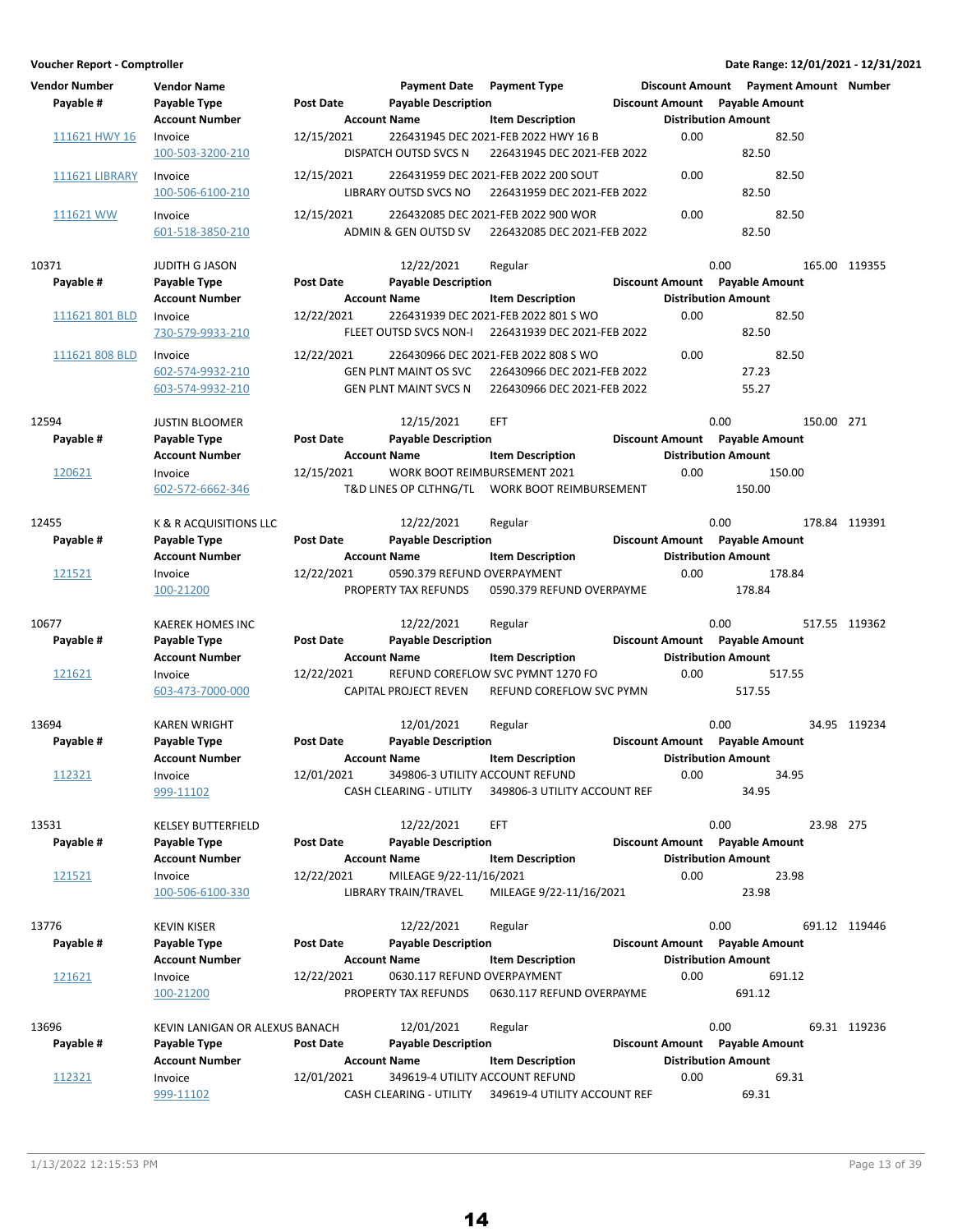| <b>Vendor Number</b><br>10709 | <b>Vendor Name</b><br>KLEANLINE LLC |                  | <b>Payment Date</b><br>12/08/2021  | <b>Payment Type</b><br>Regular          | <b>Discount Amount</b>         | 0.00                       | <b>Payment Amount</b> Number<br>2,760.00 119263 |               |
|-------------------------------|-------------------------------------|------------------|------------------------------------|-----------------------------------------|--------------------------------|----------------------------|-------------------------------------------------|---------------|
| Payable #                     | Payable Type                        | <b>Post Date</b> | <b>Payable Description</b>         |                                         | Discount Amount Payable Amount |                            |                                                 |               |
|                               | <b>Account Number</b>               |                  | <b>Account Name</b>                | <b>Item Description</b>                 |                                | <b>Distribution Amount</b> |                                                 |               |
| 632103                        | Invoice                             | 12/08/2021       | 2021 Cleaning Services             |                                         | 0.00                           |                            | 2,760.00                                        |               |
|                               | 100-503-3100-210                    |                  | POLICE ADMIN OUTSD SV              | <b>Police Department Cleaning</b>       |                                | 700.00                     |                                                 |               |
|                               | 100-505-5210-210                    |                  | MUNI GARAGE OUTSD SV               | <b>DPW Cleaning</b>                     |                                | 150.00                     |                                                 |               |
|                               | 100-505-5510-210                    |                  | CITY BLDGS OUTSD SVCS              | City Hall/Clerks Cleaning               |                                | 480.00                     |                                                 |               |
|                               | 100-506-6100-210                    |                  | LIBRARY OUTSD SVCS NO              | Library Cleaning                        |                                | 570.00                     |                                                 |               |
|                               | 100-507-7410-210                    |                  | PARKS/PLAYGR OUTSD SV              | Parks Cleaning                          |                                | 150.00                     |                                                 |               |
|                               | 601-576-3703-210                    |                  | <b>GEN PLANT OUTSD SVCS</b>        | <b>Wastewater Cleaning</b>              |                                | 200.00                     |                                                 |               |
|                               | 602-574-9932-210                    |                  | <b>GEN PLNT MAINT OS SVC</b>       | <b>Water Cleaning</b>                   |                                | 135.30                     |                                                 |               |
|                               | 603-574-9932-210                    |                  | <b>GEN PLNT MAINT SVCS N</b>       | <b>Electric Cleaning</b>                |                                | 274.70                     |                                                 |               |
|                               | 730-579-9933-210                    |                  | FLEET OUTSD SVCS NON-I             | <b>Fleet Cleaning</b>                   |                                | 100.00                     |                                                 |               |
| 10709                         | <b>KLEANLINE LLC</b>                |                  | 12/15/2021                         | Regular                                 |                                | 0.00                       | 2,118.00 119315                                 |               |
| Payable #                     | Payable Type                        | Post Date        | <b>Payable Description</b>         |                                         | Discount Amount Payable Amount |                            |                                                 |               |
|                               | <b>Account Number</b>               |                  | <b>Account Name</b>                | <b>Item Description</b>                 |                                | <b>Distribution Amount</b> |                                                 |               |
| 632106                        | Invoice                             | 12/15/2021       |                                    | 2 CASES 2 PLY TT & 1 CASE KITCHEN TOW   | 0.00                           |                            | 130.00                                          |               |
|                               | 100-507-7210-343                    |                  | <b>COM CENTER JANITOR SU</b>       | 2 CASES 2 PLY TT & 1 CASE KITC          |                                | 130.00                     |                                                 |               |
| 63220                         | Invoice                             | 12/15/2021       |                                    | 9' 2PLY TT/CAN LINERS/800' NON-PERF/KI  | 0.00                           |                            | 952.00                                          |               |
|                               | 100-506-6100-343                    |                  | <b>LIBRARY JANITOR SUP</b>         | 9' 2PLY TT/CAN LINERS/800' NO           |                                | 952.00                     |                                                 |               |
| 63221                         | Invoice                             | 12/15/2021       |                                    | 6 CASES 2PLY TT, 800' NON-PERF, KTCHN T | 0.00                           |                            | 832.00                                          |               |
|                               | 100-505-5510-343                    |                  | <b>CITY BLDGS JANITOR SUP</b>      | 6 CASES 2PLY TT, 800' NON-PERF          |                                | 832.00                     |                                                 |               |
| 63222                         | Invoice                             | 12/15/2021       |                                    | 4 CS MULTIFOLD & 2 CS KITCHEN TOWEL     | 0.00                           |                            | 204.00                                          |               |
|                               | 100-503-3100-343                    |                  | POLICE ADMIN JANITOR S             | 4 CS MULTIFOLD & 2 CS KITCHE            |                                | 204.00                     |                                                 |               |
|                               |                                     |                  |                                    |                                         |                                |                            |                                                 |               |
| 10709                         | <b>KLEANLINE LLC</b>                |                  | 12/22/2021                         | Regular                                 |                                | 0.00                       |                                                 | 580.00 119363 |
| Payable #                     | Payable Type                        | <b>Post Date</b> | <b>Payable Description</b>         |                                         | Discount Amount Payable Amount |                            |                                                 |               |
|                               | <b>Account Number</b>               |                  | <b>Account Name</b>                | <b>Item Description</b>                 |                                | <b>Distribution Amount</b> |                                                 |               |
| 632108                        | Invoice                             | 12/22/2021       |                                    | 1 CS FLOOR CLNR/3 CS BOWL CLNR/5 CS     | 0.00                           |                            | 300.00                                          |               |
|                               | 602-574-9932-343                    |                  | <b>GEN PLNT MAINT JANITO</b>       | 1 CS FLOOR CLNR/3 CS BOWL CL            |                                |                            | 99.00                                           |               |
|                               | 603-574-9932-343                    |                  | <b>GEN PLNT MAINT JANITO</b>       | 1 CS FLOOR CLNR/3 CS BOWL CL            |                                | 201.00                     |                                                 |               |
| 63400                         | Invoice                             | 12/22/2021       |                                    | 1 CS TT/2 CS KTCHN TWL/1 24X33 LNR/2    | 0.00                           |                            | 280.00                                          |               |
|                               | 100-505-5510-343                    |                  | <b>CITY BLDGS JANITOR SUP</b>      | 1 CS TT/2 CS KTCHN TWL/1 24X            |                                | 280.00                     |                                                 |               |
| 13762                         | <b>KRISTIE WAGNER</b>               |                  | 12/22/2021                         | Regular                                 |                                | 0.00                       |                                                 | 129.72 119432 |
| Payable #                     | Payable Type                        | <b>Post Date</b> | <b>Payable Description</b>         |                                         | Discount Amount Payable Amount |                            |                                                 |               |
|                               | <b>Account Number</b>               |                  | <b>Account Name</b>                | <b>Item Description</b>                 |                                | <b>Distribution Amount</b> |                                                 |               |
| 121521                        | Invoice                             | 12/22/2021       | 0559.001 REFUND OVERPAYMENT        |                                         | 0.00                           |                            | 129.72                                          |               |
|                               | 100-21200                           |                  | PROPERTY TAX REFUNDS               | 0559.001 REFUND OVERPAYME               |                                | 129.72                     |                                                 |               |
| 13697                         | KRISTIN WEIDEMAIER                  |                  | 12/01/2021                         | Regular                                 |                                | 0.00                       |                                                 | -95.90 119237 |
| 13697                         | KRISTIN WEIDEMAIER                  |                  | 12/01/2021                         | Regular                                 |                                | 0.00                       |                                                 | 95.90 119237  |
| Payable #                     | Payable Type                        | Post Date        | <b>Payable Description</b>         |                                         | Discount Amount Payable Amount |                            |                                                 |               |
|                               | <b>Account Number</b>               |                  | <b>Account Name</b>                | <b>Item Description</b>                 |                                | <b>Distribution Amount</b> |                                                 |               |
| 112321                        | Invoice                             | 12/01/2021       |                                    | 349004-8 UTILITY ACCOUNT REFUND         | 0.00                           |                            | 95.90                                           |               |
|                               | 999-11102                           |                  | <b>CASH CLEARING - UTILITY</b>     | 349004-8 UTILITY ACCOUNT REF            |                                |                            | 95.90                                           |               |
|                               |                                     |                  |                                    |                                         |                                |                            |                                                 |               |
| 10449                         | <b>KURT F FROEBEL JR</b>            |                  | 12/22/2021                         | Regular                                 |                                | 0.00                       |                                                 | 922.50 119357 |
| Payable #                     | Payable Type                        | <b>Post Date</b> | <b>Payable Description</b>         |                                         | Discount Amount Payable Amount |                            |                                                 |               |
|                               | <b>Account Number</b>               |                  | <b>Account Name</b>                | <b>Item Description</b>                 |                                | <b>Distribution Amount</b> |                                                 |               |
| 120921                        | Invoice                             | 12/22/2021       | ANNUAL RENT PAYMENT 4 OF 10 OWPP P |                                         | 0.00                           |                            |                                                 |               |
|                               | 213-576-3724-730                    |                  | <b>RIVER EQUIP GRANTS</b>          | ANNUAL RENT PAYMENT 4 OF 1              |                                | 922.50                     | 922.50                                          |               |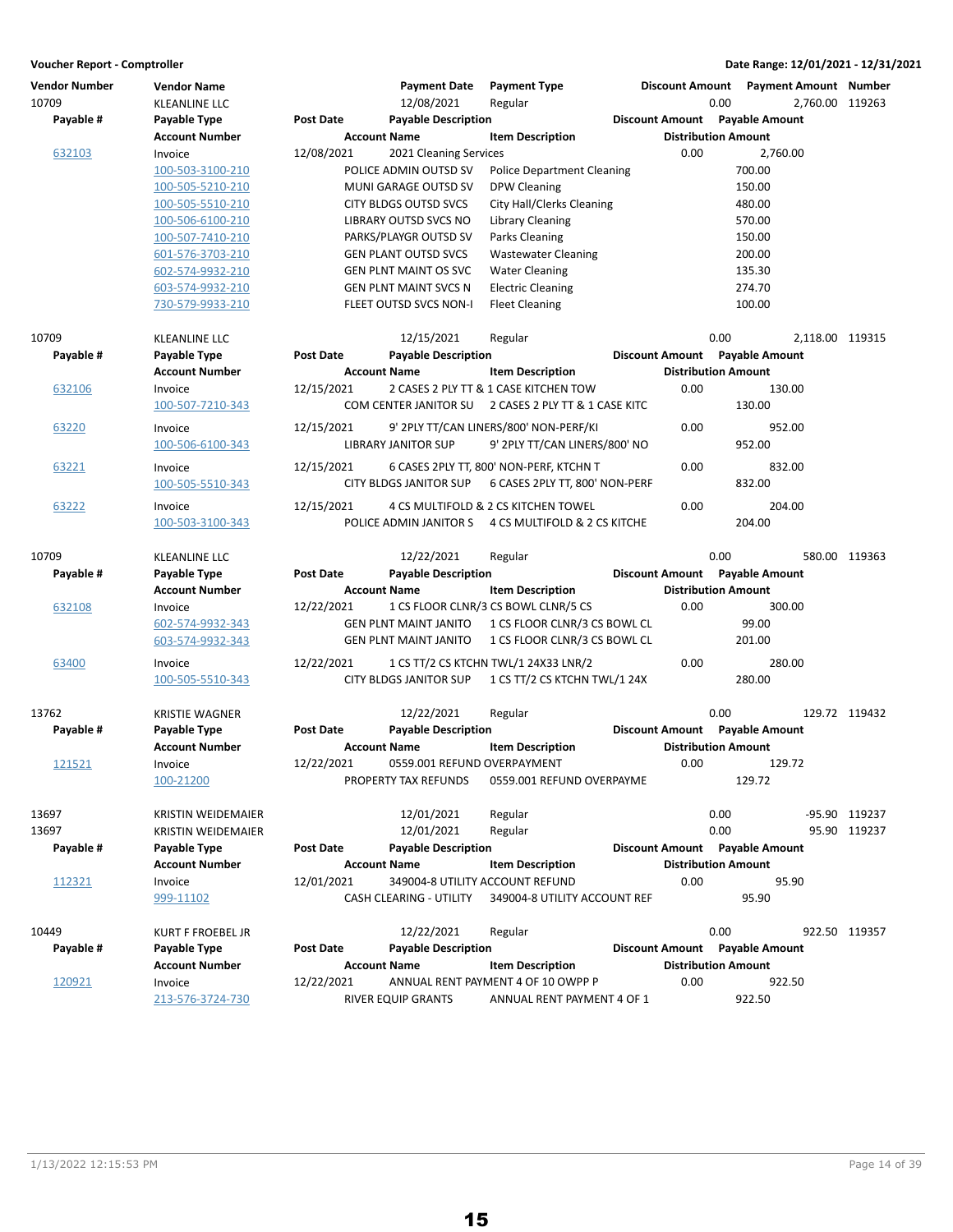**Voucher Report - Comptroller Date Range: 12/01/2021 - 12/31/2021 Vendor Number Vendor Name Payment Date Discount Amount Payment Type Payment Amount Number** 12327 KYLE J ZWIEG DBA 12/15/2021 Regular 120 Australianus 10.00 3,456.30 119336 **Account Number Account Name Item Description Construction Amount Amount Number** Account Name Payable # Payable Type **Post Date Payable Description Payable Amount** Payable Amount 120321 Invoice 12/15/2021 OWPP PROJECT NO 87, 2021 0.00 3,456.30<br>213-576-3724-730 RIVER EQUIP GRANTS PLANTING GREEN PROJECT # 87 2.261.70 PLANTING GREEN PROJECT # 87 213-576-3724-730 RIVER EQUIP GRANTS BIN RUN WHEAT SEED PURCHAS 1,194.60 10755 LAKE COUNTRY MUNICIPAL COURT 12/22/2021 Regular 10755 0.00 373.00 119364 **Account Number 1.1 Account Name 1.2 Account Distribution Amount** Amount Payable # Payable Type **Post Date Payable Description Payable Discount Amount** Payable Amount 121721 Invoice 12/22/2021 BAIL - SEE ATTACHED 373.00 373.00 100-24350 BAIL/FINES DUE TO OTR J 373.00 OKEYTHANN D SAULSBERRY BF8 10759 LAKERIDGE MEADOWS LLC 12/08/2021 Regular 0.00 0.00 119264<br>Pavable # Pavable True Post Date Pavable Description Discount Amount Payable Amount **Account Number Account Name Item Description Distribution Amount Payable # Post Date Payable Description Payable Amount Payable Type Discount Amount** 113021 Invoice 12/08/2021 EMBEDDED CREDIT REFUND SILVER LAKE 0.00 775.00 603-414-4211-000 DEVELOPER EMBEDDED C 775.00 EMBEDDED CREDIT REFUND SIL 13266 LALONDE CONTRACTORS INC 12/08/2021 Regular 13266 0.00 19,101.79 119296 **Account Number 6 Account Name 12 Account Number Account Number Account Number Amount** Payable # Payable Type Post Date Payable Description **Payable Discount Amount** Payable Amount 5 PO 12355 Invoice 12/08/2021 2021 Street Program 19,101.79 0.00 408-21300 **ACCOUNTS PAYABLE - RET RETAINAGE 1,005.36** ACCOUNTS PAYABLE - RET RETAINAGE 408-505-5300-820 STREET CONST CAPITAL I 2021 Streets 20,107.15 10780 LEAVES INSPIRED TREE NURSERY 12/22/2021 Regular 10780 0.00 3,690.00 119365 **Account Number Account Name Item Description Distribution Amount** Payable # Payable Type **Past Date Payable Description Payable Best Best Amount** Payable Amount  $\frac{705}{20}$  Invoice 12/22/2021 TREES 3,690.00 3,690.00 100-507-7610-410 TREE&BRUSH RPR/MAIN 2,799.00 TREES 100-507-7610-411 TREE&BRUSH RPR/MAIN TREES 633.00 100-507-7610-411 TREE&BRUSH RPR/MAIN TREES 258.00 11121 LISSA RADDER 12/08/2021 263 EFT 0.00 229.12 **Account Number 19 Account Name 19 Account Name Item Description 19 Account Name Item Distribution Amount** Payable # Payable Type **Post Date Payable Description Payable Amount** Payable Amount  $\frac{111821}{100\cdot506\cdot6100\cdot330}$  and  $\frac{12}{08/2021}$  PER DIEM/MILEAGE/PARKING  $\frac{100\cdot506\cdot6100\cdot330}{229.12}$  and  $\frac{12}{08/2021}$  and  $\frac{12}{08/2021}$  and  $\frac{12}{08/2021}$  and  $\frac{12}{08/2021}$  and  $\frac{12}{08/2021}$  and 100-506-6100-330 LIBRARY TRAIN/TRAVEL 229.12 PER DIEM/MILEAGE/PARKING 11121 LISSA RADDER 12/15/2021 26915.90 EFT 0.00 **Account Number Account Name Item Description Distribution Amount Payable # Payable Type Post Date Payable Description Discount Amount Payable Amount** 120321 Invoice 12/15/2021 MILEAGE TO MICHAEL'S TO PURCHASE PR 15.90 15.90 100-506-6100-330 LIBRARY TRAIN/TRAVEL 15.90 MILEAGE TO MICHAEL'S TO PUR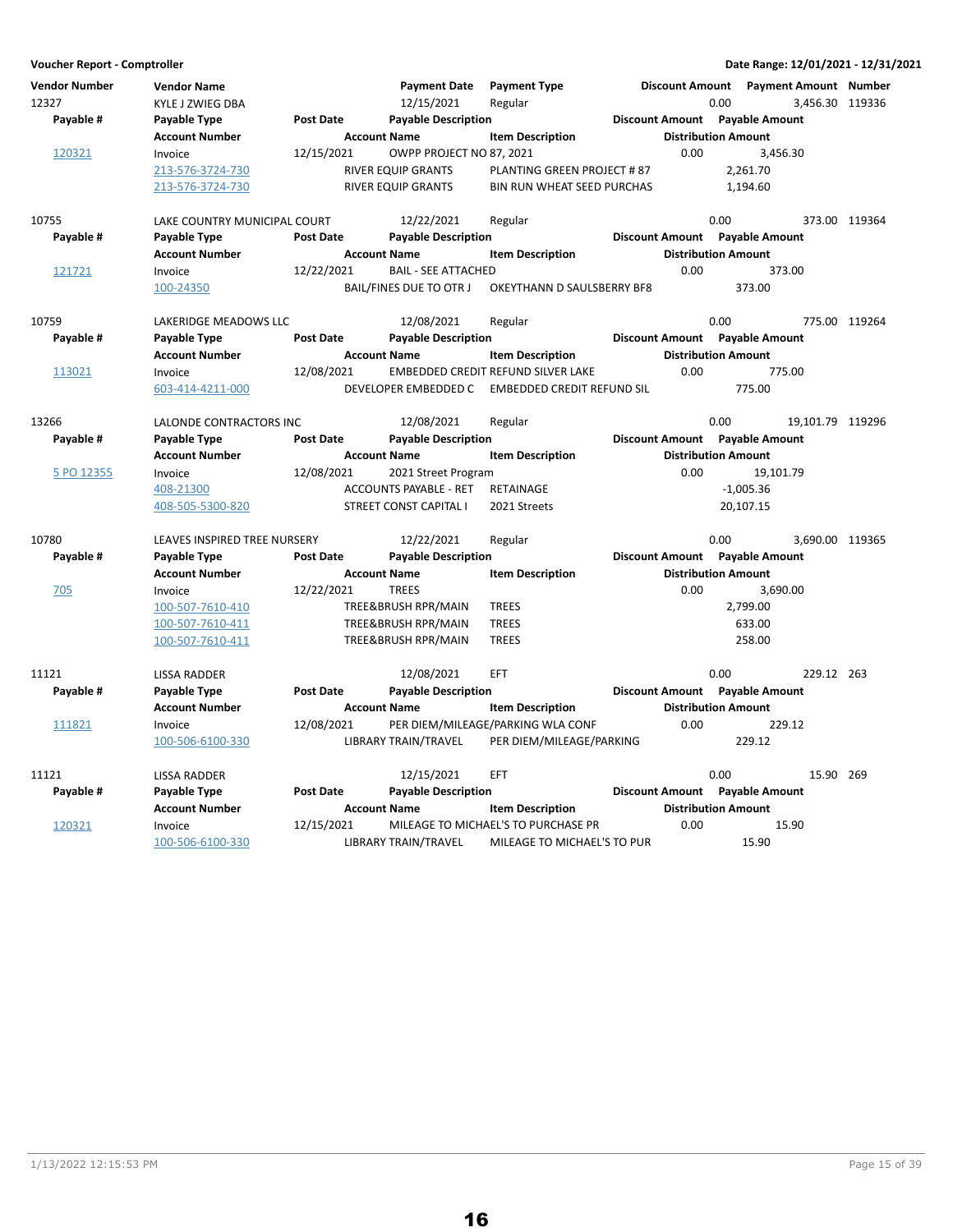| Voucher Report - Comptroller  |                                         |                  |                                   |                                      |      |                                                 |           | Date Range: 12/01/2021 - 12/31/2021 |
|-------------------------------|-----------------------------------------|------------------|-----------------------------------|--------------------------------------|------|-------------------------------------------------|-----------|-------------------------------------|
| <b>Vendor Number</b><br>10809 | <b>Vendor Name</b><br><b>LORLEBERGS</b> |                  | <b>Payment Date</b><br>12/15/2021 | <b>Payment Type</b><br>Regular       |      | Discount Amount  Payment Amount  Number<br>0.00 |           | 539.21 119316                       |
| Payable #                     | Payable Type                            | Post Date        | <b>Payable Description</b>        |                                      |      | Discount Amount Payable Amount                  |           |                                     |
|                               | <b>Account Number</b>                   |                  | <b>Account Name</b>               | <b>Item Description</b>              |      | <b>Distribution Amount</b>                      |           |                                     |
| 113021 CH                     | Invoice                                 | 12/15/2021       |                                   | ACCT 3480 NOVEMBER 2021 PURCHASES    | 0.00 | 44.26                                           |           |                                     |
|                               | 100-503-3100-400                        |                  | POLICE ADMIN RPR/MAI              | ACCT 3480 NOVEMBER 2021 PU           |      | 29.16                                           |           |                                     |
|                               | 100-505-5510-400                        |                  | <b>CITY BLDGS RPR/MAINT B</b>     | ACCT 3480 NOVEMBER 2021 PU           |      | 15.10                                           |           |                                     |
|                               |                                         |                  |                                   |                                      |      |                                                 |           |                                     |
| 113021 UTIL                   | Invoice                                 | 12/15/2021       |                                   | ACCT 3470 NOVEMBER 2021 PURCHASES    | 0.00 | 408.40                                          |           |                                     |
|                               | 602-533-6633-340                        |                  | PUMP EQUIP OPER SUP/E             | ACCT 3470 NOVEMBER 2021 PU           |      | 170.82                                          |           |                                     |
|                               | 602-574-9932-340                        |                  | <b>GEN PLNT MAINT OPER S</b>      | ACCT 3470 NOVEMBER 2021 PU           |      | 237.58                                          |           |                                     |
| 113021 WW                     | Invoice                                 | 12/15/2021       |                                   | ACCT 3484 NOVEMBER 2021 PURCHASES    | 0.00 | 86.55                                           |           |                                     |
|                               | 601-575-3002-340                        |                  | PUMP STA O&M OPER SU              | ACCT 3484 NOVEMBER 2021 PU           |      | 9.89                                            |           |                                     |
|                               | 601-576-3703-343                        |                  | <b>GEN PLANT MAINT JANIT</b>      | ACCT 3484 NOVEMBER 2021 PU           |      | 21.74                                           |           |                                     |
|                               | 601-576-3706-435                        |                  | PRIMARY CLRFY RPR/MAI             | ACCT 3484 NOVEMBER 2021 PU           |      | 25.24                                           |           |                                     |
|                               | 601-576-3716-340                        |                  | MISC EQUIP OPER SUP/EX            | ACCT 3484 NOVEMBER 2021 PU           |      | 29.68                                           |           |                                     |
| 13741                         | <b>MALCOLM DAVIES</b>                   |                  | 12/22/2021                        | Regular                              |      | 0.00                                            |           | 483.51 119411                       |
| Payable #                     | Payable Type                            | <b>Post Date</b> | <b>Payable Description</b>        |                                      |      | Discount Amount Payable Amount                  |           |                                     |
|                               | <b>Account Number</b>                   |                  | <b>Account Name</b>               | <b>Item Description</b>              |      | <b>Distribution Amount</b>                      |           |                                     |
| 121321                        | Invoice                                 | 12/22/2021       | 0558.953 REFUND OVERPAYMENT       |                                      | 0.00 | 483.51                                          |           |                                     |
|                               | 100-21200                               |                  | PROPERTY TAX REFUNDS              | 0558.953 REFUND OVERPAYME            |      | 483.51                                          |           |                                     |
|                               |                                         |                  |                                   |                                      |      |                                                 |           |                                     |
| 12391                         | <b>MARK H FISCHER</b>                   |                  | 12/22/2021                        | Regular                              |      | 0.00                                            |           | 1,359.00 119387                     |
| Payable #                     | Payable Type                            | <b>Post Date</b> | <b>Payable Description</b>        |                                      |      | Discount Amount Payable Amount                  |           |                                     |
|                               | <b>Account Number</b>                   |                  | <b>Account Name</b>               | <b>Item Description</b>              |      | <b>Distribution Amount</b>                      |           |                                     |
| 120921                        | Invoice                                 | 12/22/2021       |                                   | ANNUAL RENT PAYMENT 3 OF 10 OWPP P   | 0.00 | 1,359.00                                        |           |                                     |
|                               | 213-576-3724-730                        |                  | RIVER EQUIP GRANTS                | ANNUAL RENT PAYMENT 3 OF 1           |      | 1,359.00                                        |           |                                     |
| 13740                         | <b>MARY L MURPHY</b>                    |                  | 12/22/2021                        | Regular                              |      | 0.00                                            |           | 195.23 119410                       |
| Payable #                     | Payable Type                            | <b>Post Date</b> | <b>Payable Description</b>        |                                      |      | Discount Amount Payable Amount                  |           |                                     |
|                               | <b>Account Number</b>                   |                  | <b>Account Name</b>               | <b>Item Description</b>              |      | <b>Distribution Amount</b>                      |           |                                     |
| 121021                        | Invoice                                 | 12/22/2021       | 0564.167 REFUND OVERPAYMENT       |                                      | 0.00 | 195.23                                          |           |                                     |
|                               | 100-21200                               |                  | PROPERTY TAX REFUNDS              | 0564.167 REFUND OVERPAYME            |      | 195.23                                          |           |                                     |
|                               |                                         |                  |                                   |                                      |      |                                                 |           |                                     |
| 13702                         | <b>MATTHEW KIRCHOFF</b>                 |                  | 12/01/2021                        | Regular                              |      | 0.00                                            |           | 83.81 119242                        |
| Payable #                     | Payable Type                            | <b>Post Date</b> | <b>Payable Description</b>        |                                      |      | Discount Amount Payable Amount                  |           |                                     |
|                               | <b>Account Number</b>                   |                  | <b>Account Name</b>               | <b>Item Description</b>              |      | <b>Distribution Amount</b>                      |           |                                     |
| 112321                        | Invoice                                 | 12/01/2021       | 240640-4 UTILITY ACCOUNT REFUND   |                                      | 0.00 | 83.81                                           |           |                                     |
|                               | 999-11102                               |                  | <b>CASH CLEARING - UTILITY</b>    | 240640-4 UTILITY ACCOUNT REF         |      | 83.81                                           |           |                                     |
| 11470                         | <b>MATTHEW VOLZ</b>                     |                  | 12/15/2021                        | <b>EFT</b>                           |      | 0.00                                            | 22.84 270 |                                     |
| Payable #                     | Payable Type                            | <b>Post Date</b> | <b>Payable Description</b>        |                                      |      | Discount Amount Payable Amount                  |           |                                     |
|                               | <b>Account Number</b>                   |                  | <b>Account Name</b>               | <b>Item Description</b>              |      | <b>Distribution Amount</b>                      |           |                                     |
| 111021                        | Invoice                                 | 12/15/2021       |                                   | MILEAGE 11/9 & 10/2021 LEGAL UPDATE/ | 0.00 | 22.84                                           |           |                                     |
|                               | 100-503-3400-330                        |                  | POLICE TRAIN TRAIN/TRA            | MILEAGE 11/9 & 10/2021 LEGA          |      | 22.84                                           |           |                                     |
|                               |                                         |                  |                                   |                                      |      |                                                 |           |                                     |
| 13754                         | MICHAEL A PICCO                         |                  | 12/22/2021                        | Regular                              |      | 0.00                                            |           | 621.68 119424                       |
| Payable #                     | Payable Type                            | <b>Post Date</b> | <b>Payable Description</b>        |                                      |      | Discount Amount Payable Amount                  |           |                                     |
|                               | <b>Account Number</b>                   |                  | <b>Account Name</b>               | <b>Item Description</b>              |      | <b>Distribution Amount</b>                      |           |                                     |
| 121421                        | Invoice                                 | 12/22/2021       | 0600.116 REFUND OVERPAYMENT       |                                      | 0.00 | 621.68                                          |           |                                     |
|                               | 100-21200                               |                  | PROPERTY TAX REFUNDS              | 0600.116 REFUND OVERPAYME            |      | 621.68                                          |           |                                     |
| 13733                         | MICHAEL E SHANNON                       |                  | 12/22/2021                        | Regular                              |      | 0.00                                            |           | 715.40 119403                       |
| Payable #                     | Payable Type                            | Post Date        | <b>Payable Description</b>        |                                      |      | Discount Amount Payable Amount                  |           |                                     |
|                               | <b>Account Number</b>                   |                  | <b>Account Name</b>               | <b>Item Description</b>              |      | <b>Distribution Amount</b>                      |           |                                     |
| 120621                        | Invoice                                 | 12/22/2021       |                                   | 0540.999.086 REFUND OVERPAYMENT      | 0.00 | 715.40                                          |           |                                     |
|                               | 100-21200                               |                  | PROPERTY TAX REFUNDS              | 0540.999.086 REFUND OVERPAY          |      | 715.40                                          |           |                                     |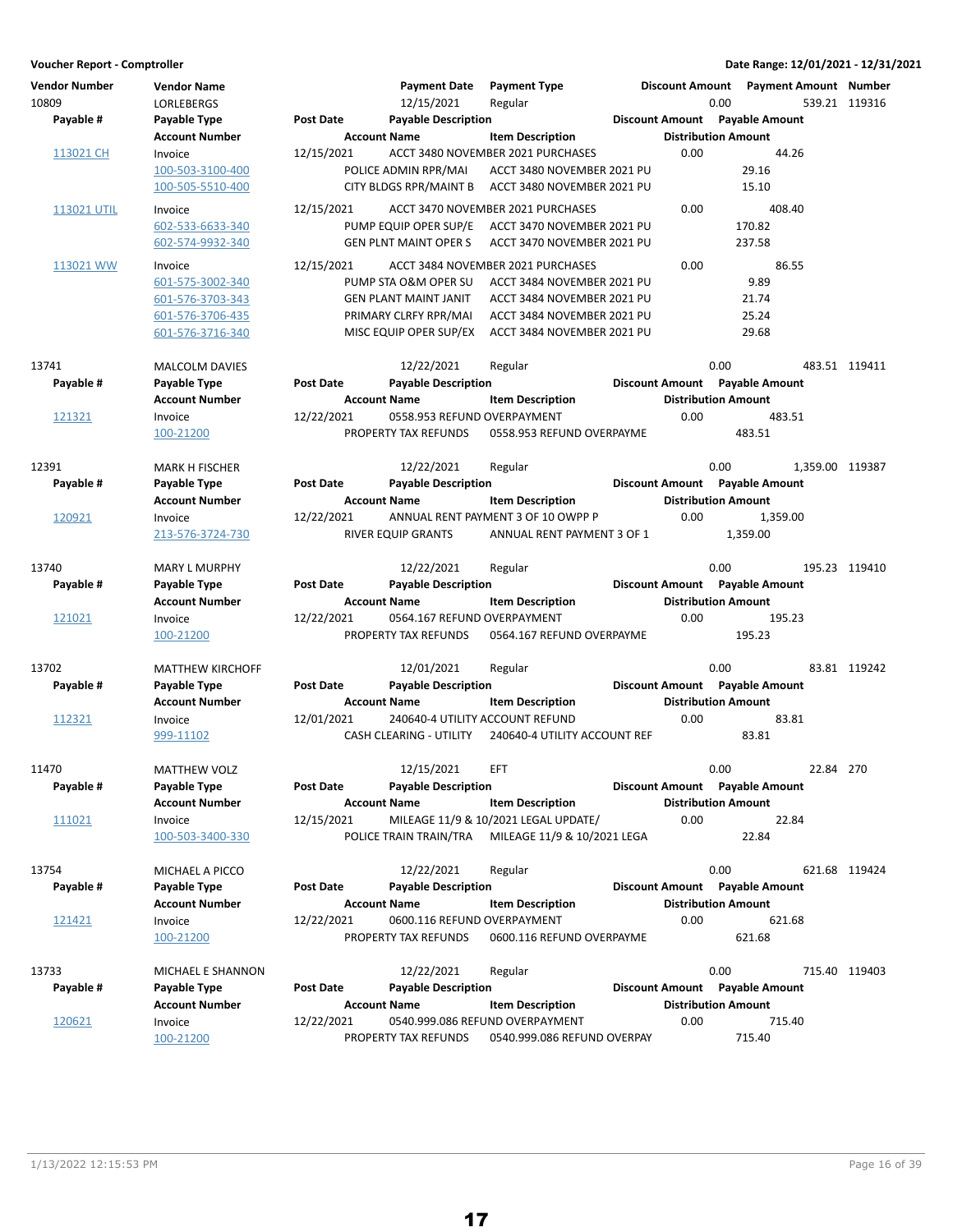| <b>Vendor Number</b><br>13757 | <b>Vendor Name</b><br>MICHAEL J JORDAN AND |                  | <b>Payment Date</b><br>12/22/2021                   | <b>Payment Type</b><br>Regular      | <b>Discount Amount</b> | 0.00                                                         | <b>Payment Amount Number</b> | 303.59 119427 |
|-------------------------------|--------------------------------------------|------------------|-----------------------------------------------------|-------------------------------------|------------------------|--------------------------------------------------------------|------------------------------|---------------|
| Payable #                     | Payable Type                               | <b>Post Date</b> | <b>Payable Description</b>                          |                                     |                        | Discount Amount Payable Amount                               |                              |               |
|                               | <b>Account Number</b>                      |                  | <b>Account Name</b>                                 | <b>Item Description</b>             |                        | <b>Distribution Amount</b>                                   |                              |               |
| 121421                        | Invoice<br>100-21200                       | 12/22/2021       | 0539.060 REFUND OVERPAYMENT<br>PROPERTY TAX REFUNDS | 0539.060 REFUND OVERPAYME           | 0.00                   | 303.59                                                       | 303.59                       |               |
| 10883                         | MID STATE EQUIPMENT                        |                  | 12/08/2021                                          | Regular                             |                        | 0.00                                                         | 172,751.00 119265            |               |
| Payable #                     | Payable Type                               | <b>Post Date</b> | <b>Payable Description</b>                          |                                     |                        | Discount Amount Payable Amount                               |                              |               |
|                               | <b>Account Number</b>                      |                  | <b>Account Name</b>                                 | <b>Item Description</b>             |                        | <b>Distribution Amount</b>                                   |                              |               |
| 07648331                      | Invoice<br>408-505-5600-810                | 12/08/2021       | <b>Flail Mower</b><br><b>WEED CONTROL CAPITAL</b>   | Flail mower-Kage shadow blade       | 0.00                   | 8,000.00                                                     | 172,751.00                   |               |
|                               | 408-505-5600-810                           |                  | <b>WEED CONTROL CAPITAL</b>                         | Flail mower-Mower deck DRF10        |                        | 10,850.00                                                    |                              |               |
|                               | 408-505-5600-810                           |                  | <b>WEED CONTROL CAPITAL</b>                         | Flail mower-Q Link front 3 point    |                        | 4,400.00                                                     |                              |               |
|                               | 408-505-5600-810                           |                  | <b>WEED CONTROL CAPITAL</b>                         | Flail mower-Mower deck DSF07        |                        | 25,062.00                                                    |                              |               |
|                               | 408-505-5600-810                           |                  | <b>WEED CONTROL CAPITAL</b>                         | Flail mower- 6120M Cab Tractor      |                        | 112,439.00                                                   |                              |               |
|                               | 408-505-5600-810                           |                  | <b>WEED CONTROL CAPITAL</b>                         | Flail mower-Kage 12 ft front bla    |                        | 12,000.00                                                    |                              |               |
| 10883                         | MID STATE EQUIPMENT                        |                  | 12/15/2021                                          | Regular                             |                        | 0.00                                                         |                              | 116.27 119318 |
| Payable #                     | Payable Type                               | <b>Post Date</b> | <b>Payable Description</b>                          |                                     |                        | Discount Amount Payable Amount                               |                              |               |
|                               | <b>Account Number</b>                      |                  | <b>Account Name</b>                                 | <b>Item Description</b>             |                        | <b>Distribution Amount</b>                                   |                              |               |
| u18267                        | Invoice                                    | 12/15/2021       |                                                     | OCONOMOWOC CEMETERY EQUIPMENT       | 0.00                   |                                                              | 116.27                       |               |
|                               | 100-505-5700-720                           |                  | <b>CEMETERY DONATIONS</b>                           | OCONOMOWOC CEMETERY EQ              |                        | 116.27                                                       |                              |               |
| 10883                         | MID STATE EQUIPMENT                        |                  | 12/22/2021                                          | Regular                             |                        | 0.00                                                         |                              | 880.71 119368 |
| Payable #                     | Payable Type                               | <b>Post Date</b> | <b>Payable Description</b>                          |                                     |                        | Discount Amount Payable Amount                               |                              |               |
|                               | <b>Account Number</b>                      |                  | <b>Account Name</b>                                 | <b>Item Description</b>             |                        | <b>Distribution Amount</b>                                   |                              |               |
| D17853                        | Invoice                                    | 12/22/2021       |                                                     | ACCT 2625693193 HEAT EXCHANGER      | 0.00                   |                                                              | 880.71                       |               |
|                               | 408-505-5600-810                           |                  | <b>WEED CONTROL CAPITAL</b>                         | ACCT 2625693193 HEAT EXCHA          |                        | 880.71                                                       |                              |               |
| 10894                         | MIDWEST TAPE, LLC                          |                  | 12/08/2021                                          | Regular                             |                        | 0.00                                                         |                              | 504.89 119266 |
| Payable #                     | Payable Type                               | <b>Post Date</b> | <b>Payable Description</b>                          |                                     |                        | Discount Amount Payable Amount                               |                              |               |
|                               | <b>Account Number</b>                      |                  | <b>Account Name</b>                                 | <b>Item Description</b>             |                        | <b>Distribution Amount</b>                                   |                              |               |
| 501213436                     | Invoice                                    | 12/08/2021       | CUST # 2000006427 AV-A                              |                                     | 0.00                   |                                                              | 347.66                       |               |
|                               | 100-506-6100-323                           |                  | LIBRARY AUDIO VISUAL                                | CUST # 2000006427 AV-A              |                        | 347.66                                                       |                              |               |
| 501246744                     | Invoice                                    | 12/08/2021       | CUST # 2000006427 AV-A                              |                                     | 0.00                   |                                                              | 157.23                       |               |
|                               | 100-506-6100-323                           |                  | LIBRARY AUDIO VISUAL                                | CUST # 2000006427 AV-A              |                        | 157.23                                                       |                              |               |
| 10894                         | MIDWEST TAPE, LLC                          |                  | 12/15/2021                                          | Regular                             |                        | 0.00                                                         | 1,292.29 119319              |               |
| Payable #                     | Payable Type                               | <b>Post Date</b> | <b>Payable Description</b>                          |                                     |                        | Discount Amount Payable Amount                               |                              |               |
|                               | <b>Account Number</b>                      |                  | <b>Account Name</b>                                 | <b>Item Description</b>             |                        | <b>Distribution Amount</b>                                   |                              |               |
| 501251641                     | Invoice                                    | 12/15/2021       | CUST # 2000006427 AV-ADULT                          |                                     | 0.00                   |                                                              | 22.49                        |               |
|                               | 100-506-6100-323                           |                  | LIBRARY AUDIO VISUAL                                | CUST # 2000006427 AV-ADULT          |                        | 22.49                                                        |                              |               |
| 501280308                     | Invoice                                    | 12/15/2021       | CUST # 2000006427 AV-ADULT                          |                                     | 0.00                   |                                                              | 215.39                       |               |
|                               | 100-506-6100-323                           |                  | LIBRARY AUDIO VISUAL                                | CUST # 2000006427 AV-ADULT          |                        | 215.39                                                       |                              |               |
| 501309230                     | Invoice                                    | 12/15/2021       | CUST # 2000006427 AV-ADULT                          |                                     | 0.00                   |                                                              | 160.35                       |               |
|                               | 100-506-6100-323                           |                  | LIBRARY AUDIO VISUAL                                | CUST # 2000006427 AV-ADULT          |                        | 160.35                                                       |                              |               |
| 501346478                     | Invoice                                    | 12/15/2021       | CUST # 2000006427 AV-ADULT                          |                                     | 0.00                   |                                                              | 18.74                        |               |
|                               | 100-506-6100-323                           |                  | LIBRARY AUDIO VISUAL                                | CUST # 2000006427 AV-ADULT          |                        | 18.74                                                        |                              |               |
| 501354149                     | Invoice                                    | 12/15/2021       |                                                     | CUST # 2000018167 M/E 11/30/2021 HO | 0.00                   |                                                              | 666.14                       |               |
|                               | 100-506-6100-325                           |                  | LIBRARY ELECTRONIC ME                               | CUST # 2000018167 HOOPLA M          |                        | 666.14                                                       |                              |               |
| 501366675                     | Invoice                                    | 12/15/2021       | CUST # 2000006427 AV-ADULT                          |                                     | 0.00                   |                                                              | 209.18                       |               |
|                               | 100-506-6100-323                           |                  | LIBRARY AUDIO VISUAL                                | CUST # 2000006427 AV-ADULT          |                        | 209.18                                                       |                              |               |
|                               |                                            |                  |                                                     |                                     |                        |                                                              |                              |               |
| 10895<br>Payable #            | MIDWEST TESTING LLC                        | Post Date        | 12/22/2021<br><b>Payable Description</b>            | Regular                             |                        | 0.00                                                         | 2,460.00 119369              |               |
|                               | Payable Type<br><b>Account Number</b>      |                  | <b>Account Name</b>                                 | <b>Item Description</b>             |                        | Discount Amount Payable Amount<br><b>Distribution Amount</b> |                              |               |
| 5551                          | Invoice                                    | 12/22/2021       |                                                     | INLIN WATER METER TEST/WELL HOUSE   | 0.00                   |                                                              | 2,460.00                     |               |
|                               | 602-573-6676-210                           |                  | METER MAINT OUTSD SV                                | INLIN WATER METER TEST/WELL         |                        | 2,460.00                                                     |                              |               |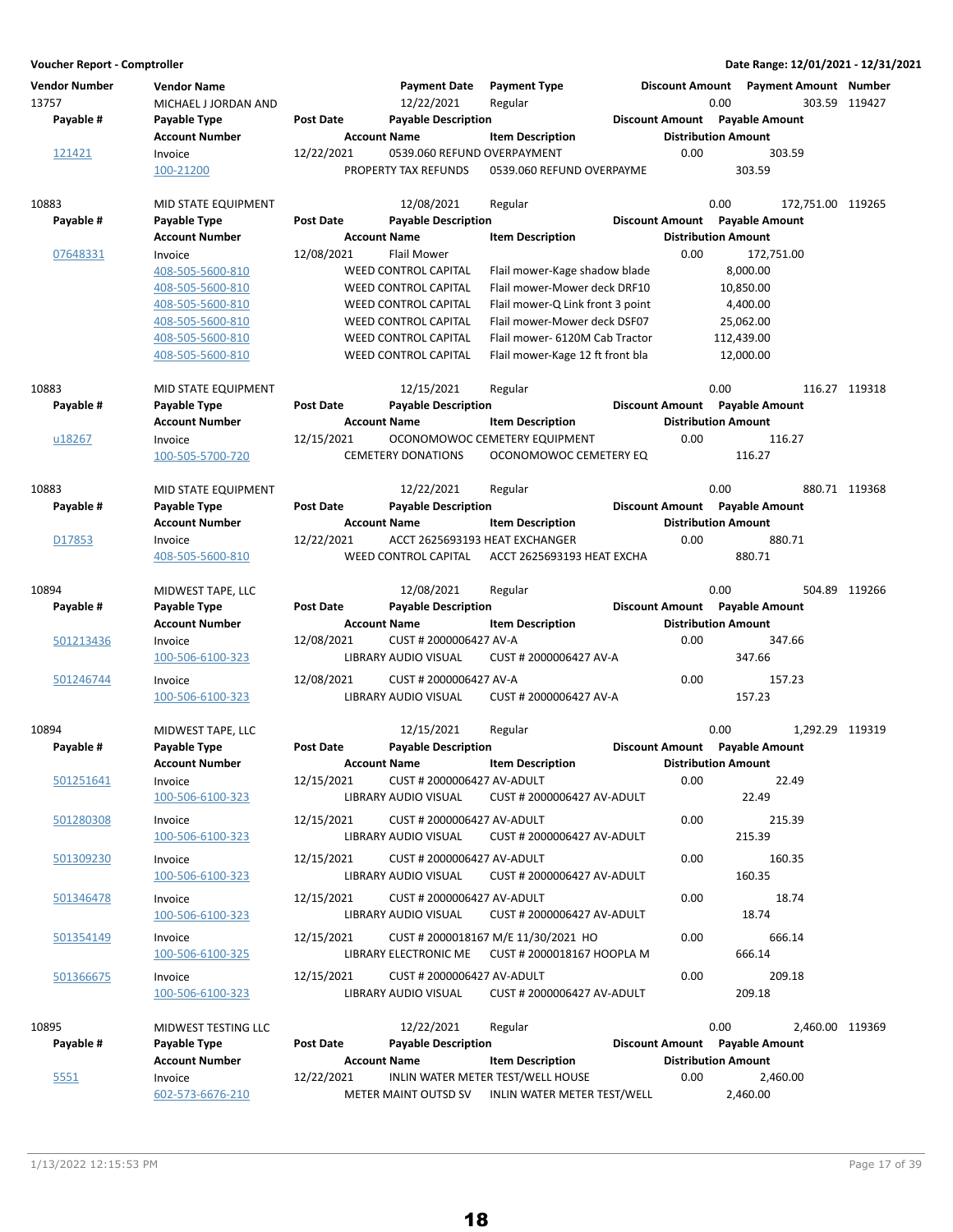| Voucher Report - Comptroller  |                                                   |                     |                                                  |                                                                  |      |                                                 |                  | Date Range: 12/01/2021 - 12/31/2021 |
|-------------------------------|---------------------------------------------------|---------------------|--------------------------------------------------|------------------------------------------------------------------|------|-------------------------------------------------|------------------|-------------------------------------|
| <b>Vendor Number</b><br>10872 | <b>Vendor Name</b><br>MI-TECH SERIVCES INC        |                     | <b>Payment Date</b><br>12/15/2021                | <b>Payment Type</b><br>Regular                                   |      | Discount Amount  Payment Amount  Number<br>0.00 | 5,637.93 119317  |                                     |
| Payable #                     | Payable Type                                      | <b>Post Date</b>    | <b>Payable Description</b>                       |                                                                  |      | Discount Amount Payable Amount                  |                  |                                     |
|                               | <b>Account Number</b>                             | <b>Account Name</b> |                                                  | <b>Item Description</b>                                          |      | <b>Distribution Amount</b>                      |                  |                                     |
| 320 LISBON RD S               | Invoice<br>603-573-7000-210                       | 12/15/2021          | <b>LIBSON RD SURVEY</b><br>CAPITAL PROJECT OUTSD | <b>LIBSON RD SURVEY</b>                                          | 0.00 | 2,829.59                                        | 2,829.59         |                                     |
| 320 SUNSET LAN                | Invoice                                           | 12/15/2021          | <b>SUSNET LANE SURVERY</b>                       |                                                                  | 0.00 |                                                 | 2,808.34         |                                     |
|                               | 603-573-7000-210                                  |                     | CAPITAL PROJECT OUTSD                            | <b>SUSNET LANE SURVERY</b>                                       |      | 2,808.34                                        |                  |                                     |
| 13361                         | MJ CONSTRUCTION INC                               |                     | 12/08/2021                                       | Regular                                                          |      | 0.00                                            | 30,000.00 119297 |                                     |
| Payable #                     | Payable Type                                      | <b>Post Date</b>    | <b>Payable Description</b>                       |                                                                  |      | Discount Amount Payable Amount                  |                  |                                     |
|                               | <b>Account Number</b>                             |                     | <b>Account Name</b>                              | <b>Item Description</b>                                          |      | <b>Distribution Amount</b>                      |                  |                                     |
| 112221                        | Invoice                                           | 12/08/2021          | PVT LEAD LATERALS 8 PROPERTIES                   |                                                                  | 0.00 | 20,000.00                                       |                  |                                     |
|                               | 602-11430                                         |                     | OTHER ACCOUNTS RECEI                             | PVT LEAD LATERAL 140 PINE ST -                                   |      | 2,500.00                                        |                  |                                     |
|                               | 602-11430                                         |                     | OTHER ACCOUNTS RECEI                             | PVT LEAD LATERAL 654 E WASHI                                     |      | 2,500.00                                        |                  |                                     |
|                               | 602-11430                                         |                     | OTHER ACCOUNTS RECEI                             | PVT LEAD LATERAL 660 E WASHI                                     |      | 2,500.00                                        |                  |                                     |
|                               | 602-11430                                         |                     | OTHER ACCOUNTS RECEI                             | PVT LEAD LATERAL 110 WOODL                                       |      | 2,500.00                                        |                  |                                     |
|                               | 602-11430                                         |                     | OTHER ACCOUNTS RECEI                             | PVT LEAD LATERAL 166 WOODL                                       |      | 2,500.00                                        |                  |                                     |
|                               | 602-11430                                         |                     | OTHER ACCOUNTS RECEI                             | PVT LEAD LATERAL 327 N OAKW                                      |      | 2,500.00                                        |                  |                                     |
|                               | 602-11430                                         |                     | OTHER ACCOUNTS RECEI                             | PVT LEAD LATERAL 325 N OAKW                                      |      | 2,500.00                                        |                  |                                     |
|                               | 602-11430                                         |                     | OTHER ACCOUNTS RECEI                             | PVT LEAD LATERAL 430 W SOUT                                      |      | 2,500.00                                        |                  |                                     |
|                               |                                                   | 12/08/2021          |                                                  |                                                                  |      |                                                 |                  |                                     |
| 2129-27                       | Invoice<br>602-573-7000-210                       |                     | CAPITAL PROJECT OUTSD                            | LEAD SVC DISCONNECT & NEW LATERAL 3<br>LEAD SVC DISCONNECT & NEW | 0.00 | 10,000.00<br>10,000.00                          |                  |                                     |
| 12504                         | MK/S-EP LLC                                       |                     | 12/08/2021                                       | Regular                                                          |      | 0.00                                            | 4,650.00 119291  |                                     |
| Payable #                     | Payable Type                                      | <b>Post Date</b>    | <b>Payable Description</b>                       |                                                                  |      | Discount Amount Payable Amount                  |                  |                                     |
|                               | <b>Account Number</b>                             |                     | <b>Account Name</b>                              | <b>Item Description</b>                                          |      | <b>Distribution Amount</b>                      |                  |                                     |
| 113021                        | Invoice                                           | 12/08/2021          |                                                  | EMBEDDED CREDIT REFUND VESPERA II                                | 0.00 |                                                 | 4,650.00         |                                     |
|                               | 603-414-4211-000                                  |                     | DEVELOPER EMBEDDED C                             | <b>EMBEDDED CREDIT REFUND VE</b>                                 |      | 4,650.00                                        |                  |                                     |
| 10914                         | MOD-U-DOC INC                                     |                     | 12/08/2021                                       | Regular                                                          |      | 0.00                                            | 2,850.00 119267  |                                     |
| Payable #                     | Payable Type                                      | <b>Post Date</b>    | <b>Payable Description</b>                       |                                                                  |      | Discount Amount Payable Amount                  |                  |                                     |
|                               | <b>Account Number</b>                             | <b>Account Name</b> |                                                  | <b>Item Description</b>                                          |      | <b>Distribution Amount</b>                      |                  |                                     |
| 2617                          | Invoice                                           | 12/08/2021          |                                                  | FOWLER FISHING DOCK MODIFICATIONS                                | 0.00 |                                                 | 2,850.00         |                                     |
|                               | 100-507-7340-435                                  |                     | WATERFRONT RPR/MNT                               | <b>FOWLER FISHING DOCK MODIFI</b>                                |      | 2,850.00                                        |                  |                                     |
| 10940                         | MULCAHY SHAW WATER INC                            |                     | 12/08/2021                                       | Regular                                                          |      | 0.00                                            |                  | 511.49 119268                       |
| Payable #                     | Payable Type                                      | Post Date           | <b>Payable Description</b>                       |                                                                  |      | Discount Amount Payable Amount                  |                  |                                     |
|                               | <b>Account Number</b>                             |                     | <b>Account Name</b>                              | <b>Item Description</b>                                          |      | <b>Distribution Amount</b>                      |                  |                                     |
| 323775                        | Invoice                                           | 12/08/2021          | MULITPORT MIXING VALE, ALYZA IQ                  |                                                                  | 0.00 |                                                 | 511.49           |                                     |
|                               | 601-576-3717-340                                  |                     |                                                  | PHOS REMOVAL OPER SU MULITPORT MIXING VALE, ALYZ                 |      | 511.49                                          |                  |                                     |
| 13709                         | MULTI SERVICE TECHNOLOGY SOLUTIONS INC 12/08/2021 |                     |                                                  | Regular                                                          |      | 0.00                                            | 1,223.14 119299  |                                     |
| Payable #                     | Payable Type                                      | <b>Post Date</b>    | <b>Payable Description</b>                       |                                                                  |      | Discount Amount Payable Amount                  |                  |                                     |
|                               | <b>Account Number</b>                             |                     | <b>Account Name</b>                              | <b>Item Description</b>                                          |      | <b>Distribution Amount</b>                      |                  |                                     |
| 1350603P                      | Invoice                                           | 12/08/2021          | INTERNATIONAL PART - AIR FLTR                    |                                                                  | 0.00 |                                                 | 26.01            |                                     |
|                               | 730-579-9933-430                                  |                     | FLEET RPR/MAINT EQUIP                            | INTERNATIONAL PART - AIR FLTR                                    |      | 26.01                                           |                  |                                     |
| <b>17 INVOICES</b>            |                                                   | 12/08/2021          | <b>PARTS</b>                                     |                                                                  | 0.00 |                                                 | 1,197.13         |                                     |
|                               | Invoice                                           |                     |                                                  |                                                                  |      |                                                 |                  |                                     |
|                               | 601-519-8420-435                                  |                     | STANDBY GEN RPR/MAIN                             | BAT, GRP                                                         |      | 339.62                                          |                  |                                     |
|                               | 730-579-9933-420<br>730-579-9933-430              |                     | FLEET RPR/MAINT VEH<br>FLEET RPR/MAINT EQUIP     | PARTS<br><b>PARTS</b>                                            |      | 513.65<br>343.86                                |                  |                                     |
|                               |                                                   |                     |                                                  |                                                                  |      |                                                 |                  |                                     |
| 13709                         | MULTI SERVICE TECHNOLOGY SOLUTIONS INC 12/22/2021 |                     |                                                  | Regular                                                          |      | 0.00                                            |                  | 860.82 119400                       |
| Payable #                     | Payable Type                                      | <b>Post Date</b>    | <b>Payable Description</b>                       |                                                                  |      | Discount Amount Payable Amount                  |                  |                                     |
|                               | <b>Account Number</b>                             |                     | <b>Account Name</b>                              | <b>Item Description</b>                                          |      | <b>Distribution Amount</b>                      |                  |                                     |
| <u>13 INV 11/30-12/</u>       | Invoice                                           | 12/22/2021          | <b>FLEET PARTS</b>                               |                                                                  | 0.00 |                                                 | 860.82           |                                     |
|                               | 730-579-9933-420                                  |                     | FLEET RPR/MAINT VEH                              | <b>FLEET PARTS</b>                                               |      | 548.33                                          |                  |                                     |
|                               | 730-579-9933-430                                  |                     | FLEET RPR/MAINT EQUIP                            | <b>FLEET PARTS</b>                                               |      | 312.49                                          |                  |                                     |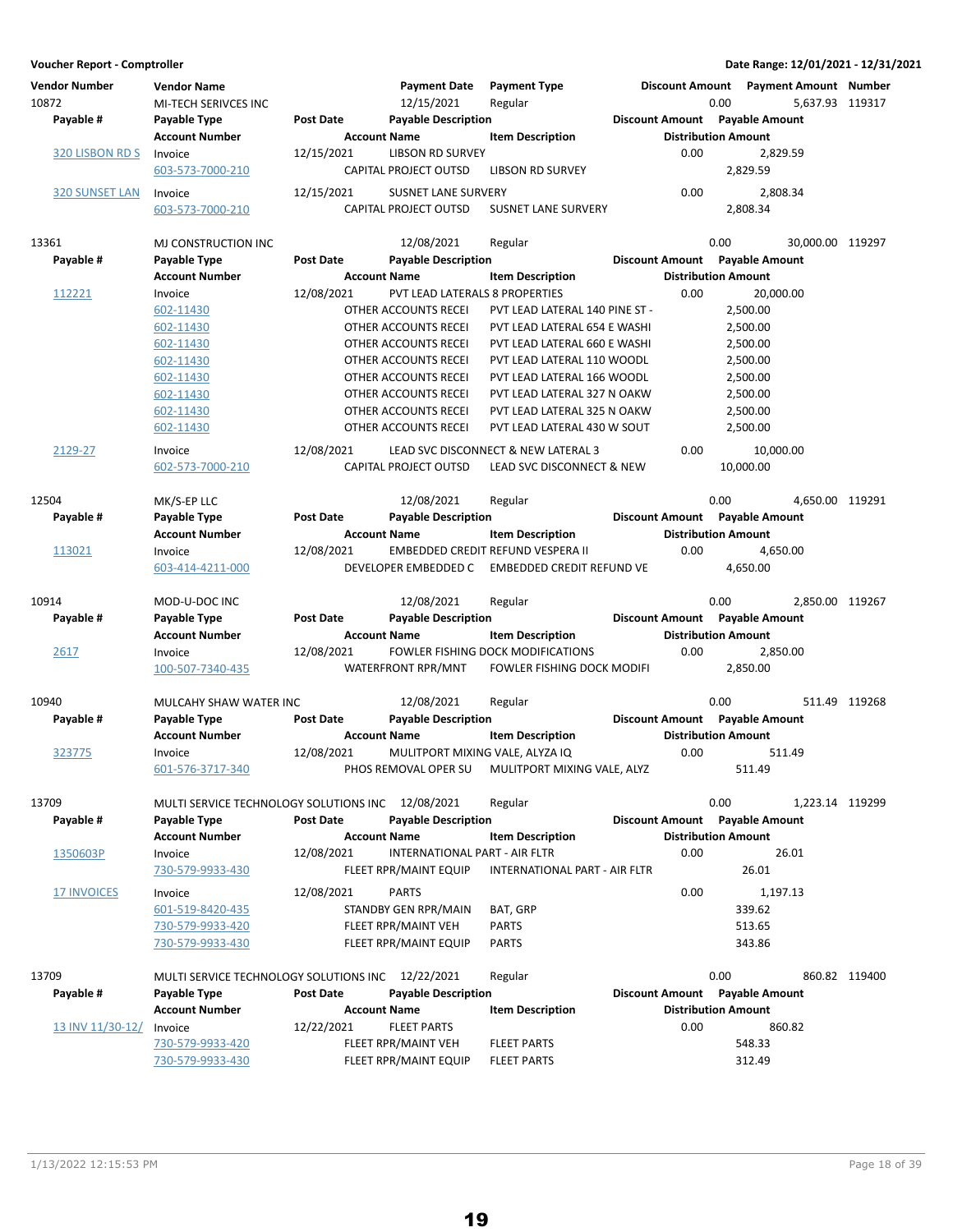| <b>Vendor Number</b> | <b>Vendor Name</b>                  |                  | <b>Payment Date</b>           | <b>Payment Type</b>                  | <b>Discount Amount</b>         |                            | <b>Payment Amount Number</b> |               |
|----------------------|-------------------------------------|------------------|-------------------------------|--------------------------------------|--------------------------------|----------------------------|------------------------------|---------------|
| 10944                | MUNICIPAL LAW & LITIGATION GROUP SC |                  | 12/22/2021                    | Regular                              |                                | 0.00                       | 29,741.40 119370             |               |
| Payable #            | Payable Type                        | <b>Post Date</b> | <b>Payable Description</b>    |                                      | Discount Amount Payable Amount |                            |                              |               |
|                      | <b>Account Number</b>               |                  | <b>Account Name</b>           | <b>Item Description</b>              |                                | <b>Distribution Amount</b> |                              |               |
| 13836                | Invoice                             | 12/22/2021       | PROF SVCS 10/06-11/03/2021    |                                      |                                | 0.00                       | 18,621.50                    |               |
|                      | 100-13810                           |                  | ACCOUNTS RECEIVABLE O         | JOURNEY 21                           |                                |                            | 678.60                       |               |
|                      | 100-13810                           |                  | ACCOUNTS RECEIVABLE O         | US CELLULAR                          |                                |                            | 379.20                       |               |
|                      | 100-500-0400-210                    |                  | LEGAL OUTSD SVCS NON-         | PROF SVCS 10/06-11/03/2021           |                                |                            | 7,438.55                     |               |
|                      | 407-500-0400-210                    |                  | LEGAL OUTSD SVCS NON-         | REGENT ROAD SPECIAL ASSESS           |                                |                            | 389.70                       |               |
|                      | 407-500-0400-210                    |                  | LEGAL OUTSD SVCS NON-         | <b>INFRASTRUCTURE</b>                |                                |                            | 943.50                       |               |
|                      | 407-500-0400-210                    |                  | LEGAL OUTSD SVCS NON-         | <b>CITY LAND</b>                     |                                |                            | 5,444.00                     |               |
|                      | 601-518-3850-210                    |                  | ADMIN & GEN OUTSD SV          | <b>SECONDARY DIGESTER</b>            |                                |                            | 160.00                       |               |
|                      | 601-518-3850-210                    |                  | ADMIN & GEN OUTSD SV          | PROF SVCS 10/06-11/03/2021           |                                |                            | 1,062.65                     |               |
|                      | 602-518-9923-210                    |                  | <b>OUTSIDE SVCS PROF SVCS</b> | PROF SVCS 10/06-11/03/2021           |                                |                            | 1,062.65                     |               |
|                      | 603-518-9923-210                    |                  | OUTSIDE SVCS OUTSD SV         | PROF SVCS 10/06-11/03/2021           |                                |                            | 1,062.65                     |               |
|                      |                                     |                  |                               |                                      |                                |                            |                              |               |
| 6412                 | Invoice                             | 12/22/2021       | PROF SVCS 11/04-12/01/2021    |                                      |                                | 0.00                       | 11,119.90                    |               |
|                      | 100-13810                           |                  | ACCOUNTS RECEIVABLE O         | ARROWWOOD                            |                                |                            | 219.70                       |               |
|                      | 100-13810                           |                  | ACCOUNTS RECEIVABLE O         | K-MART/WANGARD                       |                                |                            | 933.40                       |               |
|                      | 100-13810                           |                  | ACCOUNTS RECEIVABLE O         | OLYMPIA/WANGARD                      |                                |                            | 1,484.20                     |               |
|                      | 100-13810                           |                  | ACCOUNTS RECEIVABLE O         | US CELLULAR                          |                                |                            | 170.00                       |               |
|                      | 100-500-0400-210                    |                  | LEGAL OUTSD SVCS NON-         | PROF SVCS 11/04-12/01/2021           |                                |                            | 4,444.51                     |               |
|                      | 407-500-0400-210                    |                  | LEGAL OUTSD SVCS NON-         | REGENT ROAD SPECIAL ASSESS           |                                |                            | 449.70                       |               |
|                      | 407-500-0400-210                    |                  | LEGAL OUTSD SVCS NON-         | <b>INFRASTRUCTURE</b>                |                                |                            | 70.00                        |               |
|                      | 407-500-0400-210                    |                  | <b>LEGAL OUTSD SVCS NON-</b>  | <b>CITY LAND</b>                     |                                |                            | 30.00                        |               |
|                      | 601-518-3850-210                    |                  | ADMIN & GEN OUTSD SV          | PFAS                                 |                                |                            | 889.60                       |               |
|                      | 601-518-3850-210                    |                  | ADMIN & GEN OUTSD SV          | SILVER LAKE SPECIAL ASSESSME         |                                |                            | 174.67                       |               |
|                      | 601-518-3850-210                    |                  | ADMIN & GEN OUTSD SV          | PROF SVCS 11/04-12/01/2021           |                                |                            | 634.93                       |               |
|                      | 602-518-9923-210                    |                  | <b>OUTSIDE SVCS PROF SVCS</b> | SILVER LAKE SPECIAL ASSESSME         |                                |                            | 349.33                       |               |
|                      | 602-518-9923-210                    |                  | <b>OUTSIDE SVCS PROF SVCS</b> | PROF SVCS 11/04-12/01/2021           |                                |                            | 634.93                       |               |
|                      | 603-518-9923-210                    |                  | <b>OUTSIDE SVCS OUTSD SV</b>  | PROF SVCS 11/04-12/01/2021           |                                |                            | 634.93                       |               |
|                      |                                     |                  |                               |                                      |                                |                            |                              |               |
| 10955                | NASSCO INC                          |                  | 12/08/2021                    | Regular                              |                                | 0.00                       |                              | 414.79 119269 |
| Payable #            | Payable Type                        | <b>Post Date</b> | <b>Payable Description</b>    |                                      | Discount Amount Payable Amount |                            |                              |               |
|                      | <b>Account Number</b>               |                  | <b>Account Name</b>           | <b>Item Description</b>              |                                | <b>Distribution Amount</b> |                              |               |
| 6037013              | Invoice                             | 12/08/2021       |                               | PURELL TFX 1200M; INSTNT SNTZR CLEAR |                                | 0.00                       | 414.79                       |               |
|                      | 100-505-5510-343                    |                  | <b>CITY BLDGS JANITOR SUP</b> | PURELL TFX 1200M; INSTNT SNT         |                                |                            | 414.79                       |               |
|                      |                                     |                  |                               |                                      |                                |                            |                              |               |
| 10960                | <b>NAVIANT INC</b>                  |                  | 12/22/2021                    | Regular                              |                                | 0.00                       | 1,785.00 119371              |               |
| Payable #            | Payable Type                        | <b>Post Date</b> | <b>Payable Description</b>    |                                      | Discount Amount Payable Amount |                            |                              |               |
|                      | <b>Account Number</b>               |                  | <b>Account Name</b>           | <b>Item Description</b>              |                                | <b>Distribution Amount</b> |                              |               |
| 0144053-IN           | Invoice                             | 12/22/2021       |                               | CUST # 01-COO NOVEMBER SERVICESDOC   |                                | 0.00                       | 1,785.00                     |               |
|                      | 700-579-1450-211                    |                  | TECHNOLOGY PROF SVCS          | CUST # 01-COO NOVEMBER SER           |                                |                            | 1,785.00                     |               |
|                      |                                     |                  |                               |                                      |                                |                            |                              |               |
| 10966                | NEUMANN COMPANIES                   |                  | 12/08/2021                    | Regular                              |                                | 0.00                       | 1,550.00 119270              |               |
| Payable #            | Payable Type                        | Post Date        | <b>Payable Description</b>    |                                      | Discount Amount Payable Amount |                            |                              |               |
|                      | <b>Account Number</b>               |                  | <b>Account Name</b>           | <b>Item Description</b>              |                                | <b>Distribution Amount</b> |                              |               |
| 113021               | Invoice                             | 12/08/2021       |                               | EMBEDDED CREDIT REFUND PINE RIDGE    |                                | 0.00                       | 1,550.00                     |               |
|                      | 603-414-4211-000                    |                  | DEVELOPER EMBEDDED C          | EMBEDDED CREDIT REFUND PIN           |                                |                            | 1,550.00                     |               |
|                      |                                     |                  |                               |                                      |                                |                            |                              |               |
| 10967                | NEUMANN DEVELOPMENTS INC            |                  | 12/08/2021                    | Regular                              |                                | 0.00                       | 8,660.00 119271              |               |
| Payable #            | Payable Type                        | Post Date        | <b>Payable Description</b>    |                                      | Discount Amount Payable Amount |                            |                              |               |
|                      | <b>Account Number</b>               |                  | <b>Account Name</b>           | <b>Item Description</b>              |                                | <b>Distribution Amount</b> |                              |               |
| 113021               | Invoice                             | 12/08/2021       |                               | EMBEDDED CREDIT REFUND PINE RIDGE E  |                                | 0.00                       | 8,660.00                     |               |
|                      | 603-414-4211-000                    |                  | DEVELOPER EMBEDDED C          | EMBEDDED CREDIT REFUND PIN           |                                |                            | 8,660.00                     |               |
|                      |                                     |                  |                               |                                      |                                |                            |                              |               |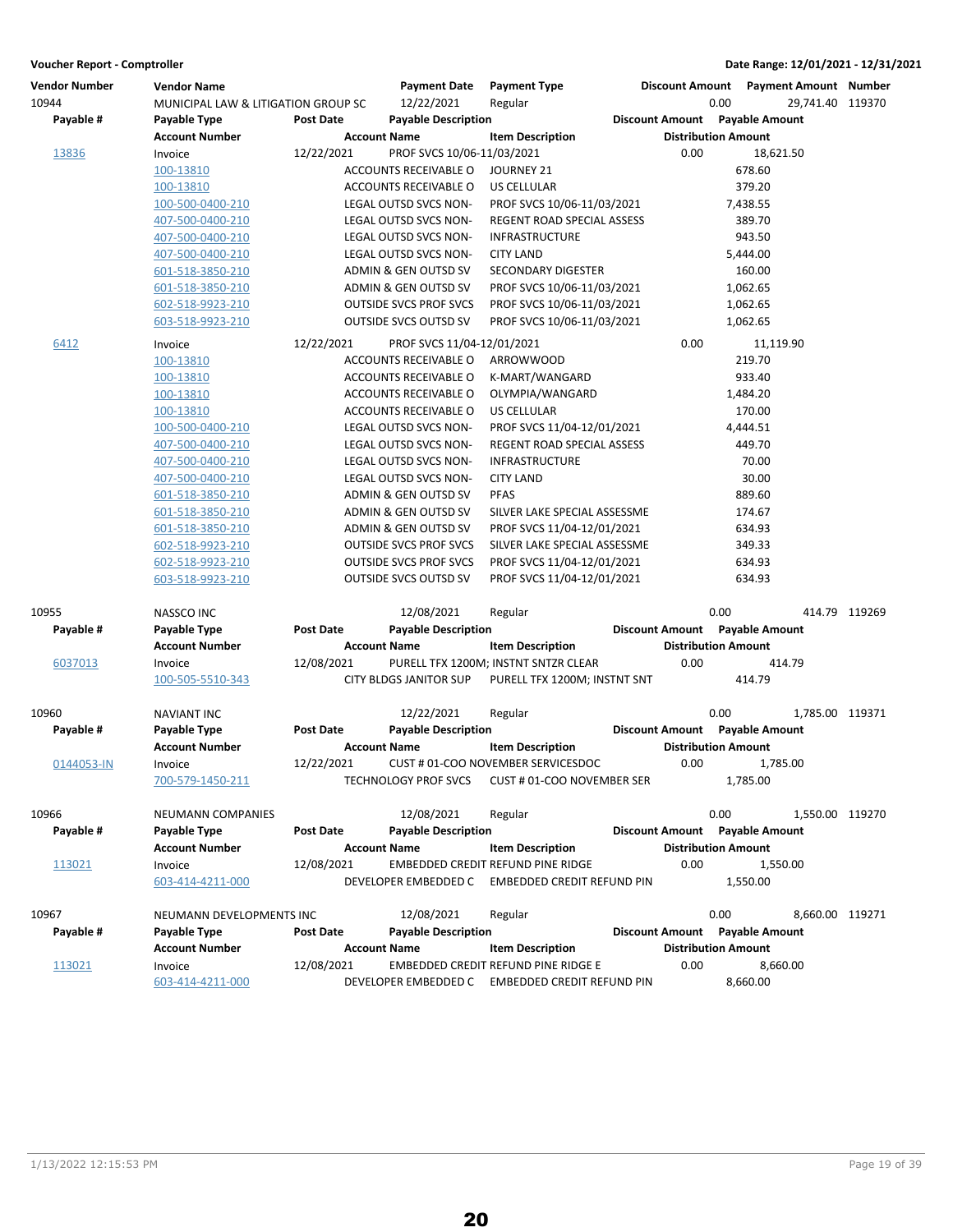| <b>Vendor Number</b><br>10357<br>Payable # | <b>Vendor Name</b><br>NEW WORLD SOLUTIONS INC<br>Payable Type | <b>Post Date</b> | <b>Payment Date</b><br>12/08/2021<br><b>Payable Description</b> | <b>Payment Type</b><br>Regular                                     |      | 0.00<br>Discount Amount Payable Amount | Discount Amount Payment Amount Number<br>8,665.93 119257 |               |
|--------------------------------------------|---------------------------------------------------------------|------------------|-----------------------------------------------------------------|--------------------------------------------------------------------|------|----------------------------------------|----------------------------------------------------------|---------------|
|                                            | <b>Account Number</b>                                         |                  | <b>Account Name</b>                                             | <b>Item Description</b>                                            |      | <b>Distribution Amount</b>             |                                                          |               |
| 5751                                       | Invoice                                                       | 12/08/2021       |                                                                 | OWPP CONSULTING SEPTEMBER 2021                                     | 0.00 |                                        | 4,980.93                                                 |               |
|                                            | 213-576-3724-210<br>213-576-3724-730                          |                  | RIVER EQUIP OUTSD SVCS<br>RIVER EQUIP GRANTS                    | OWPP CONSULTING SEPTEMBE<br>OWPP CONSULTING SEPTEMBE               |      | 4,206.00<br>774.93                     |                                                          |               |
| 5752                                       | Invoice<br>213-576-3724-210                                   | 12/08/2021       | OWPP CONSULTING OCTOBER 2021<br>RIVER EQUIP OUTSD SVCS          | OWPP CONSULTING OCTOBER 2                                          | 0.00 | 3,685.00                               | 3,685.00                                                 |               |
|                                            |                                                               |                  |                                                                 |                                                                    |      |                                        |                                                          |               |
| 13764                                      | NICHOLAS JELICH                                               |                  | 12/22/2021                                                      | Regular                                                            |      | 0.00                                   |                                                          | 88.78 119434  |
| Payable #                                  | Payable Type                                                  | Post Date        | <b>Payable Description</b>                                      |                                                                    |      | Discount Amount Payable Amount         |                                                          |               |
|                                            | <b>Account Number</b>                                         |                  | <b>Account Name</b>                                             | <b>Item Description</b>                                            |      | <b>Distribution Amount</b>             |                                                          |               |
| 121521                                     | Invoice<br>100-21200                                          | 12/22/2021       | 0587.032 REFUND OVERPAYMENT<br>PROPERTY TAX REFUNDS             | 0587.032 REFUND OVERPAYME                                          | 0.00 | 88.78                                  | 88.78                                                    |               |
| 13748                                      | NICOLE M BERNEY                                               |                  | 12/22/2021                                                      | Regular                                                            |      | 0.00                                   |                                                          | 94.68 119418  |
| Payable #                                  | Payable Type                                                  | <b>Post Date</b> | <b>Payable Description</b>                                      |                                                                    |      | Discount Amount Payable Amount         |                                                          |               |
|                                            | <b>Account Number</b>                                         |                  | <b>Account Name</b>                                             | <b>Item Description</b>                                            |      | <b>Distribution Amount</b>             |                                                          |               |
| 121321                                     | Invoice                                                       | 12/22/2021       | 0597.167 REFUND OVERPAYMENT                                     |                                                                    | 0.00 |                                        | 94.68                                                    |               |
|                                            | 100-21200                                                     |                  | PROPERTY TAX REFUNDS                                            | 0597.167 REFUND OVERPAYME                                          |      | 94.68                                  |                                                          |               |
| 10991                                      | <b>NOVOTX LLC</b>                                             |                  | 12/22/2021                                                      | Regular                                                            |      | 0.00                                   | 15,450.00 119372                                         |               |
| Payable #                                  | Payable Type                                                  | <b>Post Date</b> | <b>Payable Description</b>                                      |                                                                    |      | <b>Discount Amount</b> Payable Amount  |                                                          |               |
|                                            | <b>Account Number</b>                                         |                  | <b>Account Name</b>                                             | <b>Item Description</b>                                            |      | <b>Distribution Amount</b>             |                                                          |               |
| 2195                                       | Invoice                                                       | 12/22/2021       |                                                                 | ELEMENTS XS ANNUAL SUBSCRIPTION 20                                 | 0.00 |                                        | 15,450.00                                                |               |
|                                            | 700-16143                                                     |                  | PREPAID ITEMS                                                   | ELEMENTS XS ANNUAL SUBSCRI                                         |      | 15,450.00                              |                                                          |               |
| 11010                                      | OCONOMOWOC LANDSCAPE SUPPLY                                   |                  | 12/08/2021                                                      | Regular                                                            |      | 0.00                                   |                                                          | 22.00 119272  |
| Payable #                                  | Payable Type                                                  | Post Date        | <b>Payable Description</b>                                      |                                                                    |      | Discount Amount Payable Amount         |                                                          |               |
|                                            | <b>Account Number</b>                                         |                  | <b>Account Name</b>                                             | <b>Item Description</b>                                            |      | <b>Distribution Amount</b>             |                                                          |               |
| S353832                                    | Invoice                                                       | 12/08/2021       | COOU820 - SCREENED TOPSOIL                                      |                                                                    | 0.00 |                                        | 22.00                                                    |               |
|                                            | 603-573-6594-340                                              |                  |                                                                 | UNDRGD LN MAINT OPER COOU820 - SCREENED TOPSOIL                    |      | 22.00                                  |                                                          |               |
| 11013                                      | OCONOMOWOC SIGN COMPANY                                       |                  | 12/22/2021                                                      | Regular                                                            |      | 0.00                                   |                                                          | 17.00 119373  |
| Payable #                                  | Payable Type                                                  | <b>Post Date</b> | <b>Payable Description</b>                                      |                                                                    |      | Discount Amount Payable Amount         |                                                          |               |
|                                            | <b>Account Number</b>                                         |                  | <b>Account Name</b>                                             | <b>Item Description</b>                                            |      | <b>Distribution Amount</b>             |                                                          |               |
| 3277                                       | Invoice                                                       | 12/22/2021       | PUBLIC WORKS CUT VINYL DECALS                                   |                                                                    | 0.00 |                                        | 17.00                                                    |               |
|                                            | 730-579-9933-430                                              |                  | FLEET RPR/MAINT EQUIP                                           | PUBLIC WORKS CUT VINYL DECA                                        |      | 17.00                                  |                                                          |               |
| 11021                                      | OKAUCHEE REDI-MIX INC                                         |                  | 12/01/2021                                                      | Regular                                                            |      | 0.00                                   |                                                          | 416.50 119217 |
| Payable #                                  | Payable Type                                                  | <b>Post Date</b> | <b>Payable Description</b>                                      |                                                                    |      | Discount Amount Payable Amount         |                                                          |               |
|                                            | Account Number                                                |                  | <b>Account Name</b>                                             | <b>Item Description</b>                                            |      | <b>Distribution Amount</b>             |                                                          |               |
| 103817                                     | Invoice<br>100-505-5305-410                                   | 12/01/2021       | STREET MAINT RPR/MAI                                            | 6 BAG MIX CONCRETE PER YD/CARTAGE 6<br>6 BAG MIX CONCRETE PER YD/C | 0.00 | 416.50                                 | 416.50                                                   |               |
| 11021                                      | OKAUCHEE REDI-MIX INC                                         |                  | 12/15/2021                                                      | Regular                                                            |      | 0.00                                   | 6,882.00 119320                                          |               |
| Payable #                                  | Payable Type                                                  | <b>Post Date</b> | <b>Payable Description</b>                                      |                                                                    |      | Discount Amount Payable Amount         |                                                          |               |
|                                            | <b>Account Number</b>                                         |                  | <b>Account Name</b>                                             | <b>Item Description</b>                                            |      | <b>Distribution Amount</b>             |                                                          |               |
| <u>113021 STMNT</u>                        | Invoice                                                       | 12/15/2021       | INV 104634 PRAIRIE CREEK #5                                     |                                                                    | 0.00 |                                        | 6,882.00                                                 |               |
|                                            | 602-573-6673-435                                              |                  | T&D MAIN MAINT RPR/M                                            | INV 104778 CONCORD & W SEC                                         |      | 992.00                                 |                                                          |               |
|                                            | 602-573-6673-435<br>602-573-7000-810                          |                  | T&D MAIN MAINT RPR/M<br>CAPITAL PROJECT CAPITA                  | INV 104887 LAKE BLUFF & CHRI<br>INV 104756 422 SOUTH ST            |      | 2,480.00<br>930.00                     |                                                          |               |
|                                            | 603-573-7000-810                                              |                  | CAPITAL PROJECT CAPITA                                          | INV 104634 PRAIRIE CREEK #5                                        |      | 2,480.00                               |                                                          |               |
| 13790                                      | OLD THEATRE MALL                                              |                  | 12/22/2021                                                      | Regular                                                            |      | 0.00                                   | 2,092.58 119460                                          |               |
| Payable #                                  | Payable Type                                                  | <b>Post Date</b> | <b>Payable Description</b>                                      |                                                                    |      | Discount Amount Payable Amount         |                                                          |               |
|                                            | <b>Account Number</b>                                         |                  | <b>Account Name</b>                                             | <b>Item Description</b>                                            |      | <b>Distribution Amount</b>             |                                                          |               |
| 121721                                     | Invoice                                                       | 12/22/2021       | 0563.192 REFUND OVERPAYMENT                                     |                                                                    | 0.00 |                                        | 2,092.58                                                 |               |
|                                            | 100-21200                                                     |                  | PROPERTY TAX REFUNDS                                            | 0563.192 REFUND OVERPAYME                                          |      | 2,092.58                               |                                                          |               |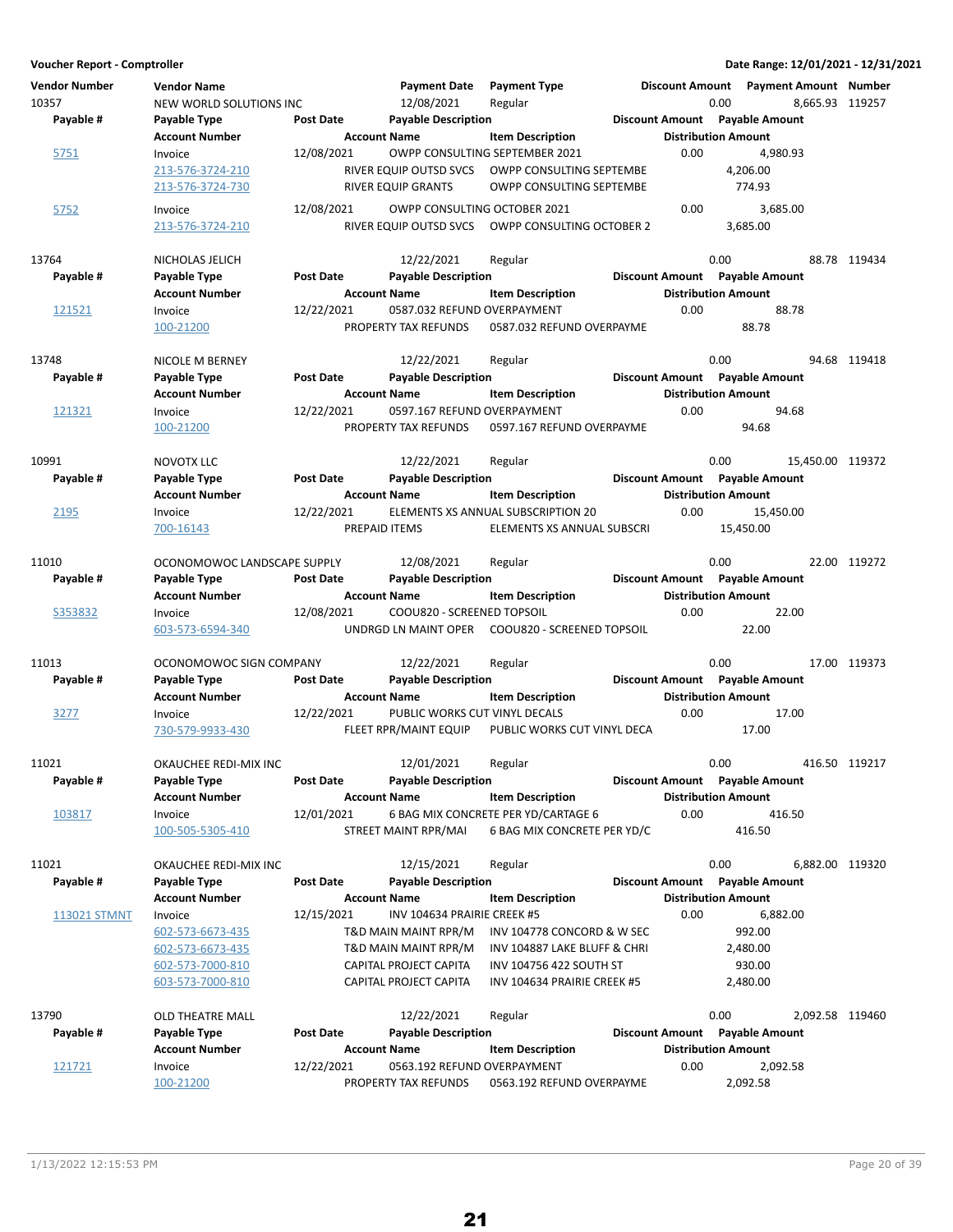| <b>Vendor Number</b><br>12365<br>Payable # | <b>Vendor Name</b><br>O'REILLY AUTO PARTS<br>Payable Type | <b>Post Date</b>    | <b>Payment Date</b><br>12/22/2021<br><b>Payable Description</b> | <b>Payment Type</b><br>Regular       | <b>Discount Amount</b><br><b>Discount Amount</b> | <b>Payment Amount Number</b><br>0.00<br><b>Payable Amount</b> |           | 2,353.07 119386  |
|--------------------------------------------|-----------------------------------------------------------|---------------------|-----------------------------------------------------------------|--------------------------------------|--------------------------------------------------|---------------------------------------------------------------|-----------|------------------|
|                                            | <b>Account Number</b>                                     | <b>Account Name</b> |                                                                 | <b>Item Description</b>              |                                                  | <b>Distribution Amount</b>                                    |           |                  |
| <b>112821 STMNT</b>                        | Invoice                                                   | 12/22/2021          |                                                                 | CUST #1407584 10/29-11/17/2021 11 IN | 0.00                                             | 2,353.07                                                      |           |                  |
|                                            | 730-18580                                                 |                     | <b>MACHINERY AND EQUIP</b>                                      | CUST #1407584 10/29-11/17/2          |                                                  | 965.29                                                        |           |                  |
|                                            | 730-579-9933-341                                          |                     | <b>FLEET SAFETY SUP</b>                                         | CUST #1407584 10/29-11/17/2          |                                                  | 347.88                                                        |           |                  |
|                                            | 730-579-9933-420                                          |                     | FLEET RPR/MAINT VEH                                             | CUST #1407584 10/29-11/17/2          |                                                  | 708.74                                                        |           |                  |
|                                            | 730-579-9933-430                                          |                     | FLEET RPR/MAINT EQUIP                                           | CUST #1407584 10/29-11/17/2          |                                                  | 331.16                                                        |           |                  |
| 11028                                      | OSI ENVIRONMENTAL INC                                     |                     | 12/08/2021                                                      | Regular                              |                                                  | 0.00                                                          |           | 75.00 119273     |
| Payable #                                  | Payable Type                                              | <b>Post Date</b>    | <b>Payable Description</b>                                      |                                      | <b>Discount Amount</b>                           | <b>Payable Amount</b>                                         |           |                  |
|                                            | <b>Account Number</b>                                     | <b>Account Name</b> |                                                                 | <b>Item Description</b>              |                                                  | <b>Distribution Amount</b>                                    |           |                  |
| 1056996                                    | Invoice                                                   | 12/08/2021          | USED OIL - COLLECTION SERVICE FEE                               |                                      | 0.00                                             | 75.00                                                         |           |                  |
|                                            | 603-573-6598-297                                          |                     | MISC DISTR MAINT REFU                                           | USED OIL - COLLECTION SERVIC         |                                                  | 75.00                                                         |           |                  |
| 13731                                      | PARAMOUNT FINANCIAL STRATEGIES                            |                     | 12/22/2021                                                      | Regular                              |                                                  | 0.00                                                          |           | 69.31 119402     |
| Payable #                                  | Payable Type                                              | <b>Post Date</b>    | <b>Payable Description</b>                                      |                                      |                                                  | Discount Amount Payable Amount                                |           |                  |
|                                            | <b>Account Number</b>                                     | <b>Account Name</b> |                                                                 | <b>Item Description</b>              |                                                  | <b>Distribution Amount</b>                                    |           |                  |
| 121521                                     | Invoice                                                   | 12/22/2021          |                                                                 | P131 REFUND - WRONG AMOUNT/ACCO      | 0.00                                             | 69.31                                                         |           |                  |
|                                            | 100-12100                                                 |                     | <b>TAXES RECEIVABLE</b>                                         | P131 REFUND - WRONG AMOU             |                                                  | 69.31                                                         |           |                  |
| 13755                                      | PATRICIA OLBERG                                           |                     | 12/22/2021                                                      | Regular                              |                                                  | 0.00                                                          |           | 218.47 119425    |
| Payable #                                  | Payable Type                                              | <b>Post Date</b>    | <b>Payable Description</b>                                      |                                      |                                                  | Discount Amount Payable Amount                                |           |                  |
|                                            | <b>Account Number</b>                                     | <b>Account Name</b> |                                                                 | <b>Item Description</b>              |                                                  | <b>Distribution Amount</b>                                    |           |                  |
| 121421                                     | Invoice                                                   | 12/22/2021          | 0593.115 REFUND OVERPAYMENT                                     |                                      | 0.00                                             | 218.47                                                        |           |                  |
|                                            | 100-21200                                                 |                     | PROPERTY TAX REFUNDS                                            | 0593.115 REFUND OVERPAYME            |                                                  | 218.47                                                        |           |                  |
| 13747                                      | PATRICK A STIFF                                           |                     | 12/22/2021                                                      | Regular                              |                                                  | 0.00                                                          |           | 946.73 119417    |
| Payable #                                  | Payable Type                                              | <b>Post Date</b>    | <b>Payable Description</b>                                      |                                      |                                                  | Discount Amount Payable Amount                                |           |                  |
|                                            | <b>Account Number</b>                                     | <b>Account Name</b> |                                                                 | <b>Item Description</b>              |                                                  | <b>Distribution Amount</b>                                    |           |                  |
| 121321                                     | Invoice                                                   | 12/22/2021          | 0559.257 REFUND OVERPAYMENT                                     |                                      | 0.00                                             | 946.73                                                        |           |                  |
|                                            | 100-21200                                                 |                     | PROPERTY TAX REFUNDS                                            | 0559.257 REFUND OVERPAYME            |                                                  | 946.73                                                        |           |                  |
| 10567                                      | <b>PATRICK HOGAN</b>                                      |                     | 12/22/2021                                                      | EFT                                  |                                                  | 0.00                                                          | 66.12 272 |                  |
| Payable #                                  | Payable Type                                              | <b>Post Date</b>    | <b>Payable Description</b>                                      |                                      |                                                  | Discount Amount Payable Amount                                |           |                  |
|                                            | <b>Account Number</b>                                     | <b>Account Name</b> |                                                                 | <b>Item Description</b>              |                                                  | <b>Distribution Amount</b>                                    |           |                  |
| 121021                                     | Invoice                                                   | 12/22/2021          | AMMO REIMBURSEMENT                                              |                                      | 0.00                                             | 66.12                                                         |           |                  |
|                                            | 100-503-3300-346                                          |                     | POLICE OPS CLOTH/TOOL                                           | AMMO REIMBURSEMENT                   |                                                  | 66.12                                                         |           |                  |
| 13743                                      | PATRICK M TAUGHER                                         |                     | 12/22/2021                                                      | Regular                              |                                                  | 0.00                                                          |           | 336.28 119413    |
| Payable #                                  | Payable Type                                              | Post Date           | <b>Payable Description</b>                                      |                                      |                                                  | Discount Amount Payable Amount                                |           |                  |
|                                            | <b>Account Number</b>                                     | <b>Account Name</b> |                                                                 | <b>Item Description</b>              |                                                  | <b>Distribution Amount</b>                                    |           |                  |
| 121321                                     | Invoice                                                   | 12/22/2021          | 0560.019 REFUND OVERPAYMENT                                     |                                      | 0.00                                             | 336.28                                                        |           |                  |
|                                            | 100-21200                                                 |                     | PROPERTY TAX REFUNDS                                            | 0560.019 REFUND OVERPAYME            |                                                  | 336.28                                                        |           |                  |
| 12160                                      | PAYMENT SERVICE NETWORK INC                               |                     | 12/03/2021                                                      | <b>Bank Draft</b>                    |                                                  | 0.00                                                          |           | 14.90 DFT0000543 |
| Payable #                                  | Payable Type                                              | <b>Post Date</b>    | <b>Payable Description</b>                                      |                                      |                                                  | Discount Amount Payable Amount                                |           |                  |
|                                            | <b>Account Number</b>                                     | <b>Account Name</b> |                                                                 | <b>Item Description</b>              |                                                  | <b>Distribution Amount</b>                                    |           |                  |
| 248683                                     | Invoice                                                   | 12/03/2021          | NOVEMBER 2021                                                   |                                      | 0.00                                             | 14.90                                                         |           |                  |
|                                            | 603-516-9903-211                                          |                     | <b>CUST REC/COLL PROF SVC</b>                                   | NOVEMBER 2021                        |                                                  | 14.90                                                         |           |                  |
| 13703                                      | PESICEK AUTO BODY                                         |                     | 12/01/2021                                                      | Regular                              |                                                  | 0.00                                                          |           | 372.91 119243    |
| Payable #                                  | Payable Type                                              | Post Date           | <b>Payable Description</b>                                      |                                      |                                                  | Discount Amount Payable Amount                                |           |                  |
|                                            | <b>Account Number</b>                                     | <b>Account Name</b> |                                                                 | <b>Item Description</b>              |                                                  | <b>Distribution Amount</b>                                    |           |                  |
| 112321                                     | Invoice                                                   | 12/01/2021          | 513046-0 UTILITY ACCOUNT REFUND                                 |                                      | 0.00                                             | 58.81                                                         |           |                  |
|                                            | 999-11102                                                 |                     | CASH CLEARING - UTILITY                                         | 513046-0 UTILITY ACCOUNT REF         |                                                  | 58.81                                                         |           |                  |
|                                            |                                                           |                     |                                                                 |                                      |                                                  |                                                               |           |                  |
| 112321-1                                   | Invoice<br>999-11102                                      | 12/01/2021          | 513047-0 UTILITY ACCOUNT REFUND<br>CASH CLEARING - UTILITY      | 513047-0 UTILITY ACCOUNT REF         | 0.00                                             | 314.10<br>314.10                                              |           |                  |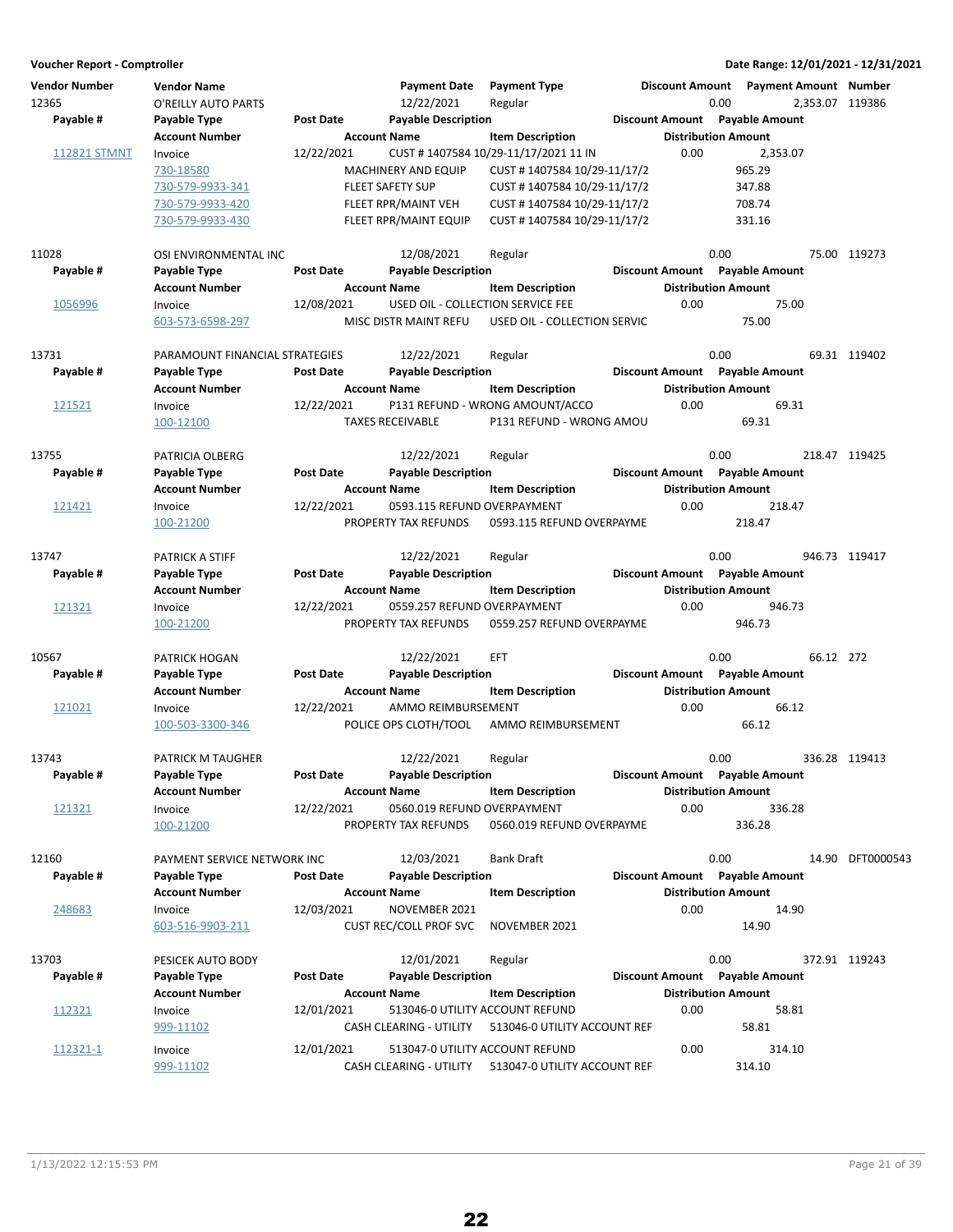**Voucher Report - Comptroller Date Range: 12/01/2021 - 12/31/2021 Vendor Number Vendor Name Payment Date Discount Amount Payment Type Payment Amount Number** 13785 PETER KOSTYUKOV 1 12/22/2021 Regular 13785 0.00 647.22 119455 **Account Number 19 Account Name** Item Description 1995 Distribution Amount Payable # Payable Type **Post Date Payable Description Payable Amount** Payable Amount  $\frac{121721}{100.21200}$  Invoice  $\frac{12}{222/2021}$  0600.132 REFUND OVERPAYMENT 0.00 647.22 0.00 647.22 0600.132 REFUND OVERPAYME 13746 **PETER R & LISA K GALLIPOLI** 12/22/2021 Regular 120 1000 0.00 363.95 119416 **Account Number 1.0 Account Name 1.0 Account Distribution Amount** Amount Payable # Payable Type **Post Date Payable Description Payable Biscount Amount** Payable Amount 121321 Invoice 12/22/2021 0563.180 REFUND OVERPAYMENT 0.00 363.95 100-21200 PROPERTY TAX REFUNDS 363.95 0563.180 REFUND OVERPAYME 11076 PISKULA'S WELDING & MACHINING 12/15/2021 Regular 1200 2000 200.00 200.00 119321 **Account Number Account Name Item Description Distribution Amount Payable # Post Date Payable Description Payable Amount Payable Type Discount Amount** 24128 Invoice 12/15/2021 WELD ALUMINUM RADIATOR 200.00 0.00 730-579-9933-420 FLEET RPR/MAINT VEH 200.00 WELD ALUMINUM RADIATOR 13354 POWER GATE OPENER SYSTEMS, INC 12/22/2021 Regular 120 10339 Research 10.00 928.00 119399 **Account Number 19 Account Name 12 Account Distribution Amount** Payable # Payable Type Post Date Payable Description **Payable Description** Discount Amount Payable Amount 2226 Invoice 12/22/2021 SERVICE GATE OPENER NORTH ENTERANC 0.00 928.00 602-574-9932-435 GEN PLNT MAINT RPR/M 306.24 SERVICE GATE OPENER NORTH E 603-574-9932-435 GEN PLNT MAINT RPR/M SERVICE GATE OPENER NORTH E 621.76 11088 POWER SYSTEM ENGINEERING INC 12/08/2021 Regular 1088 0.00 31,125.04 119274 **Account Number 6 Account Name 19 Account Distribution Amount** Payable # Payable Type **Post Date** Payable Description **Payable Discount Amount** Payable Amount <u>WI2002106</u> Invoice 12/08/2021 OCONOMOWOC 2021 GIS ASSISTANCE 0.00 31,125.04<br>602-573-7000-210 CAPITAL PROJECT OUTSD OCONOMOWOC 2021 GIS ASSIS 1.842.00 602-573-7000-210 CAPITAL PROJECT OUTSD 1,842.00 OCONOMOWOC 2021 GIS ASSIS 603-573-7000-210 CAPITAL PROJECT OUTSD OCONOMOWOC 2021 GIS ASSIS 29,283.04 11088 POWER SYSTEM ENGINEERING INC 12/22/2021 Regular 1088 0.00 38,278.16 119374 **Account Number Account Name Item Description Distribution Amount** Payable # Payable Type **Post Date Payable Description Payable Amount** Payable Amount 9039771 Invoice 12/22/2021 2021 GIS ASSISTANCE 0.00 38.278.16 603-573-7000-210 CAPITAL PROJECT OUTSD 38,278.16 2021 GIS ASSISTANCE 12525 PRAIRIE CREEK RIDGE LLC 12/08/2021 Regular 0.00 0.00 31,067.50 119292<br>Payable # Payable Type Post Date Payable Description Discount Amount Payable Amount **Account Number 6 Account Name 12 Account Number Account Name 12 Account Number 6 Account Name** Payable # Payable Type **Post Date Payable Description Payable Besount Amount** Payable Amount 113021 Invoice 12/08/2021 EMBEDDED CREDIT REFUND PRAIRIE CRE 0.00 10,142.50 603-414-4211-000 DEVELOPER EMBEDDED C 10,142.50 EMBEDDED CREDIT REFUND PR 113021-1 Invoice 12/08/2021 EMBEDDED CREDIT REFUND PRAIRIE CRE 0.00 14,725.00 603-414-4211-000 DEVELOPER EMBEDDED C 14,725.00 EMBEDDED CREDIT REFUND PR 113021-2 Invoice 12/08/2021 EMBEDDED CREDIT REFUND PRAIRIE CRE 0.00 6,200.00 603-414-4211-000 DEVELOPER EMBEDDED C 6,200.00 EMBEDDED CREDIT REFUND PR 11101 PROHEALTH CARE MEDICAL ASSOC INC 12/22/2021 Regular 120 000 534.00 119375 **Account Number Account Name Item Description Distribution Amount Payable # Post Date Payable Description Payable Amount Payable Type Discount Amount** 311270 Invoice 12/22/2021 2 RANDOM BREATH ALCOHOL/4 RANDO 0.00 284.00 100-505-5210-210 MUNI GARAGE OUTSD SV 172.00 2 RANDOM BREATH ALCOHOL/4 603-518-9923-210 OUTSIDE SVCS OUTSD SV 2 RANDOM BREATH ALCOHOL/4 112.00 311280 Invoice 12/22/2021 EMERGENCY DEPT - DRUG AND/OR BAT 0.00 250.00

603-518-9923-210 OUTSIDE SVCS OUTSD SV 250.00 EMERGENCY DEPT - DRUG AND/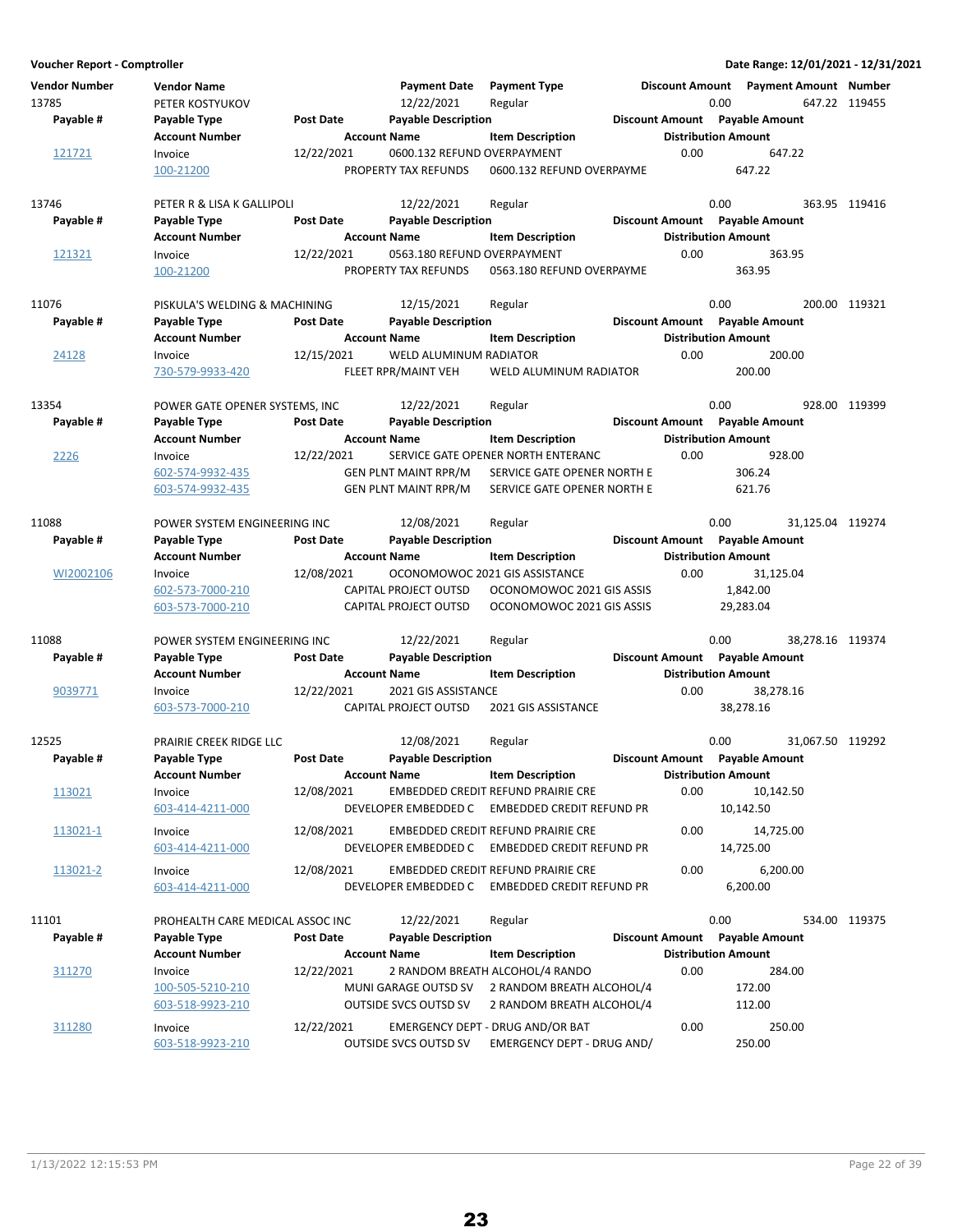| <b>Vendor Number</b><br>11100<br>Payable # | <b>Vendor Name</b><br>PROHEALTH CARE<br>Payable Type | <b>Post Date</b>    | <b>Payment Date</b><br>12/15/2021<br><b>Payable Description</b> | <b>Payment Type</b><br>Regular                                | <b>Discount Amount</b> | 0.00<br>Discount Amount Payable Amount | Payment Amount Number | 180.25 119322 |
|--------------------------------------------|------------------------------------------------------|---------------------|-----------------------------------------------------------------|---------------------------------------------------------------|------------------------|----------------------------------------|-----------------------|---------------|
|                                            | <b>Account Number</b>                                | <b>Account Name</b> |                                                                 | <b>Item Description</b>                                       |                        | <b>Distribution Amount</b>             |                       |               |
| 21529405                                   | Invoice                                              | 12/15/2021          | ACCT 700000080 LEGAL LAB DRAW                                   |                                                               | 0.00                   |                                        | 180.25                |               |
|                                            | 100-503-3300-210                                     |                     | POLICE OPS OUTSD SVCS                                           | ACCT 700000080 LEGAL LAB DR                                   |                        | 180.25                                 |                       |               |
| 11115                                      | R & R INSURANCE SERVICES INC                         |                     | 12/01/2021                                                      | Regular                                                       |                        | 0.00                                   | 28,790.00 119219      |               |
| Payable #                                  | Payable Type                                         | <b>Post Date</b>    | <b>Payable Description</b>                                      |                                                               |                        | Discount Amount Payable Amount         |                       |               |
|                                            | <b>Account Number</b>                                | <b>Account Name</b> |                                                                 | <b>Item Description</b>                                       |                        | <b>Distribution Amount</b>             |                       |               |
| 2550037                                    | Invoice<br>720-579-0500-510                          | 12/01/2021          | POLICY #67265 DECEMBER 2021<br>RISK MGMT INS PREMIU             | POLICY #67265 DECEMBER 202                                    | 0.00                   | 14,590.00                              | 14,590.00             |               |
| 2550038                                    | Invoice<br>720-579-0500-510                          | 12/01/2021          | RISK MGMT INS PREMIU                                            | WORKERS COMP INSTALLMENT DEC 2021<br>WORKERS COMP INSTALLMENT | 0.00                   | 14,200.00                              | 14,200.00             |               |
| 11116                                      | R A SMITH & ASSOCIATES                               |                     | 12/01/2021                                                      | Regular                                                       |                        | 0.00                                   | 14,811.15 119220      |               |
| Payable #                                  | Payable Type                                         | <b>Post Date</b>    | <b>Payable Description</b>                                      |                                                               |                        | Discount Amount Payable Amount         |                       |               |
|                                            | <b>Account Number</b>                                | <b>Account Name</b> |                                                                 | <b>Item Description</b>                                       |                        | <b>Distribution Amount</b>             |                       |               |
| 160798                                     | Invoice                                              | 12/01/2021          | <b>WANGARD PYMNT REQUEST</b>                                    |                                                               | 0.00                   |                                        | 10,078.92             |               |
|                                            | 407-560-6701-831                                     |                     | SITE IMPROVEMENT GRA                                            | WANGARD PYMNT REQUEST                                         |                        | 10,078.92                              |                       |               |
| 161470                                     | Invoice                                              | 12/01/2021          | <b>WANGARD PYMNT REQUEST</b>                                    |                                                               | 0.00                   |                                        | 4,732.23              |               |
|                                            | 407-560-6701-831                                     |                     | SITE IMPROVEMENT GRA                                            | WANGARD PYMNT REQUEST                                         |                        | 4,732.23                               |                       |               |
| 13753                                      | <b>RANDALL RUX</b>                                   |                     | 12/22/2021                                                      | Regular                                                       |                        | 0.00                                   |                       | 526.87 119423 |
| Payable #                                  | Payable Type                                         | <b>Post Date</b>    | <b>Payable Description</b>                                      |                                                               |                        | Discount Amount Payable Amount         |                       |               |
|                                            | <b>Account Number</b>                                | <b>Account Name</b> |                                                                 | <b>Item Description</b>                                       |                        | <b>Distribution Amount</b>             |                       |               |
| 121421                                     | Invoice                                              | 12/22/2021          | 0558.937 REFUND OVERPAYMENT                                     |                                                               | 0.00                   |                                        | 526.87                |               |
|                                            | 100-21200                                            |                     | PROPERTY TAX REFUNDS                                            | 0558.937 REFUND OVERPAYME                                     |                        | 526.87                                 |                       |               |
| 13705                                      | RDL ARCHITECTS, INC                                  |                     | 12/01/2021                                                      | Regular                                                       |                        | 0.00                                   | 7,131.25 119245       |               |
| Payable #                                  | Payable Type                                         | <b>Post Date</b>    | <b>Payable Description</b>                                      |                                                               |                        | Discount Amount Payable Amount         |                       |               |
|                                            | <b>Account Number</b>                                | <b>Account Name</b> |                                                                 | <b>Item Description</b>                                       |                        | <b>Distribution Amount</b>             |                       |               |
| 1392                                       | Invoice                                              | 12/01/2021          | WANGARD PYMT REQUEST                                            |                                                               | 0.00                   |                                        | 7,131.25              |               |
|                                            | 407-560-6701-831                                     |                     | SITE IMPROVEMENT GRA                                            | WANGARD PYMT REQUEST                                          |                        | 7,131.25                               |                       |               |
| 11146                                      | <b>RESCO</b>                                         |                     | 12/08/2021                                                      | Regular                                                       |                        | 0.00                                   | 6,761.00 119275       |               |
| Payable #                                  | Payable Type                                         | <b>Post Date</b>    | <b>Payable Description</b>                                      |                                                               |                        | Discount Amount Payable Amount         |                       |               |
|                                            | <b>Account Number</b>                                | <b>Account Name</b> |                                                                 | <b>Item Description</b>                                       |                        | <b>Distribution Amount</b>             |                       |               |
| 813983-05                                  | Invoice                                              | 12/08/2021          | 2021 Transformers                                               |                                                               | 0.00                   |                                        | 5,320.00              |               |
|                                            | 603-573-7000-810                                     |                     | CAPITAL PROJECT CAPITA                                          | 1ph padmount, DOE/FR3, 2494                                   |                        | 5,320.00                               |                       |               |
| 842176-00                                  | Invoice                                              | 12/08/2021          | <b>Electric Inventory</b>                                       |                                                               | 0.00                   |                                        | 1,441.00              |               |
|                                            | 603-11542                                            |                     | <b>EXEMPT MATERIALS</b>                                         | <b>Ground Rod Clamps</b>                                      |                        | 1,441.00                               |                       |               |
| 11151                                      | RHYME BUSINESS PRODUCTS LLC                          |                     | 12/08/2021                                                      | Regular                                                       |                        | 0.00                                   |                       | 559.18 119276 |
| Payable #                                  | Payable Type                                         | <b>Post Date</b>    | <b>Payable Description</b>                                      |                                                               |                        | Discount Amount Payable Amount         |                       |               |
|                                            | <b>Account Number</b>                                | <b>Account Name</b> |                                                                 | <b>Item Description</b>                                       |                        | <b>Distribution Amount</b>             |                       |               |
| 30504919                                   | Invoice                                              | 12/08/2021          |                                                                 | AGREEMENT #'S 0171604945-000/015-15                           | 0.00                   |                                        | 559.18                |               |
|                                            | 100-506-6100-240                                     |                     | LIBRARY MAINT CONT NO                                           | AGREEMENT #S 0171604945-00                                    |                        | 274.12                                 |                       |               |
|                                            | 100-506-6100-530                                     | <b>LIBRARY RENT</b> |                                                                 | AGREEMENT #S 0171604945-00                                    |                        | 285.06                                 |                       |               |
| 13781                                      | RICHARD FORSS                                        |                     | 12/22/2021                                                      | Regular                                                       |                        | 0.00                                   |                       | 187.45 119451 |
| Payable #                                  | Payable Type                                         | <b>Post Date</b>    | <b>Payable Description</b>                                      |                                                               |                        | Discount Amount Payable Amount         |                       |               |
|                                            | <b>Account Number</b>                                | <b>Account Name</b> |                                                                 | <b>Item Description</b>                                       |                        | <b>Distribution Amount</b>             |                       |               |
| 121721                                     | Invoice                                              | 12/22/2021          | 0594.002 REFUND OVERPAYMENT                                     |                                                               | 0.00                   |                                        | 187.45                |               |
|                                            | 100-21200                                            |                     | PROPERTY TAX REFUNDS                                            | 0594.002 REFUND OVERPAYME                                     |                        | 187.45                                 |                       |               |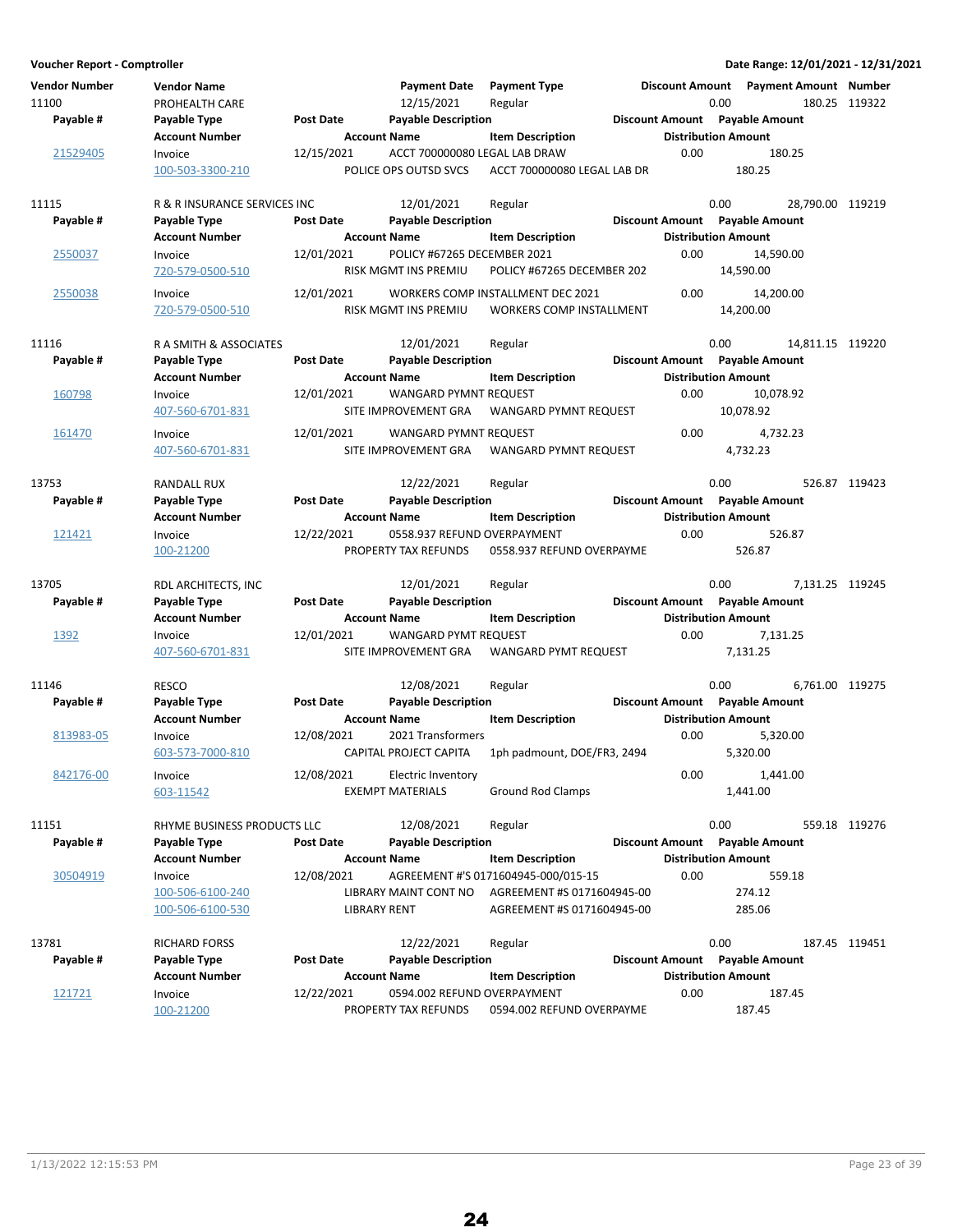| Voucher Report - Comptroller  |                                               |                  |                                   |                                    |                                |                            |                                       | Date Range: 12/01/2021 - 12/31/2021 |
|-------------------------------|-----------------------------------------------|------------------|-----------------------------------|------------------------------------|--------------------------------|----------------------------|---------------------------------------|-------------------------------------|
| <b>Vendor Number</b><br>13752 | <b>Vendor Name</b><br><b>ROBERT J HURD SR</b> |                  | <b>Payment Date</b><br>12/22/2021 | <b>Payment Type</b><br>Regular     |                                | 0.00                       | Discount Amount Payment Amount Number | 481.51 119422                       |
| Payable #                     | Payable Type                                  | <b>Post Date</b> | <b>Payable Description</b>        |                                    | Discount Amount Payable Amount |                            |                                       |                                     |
|                               | <b>Account Number</b>                         |                  | <b>Account Name</b>               | <b>Item Description</b>            |                                | <b>Distribution Amount</b> |                                       |                                     |
| 121421                        | Invoice                                       | 12/22/2021       | 0544.309 REFUND OVERPAYMENT       |                                    | 0.00                           |                            | 481.51                                |                                     |
|                               | 100-21200                                     |                  | PROPERTY TAX REFUNDS              | 0544.309 REFUND OVERPAYME          |                                | 481.51                     |                                       |                                     |
| 10823                         | <b>ROBERT P MAGNUS</b>                        |                  | 12/22/2021                        | Regular                            |                                | 0.00                       | 6,175.00 119367                       |                                     |
| Payable #                     | Payable Type                                  | <b>Post Date</b> | <b>Payable Description</b>        |                                    | Discount Amount Payable Amount |                            |                                       |                                     |
|                               | <b>Account Number</b>                         |                  | <b>Account Name</b>               | <b>Item Description</b>            |                                | <b>Distribution Amount</b> |                                       |                                     |
| 120921                        | Invoice                                       | 12/22/2021       |                                   | ANNUAL PAYMENT 5 OF 10 OWPP PROJEC | 0.00                           |                            | 6,175.00                              |                                     |
|                               | 213-576-3724-730                              |                  | RIVER EQUIP GRANTS                | ANNUAL PAYMENT 5 OF 10 OW          |                                | 6,175.00                   |                                       |                                     |
| 12420                         | ROBERT REDDELIEN                              |                  | 12/22/2021                        | Regular                            |                                | 0.00                       | 2,955.00 119389                       |                                     |
| Payable #                     | Payable Type                                  | <b>Post Date</b> | <b>Payable Description</b>        |                                    | Discount Amount Payable Amount |                            |                                       |                                     |
|                               | <b>Account Number</b>                         |                  | <b>Account Name</b>               | <b>Item Description</b>            |                                | <b>Distribution Amount</b> |                                       |                                     |
| 120921                        | Invoice                                       | 12/22/2021       | ANNUAL RENT PAYMENT 3 OF 5        |                                    | 0.00                           |                            | 2,955.00                              |                                     |
|                               | 213-576-3724-730                              |                  | <b>RIVER EQUIP GRANTS</b>         | ANNUAL RENT PAYMENT 3 OF 5         |                                | 2.955.00                   |                                       |                                     |
| 13780                         | ROBERT RUSSELL                                |                  | 12/22/2021                        | Regular                            |                                | 0.00                       | 1.299.58 119450                       |                                     |
| Payable #                     | Payable Type                                  | Post Date        | <b>Payable Description</b>        |                                    | Discount Amount Payable Amount |                            |                                       |                                     |
|                               | <b>Account Number</b>                         |                  | <b>Account Name</b>               | <b>Item Description</b>            |                                | <b>Distribution Amount</b> |                                       |                                     |
| 121721                        | Invoice                                       | 12/22/2021       | 0630.046 REFUND OVERPAYMENT       |                                    | 0.00                           |                            | 1,299.58                              |                                     |
|                               | 100-21200                                     |                  | PROPERTY TAX REFUNDS              | 0630.046 REFUND OVERPAYME          |                                | 1,299.58                   |                                       |                                     |
| 13710                         | ROCK ROAD                                     |                  | 12/08/2021                        | Regular                            |                                | 0.00                       |                                       | 41.89 119300                        |
| Payable #                     | Payable Type                                  | <b>Post Date</b> | <b>Payable Description</b>        |                                    | Discount Amount Payable Amount |                            |                                       |                                     |
|                               | Account Number                                |                  | <b>Account Name</b>               | <b>Item Description</b>            |                                | <b>Distribution Amount</b> |                                       |                                     |
| 120121                        | Invoice                                       | 12/08/2021       |                                   | REFUND DUE - DEPOSIT FOR HYDRANT @ | 0.00                           |                            | 41.89                                 |                                     |
|                               | 602-22350                                     |                  | <b>CUSTOMER SECURITY/MT</b>       | REFUND DUE - DEPOSIT FOR HY        |                                | 500.00                     |                                       |                                     |
|                               | 602-22411                                     |                  | <b>SALES TAX PAYABLE</b>          | REFUND DUE - DEPOSIT FOR HY        |                                | $-13.25$                   |                                       |                                     |
|                               | 602-411-4600-000                              |                  | <b>HYDRANT SALES</b>              | REFUND DUE - DEPOSIT FOR HY        |                                | $-128.20$                  |                                       |                                     |
|                               | 602-411-4600-000                              |                  | <b>HYDRANT SALES</b>              | REFUND DUE - DEPOSIT FOR HY        |                                | $-51.66$                   |                                       |                                     |
|                               | 602-411-4710-000                              |                  | <b>MISC SERVICE REVENUES</b>      | REFUND DUE - DEPOSIT FOR HY        |                                | $-40.00$                   |                                       |                                     |
|                               | 602-411-4710-000                              |                  | <b>MISC SERVICE REVENUES</b>      | <b>REFUND DUE - DEPOSIT FOR HY</b> |                                | $-225.00$                  |                                       |                                     |
| 13761                         | ROSE M BLAIR                                  |                  | 12/22/2021                        | Regular                            |                                | 0.00                       |                                       | 247.43 119431                       |
| Payable #                     | Payable Type                                  | <b>Post Date</b> | <b>Payable Description</b>        |                                    | Discount Amount Payable Amount |                            |                                       |                                     |
|                               | <b>Account Number</b>                         |                  | <b>Account Name</b>               | <b>Item Description</b>            |                                | <b>Distribution Amount</b> |                                       |                                     |
| 121521                        | Invoice                                       | 12/22/2021       | 0590.297 REFUND OVERPAYMENT       |                                    | 0.00                           |                            | 247.43                                |                                     |
|                               | 100-21200                                     |                  | PROPERTY TAX REFUNDS              | 0590.297 REFUND OVERPAYME          |                                | 247.43                     |                                       |                                     |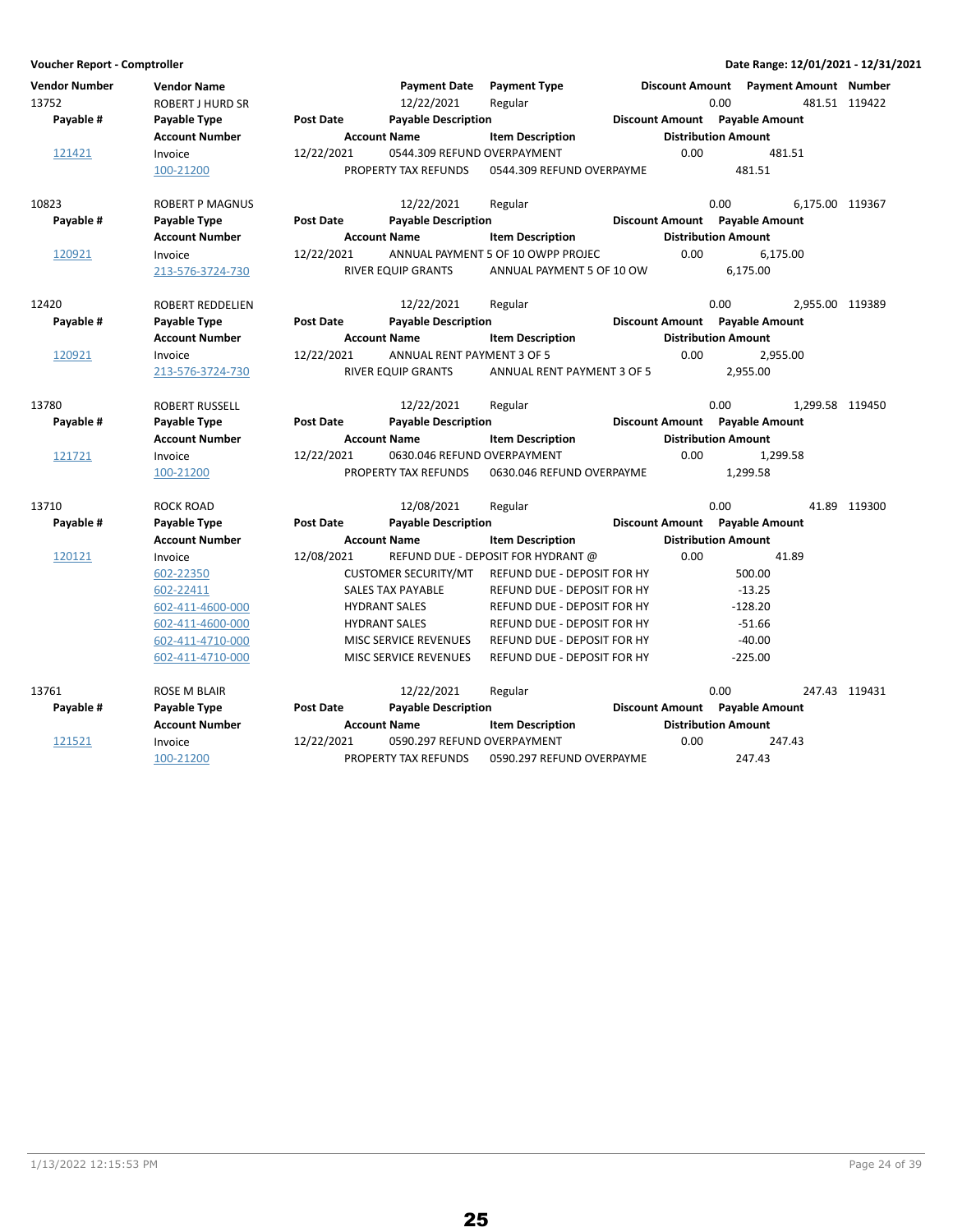| <b>Vendor Number</b><br>11175<br>Payable # | <b>Vendor Name</b><br>RUEKERT/MIELKE P.E. INC<br>Payable Type | <b>Post Date</b>    | <b>Payment Date</b><br>12/08/2021<br><b>Payable Description</b> | <b>Payment Type</b><br>Regular                                                               |      | Discount Amount  Payment Amount  Number<br>0.00<br>Discount Amount Payable Amount | 56,233.15 119277 |  |
|--------------------------------------------|---------------------------------------------------------------|---------------------|-----------------------------------------------------------------|----------------------------------------------------------------------------------------------|------|-----------------------------------------------------------------------------------|------------------|--|
|                                            | <b>Account Number</b>                                         | <b>Account Name</b> |                                                                 | <b>Item Description</b>                                                                      |      | <b>Distribution Amount</b>                                                        |                  |  |
| 138704                                     | Invoice<br>100-13810                                          | 12/08/2021          |                                                                 | PROF SVCS 9/11-10/08/2021 DAIRY QUEE<br>ACCOUNTS RECEIVABLE O PROF SVCS 9/11-10/08/2021 DA   | 0.00 | 769.75                                                                            | 769.75           |  |
| 138705                                     | Invoice<br>100-13810                                          | 12/08/2021          |                                                                 | PROF SVCS 9/11-10/08/2021 TOWNEPLA<br>ACCOUNTS RECEIVABLE O PROF SVCS 9/11-10/08/2021 TO     | 0.00 | 799.55                                                                            | 799.55           |  |
| 139161                                     | Invoice<br>100-13810                                          | 12/08/2021          |                                                                 | PROF SVCS 10/09-11/05/2021 PABST FAR<br>ACCOUNTS RECEIVABLE O PROF SVCS 10/09-11/05/2021 P   | 0.00 | 418.40                                                                            | 418.40           |  |
| 139163                                     | Invoice<br>100-13810                                          | 12/08/2021          |                                                                 | PROF SVCS 10/09-11/05/2021 TOWNEPLA<br>ACCOUNTS RECEIVABLE O PROF SVCS 10/09-11/05/2021 T    | 0.00 | 646.40                                                                            | 646.40           |  |
| 139164                                     | Invoice<br>100-13810                                          | 12/08/2021          |                                                                 | PROF SVCS 10/09-11/05/2021 DAIRY QUE<br>ACCOUNTS RECEIVABLE O PROF SVCS 10/09-11/05/2021 D   | 0.00 | 425.75                                                                            | 425.75           |  |
| 139165                                     | Invoice<br>100-13810                                          | 12/08/2021          |                                                                 | PROF SVCS 10/09-11/05/2021 ATHLETIC A<br>ACCOUNTS RECEIVABLE O PROF SVCS 10/09-11/05/2021 A  | 0.00 | 354.40                                                                            | 354.40           |  |
| 139166                                     | Invoice<br>100-13810                                          | 12/08/2021          |                                                                 | PROF SVCS 10/09-11/05/2021 JIFFY LUBE<br>ACCOUNTS RECEIVABLE O PROF SVCS 10/09-11/05/2021 JI | 0.00 | 3,521.25<br>3,521.25                                                              |                  |  |
| 139167                                     | Invoice<br>100-13810                                          | 12/08/2021          |                                                                 | PROF SVCS 10/09-11/05/2021 PRAIRIE CR<br>ACCOUNTS RECEIVABLE O PROF SVCS 10/09-11/05/2021 P  | 0.00 | 2,624.60<br>2,624.60                                                              |                  |  |
| 139168                                     | Invoice<br>100-13810                                          | 12/08/2021          |                                                                 | PROF SVCS 10/09-11/05/2021 PRAIRIE CR<br>ACCOUNTS RECEIVABLE O PROF SVCS 10/09-11/05/2021 P  | 0.00 | 11,578.90<br>11,578.90                                                            |                  |  |
| 139170                                     | Invoice<br>100-13810                                          | 12/08/2021          |                                                                 | PROF SVCS 10/09-11/05/2021 MORGAN S<br>ACCOUNTS RECEIVABLE O PROF SVCS 10/09-11/05/2021      | 0.00 | 34,374.15<br>34,374.15                                                            |                  |  |
| 139173                                     | Invoice<br>100-13810                                          | 12/08/2021          |                                                                 | PROF SVCS 10/09-11/05/2021 ARROWOO<br>ACCOUNTS RECEIVABLE O PROF SVCS 10/09-11/05/2021 A     | 0.00 | 720.00                                                                            | 720.00           |  |
|                                            |                                                               |                     |                                                                 |                                                                                              |      |                                                                                   |                  |  |
| 11175                                      | RUEKERT/MIELKE P.E. INC                                       |                     | 12/15/2021                                                      | Regular                                                                                      |      | 0.00                                                                              | 495.00 119324    |  |
| Payable #                                  | Payable Type                                                  | Post Date           | <b>Payable Description</b>                                      |                                                                                              |      | Discount Amount Payable Amount                                                    |                  |  |
|                                            | <b>Account Number</b>                                         | <b>Account Name</b> |                                                                 | <b>Item Description</b>                                                                      |      | <b>Distribution Amount</b>                                                        |                  |  |
| 139171                                     | Invoice<br>601-573-7000-210                                   | 12/15/2021          | CAPITAL PROJECT OUTSD                                           | Construction Mgmt for Digester Improve<br><b>Construction Management Servi</b>               | 0.00 | 495.00                                                                            | 495.00           |  |
| 11175                                      | RUEKERT/MIELKE P.E. INC                                       |                     | 12/22/2021                                                      | Regular                                                                                      |      | 0.00                                                                              | 61,071.52 119376 |  |
| Payable #                                  | Payable Type                                                  | Post Date           | <b>Payable Description</b>                                      |                                                                                              |      | Discount Amount Payable Amount                                                    |                  |  |
|                                            | <b>Account Number</b>                                         | <b>Account Name</b> |                                                                 | <b>Item Description</b>                                                                      |      | <b>Distribution Amount</b>                                                        |                  |  |
| 139160                                     | Invoice                                                       | 12/22/2021          |                                                                 | PROF SVCS 10/09-11/05/2021 CITY ENGIN                                                        | 0.00 | 5,582.76                                                                          |                  |  |
|                                            | 100-505-5120-210                                              |                     | ENGINEER OUTSD SVCS N                                           | PROF SVCS 10/09-11/05/2021 C                                                                 |      | 4,187.06                                                                          |                  |  |
|                                            | 601-518-3850-210                                              |                     | ADMIN & GEN OUTSD SV                                            | PROF SVCS 10/09-11/05/2021 C                                                                 |      | 558.28                                                                            |                  |  |
|                                            | 602-518-9923-210<br>603-518-9923-210                          |                     | <b>OUTSIDE SVCS PROF SVCS</b><br><b>OUTSIDE SVCS OUTSD SV</b>   | PROF SVCS 10/09-11/05/2021 C<br>PROF SVCS 10/09-11/05/2021 C                                 |      | 558.28<br>279.14                                                                  |                  |  |
|                                            |                                                               |                     |                                                                 |                                                                                              |      |                                                                                   |                  |  |
| 139162                                     | Invoice<br>407-505-5300-210                                   | 12/22/2021          | STREET CONST OUTSD SC                                           | PROF SVCS 10/09-11/05/2021 OLYMPIA FI<br>PROF SVCS 10/09-11/05/2021 O                        | 0.00 | 2,427.00<br>2,427.00                                                              |                  |  |
| 139169                                     | Invoice<br>407-505-5300-210                                   | 12/22/2021          | STREET CONST OUTSD SC                                           | Olympia Fields Phase 1 Infrastructure Imp<br>Olympia Fields Phase I Infrastru                | 0.00 | 52,840.86<br>52,840.86                                                            |                  |  |
| 139172                                     | Invoice<br>210-505-5350-210                                   | 12/22/2021          | <b>WOODCRK MAINT OUTS</b>                                       | PROF SVCS 10/09-11/05/2021 WOOD CRE<br>PROF SVCS 10/09-11/05/2021                            | 0.00 | 220.90                                                                            | 220.90           |  |
| 11176                                      | <b>RUNYARD GRAIN FARM LLC</b>                                 |                     | 12/22/2021                                                      | Regular                                                                                      |      | 0.00                                                                              | 3,000.00 119377  |  |
| Payable #                                  | Payable Type                                                  | <b>Post Date</b>    | <b>Payable Description</b>                                      |                                                                                              |      | Discount Amount Payable Amount                                                    |                  |  |
|                                            | <b>Account Number</b>                                         | <b>Account Name</b> |                                                                 | <b>Item Description</b>                                                                      |      | <b>Distribution Amount</b>                                                        |                  |  |
| 120921                                     | Invoice                                                       | 12/22/2021          |                                                                 | ANNUAL RENT PAYMENT 4 OF 5 OWPP PR                                                           | 0.00 | 3,000.00                                                                          |                  |  |
|                                            | 213-576-3724-730                                              |                     | RIVER EQUIP GRANTS                                              | ANNUAL RENT PAYMENT 4 OF 5                                                                   |      | 3,000.00                                                                          |                  |  |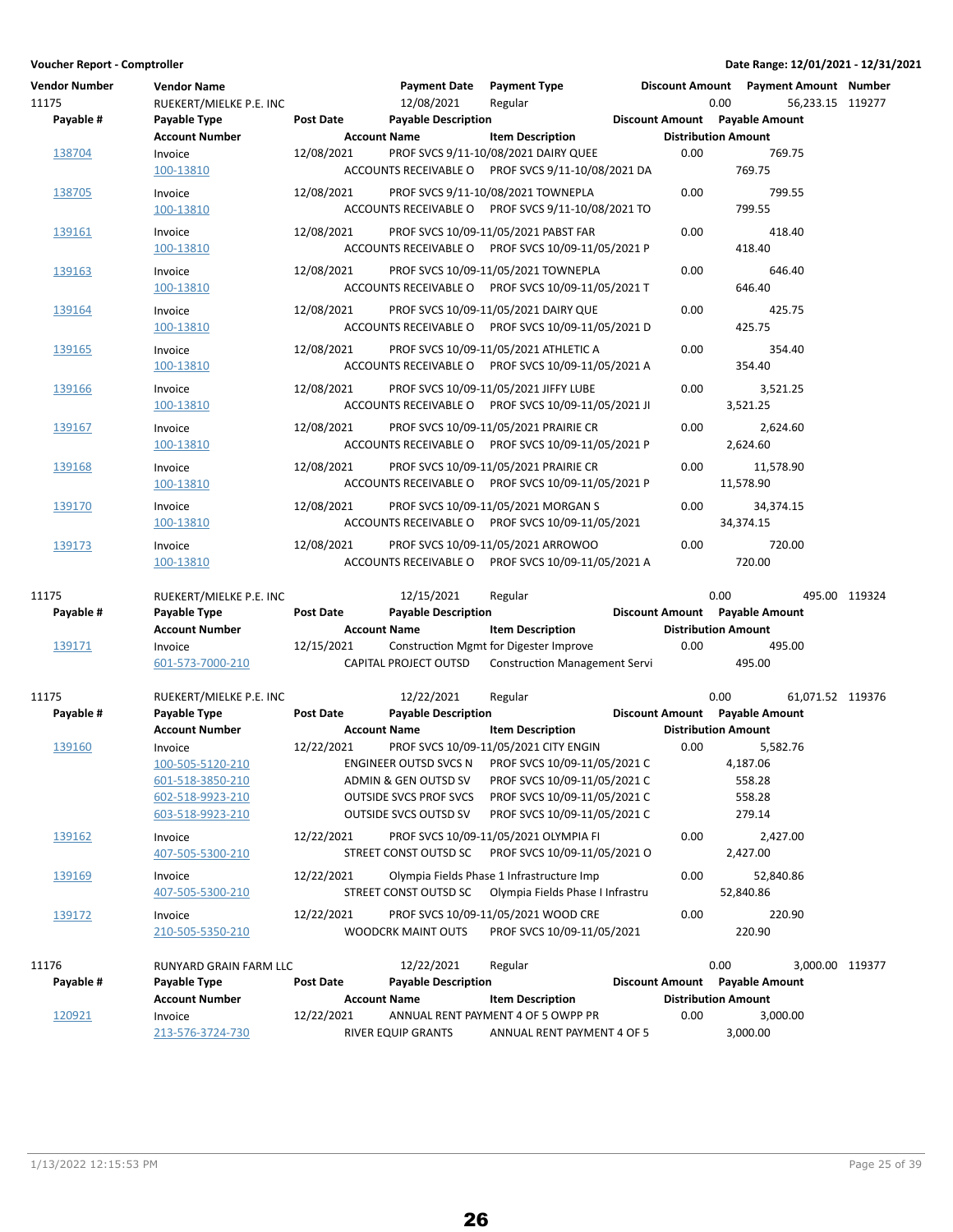| Voucher Report - Comptroller  |                                             |                  |                                                     |                                     |                                       | Date Range: 12/01/2021 - 12/31/2021                      |               |
|-------------------------------|---------------------------------------------|------------------|-----------------------------------------------------|-------------------------------------|---------------------------------------|----------------------------------------------------------|---------------|
| <b>Vendor Number</b><br>13730 | <b>Vendor Name</b><br><b>RUSSO HARDWARE</b> |                  | <b>Payment Date</b><br>12/22/2021                   | <b>Payment Type</b><br>Regular      | 0.00                                  | Discount Amount Payment Amount Number<br>1,215.00 119401 |               |
| Payable #                     | Payable Type                                | <b>Post Date</b> | <b>Payable Description</b>                          |                                     | Discount Amount Payable Amount        |                                                          |               |
|                               | <b>Account Number</b>                       |                  | <b>Account Name</b>                                 | <b>Item Description</b>             | <b>Distribution Amount</b>            |                                                          |               |
| SPI10915965                   | Invoice                                     | 12/22/2021       |                                                     | CUS10034891 CUTQUIK SAW 16" WHEEL   | 0.00                                  | 1,215.00                                                 |               |
|                               | 602-572-6662-340                            |                  | T&D LINES OP OPER SUP/                              | CUS10034891 CUTQUIK SAW 16          |                                       | 1,215.00                                                 |               |
| 13736                         | <b>RYAN KACZMAREK</b>                       |                  | 12/22/2021                                          | Regular                             | 0.00                                  |                                                          | 238.10 119406 |
| Payable #                     | Payable Type                                | <b>Post Date</b> | <b>Payable Description</b>                          |                                     | Discount Amount Payable Amount        |                                                          |               |
|                               | <b>Account Number</b>                       |                  | <b>Account Name</b>                                 | <b>Item Description</b>             | <b>Distribution Amount</b>            |                                                          |               |
| 121021                        | Invoice<br>100-21200                        | 12/22/2021       | 0597.146 REFUND OVERPAYMENT<br>PROPERTY TAX REFUNDS | 0597.146 REFUND OVERPAYME           | 0.00                                  | 238.10<br>238.10                                         |               |
| 11183                         | S & C ELECTRIC COMPANY                      |                  | 12/15/2021                                          | Regular                             | 0.00                                  | 133,649.00 119325                                        |               |
| Payable #                     | Payable Type                                | <b>Post Date</b> | <b>Payable Description</b>                          |                                     | Discount Amount Payable Amount        |                                                          |               |
|                               | <b>Account Number</b>                       |                  | <b>Account Name</b>                                 | <b>Item Description</b>             | <b>Distribution Amount</b>            |                                                          |               |
|                               |                                             |                  |                                                     |                                     | 0.00                                  |                                                          |               |
| 1326224                       | Invoice                                     | 12/15/2021       | Electric Inventory - Switch Gear                    |                                     |                                       | 113,496.00                                               |               |
|                               | 603-11541                                   |                  | <b>MATERIALS AND SUPPLIE</b>                        | PME-11 S&C Model 65163R1            |                                       | 49,500.00                                                |               |
|                               | 603-11541                                   |                  | MATERIALS AND SUPPLIE                               | S&C Fuse End Fittings 3093-ME       |                                       | 6,615.00                                                 |               |
|                               | 603-11541                                   |                  | <b>MATERIALS AND SUPPLIE</b>                        | PME-9 S&C Model 65153R1             |                                       | 53,385.00                                                |               |
|                               | 603-11541                                   |                  | <b>MATERIALS AND SUPPLIE</b>                        | SMU-20 POWER FUSE UNIT              |                                       | 1,332.00                                                 |               |
|                               | 603-11541                                   |                  | <b>MATERIALS AND SUPPLIE</b>                        | SMU-20 POWER FUSE UNIT              |                                       | 2,664.00                                                 |               |
| 1326623                       | Invoice                                     | 12/15/2021       | Electric Inventory - Switch Gear                    |                                     | 0.00                                  | 20,153.00                                                |               |
|                               | 603-11541                                   |                  | <b>MATERIALS AND SUPPLIE</b>                        | S&C Fuse End Fittings 3093-ME       |                                       | 1,470.00                                                 |               |
|                               | 603-11541                                   |                  | <b>MATERIALS AND SUPPLIE</b>                        | PME-9 S&C Model 65153R1             |                                       | 17,795.00                                                |               |
|                               | 603-11541                                   |                  | MATERIALS AND SUPPLIE                               | SMU-20 POWER FUSE UNIT              |                                       | 888.00                                                   |               |
| 13459                         | S & S PLUMBING, LLC                         |                  | 12/08/2021                                          | Regular                             | 0.00                                  | 5,000.00 119298                                          |               |
| Payable #                     | Payable Type                                | <b>Post Date</b> | <b>Payable Description</b>                          |                                     | Discount Amount Payable Amount        |                                                          |               |
|                               | <b>Account Number</b>                       |                  | <b>Account Name</b>                                 | <b>Item Description</b>             | <b>Distribution Amount</b>            |                                                          |               |
| 120221                        | Invoice                                     | 12/08/2021       |                                                     | PVT LEAD LATERALS 531 W WISCONSIN/1 | 0.00                                  | 5,000.00                                                 |               |
|                               | 602-11430                                   |                  | OTHER ACCOUNTS RECEI                                | PVT LEAD LATERAL 531 W WISC         |                                       | 2,500.00                                                 |               |
|                               | 602-11430                                   |                  | OTHER ACCOUNTS RECEI                                | PVT LEAD LATERAL 146 E GREEN        |                                       | 2,500.00                                                 |               |
| 13771                         | SARAH A JURISHICA                           |                  | 12/22/2021                                          | Regular                             | 0.00                                  |                                                          | 189.51 119441 |
| Payable #                     | Payable Type                                | <b>Post Date</b> | <b>Payable Description</b>                          |                                     | <b>Discount Amount</b> Payable Amount |                                                          |               |
|                               | <b>Account Number</b>                       |                  | <b>Account Name</b>                                 | <b>Item Description</b>             | <b>Distribution Amount</b>            |                                                          |               |
| 121621                        | Invoice                                     | 12/22/2021       |                                                     | 0561.569.001 REFUND OVERPAYMENT     | 0.00                                  | 189.51                                                   |               |
|                               | 100-21200                                   |                  | PROPERTY TAX REFUNDS                                | 0561.569.001 REFUND OVERPAY         |                                       | 189.51                                                   |               |
| 11629                         | <b>SCOTT WOLF</b>                           |                  | 12/22/2021                                          | EFT                                 | 0.00                                  | 120.75 274                                               |               |
| Payable #                     | Payable Type                                | <b>Post Date</b> | <b>Payable Description</b>                          |                                     | Discount Amount Payable Amount        |                                                          |               |
|                               | <b>Account Number</b>                       |                  | <b>Account Name</b>                                 | <b>Item Description</b>             | <b>Distribution Amount</b>            |                                                          |               |
| 120221                        | Invoice                                     | 12/22/2021       | SAFETY TOE WORK BOOTS 2021                          |                                     | 0.00                                  | 120.75                                                   |               |
|                               | 100-505-5210-346                            |                  | MUNI GARAGE CLOTHING                                | SAFETY TOE WORK BOOTS 2021          |                                       | 120.75                                                   |               |
| 11230                         | SECURIAN FINANCIAL GROUP INC                |                  | 12/15/2021                                          | Regular                             | 0.00                                  | 5,152.76 119327                                          |               |
| Payable #                     | Payable Type                                | <b>Post Date</b> | <b>Payable Description</b>                          |                                     | Discount Amount Payable Amount        |                                                          |               |
|                               | <b>Account Number</b>                       |                  | <b>Account Name</b>                                 | <b>Item Description</b>             | <b>Distribution Amount</b>            |                                                          |               |
| <b>JAN 2022</b>               | Invoice                                     | 12/15/2021       | POLICY 002832L JANUARY 2022                         |                                     | 0.00                                  | 5,152.76                                                 |               |
|                               | 100-21530                                   |                  | LIFE INS PREMIUM PAYAB                              | POLICY 002832L JANUARY 2022         |                                       | 5,152.76                                                 |               |
| 11231                         | <b>SECURITY BENEFIT</b>                     |                  | 12/02/2021                                          | Regular                             | 0.00                                  |                                                          | 400.00 119248 |
| Payable #                     | Payable Type                                | <b>Post Date</b> | <b>Payable Description</b>                          |                                     | Discount Amount Payable Amount        |                                                          |               |
|                               | <b>Account Number</b>                       |                  | <b>Account Name</b>                                 | <b>Item Description</b>             | <b>Distribution Amount</b>            |                                                          |               |
| <b>INV0000361</b>             | Invoice                                     | 12/03/2021       | DEFERRED COMP POLICE                                |                                     | 0.00                                  | 400.00                                                   |               |
|                               | 100-21522                                   |                  | POLICE DEFERRED COMP                                | DEFERRED COMP POLICE                |                                       | 400.00                                                   |               |
|                               |                                             |                  |                                                     |                                     |                                       |                                                          |               |
| 11231                         | SECURITY BENEFIT                            |                  | 12/16/2021                                          | Regular                             | 0.00                                  |                                                          | 400.00 119345 |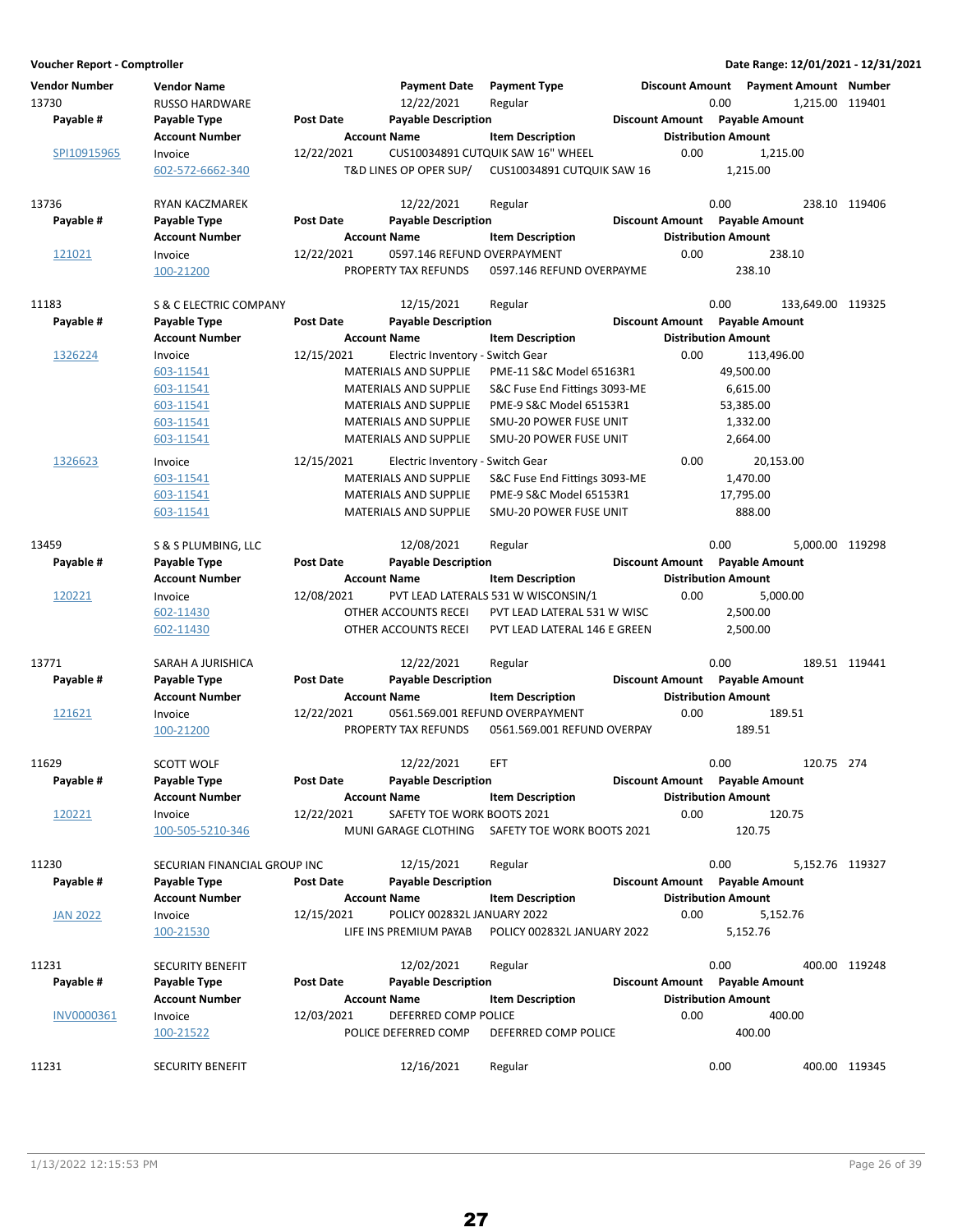| <b>Vendor Number</b><br>Pavable # | <b>Vendor Name</b><br><b>Payable Type</b><br><b>Account Number</b> | <b>Post Date</b><br><b>Account Name</b> | <b>Payment Date</b> Payment Type<br><b>Payable Description</b> | <b>Item Description</b>                   | Discount Amount  Payment Amount  Number<br>Discount Amount Payable Amount<br><b>Distribution Amount</b> |                  |               |
|-----------------------------------|--------------------------------------------------------------------|-----------------------------------------|----------------------------------------------------------------|-------------------------------------------|---------------------------------------------------------------------------------------------------------|------------------|---------------|
| <b>INV0000366</b>                 | Invoice                                                            | 12/17/2021                              | DEFERRED COMP POLICE                                           |                                           | 0.00                                                                                                    | 400.00           |               |
|                                   | 100-21522                                                          |                                         | POLICE DEFERRED COMP                                           | <b>DEFERRED COMP POLICE</b>               | 400.00                                                                                                  |                  |               |
|                                   |                                                                    |                                         |                                                                |                                           |                                                                                                         |                  |               |
| 11231                             | <b>SECURITY BENEFIT</b>                                            |                                         | 12/29/2021                                                     | Regular                                   | 0.00                                                                                                    |                  | 400.00 119461 |
| Payable #                         | Payable Type                                                       | <b>Post Date</b>                        | <b>Payable Description</b>                                     |                                           | Discount Amount Payable Amount                                                                          |                  |               |
|                                   | <b>Account Number</b>                                              | <b>Account Name</b>                     |                                                                | <b>Item Description</b>                   | <b>Distribution Amount</b>                                                                              |                  |               |
| INV0000371                        | Invoice                                                            | 12/31/2021                              | DEFERRED COMP POLICE                                           |                                           | 0.00                                                                                                    | 400.00           |               |
|                                   | 100-21522                                                          |                                         | POLICE DEFERRED COMP                                           | DEFERRED COMP POLICE                      | 400.00                                                                                                  |                  |               |
|                                   |                                                                    |                                         |                                                                |                                           |                                                                                                         |                  |               |
| 11232                             | SEERA                                                              |                                         | 12/15/2021                                                     | Regular                                   | 0.00                                                                                                    | 6,460.24 119328  |               |
| Payable #                         | Payable Type                                                       | <b>Post Date</b>                        | <b>Payable Description</b>                                     |                                           | Discount Amount Payable Amount                                                                          |                  |               |
|                                   | <b>Account Number</b>                                              | <b>Account Name</b>                     |                                                                | <b>Item Description</b>                   | <b>Distribution Amount</b>                                                                              |                  |               |
| NOV 2021 FOCUS                    | Invoice                                                            | 12/15/2021                              |                                                                | NOVEMBER OCONOMOWOC FOCUS PRO             | 0.00                                                                                                    | 6,460.24         |               |
|                                   | 603-22533                                                          |                                         | DEF CREDIT CTC-CONSER                                          | NOVEMBER OCONOMOWOC FO                    | 6,460.24                                                                                                |                  |               |
|                                   |                                                                    |                                         |                                                                |                                           |                                                                                                         |                  |               |
| 11246                             | SHORT ELLIOT HENDRICKSON. INC                                      |                                         | 12/15/2021                                                     | Regular                                   | 0.00                                                                                                    | 15,054.00 119329 |               |
| Payable #                         | Payable Type                                                       | <b>Post Date</b>                        | <b>Payable Description</b>                                     |                                           | Discount Amount Payable Amount                                                                          |                  |               |
|                                   | <b>Account Number</b>                                              | <b>Account Name</b>                     |                                                                | <b>Item Description</b>                   | <b>Distribution Amount</b>                                                                              |                  |               |
| 416474                            | Invoice                                                            | 12/15/2021                              |                                                                | Engineering Design Serv. Sec. Digester/Ad | 0.00                                                                                                    | 15,054.00        |               |
|                                   | 601-573-7000-210                                                   |                                         | CAPITAL PROJECT OUTSD                                          | <b>Engineering Design Services</b>        | 15,054.00                                                                                               |                  |               |
| 11246                             |                                                                    |                                         |                                                                |                                           | 0.00                                                                                                    | 53,893.11 119378 |               |
| Payable #                         | SHORT ELLIOT HENDRICKSON, INC                                      | <b>Post Date</b>                        | 12/22/2021                                                     | Regular                                   |                                                                                                         |                  |               |
|                                   | Payable Type                                                       |                                         | <b>Payable Description</b>                                     |                                           | Discount Amount Payable Amount                                                                          |                  |               |
|                                   | <b>Account Number</b>                                              | <b>Account Name</b>                     |                                                                | <b>Item Description</b>                   | <b>Distribution Amount</b>                                                                              |                  |               |
| 415624                            | Invoice                                                            | 12/22/2021                              |                                                                | PROJECT #159776 THACKERAY TRAIL REC       | 0.00                                                                                                    | 28,298.64        |               |
|                                   | 408-505-5300-210                                                   |                                         | STREET CONST OUTSD SV                                          | PROJECT #159776 THACKERAY                 | 28,298.64                                                                                               |                  |               |
| 417305                            | Invoice                                                            | 12/22/2021                              |                                                                | PROJECT #159776 THACKERAY TRAIL REC       | 0.00                                                                                                    | 25,594.47        |               |
|                                   | 408-505-5300-210                                                   |                                         | STREET CONST OUTSD SV                                          | PROJECT #159776 THACKERAY                 | 25,594.47                                                                                               |                  |               |
|                                   |                                                                    |                                         |                                                                |                                           |                                                                                                         |                  |               |
| 11266                             | SNYDER & EK S.C.                                                   |                                         | 12/15/2021                                                     | Regular                                   | 0.00                                                                                                    | 3,321.50 119330  |               |
| Payable #                         | Payable Type                                                       | <b>Post Date</b>                        | <b>Payable Description</b>                                     |                                           | Discount Amount Payable Amount                                                                          |                  |               |
|                                   | <b>Account Number</b>                                              | <b>Account Name</b>                     |                                                                | <b>Item Description</b>                   | <b>Distribution Amount</b>                                                                              |                  |               |
| 48745                             | Invoice                                                            | 12/15/2021                              | NOVEMBER 2021 SERVICES                                         |                                           | 0.00                                                                                                    | 3,321.50         |               |
|                                   | 100-500-0400-210                                                   |                                         | LEGAL OUTSD SVCS NON-                                          | NOVEMBER 2021 SERVICES                    | 3,321.50                                                                                                |                  |               |
|                                   |                                                                    |                                         |                                                                |                                           |                                                                                                         |                  |               |
| 11278                             | ST JEROME'S CONGREGATION                                           |                                         | 12/22/2021                                                     | Regular                                   | 0.00                                                                                                    |                  | 250.00 119379 |
| Payable #                         | Payable Type                                                       | <b>Post Date</b>                        | <b>Payable Description</b>                                     |                                           | Discount Amount Payable Amount                                                                          |                  |               |
|                                   | <b>Account Number</b>                                              | <b>Account Name</b>                     |                                                                | <b>Item Description</b>                   | <b>Distribution Amount</b>                                                                              |                  |               |
| 122121                            | Invoice                                                            | 12/22/2021                              | STORM SEWER EASEMENT                                           |                                           | 0.00                                                                                                    | 250.00           |               |
|                                   | 100-505-5350-410                                                   |                                         | STORM SEWERS RPR/MAI                                           | STORM SEWER EASEMENT                      | 250.00                                                                                                  |                  |               |
|                                   |                                                                    |                                         |                                                                |                                           |                                                                                                         |                  |               |
| 13692                             | ST PAUL'S LUTHERAN CHURCH                                          |                                         | 12/01/2021                                                     | Regular                                   | 0.00                                                                                                    |                  | 600.00 119232 |
| Payable #                         | Payable Type                                                       | <b>Post Date</b>                        | <b>Payable Description</b>                                     |                                           | Discount Amount Payable Amount                                                                          |                  |               |
|                                   | <b>Account Number</b>                                              | <b>Account Name</b>                     |                                                                | <b>Item Description</b>                   | <b>Distribution Amount</b>                                                                              |                  |               |
| 111221                            | Invoice                                                            | 12/01/2021                              |                                                                | DONATION IN SUPORT OF NOON YEARS E        | 0.00                                                                                                    | 600.00           |               |
|                                   | 603-517-9910-720                                                   |                                         | ADVERTISING DONATION                                           | DONATION IN SUPORT OF NOO                 | 600.00                                                                                                  |                  |               |
| 11285                             | STANDARD INSURANCE COMPANY                                         |                                         | 12/01/2021                                                     | Regular                                   | 0.00                                                                                                    |                  | 617.15 119221 |
| Payable #                         |                                                                    | Post Date                               | <b>Payable Description</b>                                     |                                           | Discount Amount Payable Amount                                                                          |                  |               |
|                                   | Payable Type<br><b>Account Number</b>                              | <b>Account Name</b>                     |                                                                | <b>Item Description</b>                   | <b>Distribution Amount</b>                                                                              |                  |               |
|                                   |                                                                    |                                         |                                                                |                                           |                                                                                                         |                  |               |
| <b>DEC 2021</b>                   | Invoice                                                            | 12/01/2021                              |                                                                | POLICY 00 147812 0001 DECEMBER 2021       | 0.00                                                                                                    | 617.15           |               |
|                                   | 100-21531                                                          |                                         | LONG TERM DISABILITY P                                         | POLICY 00 147812 0001 DECEM               | 617.15                                                                                                  |                  |               |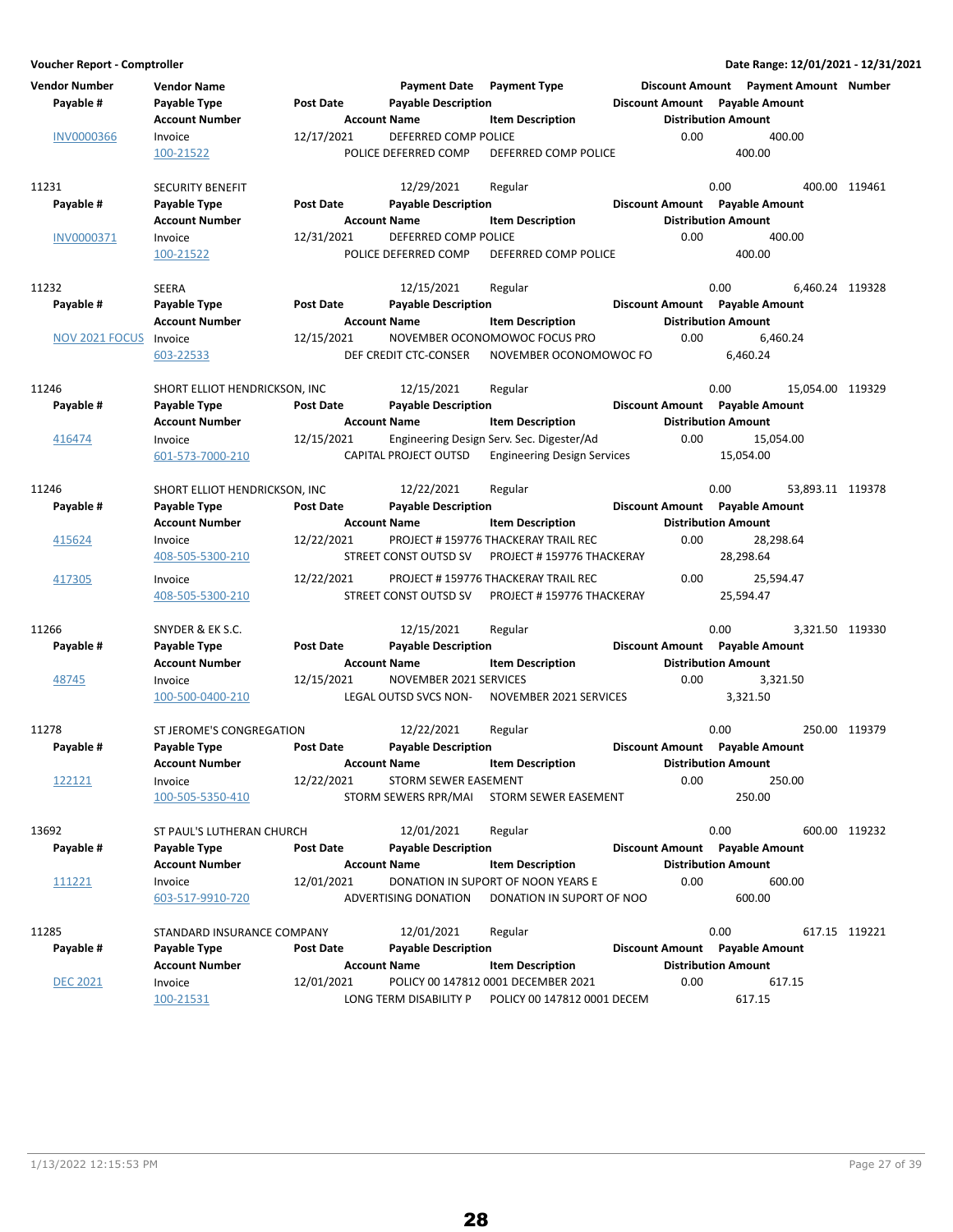| Vendor Number<br>12017<br>Payable # | <b>Vendor Name</b><br><b>STATE OF WISCONSIN</b><br>Payable Type | <b>Post Date</b>                        | <b>Payment Date</b><br>12/23/2021<br><b>Payable Description</b> | <b>Payment Type</b><br><b>Bank Draft</b>                                                                 | <b>Discount Amount</b> | <b>Payment Amount Number</b><br>0.00<br>Discount Amount Payable Amount                   | 214,268.94 DFT0000553 |
|-------------------------------------|-----------------------------------------------------------------|-----------------------------------------|-----------------------------------------------------------------|----------------------------------------------------------------------------------------------------------|------------------------|------------------------------------------------------------------------------------------|-----------------------|
| 122321                              | <b>Account Number</b><br>Invoice<br>100-21525                   | <b>Account Name</b><br>12/23/2021       | JANUARY 2022 INSURANCE<br>EE HEALTH INS PREMIUM                 | <b>Item Description</b><br>JANUARY 2022 INSURANCE                                                        | 0.00                   | <b>Distribution Amount</b><br>214,268.94<br>214,268.94                                   |                       |
| 12017<br>Payable #                  | STATE OF WISCONSIN<br>Payable Type<br><b>Account Number</b>     | <b>Post Date</b><br><b>Account Name</b> | 12/31/2021<br><b>Payable Description</b>                        | <b>Bank Draft</b><br><b>Item Description</b>                                                             |                        | 0.00<br>Discount Amount Payable Amount<br><b>Distribution Amount</b>                     | 103,229.05 DFT0000554 |
| 123121                              | Invoice<br>100-21520                                            | 12/31/2021                              | RETIREMENT NOVEMBER<br>RETIREMNT BENEFITS PAY                   | RETIREMENT NOVEMBER                                                                                      | 0.00                   | 103,229.05<br>103,229.05                                                                 |                       |
| 11303                               | STERLING MAINZ PLUMBING INC.                                    |                                         | 12/01/2021                                                      | Regular                                                                                                  |                        | 0.00                                                                                     | 107.00 119222         |
| Payable #                           | Payable Type<br><b>Account Number</b>                           | <b>Post Date</b><br><b>Account Name</b> | <b>Payable Description</b>                                      | <b>Item Description</b>                                                                                  |                        | Discount Amount Payable Amount<br><b>Distribution Amount</b>                             |                       |
| 137891                              | Invoice<br>100-507-7410-400                                     | 12/01/2021                              | 2 SLOAN COVERS<br>PARKS/PLAYGR RPR/MAI                          | 2 SLOAN COVERS - ROOS PARK R                                                                             | 0.00                   | 107.00<br>107.00                                                                         |                       |
| 11305<br>Payable #                  | STEVEN E O'BRIEN<br>Payable Type                                | <b>Post Date</b>                        | 12/22/2021<br><b>Payable Description</b>                        | Regular                                                                                                  |                        | 0.00<br>Discount Amount Payable Amount                                                   | 192.82 119380         |
| 121721                              | <b>Account Number</b><br>Invoice<br>100-21200                   | <b>Account Name</b><br>12/22/2021       | 0538.010 REFUND OVERPAYMENT<br>PROPERTY TAX REFUNDS             | <b>Item Description</b><br>0538.010 REFUND OVERPAYME                                                     | 0.00                   | <b>Distribution Amount</b><br>192.82<br>192.82                                           |                       |
| 13774<br>Payable #                  | <b>STEVEN L NOVAK</b><br>Payable Type                           | <b>Post Date</b>                        | 12/22/2021<br><b>Payable Description</b>                        | Regular                                                                                                  |                        | 0.00<br>Discount Amount Payable Amount                                                   | 346.74 119444         |
| 121621                              | <b>Account Number</b><br>Invoice<br>100-21200                   | <b>Account Name</b><br>12/22/2021       | 0593.089 REFUND OVERPAYMENT<br>PROPERTY TAX REFUNDS             | <b>Item Description</b><br>0593.089 REFUND OVERPAYME                                                     | 0.00                   | <b>Distribution Amount</b><br>346.74<br>346.74                                           |                       |
| 11311<br>Payable #                  | STONEWOOD COMPANIES<br>Payable Type                             | <b>Post Date</b>                        | 12/08/2021<br><b>Payable Description</b>                        | Regular                                                                                                  |                        | 0.00<br>1,550.00 119278<br>Discount Amount Payable Amount                                |                       |
| 113021                              | <b>Account Number</b><br>Invoice<br>603-414-4211-000            | <b>Account Name</b><br>12/08/2021       | DEVELOPER EMBEDDED C                                            | <b>Item Description</b><br><b>EMBEDDED CREDIT REFUND PRAIRIE CRE</b><br><b>EMBEDDED CREDIT REFUND PR</b> | 0.00                   | <b>Distribution Amount</b><br>1,550.00<br>1,550.00                                       |                       |
| 11312<br>Payable #                  | STRAND ASSOCIATES INC<br>Payable Type<br><b>Account Number</b>  | <b>Post Date</b><br><b>Account Name</b> | 12/22/2021<br><b>Payable Description</b>                        | Regular<br><b>Item Description</b>                                                                       |                        | 0.00<br>13,200.00 119381<br>Discount Amount Payable Amount<br><b>Distribution Amount</b> |                       |
| 0177757                             | Invoice<br>602-573-7000-210                                     | 12/22/2021                              | WELL #8 PROF SVCS NOVEMBER 2021<br>CAPITAL PROJECT OUTSD        | WELL #8 PROF SVCS NOVEMBER                                                                               | 0.00                   | 13,200.00<br>13,200.00                                                                   |                       |
| 11317<br>Payable #                  | STUART C IRBY CO<br>Payable Type<br><b>Account Number</b>       | <b>Post Date</b><br><b>Account Name</b> | 12/08/2021<br><b>Payable Description</b>                        | Regular<br><b>Item Description</b>                                                                       |                        | 0.00<br>98,877.00 119279<br>Discount Amount Payable Amount<br><b>Distribution Amount</b> |                       |
| S012577877.002                      | Invoice<br>603-11541                                            | 12/08/2021                              | Primary cable - Inventory<br>MATERIALS AND SUPPLIE              | 1/0 Primary Cable                                                                                        | 0.00                   | 95,935.00<br>95,935.00                                                                   |                       |
| S012587108.002                      | Invoice<br>603-11541                                            | 12/08/2021                              | CUST #113865<br>MATERIALS AND SUPPLIE                           | ALFO AF1075 WASHER/6 CNDCT                                                                               | 0.00                   | 2,942.00<br>2,942.00                                                                     |                       |
| 13712<br>Payable #                  | SUMMIT CREDIT UNION<br>Payable Type<br><b>Account Number</b>    | <b>Post Date</b><br><b>Account Name</b> | 12/08/2021<br><b>Payable Description</b>                        | Regular<br><b>Item Description</b>                                                                       |                        | 0.00<br>1,130.00 119302<br>Discount Amount Payable Amount<br><b>Distribution Amount</b>  |                       |
| 113021                              | Invoice<br>603-414-4211-000                                     | 12/08/2021                              |                                                                 | EMBEDDED CREDIT REFUND SUMMIT CRE<br>DEVELOPER EMBEDDED C EMBEDDED CREDIT REFUND SU                      | 0.00                   | 1,130.00<br>1,130.00                                                                     |                       |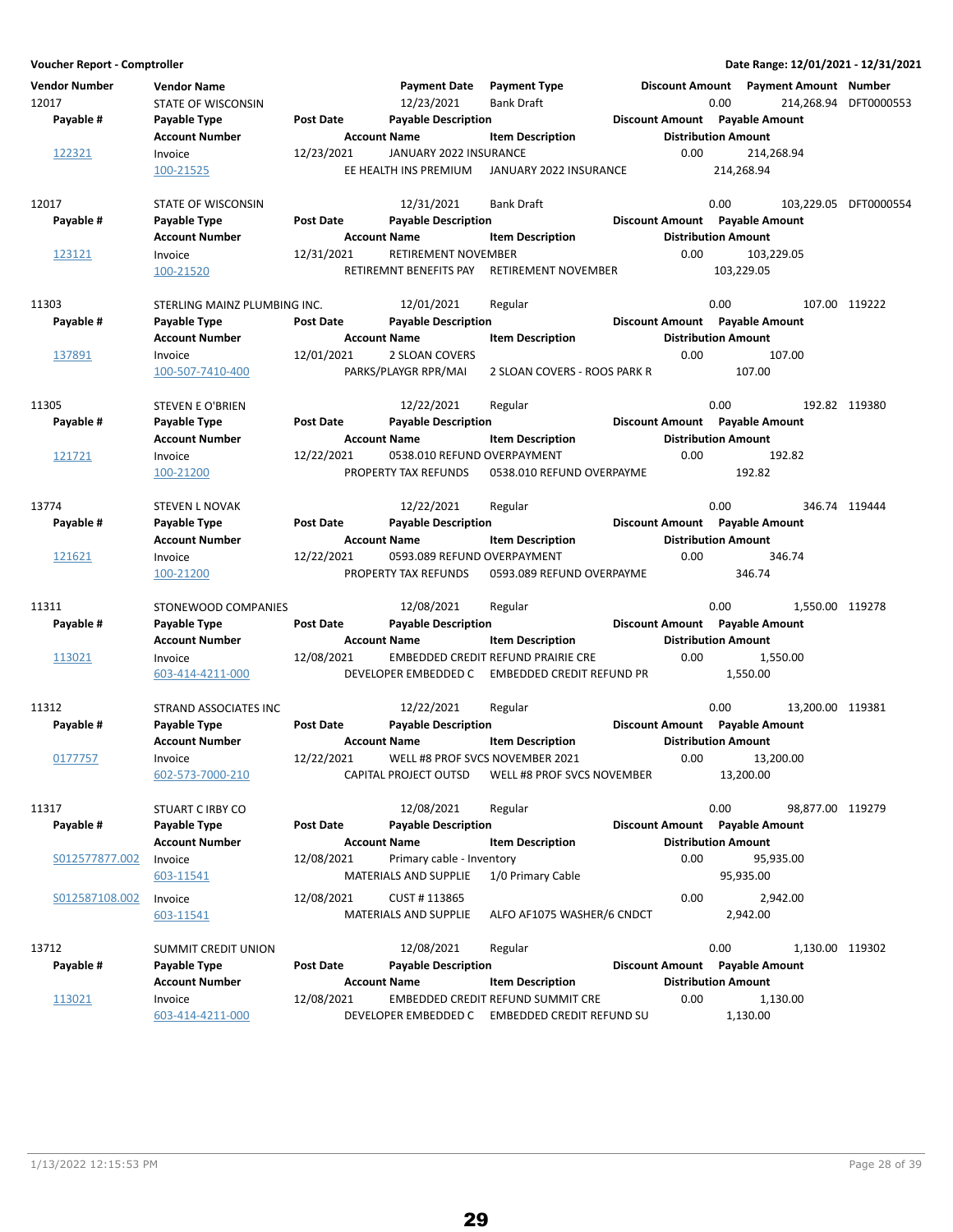| <b>Vendor Number</b><br>11322 | <b>Vendor Name</b><br><b>SUN LIFE FINANCIAL</b>    |                                         | <b>Payment Date</b><br>12/01/2021             | <b>Payment Type</b><br>Regular                                      | <b>Discount Amount</b><br>0.00     | Payment Amount Number          | 606.74 119223    |
|-------------------------------|----------------------------------------------------|-----------------------------------------|-----------------------------------------------|---------------------------------------------------------------------|------------------------------------|--------------------------------|------------------|
| Payable #                     | Payable Type<br><b>Account Number</b>              | <b>Post Date</b><br><b>Account Name</b> | <b>Payable Description</b>                    | <b>Item Description</b>                                             | <b>Distribution Amount</b>         | Discount Amount Payable Amount |                  |
| <b>DEC 2021</b>               | Invoice                                            | 12/01/2021                              | POLICY 922884 DECEMBER 2021                   |                                                                     | 0.00                               | 606.74                         |                  |
|                               | 603-518-9926-154                                   |                                         | EMP BENEFITS HEALTH IN                        | POLICY 922884 DECEMBER 202                                          |                                    | 606.74                         |                  |
| 13766                         | <b>SUSAN E KONKEL</b>                              |                                         | 12/22/2021                                    | Regular                                                             | 0.00                               |                                | 77.94 119436     |
| Payable #                     | Payable Type                                       | <b>Post Date</b>                        | <b>Payable Description</b>                    |                                                                     |                                    | Discount Amount Payable Amount |                  |
|                               | <b>Account Number</b>                              | <b>Account Name</b>                     |                                               | <b>Item Description</b>                                             | <b>Distribution Amount</b>         |                                |                  |
| 121521                        | Invoice<br>100-21200                               | 12/22/2021                              | PROPERTY TAX REFUNDS                          | 0612.994.065 REFUND OVERPAYMENT<br>0612.994.065 REFUND OVERPAY      | 0.00                               | 77.94<br>77.94                 |                  |
| 13775                         | <b>SUZANNE E KRUEGER</b>                           |                                         | 12/22/2021                                    | Regular                                                             | 0.00                               |                                | 240.31 119445    |
| Payable #                     | Payable Type                                       | <b>Post Date</b>                        | <b>Payable Description</b>                    |                                                                     |                                    | Discount Amount Payable Amount |                  |
|                               | <b>Account Number</b>                              | <b>Account Name</b>                     |                                               | <b>Item Description</b>                                             | <b>Distribution Amount</b>         |                                |                  |
| 121621                        | Invoice                                            | 12/22/2021                              | 0590.294 REFUND OVERPAYMENT                   |                                                                     | 0.00                               | 240.31                         |                  |
|                               | 100-21200                                          |                                         | PROPERTY TAX REFUNDS                          | 0590.294 REFUND OVERPAYME                                           |                                    | 240.31                         |                  |
| 12946                         | SYMBIONT SCIENCE, ENGINEERING & CONSTRU 12/08/2021 |                                         |                                               | Regular                                                             | 0.00                               |                                | 16,225.00 119294 |
| Payable #                     | Payable Type                                       | <b>Post Date</b>                        | <b>Payable Description</b>                    |                                                                     |                                    | Discount Amount Payable Amount |                  |
|                               | <b>Account Number</b>                              | <b>Account Name</b>                     |                                               | <b>Item Description</b>                                             | <b>Distribution Amount</b>         |                                |                  |
| 53668                         | Invoice                                            | 12/08/2021                              |                                               | SUPPORT FOR GIS MIGRATION THROUGH                                   | 0.00                               | 16.225.00                      |                  |
|                               | 602-573-7000-210                                   |                                         | CAPITAL PROJECT OUTSD                         | SUPPORT FOR GIS MIGRATION T                                         |                                    | 16,225.00                      |                  |
| 12946                         | SYMBIONT SCIENCE, ENGINEERING & CONSTRU 12/22/2021 |                                         |                                               | Regular                                                             | 0.00                               |                                | 4,478.75 119395  |
| Payable #                     | Payable Type<br><b>Account Number</b>              | <b>Post Date</b><br><b>Account Name</b> | <b>Payable Description</b>                    | <b>Item Description</b>                                             | <b>Distribution Amount</b>         | Discount Amount Payable Amount |                  |
| 53666                         | Invoice                                            | 12/22/2021                              |                                               | GIS MIGRATION THROUGH 10/29/2021                                    | 0.00                               | 2,290.00                       |                  |
|                               | 100-507-7410-210                                   |                                         | PARKS/PLAYGR OUTSD SV                         | GIS MIGRATION THROUGH 10/2                                          |                                    | 2,290.00                       |                  |
| 53873                         | Invoice                                            | 12/22/2021                              |                                               | GIS MIGRATION THROUGH 11/26/2021                                    | 0.00                               | 2,188.75                       |                  |
|                               | 100-505-5120-210                                   |                                         | ENGINEER OUTSD SVCS N                         | GIS MIGRATION THROUGH 11/2                                          |                                    | 2,188.75                       |                  |
| 11336                         | TALL PINES CONSERVANCY INC                         |                                         | 12/15/2021                                    | Regular                                                             | 0.00                               |                                | 1,080.00 119331  |
| Payable #                     | Payable Type                                       | <b>Post Date</b>                        | <b>Payable Description</b>                    |                                                                     |                                    | Discount Amount Payable Amount |                  |
|                               | <b>Account Number</b>                              | <b>Account Name</b>                     |                                               | <b>Item Description</b><br>WATERSHED PROGRAM OPERATIONS NO          | <b>Distribution Amount</b><br>0.00 | 1,080.00                       |                  |
| <b>TLE2111</b>                | Invoice<br>213-576-3721-210                        | 12/15/2021                              | RIVER ADMIN OUTSD SVC                         | WATERSHED PROGRAM OPERAT                                            |                                    | 1.080.00                       |                  |
| 12995                         | <b>TERRA TECH LANDSCAPES INC</b>                   |                                         | 12/22/2021                                    | Regular                                                             | 0.00                               |                                | 377.04 119396    |
| Payable #                     | Payable Type                                       | <b>Post Date</b>                        | <b>Payable Description</b>                    |                                                                     |                                    | Discount Amount Payable Amount |                  |
|                               | <b>Account Number</b>                              | <b>Account Name</b>                     |                                               | <b>Item Description</b>                                             | <b>Distribution Amount</b>         |                                |                  |
| 120321                        | Invoice                                            | 12/22/2021                              |                                               | HYDRANT RENTAL/WATER SALES 1610 WA                                  | 0.00                               | 377.04                         |                  |
|                               | 602-22350                                          |                                         | <b>CUSTOMER SECURITY/MT</b>                   | HYDRANT RENTAL/WATER SALE                                           |                                    | 500.00                         |                  |
|                               | 602-22411                                          |                                         | SALES TAX PAYABLE                             | HYDRANT RENTAL/WATER SALE                                           |                                    | $-2.00$                        |                  |
|                               | 602-411-4600-000                                   |                                         | <b>HYDRANT SALES</b>                          | HYDRANT RENTAL/WATER SALE                                           |                                    | $-65.00$                       |                  |
|                               | 602-411-4600-000<br>602-411-4710-000               |                                         | <b>HYDRANT SALES</b><br>MISC SERVICE REVENUES | HYDRANT RENTAL/WATER SALE<br>HYDRANT RENTAL/WATER SALE              |                                    | $-15.96$<br>$-40.00$           |                  |
| 12418                         | <b>TERRY ALLEN ANDRUS</b>                          |                                         | 12/22/2021                                    | Regular                                                             | 0.00                               |                                | 1,220.00 119388  |
| Payable #                     | Payable Type                                       | <b>Post Date</b>                        | <b>Payable Description</b>                    |                                                                     |                                    | Discount Amount Payable Amount |                  |
|                               | <b>Account Number</b>                              | <b>Account Name</b>                     |                                               | <b>Item Description</b>                                             | <b>Distribution Amount</b>         |                                |                  |
| 120921                        | Invoice                                            | 12/22/2021                              |                                               | ANNUAL RENT PAYMENT 3 OF 10 OWPP P                                  | 0.00                               | 1,220.00                       |                  |
|                               | 213-576-3724-730                                   |                                         | RIVER EQUIP GRANTS                            | ANNUAL RENT PAYMENT 3 OF 1                                          |                                    | 1,220.00                       |                  |
| 10404                         | THE EXPEDITERS INC                                 |                                         | 12/22/2021                                    | Regular                                                             | 0.00                               |                                | 2,812.79 119356  |
| Payable #                     | Payable Type                                       | <b>Post Date</b>                        | <b>Payable Description</b>                    |                                                                     |                                    | Discount Amount Payable Amount |                  |
|                               | <b>Account Number</b>                              | <b>Account Name</b>                     |                                               | <b>Item Description</b>                                             | <b>Distribution Amount</b>         |                                |                  |
| 3110                          | Invoice<br>407-530-3322-820                        | 12/22/2021                              | SANITARY SEWER CAPITA                         | SEWER CLEANING & TELEVISING OLYPIA F<br>SEWER CLEANING & TELEVISING | 0.00                               | 2,812.79<br>2,812.79           |                  |

30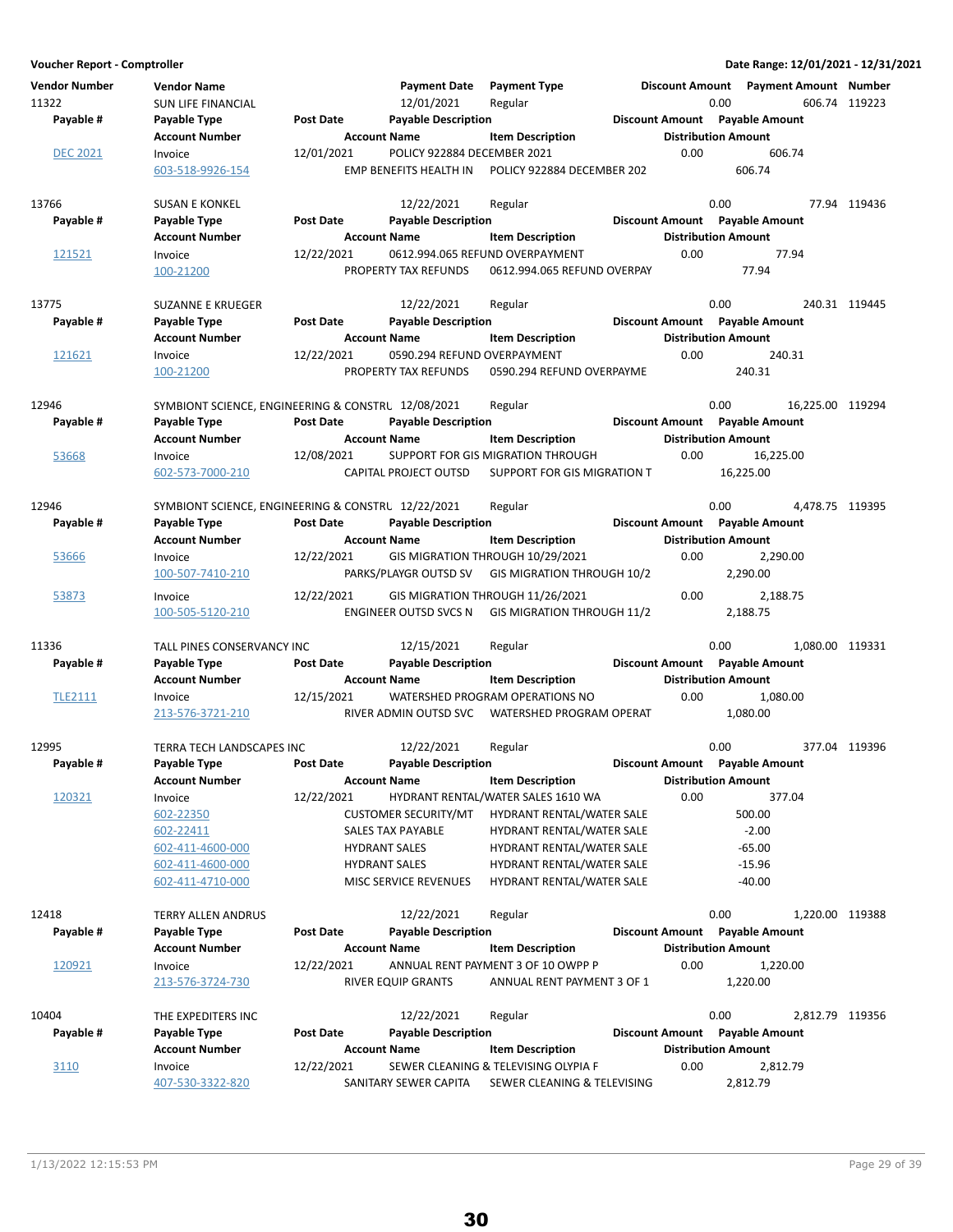**Voucher Report - Comptroller Date Range: 12/01/2021 - 12/31/2021 Vendor Number Vendor Name Payment Date Discount Amount Payment Type Payment Amount Number** 11190 THE SAND PIT INC 119326 Regular 12/15/2021 Regular 1190 0.00 628.29 119326 **Account Number Account Name Item Description Distribution Amount** Payable # Payable Type **Post Date Payable Description Payable Amount** Payable Amount 2752 Invoice 12/15/2021 TICKETS 231067/231091 SAND 0.00 628.29<br>603-573-6594-340 UNDRGD LN MAINT OPER TICKETS 231067/231091 SAND 628.29 UNDRGD LN MAINT OPER TICKETS 231067/231091 SAND 13760 THE THOMAS R STEHLIK & NANCY 12/22/2021 Regular 13760 0.00 170.26 119430 **Account Number 6 Account Name 12 Account Distribution Amount** Payable # Payable Type **Post Date Payable Description Payable Biscount Amount** Payable Amount 121521 Invoice 12/22/2021 0591.140 REFUND OVERPAYMENT 0.00 170.26 100-21200 PROPERTY TAX REFUNDS 170.26 0591.140 REFUND OVERPAYME 13698 THEODORE OR LAURA HALL 12/01/2021 Regular 13.00 0.00 37.27 119238 **Account Number 6 Account Name 19 Account Name Item Description 6 Account Number Amount** Payable # Payable Type **Payable Payable Description** Payable Description **Payable Amount** Payable Amount 112321 Invoice 12/01/2021 171261-1 UTILITY ACCOUNT REFUND 37.27 0.00 999-11102 CASH CLEARING - UTILITY 37.27 171261-1 UTILITY ACCOUNT REF 13738 THOMAS A GNEWUCH 12/22/2021 Regular 120 0.00 281.01 119408 **Account Number 19 Account Name 12 Account Distribution Amount** Payable # Payable Type Post Date Payable Description **Payable Description** Discount Amount Payable Amount 121021 Invoice 12/22/2021 0590.386.015 REFUND OVERPAYMENT 0.00 281.01 100-21200 PROPERTY TAX REFUNDS 281.01 0590.386.015 REFUND OVERPAY 13704 TIMOTHY TUTTLE 12/01/2021 Regular 12 Australian 13704 89.00 39.79 119244 **Account Number Account Name Item Description Construction Amount Amount Amount Amount** Payable # Payable Type **Post Date Payable Description Payable Amount** Payable Amount 112321 Invoice 12/01/2021 210285-33 UTILITY ACCOUNT REFUND 39.79 0.00 999-11102 CASH CLEARING - UTILITY 39.79 210285-33 UTILITY ACCOUNT R 11366 TIM'S AUTO PARTS INC. 12/08/2021 Regular 120 10:00 0.00 54.84 119280 **Account Number 6 Account Name 12 Account Name** Item Description 15 Distribution Amount Payable # Payable Type **Post Date Payable Description Payable Amount** Payable Amount 11557-695243 Invoice 12/08/2021 ACCT 79150 SCRUBS IN A BUCK/FLUID FIL 0.00 54.84<br>601-575-3002-435 PUMP STA O&M RPR/MN ACCT 79150 SCRUBS IN A BUCK/ 54.84 601-575-3002-435 **PUMP STA O&M RPR/MN ACCT 79150 SCRUBS IN A BUCK/** 54.84 13737 TONI SHORT 119407 TONI SHORT 12/22/2021 Regular 13737 0.00 548.49 119407 **Account Number 6 Account Name 12 Account Distribution Amount** Payable # Payable Type **Post Date Payable Description Payable Biscount Amount** Payable Amount 121021 Invoice 12/22/2021 0563.181 REFUND OVERPAYMENT 0.00 548.49 100-21200 **PROPERTY TAX REFUNDS** 0563.181 REFUND OVERPAYME 548.49 11387 TRAFFIC ANALYSIS & DESIGN INC 12/01/2021 Regular 120 1000 0.00 3,864.00 119224 **Account Number Account Name Item Description Distribution Amount** Payable # Payable Type **Post Date Payable Description Payable Amount** Payable Amount 13260 Invoice 12/01/2021 WANGARD PYMNT REQUEST 0.00 3.864.00 407-560-6701-831 SITE IMPROVEMENT GRA 3,864.00 WANGARD PYMNT REQUEST 3,864.00 11388 TRAFFIC CONTROLL CORPORATION 12/01/2021 Regular 1398 0.00 588.00 119225 **Account Number Account Name Item Description Construction Amount Account Number** Account Name Payable # Payable Type Post Date Payable Description **Payable Discount Amount** Payable Amount 132671 Invoice 12/01/2021 ACCT 14064 BASE ASSY, SQR W/ALUM DO 0.00 588.00 603-573-6596-340 ST LT&SIG MAINT OPER S ACCT 14064 BASE ASSY, SQR W/ 588.00 13782 TROY TESMER 19452 Regular Regular Regular 13782 0.00 561.44 119452 **Account Number**  Account Name **Item Description** Distribution Amount Payable # Payable Type **Post Date Payable Description Payable Amount** Payable Amount 121721 Invoice 12/22/2021 0559.261 REFUND OVERPAYMENT 0.00 561.44 100-21200 PROPERTY TAX REFUNDS 561.44 0559.261 REFUND OVERPAYME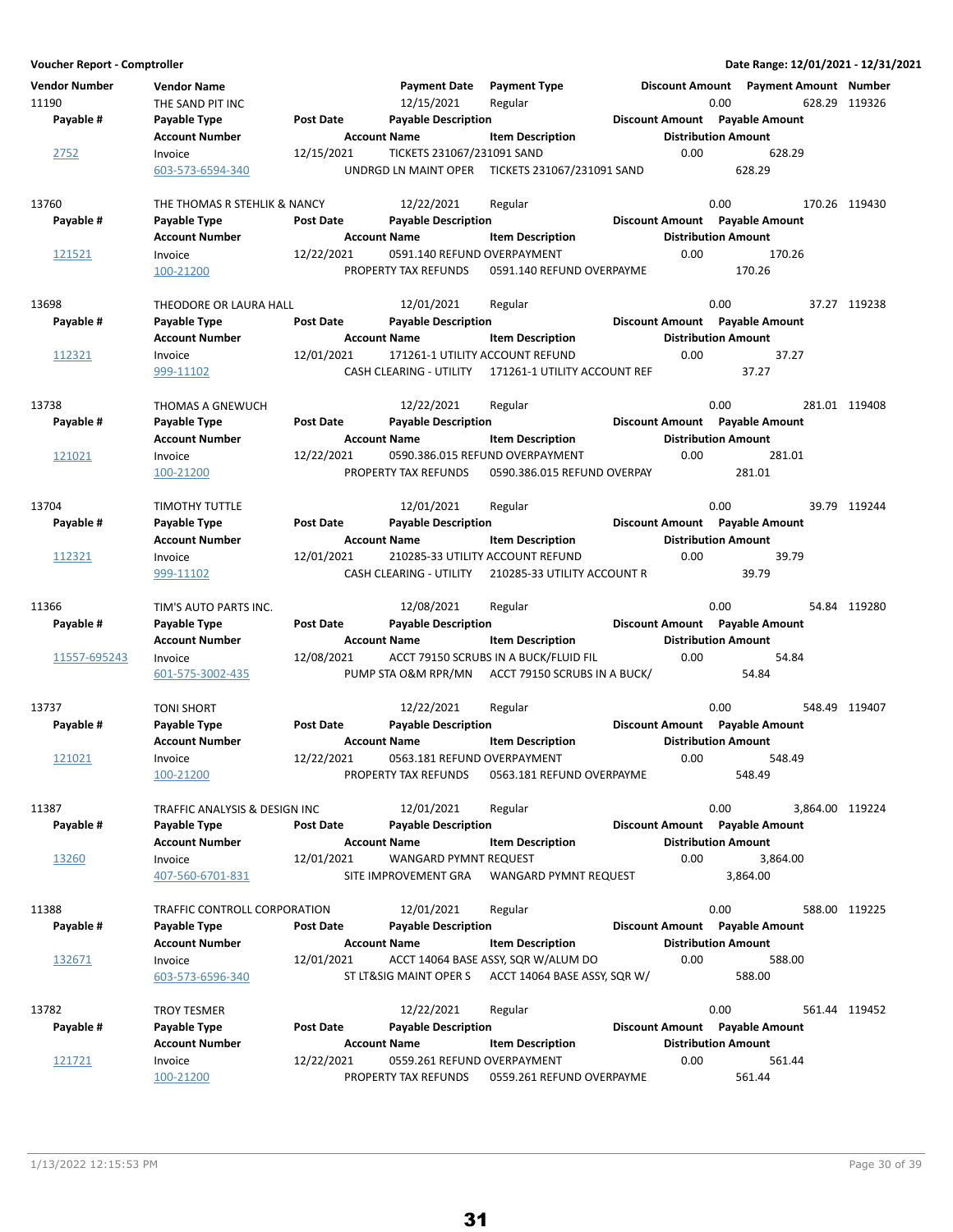| Vendor Number<br>13727<br>Payable # | <b>Vendor Name</b><br><b>TSI</b><br>Payable Type | <b>Post Date</b>    | <b>Payment Date</b><br>12/15/2021<br><b>Payable Description</b> | <b>Payment Type</b><br>Regular                                   | <b>Discount Amount</b>     | 0.00 | <b>Payment Amount Number</b><br>Discount Amount Payable Amount |            | 16.003.81 119342 |
|-------------------------------------|--------------------------------------------------|---------------------|-----------------------------------------------------------------|------------------------------------------------------------------|----------------------------|------|----------------------------------------------------------------|------------|------------------|
|                                     | <b>Account Number</b>                            | <b>Account Name</b> |                                                                 | <b>Item Description</b>                                          | <b>Distribution Amount</b> |      |                                                                |            |                  |
| 120621                              | Invoice                                          | 12/15/2021          | TSI- ELECTRIC READING CORRECTION                                |                                                                  | 0.00                       |      | 16.003.81                                                      |            |                  |
|                                     | 999-11102                                        |                     | CASH CLEARING - UTILITY                                         | TSI- ELECTRIC READING CORREC                                     |                            |      | 16,003.81                                                      |            |                  |
| 13686                               | <b>TYLER RYAN</b>                                |                     | 12/08/2021                                                      | <b>EFT</b>                                                       |                            | 0.00 |                                                                | 150.00 266 |                  |
| Payable #                           | Payable Type                                     | Post Date           | <b>Payable Description</b>                                      |                                                                  |                            |      | Discount Amount Payable Amount                                 |            |                  |
|                                     | <b>Account Number</b>                            | <b>Account Name</b> |                                                                 | <b>Item Description</b>                                          | <b>Distribution Amount</b> |      |                                                                |            |                  |
| 112921                              | Invoice                                          | 12/08/2021          | <b>REIM SAFETY SHOES 2021</b>                                   |                                                                  | 0.00                       |      | 150.00                                                         |            |                  |
|                                     | 100-507-7410-346                                 |                     | PARKS/PLAYGR CLOTHING                                           | <b>REIM SAFETY SHOES</b>                                         |                            |      | 150.00                                                         |            |                  |
| 11413                               | <b>TYLER TECHNOLOGIES INC</b>                    |                     | 12/15/2021                                                      | Regular                                                          |                            | 0.00 |                                                                |            | 2,069.83 119332  |
| Payable #                           | Payable Type                                     | <b>Post Date</b>    | <b>Payable Description</b>                                      |                                                                  |                            |      | Discount Amount Payable Amount                                 |            |                  |
|                                     | <b>Account Number</b>                            | <b>Account Name</b> |                                                                 | <b>Item Description</b>                                          | <b>Distribution Amount</b> |      |                                                                |            |                  |
| 025-358239                          | Invoice                                          | 12/15/2021          | MAINTENANCE 01/01-12/31/2022                                    |                                                                  | 0.00                       |      | 2,069.83                                                       |            |                  |
|                                     | 700-16143                                        |                     | PREPAID ITEMS                                                   | MAINTENANCE 01/01-12/31/20                                       |                            |      | 2,069.83                                                       |            |                  |
| 13707                               | UEMSI/HTV, INC                                   |                     | 12/15/2021                                                      | Regular                                                          |                            | 0.00 |                                                                |            | 204.81 119339    |
| Payable #                           | Payable Type                                     | <b>Post Date</b>    | <b>Payable Description</b>                                      |                                                                  |                            |      | Discount Amount Payable Amount                                 |            |                  |
|                                     | <b>Account Number</b>                            | <b>Account Name</b> |                                                                 | <b>Item Description</b>                                          | <b>Distribution Amount</b> |      |                                                                |            |                  |
| 2100076-IN                          | Invoice                                          | 12/15/2021          |                                                                 | CUST # 00-C074000 TUBE, 8" F-6" TUVE X                           | 0.00                       |      | 204.81                                                         |            |                  |
|                                     | 603-573-7000-340                                 |                     | CAPITAL PROJECT OPER S                                          | CUST # 00-C074000 TUBE, 8" F-                                    |                            |      | 204.81                                                         |            |                  |
| 11422                               | UNITED COOPERATIVE                               |                     | 12/08/2021                                                      | Regular                                                          |                            | 0.00 |                                                                |            | 339.20 119281    |
| Payable #                           | Payable Type                                     | Post Date           | <b>Payable Description</b>                                      |                                                                  |                            |      | Discount Amount Payable Amount                                 |            |                  |
|                                     | <b>Account Number</b>                            | <b>Account Name</b> |                                                                 | <b>Item Description</b>                                          | <b>Distribution Amount</b> |      |                                                                |            |                  |
| 5900                                | Invoice                                          | 12/08/2021          | <b>ACCT # 124421 - PROPANE</b>                                  |                                                                  | 0.00                       |      | 339.20                                                         |            |                  |
|                                     | 100-505-5800-224                                 |                     | ANIMAL POUND GAS/HE                                             | <b>ACCT #124421 - PROPANE</b>                                    |                            |      | 339.20                                                         |            |                  |
| 11426                               | UNITED STATES POSTAL SERVICE                     |                     | 12/22/2021                                                      | Regular                                                          |                            | 0.00 |                                                                |            | 500.13 119382    |
| Payable #                           | Payable Type                                     | <b>Post Date</b>    | <b>Payable Description</b>                                      |                                                                  |                            |      | Discount Amount Payable Amount                                 |            |                  |
|                                     | <b>Account Number</b>                            | <b>Account Name</b> |                                                                 | <b>Item Description</b>                                          | <b>Distribution Amount</b> |      |                                                                |            |                  |
| 121721                              | Invoice                                          | 12/22/2021          | <b>REFILL METER # 21059696</b>                                  |                                                                  | 0.00                       |      | 500.13                                                         |            |                  |
|                                     | 100-501-1100-311                                 |                     | <b>GEN ACCTG POSTAGE</b>                                        | <b>REFILL METER # 21059696</b>                                   |                            |      | 54.79                                                          |            |                  |
|                                     | 100-501-1200-311                                 |                     | PAYROLL/HR POSTAGE                                              | <b>REFILL METER # 21059696</b>                                   |                            |      | 3.18                                                           |            |                  |
|                                     | 100-501-1300-311                                 |                     | <b>TREASURY POSTAGE</b>                                         | <b>REFILL METER # 21059696</b>                                   |                            |      | 5.83                                                           |            |                  |
|                                     | 100-502-2100-311                                 |                     | <b>CITY CLERK POSTAGE</b>                                       | <b>REFILL METER # 21059696</b>                                   |                            |      | 24.32                                                          |            |                  |
|                                     | 100-502-2200-311                                 |                     | LIC/PERMITS POSTAGE<br><b>ELECTIONS POSTAGE</b>                 | <b>REFILL METER # 21059696</b><br><b>REFILL METER # 21059696</b> |                            |      | 1.59<br>0.53                                                   |            |                  |
|                                     | 100-502-2300-311<br>100-503-3100-311             |                     | POLICE ADMIN POSTAGE                                            | REFILL METER # 21059696                                          |                            |      | 111.67                                                         |            |                  |
|                                     | 100-505-5110-311                                 |                     | DPW ADMIN POSTAGE                                               | <b>REFILL METER # 21059696</b>                                   |                            |      | 32.54                                                          |            |                  |
|                                     | 100-505-5520-311                                 |                     | <b>INSPECTIONS POSTAGE</b>                                      | <b>REFILL METER # 21059696</b>                                   |                            |      | 47.42                                                          |            |                  |
|                                     | 100-507-7100-311                                 |                     | REC ADMIN POSTAGE                                               | <b>REFILL METER # 21059696</b>                                   |                            |      | 5.46                                                           |            |                  |
|                                     | 100-507-7410-311                                 |                     | PARKS/PLAYGR POSTAGE                                            | <b>REFILL METER # 21059696</b>                                   |                            |      | 4.30                                                           |            |                  |
|                                     | 100-508-8100-311                                 |                     | PLANNING POSTAGE                                                | <b>REFILL METER # 21059696</b>                                   |                            |      | 1.26                                                           |            |                  |
|                                     | 601-518-3850-311                                 |                     | ADMIN & GEN POSTAGE                                             | <b>REFILL METER # 21059696</b>                                   |                            |      | 27.40                                                          |            |                  |
|                                     | 602-516-9903-311                                 |                     | <b>CUST REC/COLL POSTAGE</b>                                    | <b>REFILL METER # 21059696</b>                                   |                            |      | 48.89                                                          |            |                  |
|                                     | 602-518-9921-311                                 |                     | OFFICE EXP POSTAGE                                              | <b>REFILL METER # 21059696</b>                                   |                            |      | 9.04                                                           |            |                  |
|                                     | 602-534-6642-311                                 |                     | WTR TREAT OP POSTAGE                                            | <b>REFILL METER # 21059696</b>                                   |                            |      | 4.30                                                           |            |                  |
|                                     | 603-516-9903-311                                 |                     | <b>CUST REC/COLL POSTAGE</b>                                    | <b>REFILL METER # 21059696</b>                                   |                            |      | 99.25                                                          |            |                  |
|                                     | 603-518-9921-311                                 |                     | OFFICE EXP POSTAGE                                              | <b>REFILL METER # 21059696</b>                                   |                            |      | 18.36                                                          |            |                  |
| 11428                               | UNITED WAY OF GREATER                            |                     | 12/02/2021                                                      | Regular                                                          |                            | 0.00 |                                                                |            | 10.00 119249     |
| Payable #                           | Payable Type                                     | <b>Post Date</b>    | <b>Payable Description</b>                                      |                                                                  |                            |      | Discount Amount Payable Amount                                 |            |                  |
|                                     | <b>Account Number</b>                            | <b>Account Name</b> |                                                                 | <b>Item Description</b>                                          | <b>Distribution Amount</b> |      |                                                                |            |                  |
| INV0000362                          | Invoice                                          | 12/03/2021          | <b>UNITED WAY</b>                                               |                                                                  | 0.00                       |      | 10.00                                                          |            |                  |
|                                     | 100-21590                                        |                     | UNITED WAY W/H PAYABL                                           | UNITED WAY MONTHLY DEDUCT                                        |                            |      | 10.00                                                          |            |                  |
| 11428                               | UNITED WAY OF GREATER                            |                     | 12/16/2021                                                      | Regular                                                          |                            | 0.00 |                                                                |            | 10.00 119346     |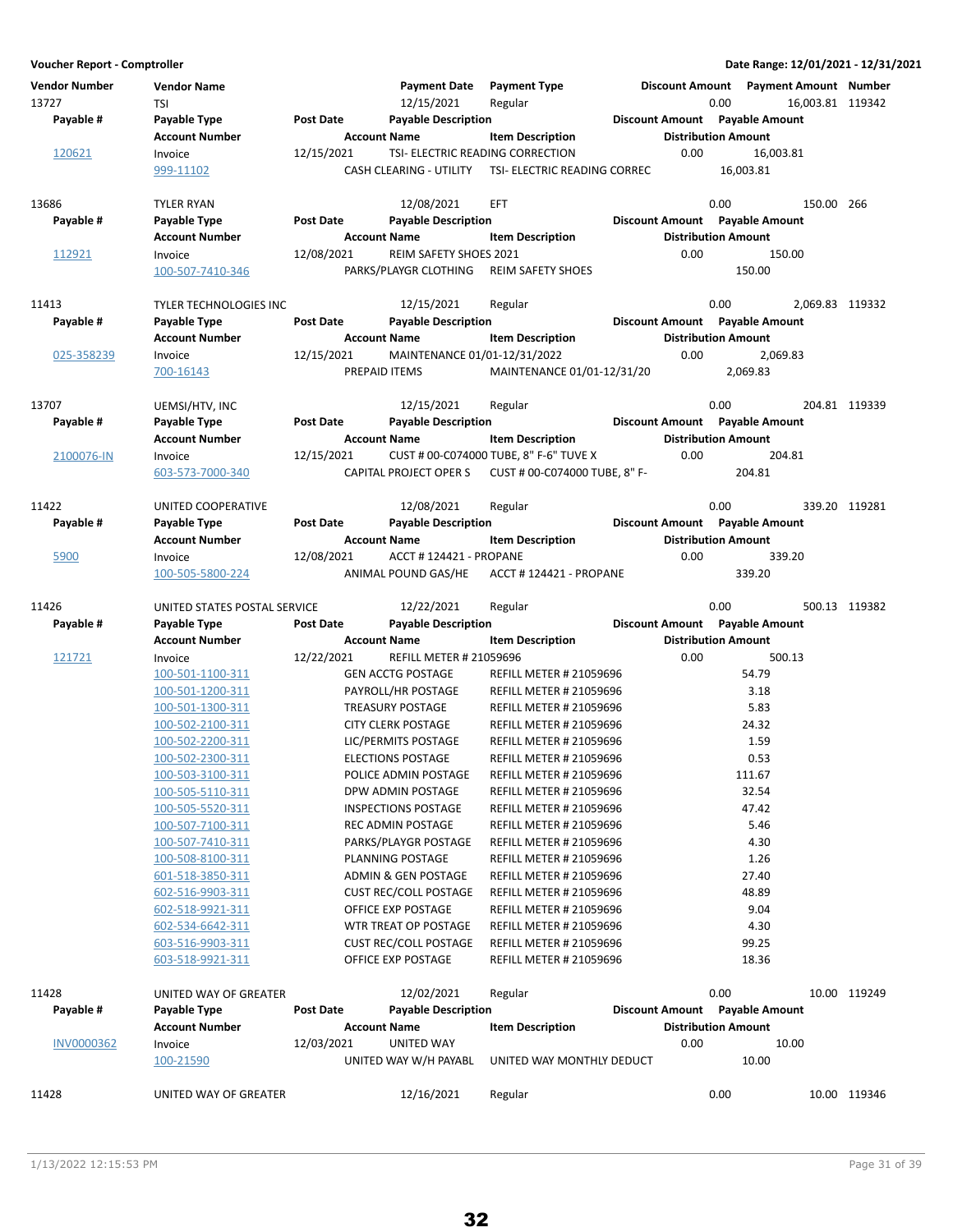**Voucher Report - Comptroller Date Range: 12/01/2021 - 12/31/2021 Vendor Number Vendor Name Payment Date Discount Amount Payment Type Payment Amount Number Account Number 6 Account Name 19 Account Distribution Amount** Payable # Payable Type **Post Date Payable Description Payable Amount** Payable Amount  $\frac{100000367}{0.00}$  Invoice 12/17/2021 UNITED WAY 10.00 0.00 10.00 100-21590 UNITED WAY W/H PAYABL 10.00 UNITED WAY MONTHLY DEDUCT 11428 UNITED WAY OF GREATER 12/29/2021 Regular 120 0.00 0.00 119462 **Account Number 6 Account Name 12 Account Name 12 Account Distribution Amount** Payable # Payable Type **Post Date** Payable Description **Payable Discount Amount** Payable Amount  $\frac{100000372}{100000372}$  Invoice  $\frac{12}{31/2021}$  UNITED WAY 10.00 0.00 10.00 100-21590 UNITED WAY W/H PAYABL 10.00 UNITED WAY MONTHLY DEDUCT 11437 USIC LOCATING SERVICES INC 12/08/2021 Regular 120 100 0.00 1,273.87 119282 **Account Number 19 Account Name 19 Account Name 11 Account Distribution Amount** Payable # Payable Type **Post Date Payable Description Payable Besount Amount** Payable Amount 447393 Invoice 12/08/2021 JUNE 2021 2012 100 0.00 90.64 603-573-6594-210 UNDRGD LN MNT OUTSD 90.64 JUNE 2021 447394 Invoice 12/08/2021 JUNE 2021 2012 1,183.23 603-573-6594-210 UNDRGD LN MNT OUTSD 1,183.23 JUNE 2021 13708 UTILITY TRAFFICE & RESTORATION 12/15/2021 Regular 13708 0.00 12,317.04 119340 **Account Number Account Name Item Description Distribution Amount** Payable # Payable Type **Post Date Payable Description Payable Amount** Payable Amount U05707 Invoice 12/15/2021 CONCRETE ADDITIONAL SF/CURB ADDITI 0.00 3.215.50 602-573-7000-210 CAPITAL PROJECT OUTSD 3,215.50 CONCRETE ADDITIONAL SF/CUR u05708 Invoice 12/15/2021 ASPHALT ADDITIONAL SF 0.00 9,101.54 602-573-7000-210 CAPITAL PROJECT OUTSD 9,101.54 ASPHALT ADDITIONAL SF 13772 VANCE L FORREST 12/22/2021 119442 Regular 0.00 674.93 **Account Number 1.0 Account Name 1.0 Account Distribution Amount** Amount Payable # Payable Type Post Date Payable Description **Payable Discount Amount** Payable Amount  $\frac{121621}{100-21200}$  Invoice  $\frac{12}{22/22}$   $\frac{12}{22}$   $\frac{12}{22}$   $\frac{12}{22}$   $\frac{12}{22}$   $\frac{12}{22}$   $\frac{12}{22}$   $\frac{12}{22}$   $\frac{12}{22}$   $\frac{12}{22}$   $\frac{12}{22}$   $\frac{12}{22}$   $\frac{12}{22}$   $\frac{12}{22}$   $\frac{12}{22}$   $\frac{12}{$ 100-21200 PROPERTY TAX REFUNDS 674.93 0600.117 REFUND OVERPAYME 11483 WANGARD PARTNER'S INC 12/01/2021 Regular 120 0.00 123.93 119226 **Account Number Account Name Item Description Distribution Amount** Payable # Payable Type **Post Date Payable Description Payable Amount** Payable Amount 112321 Invoice 12/01/2021 347215-6 UTILITY ACCOUNT REFUND 0.00 123.93 999-11102 CASH CLEARING - UTILITY 123.93 347215-6 UTILITY ACCOUNT REF 13364 WANGARD PARTNERS, INC 12/01/2021 Regular 1993 0.00 0.00 500.00 500.00 119230<br>Pavable # Pavable Type Post Date Pavable Description 1993 Discount Amount Pavable Amount Account Number **Account Name** Item Description **Distribution Amount** Payable # Payable Type **Post Date Payable Description Payable Amount** Payable Amount CR212440 Invoice 12/01/2021 REIM FOR AT&T INV CR212440 0.00 500.00 407-560-6701-831 SITE IMPROVEMENT GRA 500.00 REIM FOR AT&T INV CR212440 11493 WATER WELL SOLUTIONS SERVICE 12/22/2021 Regular 120 10303 8700.00 3,700.00 119383 **Account Number 6 Account Name 12 Account Distribution Amount** Payable # Payable Type **Post Date Payable Description Payable Amount** Payable Amount WI21-11-109 Invoice 12/22/2021 FINAL INVOICE FOR WELL 6 SUPERCHLORI 0.00 3,700.00 602-531-6614-435 WELL&SPRING MT RPR/ 3,700.00 FINAL INVOICE FOR WELL 6 SUP 12437 WAUKESHA CO DISTRICT ATTY'S OFFICE 12/08/2021 Regular 120 11 10200 0.00 312.50 119290 Account Number **Account Name Account Name Item Description Distribution Amount** Payable # Payable Type Post Date Payable Description **Payable Discount Amount** Payable Amount 2022 ERAD Invoice 12/08/2021 ERAD PROGRAM 2022 312.50 0.00 312.50 100-16143 PREPAID ITEMS 312.50 ERAD PROGRAM 2022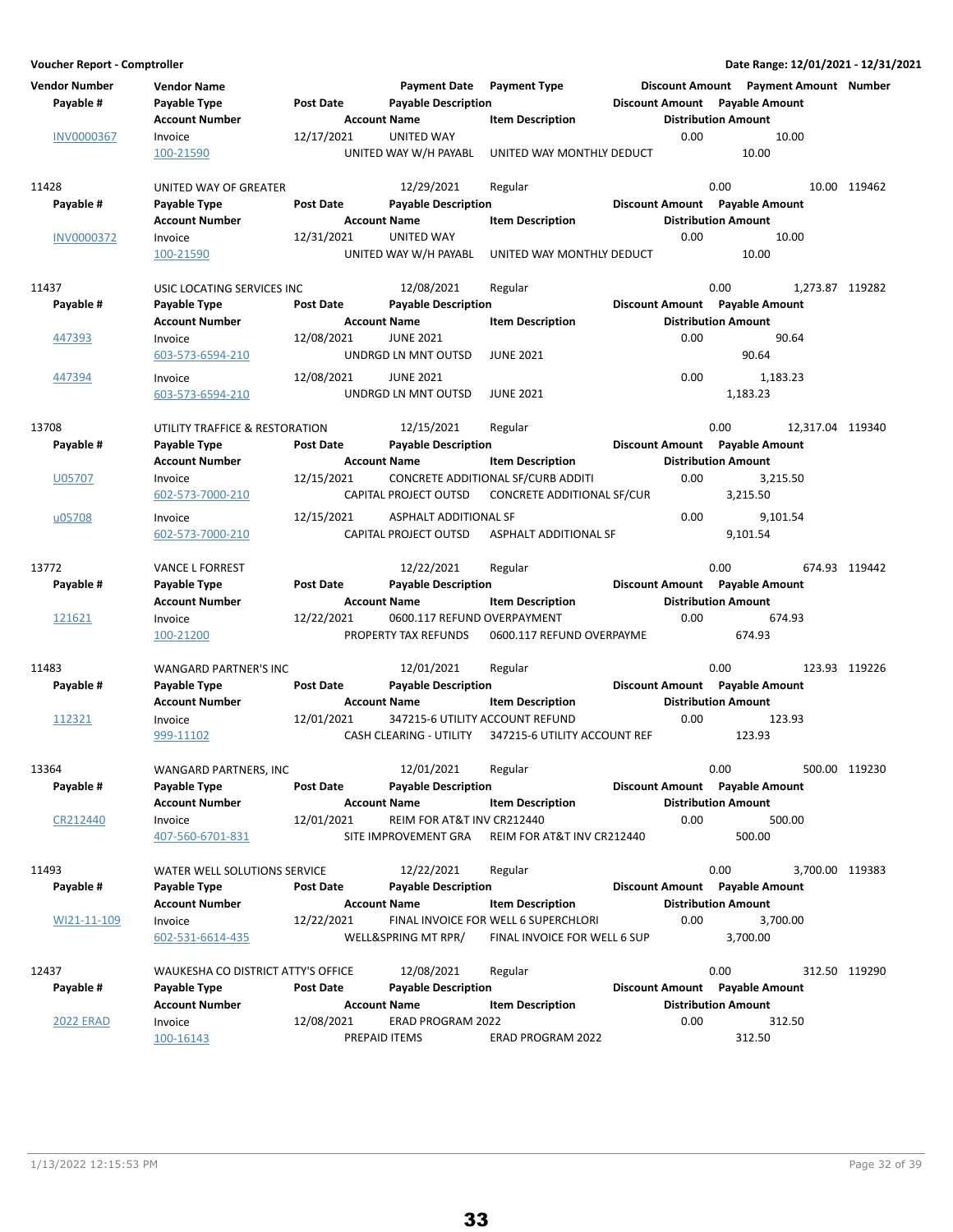|                       | Voucher Report - Comptroller |                                  |                         |                            |                                       |                            |            | Date Range: 12/01/2021 - 12/31/2021   |               |
|-----------------------|------------------------------|----------------------------------|-------------------------|----------------------------|---------------------------------------|----------------------------|------------|---------------------------------------|---------------|
|                       | <b>Vendor Number</b>         | <b>Vendor Name</b>               |                         | <b>Payment Date</b>        | <b>Payment Type</b>                   |                            |            | Discount Amount Payment Amount Number |               |
| 11515                 |                              | <b>WAUKESHA COUNTY TREASURER</b> |                         | 12/01/2021                 | Regular                               |                            | 0.00       |                                       | 175.52 119227 |
|                       | Payable #                    | Payable Type                     | <b>Post Date</b>        | <b>Payable Description</b> |                                       |                            |            | Discount Amount Payable Amount        |               |
|                       |                              | <b>Account Number</b>            |                         | <b>Account Name</b>        | <b>Item Description</b>               | <b>Distribution Amount</b> |            |                                       |               |
|                       | 2021-24010122                | Invoice                          | 12/01/2021              |                            | CUST #10004 OCTOBER RADIO SERVICES    | 0.00                       |            | 175.52                                |               |
|                       |                              | 730-579-9933-420                 |                         | FLEET RPR/MAINT VEH        | CUST #10004 OCTOBER RADIO             |                            |            | 175.52                                |               |
| 11515                 |                              | <b>WAUKESHA COUNTY TREASURER</b> |                         | 12/08/2021                 | Regular                               |                            | 0.00       |                                       | 195.72 119283 |
|                       | Payable #                    | Payable Type                     | Post Date               | <b>Payable Description</b> |                                       |                            |            | Discount Amount Payable Amount        |               |
|                       |                              | <b>Account Number</b>            |                         | <b>Account Name</b>        | <b>Item Description</b>               | <b>Distribution Amount</b> |            |                                       |               |
|                       | 2021-24010119                | Invoice                          | 12/08/2021              |                            | CUST #10004 RADIO SERVICES OCTOBER    | 0.00                       |            | 130.48                                |               |
|                       |                              | 730-579-9933-430                 |                         | FLEET RPR/MAINT EQUIP      | CUST # 10004 RADIO SERVICES           |                            |            | 130.48                                |               |
|                       | 2021-24010120                | Invoice                          | 12/08/2021              |                            | CUST #10004 RADIO SERVICES OCTOBER    | 0.00                       |            | 65.24                                 |               |
|                       |                              | 730-579-9933-420                 |                         | FLEET RPR/MAINT VEH        | CUST #10004 RADIO SERVICES            |                            |            | 65.24                                 |               |
| 11515                 |                              | <b>WAUKESHA COUNTY TREASURER</b> |                         | 12/15/2021                 | Regular                               |                            | 0.00       | 186.243.00 119333                     |               |
|                       | Payable #                    | Payable Type                     | <b>Post Date</b>        | <b>Payable Description</b> |                                       |                            |            | Discount Amount Payable Amount        |               |
|                       |                              | <b>Account Number</b>            |                         | <b>Account Name</b>        | <b>Item Description</b>               | <b>Distribution Amount</b> |            |                                       |               |
|                       | 2021-50040039                | Invoice                          | 12/15/2021              |                            | CUST #10004 ONE-TIME CAPITAL CONTRI   | 0.00                       |            | 186,243.00                            |               |
|                       |                              | 100-503-3200-210                 |                         | DISPATCH OUTSD SVCS N      | CUST #10004 ONE-TIME CAPITA           |                            | 186,243.00 |                                       |               |
| 11515                 |                              | <b>WAUKESHA COUNTY TREASURER</b> |                         | 12/22/2021                 | Regular                               |                            | 0.00       |                                       | 925.04 119384 |
|                       | Payable #                    | Payable Type                     | <b>Post Date</b>        | <b>Payable Description</b> |                                       |                            |            | Discount Amount Payable Amount        |               |
| <b>Account Number</b> |                              | <b>Account Name</b>              | <b>Item Description</b> | <b>Distribution Amount</b> |                                       |                            |            |                                       |               |
|                       | 2021-10080055                | Invoice                          | 12/22/2021              |                            | CUST # 10004 LEARN TO SKATE 11/10-12/ | 0.00                       |            | 720.00                                |               |
|                       |                              | 100-507-7240-210                 |                         | YOUTH PROGRAMS SVCS        | CUST #10004 LEARN TO SKATE            |                            |            | 720.00                                |               |
|                       | 2021-20040188                | Invoice                          | 12/22/2021              |                            | CUST #10004 NOVEMBER 2021 PRISONE     | 0.00                       |            | 205.04                                |               |
|                       |                              | 100-503-3300-210                 |                         | POLICE OPS OUTSD SVCS      | <b>CUST #10004 NOVEMBER 2021</b>      |                            |            | 205.04                                |               |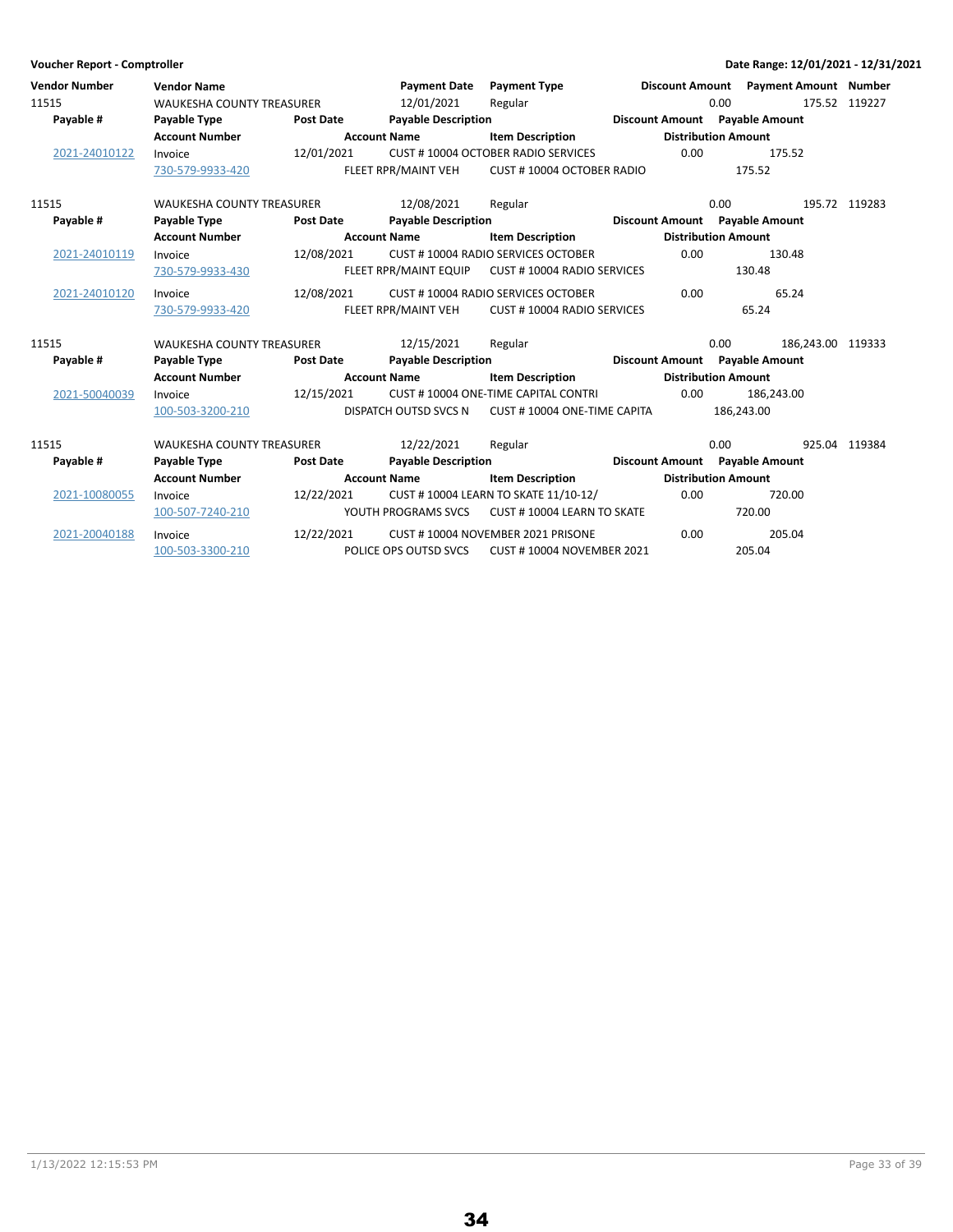| <b>Vendor Number</b><br>11529<br>Payable # | <b>Vendor Name</b><br><b>WE ENERGIES</b><br>Payable Type | Post Date                         | <b>Payment Date</b><br>12/08/2021<br><b>Payable Description</b> | <b>Payment Type</b><br>Regular                                                                                                               |      | Discount Amount Payment Amount Number<br>0.00<br>Discount Amount Payable Amount | 5.670.17 119284 |  |
|--------------------------------------------|----------------------------------------------------------|-----------------------------------|-----------------------------------------------------------------|----------------------------------------------------------------------------------------------------------------------------------------------|------|---------------------------------------------------------------------------------|-----------------|--|
|                                            | <b>Account Number</b>                                    | <b>Account Name</b>               |                                                                 | <b>Item Description</b>                                                                                                                      |      | <b>Distribution Amount</b>                                                      |                 |  |
| 111821 PONDVIE                             | Invoice<br>601-575-3002-222<br>601-575-3002-224          | 12/08/2021                        |                                                                 | ACCT 0714660413-00002 10/819-11/17/2<br>PUMP STA O&M ELEC/WA ACCT 0714660413-00002 10/81<br>PUMP STA O&M GAS/HEA ACCT 0714660413-00002 10/81 | 0.00 | 111.40<br>101.50<br>9.90                                                        |                 |  |
| 111821 WI AVE                              | Invoice<br>601-575-3002-222<br>601-575-3002-224          | 12/08/2021                        |                                                                 | ACCT 0714660413-00013 10/19-11/17/20<br>PUMP STA O&M ELEC/WA ACCT 0714660413-00013 10/19<br>PUMP STA O&M GAS/HEA ACCT 0714660413-00013 10/19 | 0.00 | 313.85<br>303.04<br>10.81                                                       |                 |  |
| 112221 DPW SH                              | Invoice<br>100-505-5210-224                              | 12/08/2021                        |                                                                 | ACCT 0708307391-00001 10/21-11/21/20<br>MUNI GARAGE GAS/HEAT ACCT 0708307391-00001 10/21                                                     | 0.00 | 663.26<br>663.26                                                                |                 |  |
| 112221 MNRL SP                             | Invoice<br>601-575-3002-224                              | 12/08/2021                        |                                                                 | ACCT 0714660413-00006 10/21-11/21/20<br>PUMP STA O&M GAS/HEA ACCT 0714660413-00006 10/21                                                     | 0.00 | 10.56<br>10.56                                                                  |                 |  |
| 112221 PARKS SH Invoice                    | 100-507-7410-224                                         | 12/08/2021                        |                                                                 | ACCT 0709584940-00001 10/21-11/21/20<br>PARKS/PLAYGR GAS/HEAT ACCT 0709584940-00001 10/21                                                    | 0.00 | 772.56<br>772.56                                                                |                 |  |
| 112221 W LAKE                              | Invoice<br>601-575-3002-222<br>601-575-3002-224          | 12/08/2021                        |                                                                 | ACCT 0714660413-00012 10/21-11/21/20<br>PUMP STA O&M ELEC/WA ACCT 0714660413-00012 10/21<br>PUMP STA O&M GAS/HEA ACCT 0714660413-00012 10/21 | 0.00 | 233.76<br>223.20<br>10.56                                                       |                 |  |
| 112221 WW                                  | Invoice<br>601-576-3621-224                              | 12/08/2021                        |                                                                 | ACCT 0714660413-00014 10/21-11/21/20<br>GEN PLANT OP GAS/HEAT ACCT 0714660413-00014 10/21                                                    | 0.00 | 1,431.37<br>1,431.37                                                            |                 |  |
| 112321 CC                                  | Invoice<br>100-507-7210-224                              | 12/08/2021                        | COM CENTER GAS/HEAT                                             | ACCT 0705716154-00001 10/22-11/22/20<br>ACCT 0705716154-00001 10/22                                                                          | 0.00 | 600.29<br>600.29                                                                |                 |  |
| 112421 CH                                  | Invoice<br>100-505-5510-224                              | 12/08/2021                        | CITY BLDGS GAS/HEAT                                             | ACCT 0709584940-00002 10/25-11/23/20<br>ACCT 0709584940-00002 10/25                                                                          | 0.00 | 1,334.70<br>1,334.70                                                            |                 |  |
| 112421 N GLDN L Invoice                    | 601-575-3002-224                                         | 12/08/2021                        |                                                                 | ACCT 0714660413-00004 10/25-11/23/20<br>PUMP STA O&M GAS/HEA ACCT 0714660413-00004 10/25                                                     | 0.00 | 10.83<br>10.83                                                                  |                 |  |
| 112421 WI AVE                              | Invoice<br>601-575-3002-222<br>601-575-3002-224          | 12/08/2021                        |                                                                 | ACCT 0714660413-00010 10/25-11/23/20<br>PUMP STA O&M ELEC/WA ACCT 0714660413-00010 10/25<br>PUMP STA O&M GAS/HEA ACCT 0714660413-00010 10/25 | 0.00 | 130.77<br>120.87<br>9.90                                                        |                 |  |
| 112421YOSEMITE Invoice                     | 601-575-3002-224                                         | 12/08/2021                        |                                                                 | ACCT 0714660413-00005 10/25-11/23/20<br>PUMP STA O&M GAS/HEA ACCT 0714660413-00005 10/25                                                     | 0.00 | 10.83<br>10.83                                                                  |                 |  |
| 112921 LAPHAM                              | Invoice<br>601-575-3002-224                              | 12/08/2021                        |                                                                 | ACCT 0714660413-00001 10/26-11/28/20<br>PUMP STA O&M GAS/HEA ACCT 0714660413-00001 10/26                                                     | 0.00 | 45.99<br>45.99                                                                  |                 |  |
| 11529<br>Payable #                         | <b>WE ENERGIES</b><br>Payable Type                       | Post Date                         | 12/15/2021<br><b>Payable Description</b>                        | Regular                                                                                                                                      |      | 0.00<br>Discount Amount Payable Amount                                          | 3,102.26 119334 |  |
| 112421 801 BLD                             | <b>Account Number</b><br>Invoice<br>730-579-9933-224     | <b>Account Name</b><br>12/15/2021 | FLEET GAS/HEAT                                                  | <b>Item Description</b><br>ACCT 0713060793-00001 10/25-11/23/20<br>ACCT 0713060793-00001 10/25                                               | 0.00 | <b>Distribution Amount</b><br>575.74<br>575.74                                  |                 |  |
| 112421 808 BLD                             | Invoice<br>602-518-9921-224<br>603-518-9921-224          | 12/15/2021                        | OFFICE EXP GAS/HEAT<br>OFFICE EXP GAS/HEAT                      | ACCT 07095484940-00004 10/25-11/23/2<br>ACCT 07095484940-00004 10/2<br>ACCT 07095484940-00004 10/2                                           | 0.00 | 1,065.84<br>351.73<br>714.11                                                    |                 |  |
| <b>112921 LIBRARY</b>                      | Invoice<br>100-506-6100-224                              | 12/15/2021                        | LIBRARY GAS/HEAT                                                | ACCT 0708949780-00001 10/26-11/28/20<br>ACCT 0708949780-00001 10/26                                                                          | 0.00 | 1,259.90<br>1,259.90                                                            |                 |  |
| 113021 LILY RD                             | Invoice<br>601-575-3002-224                              | 12/15/2021                        |                                                                 | ACCT 0714660413-00009 10/27-11/29/20<br>PUMP STA O&M GAS/HEA ACCT 0714660413-00009 10/27                                                     | 0.00 | 12.15<br>12.15                                                                  |                 |  |
| 120121 SARATOG                             | Invoice<br>601-575-3002-224                              | 12/15/2021                        |                                                                 | ACCT 0703477372-00001 10/28-11/30/20<br>PUMP STA O&M GAS/HEA ACCT 0703477372-00001 10/28                                                     | 0.00 | 11.22<br>11.22                                                                  |                 |  |
| <b>120221 FOREST</b>                       | Invoice<br>100-505-5510-224                              | 12/15/2021                        | CITY BLDGS GAS/HEAT                                             | ACCT 0709584940-00003 11/01-12/01/20<br>ACCT 0709584940-00003 11/01                                                                          | 0.00 | 150.74<br>150.74                                                                |                 |  |
| 120321 DR                                  | Invoice<br>601-575-3002-224                              | 12/15/2021                        |                                                                 | ACCT 0714660413-00007 11/02-12/02/20<br>PUMP STA O&M GAS/HEA ACCT 0714660413-00007 11/02                                                     | 0.00 | 11.15<br>11.15                                                                  |                 |  |
| 120321 DR/DR                               | Invoice                                                  | 12/15/2021                        | ACCT 0706143973-00001                                           |                                                                                                                                              | 0.00 | 15.52                                                                           |                 |  |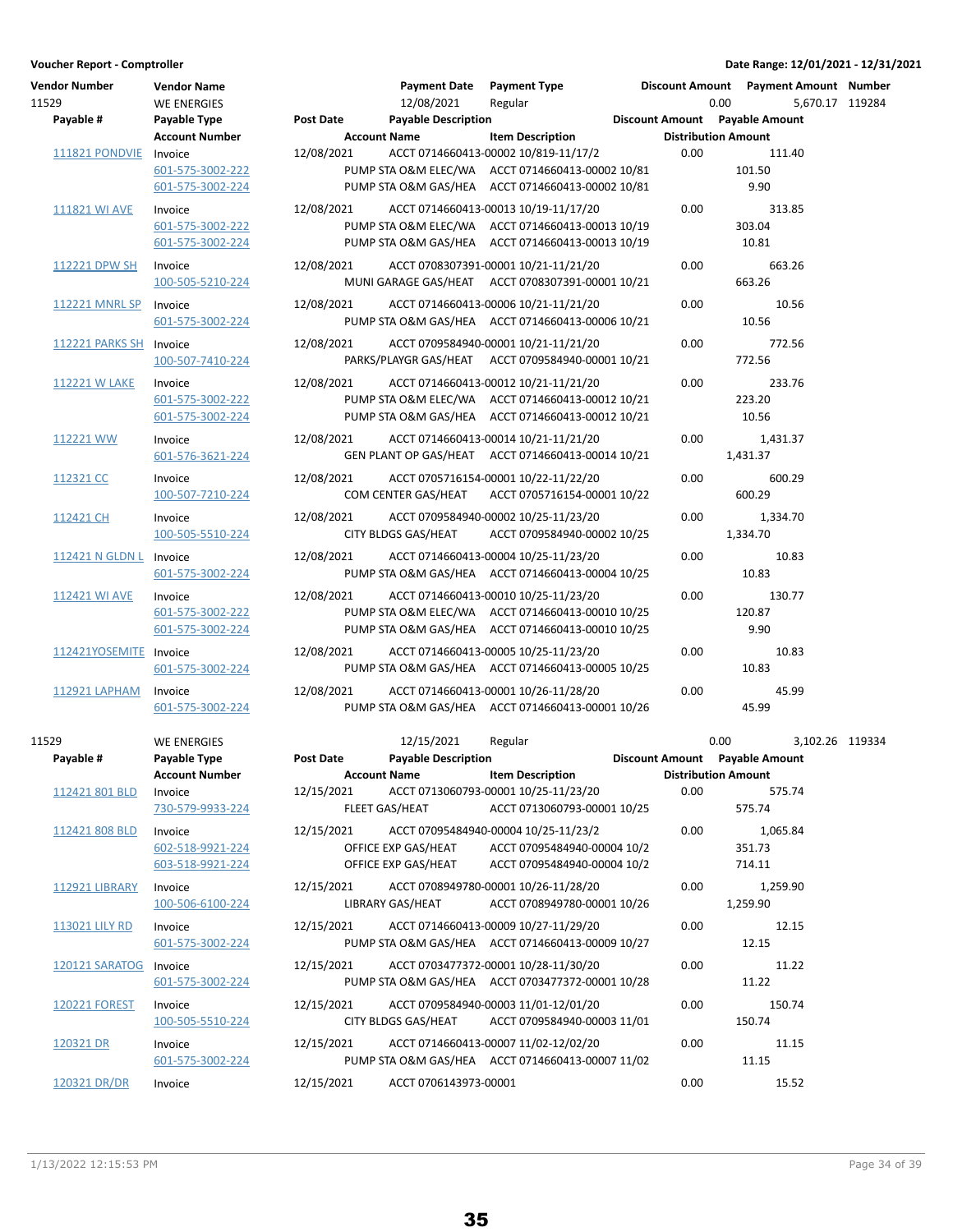| <b>Vendor Number</b>    | <b>Vendor Name</b><br>100-505-5340-222 |                  | <b>Payment Date</b><br>STREET LIGHT ELEC/WATE     | <b>Payment Type</b><br>ACCT 0706143973-00001      | <b>Discount Amount</b> | <b>Payment Amount Number</b><br>15.52                        |                      |
|-------------------------|----------------------------------------|------------------|---------------------------------------------------|---------------------------------------------------|------------------------|--------------------------------------------------------------|----------------------|
| 11529                   | WE ENERGIES                            |                  | 12/22/2021                                        | Regular                                           |                        | 0.00                                                         | 1,458.88 119385      |
| Payable #               | Payable Type                           | <b>Post Date</b> | <b>Payable Description</b>                        |                                                   |                        | Discount Amount Payable Amount                               |                      |
|                         | <b>Account Number</b>                  |                  | <b>Account Name</b>                               | <b>Item Description</b>                           |                        | <b>Distribution Amount</b>                                   |                      |
| <b>120821 GOLDFIN</b>   | Invoice                                | 12/22/2021       |                                                   | ACCT 0714660413-00011 11/05-12/07/20              | 0.00                   | 11.81                                                        |                      |
|                         | 601-575-3002-224                       |                  |                                                   | PUMP STA O&M GAS/HEA ACCT 0714660413-00011 11/05  |                        | 11.81                                                        |                      |
| 121021 PD               | Invoice                                | 12/22/2021       |                                                   | ACCT 0700250367-00001 11/09-12/09/20              | 0.00                   | 1,391.54                                                     |                      |
|                         | 100-503-3100-224                       |                  |                                                   | POLICE ADMIN GAS/HEAT ACCT 0700250367-00001 11/09 |                        | 1,391.54                                                     |                      |
| <b>121021 PRAIRIE L</b> |                                        |                  |                                                   | ACCT 0714660413-00008 11/09-12/09/20              | 0.00                   | 55.53                                                        |                      |
|                         | Invoice<br>601-575-3002-224            | 12/22/2021       |                                                   | PUMP STA O&M GAS/HEA ACCT 0714660413-00008 11/09  |                        | 55.53                                                        |                      |
|                         |                                        |                  |                                                   |                                                   |                        |                                                              |                      |
| 11530                   | WE ENERGIES                            |                  | 12/01/2021                                        | Regular                                           |                        | 0.00                                                         | 49,719.00 119228     |
| Payable #               | Payable Type                           | <b>Post Date</b> | <b>Payable Description</b>                        |                                                   |                        | Discount Amount Payable Amount                               |                      |
|                         | <b>Account Number</b>                  |                  | <b>Account Name</b>                               | <b>Item Description</b>                           |                        | <b>Distribution Amount</b>                                   |                      |
| <b>27005 GAS RELO</b>   | Invoice                                | 12/01/2021       |                                                   | WANGARD PYMNT REQUEST WR# 468765                  | 0.00                   | 49,719.00                                                    |                      |
|                         | 407-560-6701-831                       |                  | SITE IMPROVEMENT GRA                              | WANGARD PYMNT REQUEST W                           |                        | 49.719.00                                                    |                      |
|                         |                                        |                  |                                                   |                                                   |                        |                                                              |                      |
| 11533                   | WE ENERGIES                            |                  | 12/01/2021                                        | Regular                                           |                        | 0.00                                                         | 6,210.00 119229      |
| Payable #               | Payable Type                           | <b>Post Date</b> | <b>Payable Description</b>                        |                                                   |                        | Discount Amount Payable Amount                               |                      |
|                         | <b>Account Number</b>                  |                  | <b>Account Name</b>                               | <b>Item Description</b>                           |                        | <b>Distribution Amount</b>                                   |                      |
| WR#4687623              | Invoice                                | 12/01/2021       |                                                   | WANGARD PYMNT REQUEST WR#468762                   | 0.00                   | 6.210.00                                                     |                      |
|                         | 407-560-6701-831                       |                  | SITE IMPROVEMENT GRA                              | WANGARD PYMNT REQUEST W                           |                        | 6,210.00                                                     |                      |
| 13161                   | WHITE OAK FARM, LLC                    |                  | 12/15/2021                                        | Regular                                           |                        | 0.00                                                         | 9.601.60 119338      |
| Payable #               | Payable Type                           | <b>Post Date</b> | <b>Payable Description</b>                        |                                                   |                        | Discount Amount Payable Amount                               |                      |
|                         | <b>Account Number</b>                  |                  | <b>Account Name</b>                               | <b>Item Description</b>                           |                        | <b>Distribution Amount</b>                                   |                      |
| 120321                  | Invoice                                | 12/15/2021       |                                                   | OWPP PROJECT NO 88, 2021 COVER CRO                | 0.00                   | 9,601.60                                                     |                      |
|                         | 213-576-3724-730                       |                  | RIVER EQUIP GRANTS                                | OWPP PROJECT NO 88, 2021 CO                       |                        | 9,601.60                                                     |                      |
|                         |                                        |                  |                                                   |                                                   |                        |                                                              |                      |
| 11550                   | WI BUILDING INSPECTIONS LLP            |                  | 12/08/2021                                        | Regular                                           |                        | 0.00                                                         | 14,529.28 119285     |
| Payable #               | Payable Type                           | <b>Post Date</b> | <b>Payable Description</b>                        |                                                   |                        | Discount Amount Payable Amount                               |                      |
|                         | <b>Account Number</b>                  |                  | <b>Account Name</b>                               | <b>Item Description</b>                           |                        | <b>Distribution Amount</b>                                   |                      |
| <b>NOV 2021</b>         | Invoice                                | 12/08/2021       | NOVEMBER 2021                                     |                                                   | 0.00                   | 14,529.28                                                    |                      |
|                         | 100-505-5520-210                       |                  | <b>INSPECTIONS OUTSD SVC</b>                      | NOVEMBER 2021                                     |                        | 14,529.28                                                    |                      |
|                         |                                        |                  |                                                   |                                                   |                        |                                                              |                      |
| 12005                   | WI DEPT OF REVENUE - SALES TAX         | <b>Post Date</b> | 12/20/2021<br><b>Payable Description</b>          | <b>Bank Draft</b>                                 |                        | 0.00                                                         | 33.135.82 DFT0000549 |
| Payable #               | Payable Type                           |                  |                                                   |                                                   |                        | Discount Amount Payable Amount                               |                      |
|                         | <b>Account Number</b>                  | 12/20/2021       | <b>Account Name</b><br>NOVEMBER 2021 SALES TAX    | <b>Item Description</b>                           |                        | <b>Distribution Amount</b><br>33.135.82                      |                      |
| 122021                  | Invoice<br>100-24210                   |                  | SALES TAX DUE TO STATE                            | NOVEMBER 2021 SALES TAX                           | 0.00                   | 3,386.18                                                     |                      |
|                         | 100-401-1222-501                       |                  | <b>GEN SALES TAX/RETAIL DI</b>                    | NOVEMBER 2021 SALES TAX                           |                        | $-16.93$                                                     |                      |
|                         | 602-22411                              |                  | SALES TAX PAYABLE                                 | NOVEMBER 2021 SALES TAX                           |                        | 40.50                                                        |                      |
|                         | 602-411-4740-000                       |                  | OTHER WATER REVENUES                              | NOVEMBER 2021 SALES TAX                           |                        | $-0.20$                                                      |                      |
|                         | 603-22411                              |                  | <b>SALES TAX PAYABLE</b>                          | NOVEMBER 2021 SALES TAX                           |                        | 29,875.65                                                    |                      |
|                         | 603-411-4560-000                       |                  | OTHER ELECTRIC REVENU                             | NOVEMBER 2021 SALES TAX                           |                        | $-149.38$                                                    |                      |
|                         |                                        |                  |                                                   |                                                   |                        |                                                              |                      |
| 12019                   | WI DEPT OF REVENUE - STATE WITHHOLDING |                  | 12/15/2021                                        | <b>Bank Draft</b>                                 |                        | 0.00                                                         | 18,192.28 DFT0000545 |
| Payable #               | Payable Type                           | Post Date        | <b>Payable Description</b>                        |                                                   |                        | Discount Amount Payable Amount                               |                      |
|                         | <b>Account Number</b>                  |                  | <b>Account Name</b>                               | <b>Item Description</b>                           |                        | <b>Distribution Amount</b>                                   |                      |
| 121521                  | Invoice                                | 12/15/2021       | <b>WITHHOLDING TAX</b>                            |                                                   | 0.00                   | 18,192.28                                                    |                      |
|                         | 100-21513                              |                  | STATE W/H TAXES PAYABL                            | <b>WITHHOLDING TAX</b>                            |                        | 18,192.28                                                    |                      |
|                         |                                        |                  |                                                   |                                                   |                        |                                                              |                      |
| 12019                   | WI DEPT OF REVENUE - STATE WITHHOLDING |                  | 12/30/2021                                        | <b>Bank Draft</b>                                 |                        | 0.00                                                         | 17,691.77 DFT0000555 |
| Payable #               | Payable Type<br><b>Account Number</b>  | <b>Post Date</b> | <b>Payable Description</b><br><b>Account Name</b> | <b>Item Description</b>                           |                        | Discount Amount Payable Amount<br><b>Distribution Amount</b> |                      |
| 123021                  | Invoice                                | 12/30/2021       | WITHHOLDING TAX                                   |                                                   | 0.00                   | 17,691.77                                                    |                      |
|                         | 100-21513                              |                  | STATE W/H TAXES PAYABL                            | <b>WITHHOLDING TAX</b>                            |                        | 17,691.77                                                    |                      |

36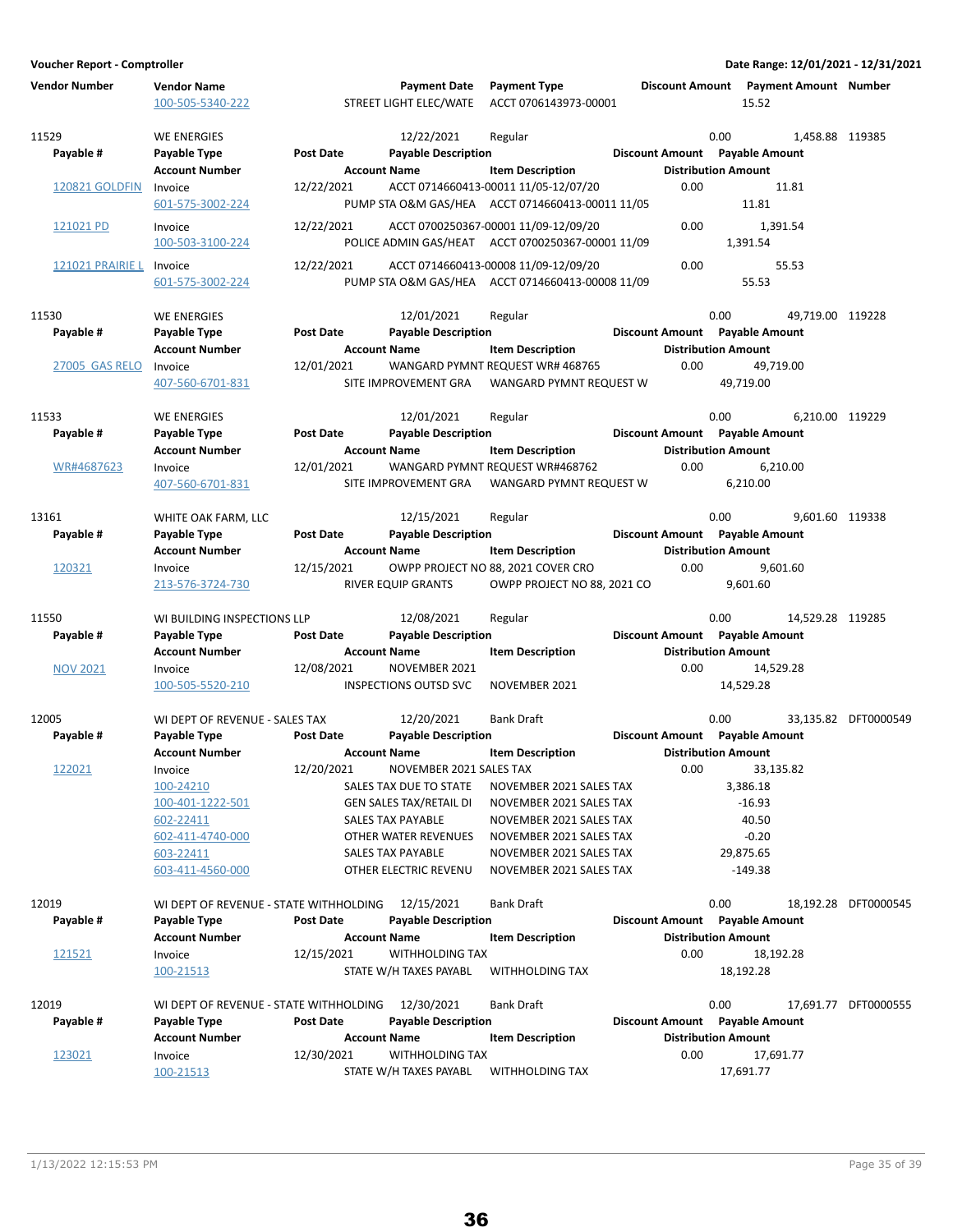| <b>Vendor Number</b><br>13758<br>Payable # | Vendor Name<br>WILLIAM & SHARON BORKOWSKI<br>Payable Type           | <b>Post Date</b>                                      | <b>Payment Date</b><br>12/22/2021<br><b>Payable Description</b>         | <b>Payment Type</b><br>Regular                       | Discount Amount | <b>Payment Amount Number</b><br>0.00<br>Discount Amount Payable Amount         | 219.40 119428        |
|--------------------------------------------|---------------------------------------------------------------------|-------------------------------------------------------|-------------------------------------------------------------------------|------------------------------------------------------|-----------------|--------------------------------------------------------------------------------|----------------------|
| 121421                                     | <b>Account Number</b><br>Invoice<br>100-21200                       | <b>Account Name</b><br>12/22/2021                     | 0539.027 REFUND OVERPAYMENT<br>PROPERTY TAX REFUNDS                     | <b>Item Description</b><br>0539.027 REFUND OVERPAYME | 0.00            | <b>Distribution Amount</b><br>219.40<br>219.40                                 |                      |
| 13788<br>Payable #<br>121721               | WILLIAM J DALEY<br>Payable Type<br><b>Account Number</b><br>Invoice | <b>Post Date</b><br><b>Account Name</b><br>12/22/2021 | 12/22/2021<br><b>Payable Description</b><br>0630.139 REFUND OVERPAYMENT | Regular<br><b>Item Description</b>                   | 0.00            | 0.00<br>Discount Amount Payable Amount<br><b>Distribution Amount</b><br>628.54 | 628.54 119458        |
|                                            | 100-21200                                                           |                                                       | PROPERTY TAX REFUNDS                                                    | 0630.139 REFUND OVERPAYME                            |                 | 628.54                                                                         |                      |
| 13783                                      | WILLIAM J EVAND & LAURA G EVANS                                     |                                                       | 12/22/2021                                                              | Regular                                              |                 | 0.00                                                                           | 713.45 119453        |
| Payable #                                  | Payable Type                                                        | <b>Post Date</b>                                      | <b>Payable Description</b>                                              |                                                      |                 | Discount Amount Payable Amount                                                 |                      |
|                                            | Account Number                                                      | <b>Account Name</b>                                   |                                                                         | <b>Item Description</b>                              |                 | <b>Distribution Amount</b>                                                     |                      |
| 121721                                     | Invoice<br>100-21200                                                | 12/22/2021                                            | 0559.279 REFUND OVERPAYMENT<br>PROPERTY TAX REFUNDS                     | 0559.279 REFUND OVERPAYME                            | 0.00            | 713.45<br>713.45                                                               |                      |
| 13713                                      | <b>WILLIAM LOEPFE</b>                                               |                                                       | 12/08/2021                                                              | Regular                                              |                 | 0.00                                                                           | 9,311.17 119303      |
| Payable #                                  | Payable Type                                                        | <b>Post Date</b>                                      | <b>Payable Description</b>                                              |                                                      |                 | Discount Amount Payable Amount                                                 |                      |
|                                            | <b>Account Number</b>                                               | <b>Account Name</b>                                   |                                                                         | <b>Item Description</b>                              |                 | <b>Distribution Amount</b>                                                     |                      |
| 113021                                     | Invoice                                                             | 12/08/2021                                            |                                                                         | <b>EMBEDDED CREDIT REFUND BUBBLE FOA</b>             | 0.00            | 9.311.17                                                                       |                      |
|                                            | 603-414-4211-000                                                    |                                                       | DEVELOPER EMBEDDED C                                                    | <b>EMBEDDED CREDIT REFUND BU</b>                     |                 | 9,311.17                                                                       |                      |
| 13700                                      | WILLIAM MC VICKER OR BARBARA KIRSOP                                 |                                                       | 12/01/2021                                                              | Regular                                              |                 | 0.00                                                                           | 52.64 119240         |
| Payable #                                  | Payable Type                                                        | <b>Post Date</b>                                      | <b>Payable Description</b>                                              |                                                      |                 | Discount Amount Payable Amount                                                 |                      |
|                                            | <b>Account Number</b>                                               | <b>Account Name</b>                                   |                                                                         | <b>Item Description</b>                              |                 | <b>Distribution Amount</b>                                                     |                      |
| 112321                                     | Invoice                                                             | 12/01/2021                                            |                                                                         | 195100-5 UTILITY ACCOUNT REFUND                      | 0.00            | 52.64                                                                          |                      |
|                                            | 999-11102                                                           |                                                       | CASH CLEARING - UTILITY                                                 | 195100-5 UTILITY ACCOUNT REF                         |                 | 52.64                                                                          |                      |
| 12020                                      | WIND RIVER FINANCIAL                                                |                                                       | 12/02/2021                                                              | <b>Bank Draft</b>                                    |                 | 0.00                                                                           | 738.86 DFT0000540    |
| Payable #                                  | Payable Type                                                        | <b>Post Date</b>                                      | <b>Payable Description</b>                                              |                                                      |                 | Discount Amount Payable Amount                                                 |                      |
|                                            | <b>Account Number</b>                                               | <b>Account Name</b>                                   |                                                                         | <b>Item Description</b>                              |                 | <b>Distribution Amount</b>                                                     |                      |
| $11 - 21$                                  | Invoice                                                             | 12/02/2021                                            | NOVEMBER 2021 FEES                                                      |                                                      | 0.00            | 738.86                                                                         |                      |
|                                            | 100-503-3300-340                                                    |                                                       | POLICE OPS OPER SUP/EX                                                  | NOVEMBER 2021 FEES                                   |                 | 738.86                                                                         |                      |
| 11596                                      | WISCONSIN COUNTIES ASSOCIATION                                      |                                                       | 12/08/2021                                                              | Regular                                              |                 | 0.00                                                                           | 20.00 119286         |
| Payable #                                  | Payable Type                                                        | <b>Post Date</b>                                      | <b>Payable Description</b>                                              |                                                      |                 | Discount Amount Payable Amount                                                 |                      |
|                                            | <b>Account Number</b>                                               | <b>Account Name</b>                                   |                                                                         | <b>Item Description</b>                              |                 | <b>Distribution Amount</b>                                                     |                      |
| 2022                                       | Invoice                                                             | 12/08/2021                                            | 2022 SUBSCRIPTION RENEWAL                                               |                                                      | 0.00            | 20.00                                                                          |                      |
|                                            | <u>100-16143</u>                                                    | PREPAID ITEMS                                         |                                                                         | 2022 SUBSCRIPTION RENEWAL                            |                 | 20.00                                                                          |                      |
| 12004                                      | WISCONSIN DEFERRED COMPENSATION PROGF 12/03/2021                    |                                                       |                                                                         | <b>Bank Draft</b>                                    |                 | 0.00                                                                           | 16,789.90 DFT0000537 |
| Payable #                                  | Payable Type                                                        | <b>Post Date</b>                                      | <b>Payable Description</b>                                              |                                                      |                 | Discount Amount Payable Amount                                                 |                      |
|                                            | Account Number                                                      | <b>Account Name</b>                                   |                                                                         | <b>Item Description</b>                              |                 | <b>Distribution Amount</b>                                                     |                      |
| 120321                                     | Invoice                                                             | 12/03/2021                                            | DEFERRED COMP                                                           |                                                      | 0.00            | 16,789.90                                                                      |                      |
|                                            | 100-21521                                                           |                                                       | DEFERRED COMPENSATI                                                     | DEFERRED COMP                                        |                 | 16,789.90                                                                      |                      |
| 12004                                      | WISCONSIN DEFERRED COMPENSATION PROGF 12/20/2021                    |                                                       |                                                                         | <b>Bank Draft</b>                                    |                 | 0.00                                                                           | 16.689.90 DFT0000547 |
| Payable #                                  | Payable Type                                                        | <b>Post Date</b>                                      | <b>Payable Description</b>                                              |                                                      |                 | Discount Amount Payable Amount                                                 |                      |
|                                            | <b>Account Number</b>                                               | <b>Account Name</b>                                   |                                                                         | <b>Item Description</b>                              |                 | <b>Distribution Amount</b>                                                     |                      |
| 122021                                     | Invoice                                                             | 12/20/2021                                            | DEFERRED COMP                                                           |                                                      | 0.00            | 16,689.90                                                                      |                      |
|                                            | 100-21521                                                           |                                                       | DEFERRED COMPENSATI                                                     | DEFERRED COMP                                        |                 | 16,689.90                                                                      |                      |
| 13206                                      |                                                                     |                                                       | 12/08/2021                                                              |                                                      |                 | 0.00                                                                           |                      |
| Payable #                                  | WISCONSIN LIGHTING LAB, INC<br>Payable Type                         | <b>Post Date</b>                                      | <b>Payable Description</b>                                              | Regular                                              |                 | Discount Amount Payable Amount                                                 | 10,388.00 119295     |
|                                            | <b>Account Number</b>                                               | <b>Account Name</b>                                   |                                                                         | <b>Item Description</b>                              |                 | <b>Distribution Amount</b>                                                     |                      |
| 970412                                     | Invoice                                                             | 12/08/2021                                            | Skate Park Lighting Fixtures                                            |                                                      | 0.00            | 10,388.00                                                                      |                      |
|                                            | 408-507-7410-820                                                    |                                                       | PARKS/PLAYGR CAPITAL I                                                  | LED light heads                                      |                 | 10,388.00                                                                      |                      |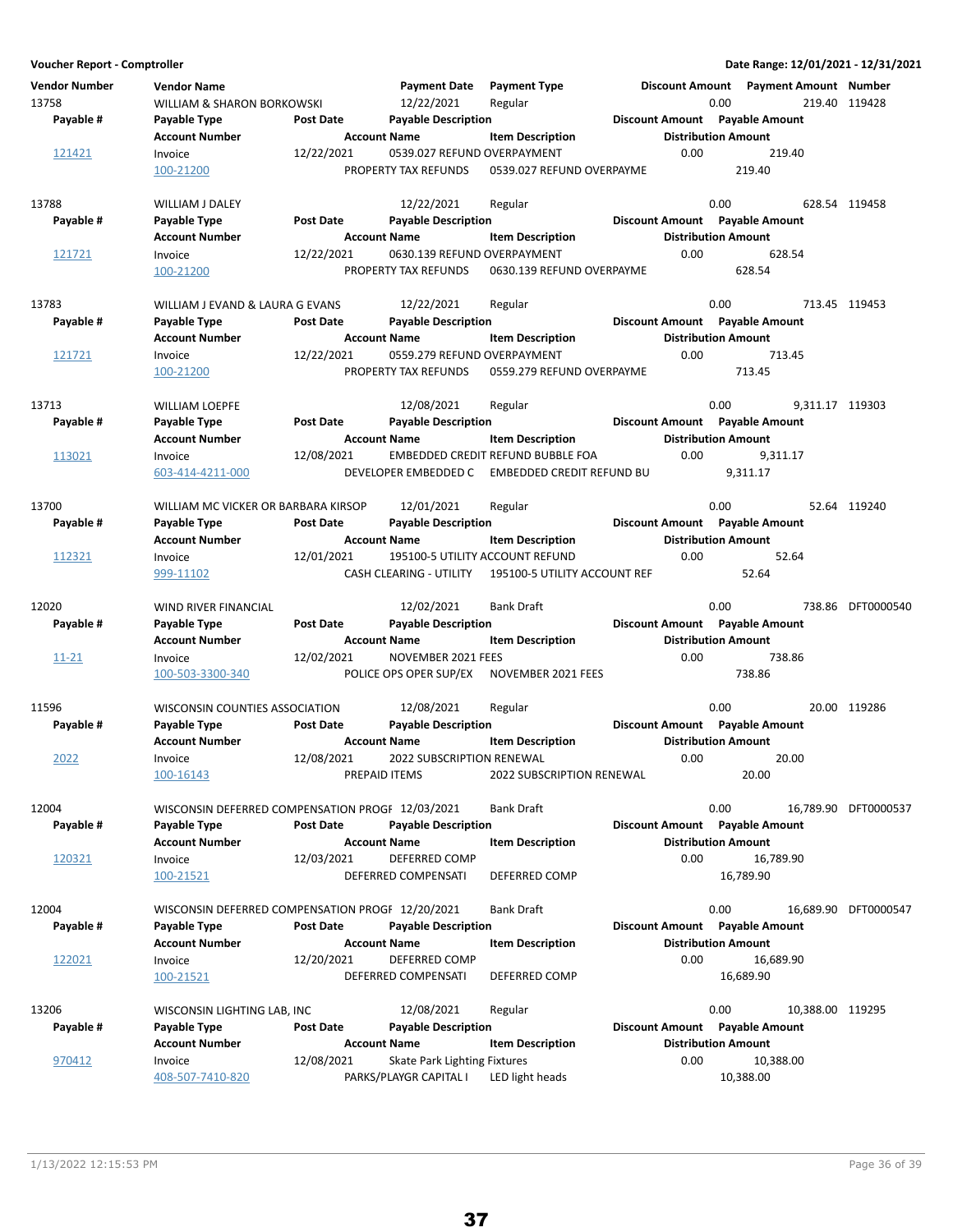| <b>Vendor Number</b><br>11619 | <b>Vendor Name</b><br><b>WISCONSIN SUPPORT COLLECTIONS</b> |                  | <b>Payment Date</b><br>12/02/2021 | <b>Payment Type</b><br>Regular             |                                | 0.00                       | Discount Amount  Payment Amount  Number | 984.18 119250 |
|-------------------------------|------------------------------------------------------------|------------------|-----------------------------------|--------------------------------------------|--------------------------------|----------------------------|-----------------------------------------|---------------|
| Payable #                     | Payable Type                                               | Post Date        | <b>Payable Description</b>        |                                            | Discount Amount Payable Amount |                            |                                         |               |
|                               | <b>Account Number</b>                                      |                  | <b>Account Name</b>               | <b>Item Description</b>                    |                                | <b>Distribution Amount</b> |                                         |               |
| <b>INV0000363</b>             | Invoice                                                    | 12/03/2021       | ID #5830513                       |                                            | 0.00                           |                            | 263.07                                  |               |
|                               | 100-21580                                                  |                  | CHILD SUPPORT D/D                 | ID #5830513                                |                                | 263.07                     |                                         |               |
| <b>INV0000364</b>             | Invoice                                                    | 12/03/2021       | ID#7644501                        |                                            | 0.00                           |                            | 536.49                                  |               |
|                               | 100-21580                                                  |                  | CHILD SUPPORT D/D                 | ID#7644501                                 |                                | 536.49                     |                                         |               |
| <b>INV0000365</b>             | Invoice                                                    | 12/03/2021       | ID#3291421                        |                                            | 0.00                           |                            | 184.62                                  |               |
|                               | 100-21580                                                  |                  | CHILD SUPPORT D/D                 | ID#3291421                                 |                                | 184.62                     |                                         |               |
|                               |                                                            |                  |                                   |                                            |                                |                            |                                         |               |
| 11619                         | WISCONSIN SUPPORT COLLECTIONS                              |                  | 12/16/2021                        | Regular                                    |                                | 0.00                       |                                         | 984.18 119347 |
| Payable #                     | Payable Type                                               | Post Date        | <b>Payable Description</b>        |                                            | Discount Amount Payable Amount |                            |                                         |               |
|                               | <b>Account Number</b>                                      |                  | <b>Account Name</b>               | <b>Item Description</b>                    |                                | <b>Distribution Amount</b> |                                         |               |
| <b>INV0000368</b>             | Invoice                                                    | 12/17/2021       | ID #5830513                       |                                            | 0.00                           |                            | 263.07                                  |               |
|                               | 100-21580                                                  |                  | CHILD SUPPORT D/D                 | ID #5830513                                |                                | 263.07                     |                                         |               |
| INV0000369                    | Invoice                                                    | 12/17/2021       | ID#7644501                        |                                            | 0.00                           |                            | 536.49                                  |               |
|                               | 100-21580                                                  |                  | CHILD SUPPORT D/D                 | ID#7644501                                 |                                | 536.49                     |                                         |               |
| <b>INV0000370</b>             | Invoice                                                    | 12/17/2021       | ID#3291421                        |                                            | 0.00                           |                            | 184.62                                  |               |
|                               | 100-21580                                                  |                  | CHILD SUPPORT D/D                 | ID#3291421                                 |                                | 184.62                     |                                         |               |
|                               |                                                            |                  |                                   |                                            |                                |                            |                                         |               |
| 11619                         | WISCONSIN SUPPORT COLLECTIONS                              |                  | 12/29/2021                        | Regular                                    |                                | 0.00                       |                                         | 984.18 119463 |
| Payable #                     | Payable Type                                               | Post Date        | <b>Payable Description</b>        |                                            | Discount Amount Payable Amount |                            |                                         |               |
|                               | <b>Account Number</b>                                      |                  | <b>Account Name</b>               | <b>Item Description</b>                    |                                | <b>Distribution Amount</b> |                                         |               |
| <b>INV0000373</b>             | Invoice                                                    | 12/31/2021       | ID #5830513                       |                                            | 0.00                           |                            | 263.07                                  |               |
|                               | 100-21580                                                  |                  | CHILD SUPPORT D/D                 | ID #5830513                                |                                | 263.07                     |                                         |               |
| <b>INV0000374</b>             | Invoice                                                    | 12/31/2021       | ID#7644501                        |                                            | 0.00                           |                            | 536.49                                  |               |
|                               | 100-21580                                                  |                  | CHILD SUPPORT D/D                 | ID#7644501                                 |                                | 536.49                     |                                         |               |
| INV0000375                    | Invoice                                                    | 12/31/2021       | ID#3291421                        |                                            | 0.00                           |                            | 184.62                                  |               |
|                               | 100-21580                                                  |                  | CHILD SUPPORT D/D                 | ID#3291421                                 |                                | 184.62                     |                                         |               |
|                               |                                                            |                  |                                   |                                            |                                |                            |                                         |               |
| 11627                         | WOLF PAVING & EXCAVATING CO                                |                  | 12/08/2021                        | Regular                                    |                                | 0.00                       | 736,165.29 119287                       |               |
| Payable #                     | Payable Type                                               | <b>Post Date</b> | <b>Payable Description</b>        |                                            | Discount Amount Payable Amount |                            |                                         |               |
|                               | <b>Account Number</b>                                      |                  | <b>Account Name</b>               | <b>Item Description</b>                    |                                | <b>Distribution Amount</b> |                                         |               |
| 3 PO 12397                    | Invoice                                                    | 12/03/2021       |                                   | Olympia Fields Infrastructure - Phase 1 Pr | 0.00                           |                            | 736,165.29                              |               |
|                               | 407-21300                                                  |                  | ACCOUNTS PAYABLE - RET            | RETAINAGE                                  |                                | $-38,745.54$               |                                         |               |
|                               | 407-505-5300-820                                           |                  | STREET CONST CAPITAL I            | Streets- Olympia Fields Infrastru          |                                | 196,078.11                 |                                         |               |
|                               | 407-505-5350-820                                           |                  | <b>STORM SEWER CAPITAL I</b>      | Storm Sewer- Olympia Fields Inf            |                                | 257,672.65                 |                                         |               |
|                               | 407-530-3322-820                                           |                  | SANITARY SEWER CAPITA             | Wastewater- Olympia Fields Infr            |                                | 85,312.76                  |                                         |               |
|                               | 407-530-3333-820                                           |                  | WATER DISTRIB CAPITAL I           | Water- Olympia Fields Infrastruc           |                                | 197,576.31                 |                                         |               |
|                               | 407-530-3334-820                                           |                  | ELEC DISTRIB CAPITAL IM           | Electric-Olympia Fields Infrastr           |                                | 38,271.00                  |                                         |               |
| 11637                         |                                                            |                  | 12/28/2021                        | <b>Bank Draft</b>                          |                                | 0.00                       |                                         |               |
| Payable #                     | <b>WPPI ENERGY</b><br>Payable Type                         | <b>Post Date</b> | <b>Payable Description</b>        |                                            | Discount Amount Payable Amount |                            | 1,351,778.30 DFT0000552                 |               |
|                               | <b>Account Number</b>                                      |                  | <b>Account Name</b>               | <b>Item Description</b>                    |                                | <b>Distribution Amount</b> |                                         |               |
| 20-112021                     | Invoice                                                    | 12/28/2021       | NOVEMBER 2021 POWER BILL          |                                            | 0.00                           |                            | 1,351,778.30                            |               |
|                               | 603-22320                                                  |                  | <b>ACCOUNTS PAYABLE</b>           | NOVEMBER 2021 POWER BILL                   |                                | 1,351,778.30               |                                         |               |
|                               |                                                            |                  |                                   |                                            |                                |                            |                                         |               |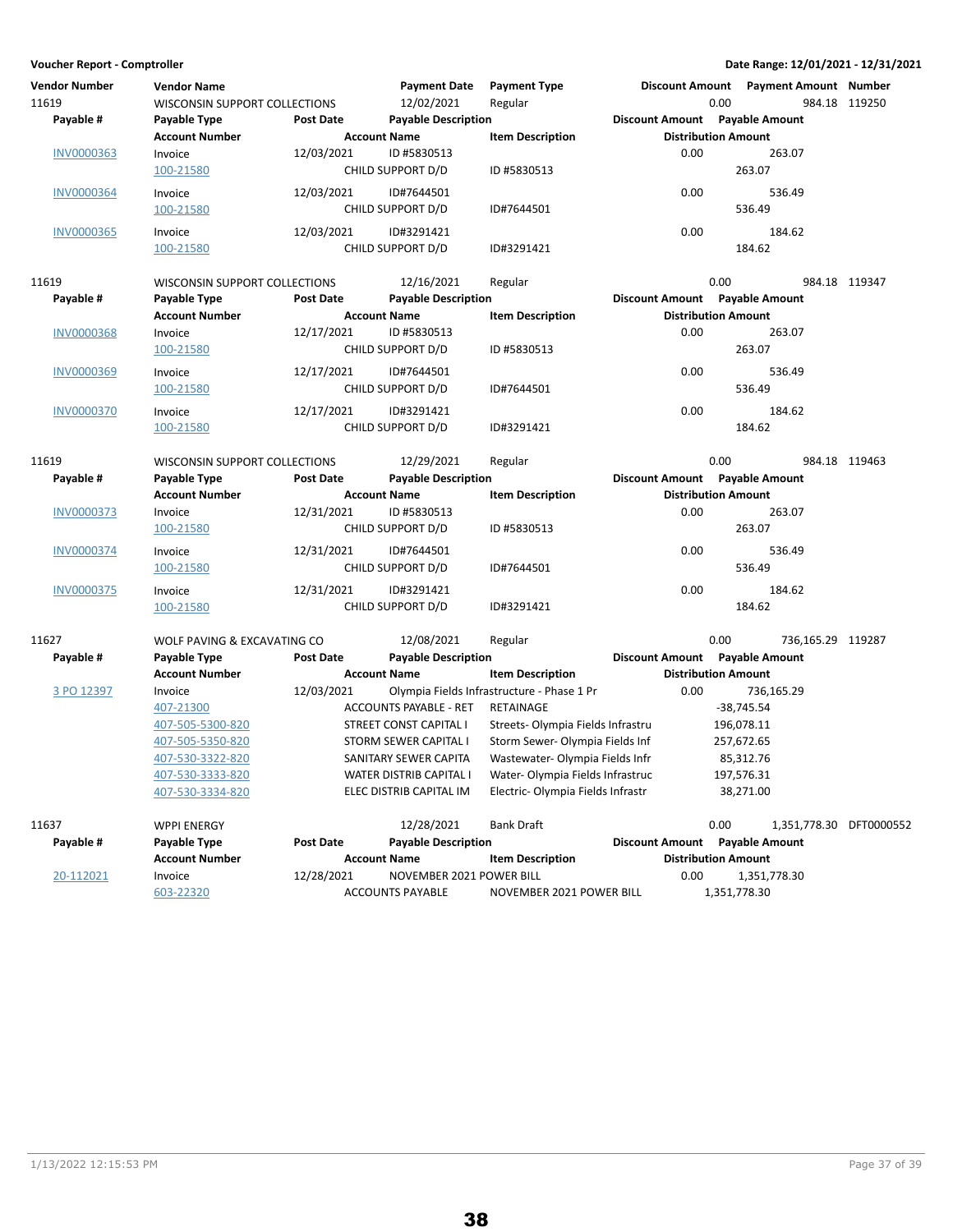| <b>Vendor Number</b> | <b>Vendor Name</b>    |                  | <b>Payment Date</b>         | <b>Payment Type</b>       | <b>Discount Amount</b>     | <b>Payment Amount</b> | Number |
|----------------------|-----------------------|------------------|-----------------------------|---------------------------|----------------------------|-----------------------|--------|
| 13789                | ZACHARY N THWAITS     |                  | 12/22/2021                  | Regular                   | 0.00                       | 409.79                | 119459 |
| Payable #            | Payable Type          | <b>Post Date</b> | <b>Payable Description</b>  |                           | Discount Amount            | <b>Payable Amount</b> |        |
|                      | <b>Account Number</b> |                  | <b>Account Name</b>         | <b>Item Description</b>   | <b>Distribution Amount</b> |                       |        |
| 121721               | Invoice               | 12/22/2021       | 0559.255 REFUND OVERPAYMENT |                           | 0.00                       | 409.79                |        |
|                      | 100-21200             |                  | PROPERTY TAX REFUNDS        | 0559.255 REFUND OVERPAYME |                            | 409.79                |        |

|                       | <b>Bank Code APBNK Summary</b> |                  |                 |              |
|-----------------------|--------------------------------|------------------|-----------------|--------------|
| <b>Payment Type</b>   | Payable<br>Count               | Payment<br>Count | <b>Discount</b> | Payment      |
| <b>Regular Checks</b> | 346                            | 253              | 0.00            | 2,540,416.74 |
| <b>Manual Checks</b>  | 0                              | 0                | 0.00            | 0.00         |
| Voided Checks         | 0                              | 1                | 0.00            | $-95.90$     |
| <b>Bank Drafts</b>    | 16                             | 16               | 0.00            | 1,984,608.53 |
| EFT's                 | 16                             | 16               | 0.00            | 1,861.11     |
|                       | 378                            | 286              | 0.00            | 4,526,790.48 |